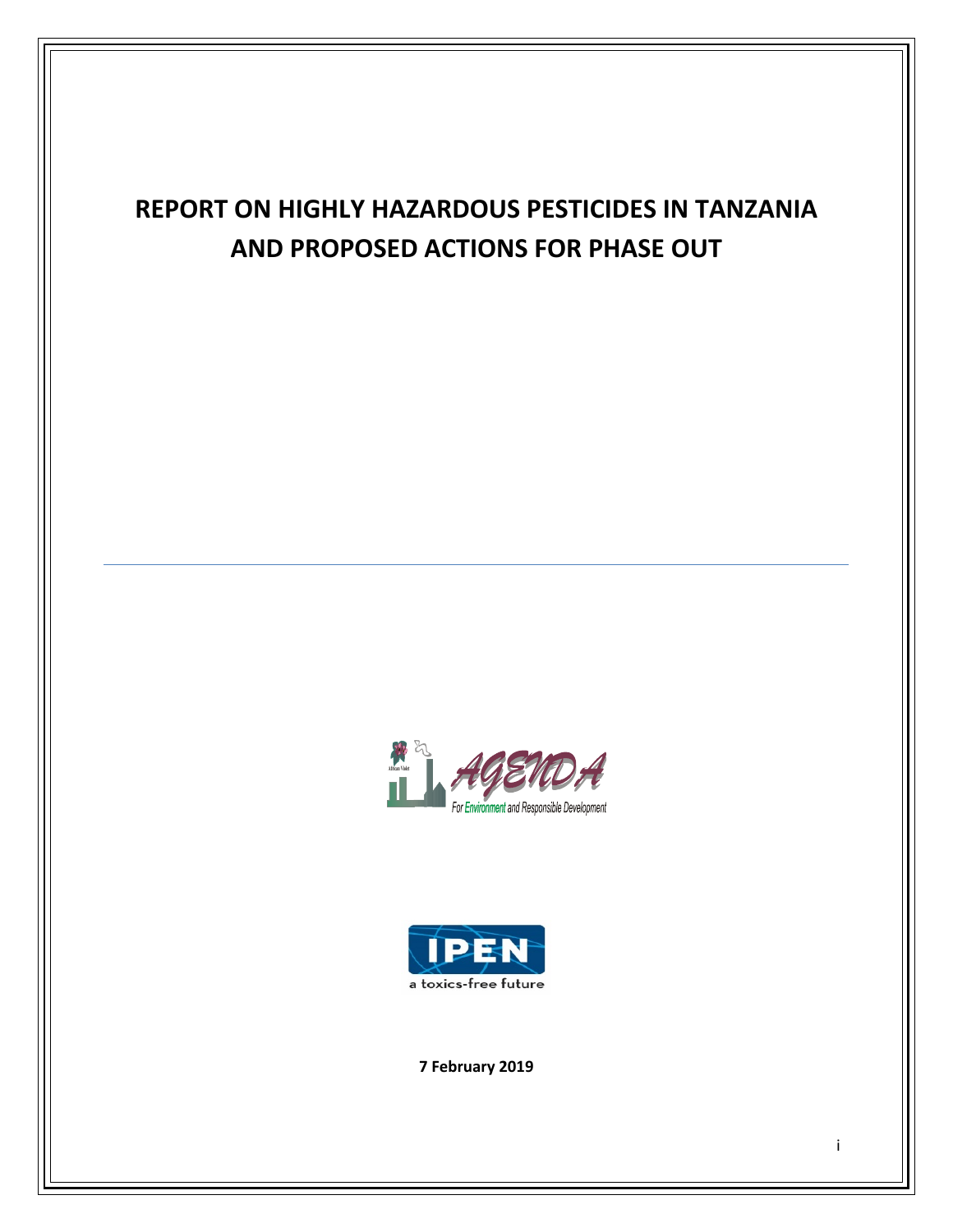# **Table of Contents**

| 1. |     |                                                                                                                                                                                                 |
|----|-----|-------------------------------------------------------------------------------------------------------------------------------------------------------------------------------------------------|
|    |     |                                                                                                                                                                                                 |
|    | 1.2 |                                                                                                                                                                                                 |
|    | 1.3 |                                                                                                                                                                                                 |
|    | 1.4 | Authorities responsible for the registration of pesticides, role of different Ministries in the                                                                                                 |
|    | 1.5 | International chemical conventions related to pesticides (Stockholm, Montreal Protocol, and<br>Rotterdam) the country ratified and the name of the Designated National Authority (DNA) for each |
|    | 2.  |                                                                                                                                                                                                 |
|    | 2.1 |                                                                                                                                                                                                 |
|    | 2.2 |                                                                                                                                                                                                 |
|    |     |                                                                                                                                                                                                 |
|    |     |                                                                                                                                                                                                 |
|    |     |                                                                                                                                                                                                 |
|    |     | 2.4 General data on the volume of use of HHPs for non-agriculture (household and public health)                                                                                                 |
|    |     |                                                                                                                                                                                                 |
|    |     | 2.6 Human health, environmental impacts or human rights issues related to HHPs in the nation 10                                                                                                 |
|    |     | 2.7 National provisions to phase out HHPs, ban pesticides and deregister the already registered                                                                                                 |
|    |     | 2.8 Companies/associations representing the pesticide industry in the country 11                                                                                                                |
|    |     |                                                                                                                                                                                                 |
|    |     |                                                                                                                                                                                                 |
|    |     |                                                                                                                                                                                                 |
|    |     | 3.3 Recommendations and project ideas that support the national HHPs phase out 13                                                                                                               |
|    |     |                                                                                                                                                                                                 |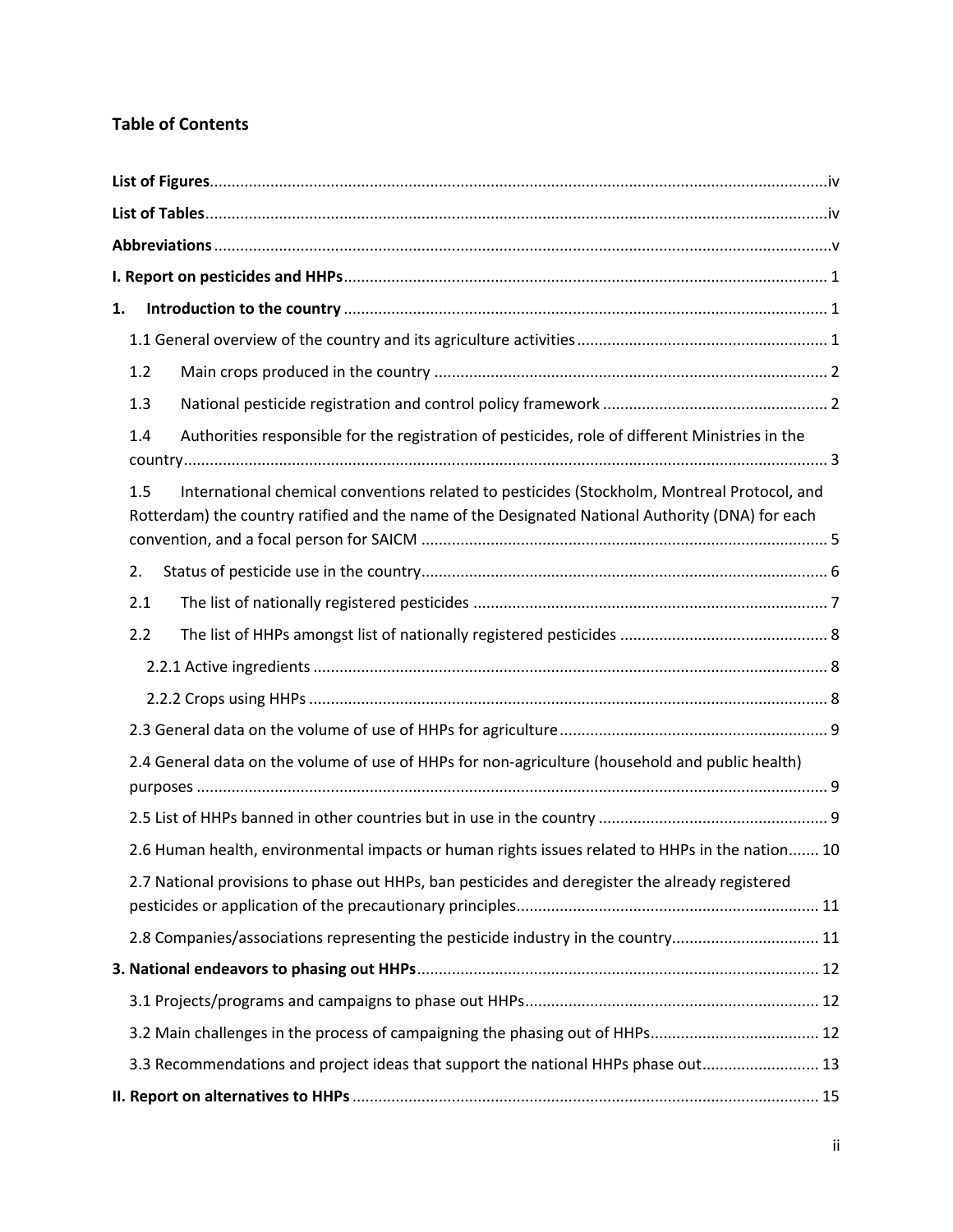|    | 1.1                                                                                           |                                                                                          |  |  |  |
|----|-----------------------------------------------------------------------------------------------|------------------------------------------------------------------------------------------|--|--|--|
|    | 1.2                                                                                           |                                                                                          |  |  |  |
|    | 1.3.                                                                                          | Policy frameworks that support the import, manufacture, distribution and use of bio-     |  |  |  |
| 2. |                                                                                               | National implementation of crop-specific, pest-specific alternatives to HHPs 16          |  |  |  |
|    | 2.1                                                                                           |                                                                                          |  |  |  |
|    | 2.2                                                                                           |                                                                                          |  |  |  |
|    | 2.3                                                                                           | Practices based on indigenous knowledge that are being used to replace HHPs 20           |  |  |  |
| 3. |                                                                                               |                                                                                          |  |  |  |
|    | 3.1                                                                                           | Organizations that support and initiate agroecological implementations in the nation  22 |  |  |  |
|    | 3.2                                                                                           |                                                                                          |  |  |  |
|    |                                                                                               |                                                                                          |  |  |  |
|    |                                                                                               |                                                                                          |  |  |  |
|    | Annex 1: List of HHPs among the registered plant protection substances in Tanzania (2018)  26 |                                                                                          |  |  |  |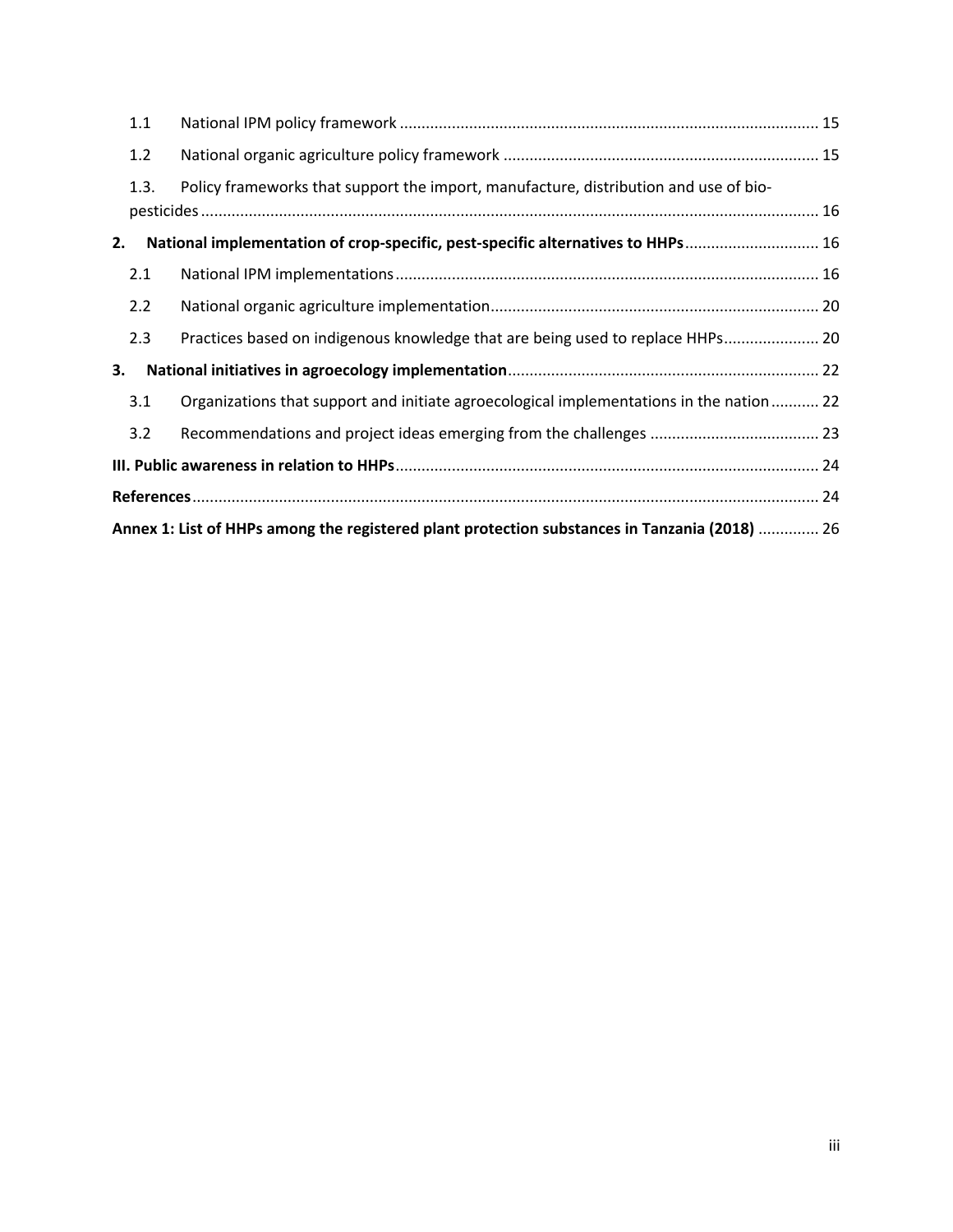# **List of Figures**

| Photograph 1: A sign showing a direction to an IPM demonstration farm in Mvomero District - Tanzania |  |
|------------------------------------------------------------------------------------------------------|--|
|                                                                                                      |  |

## **List of Tables**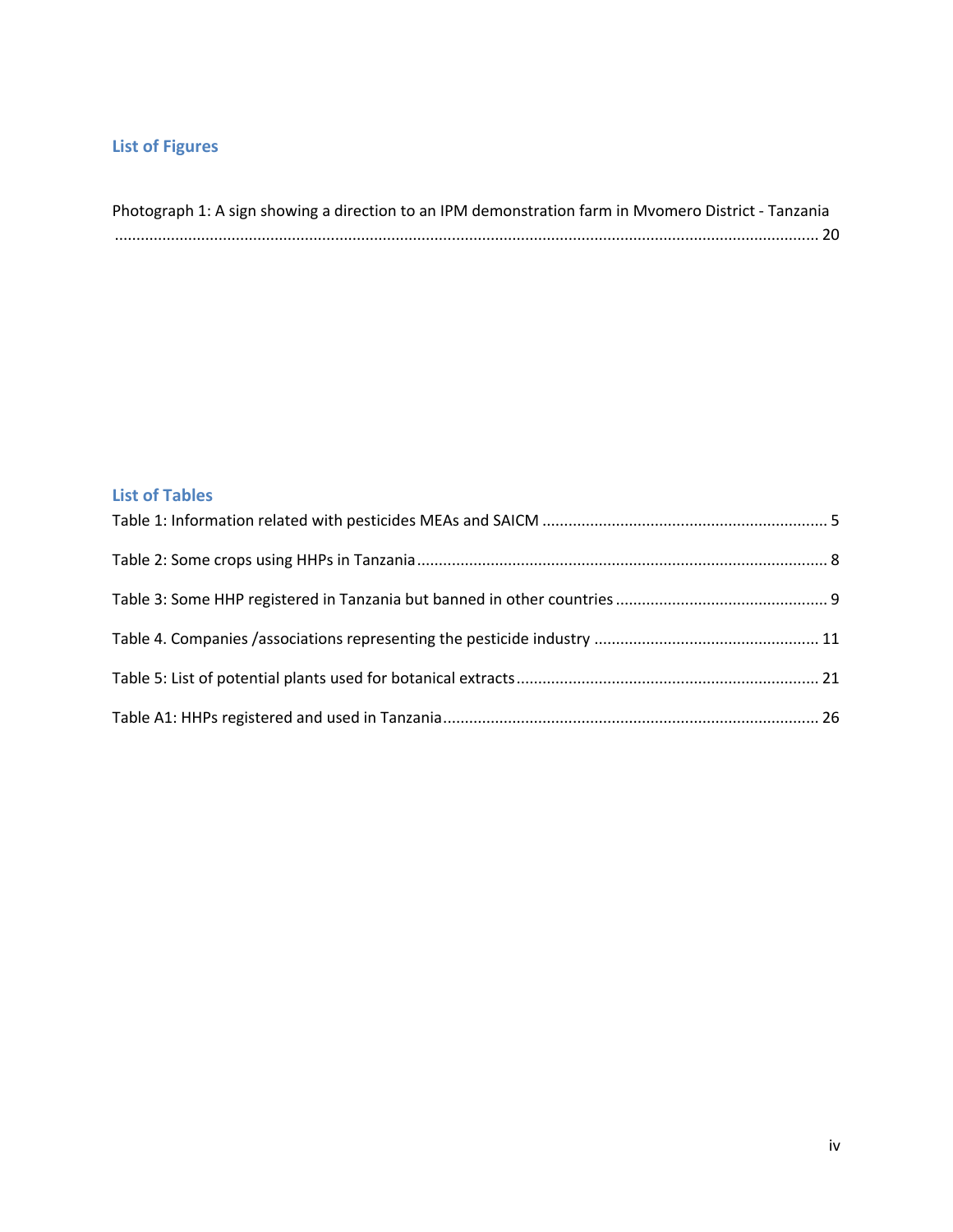#### **Abbreviations**

| <b>ASDP</b>    | Agricultural Sector Reform Programme                      |
|----------------|-----------------------------------------------------------|
| <b>CBO</b>     | <b>Community Based Organization</b>                       |
| <b>DNA</b>     | <b>Designated National Authority</b>                      |
| <b>DPPOS</b>   | <b>District Plant Protection Officers</b>                 |
| <b>DRC</b>     | Democratic Republic of Congo                              |
| EU             | <b>European Union</b>                                     |
| <b>FAO</b>     | Food and Agriculture Organization of the United Nations   |
| <b>FFS</b>     | Farmer Field School                                       |
| <b>GCLA</b>    | Government Chemist Laboratory Authority                   |
| GTZ            | German Agency for Technical Cooperation                   |
| <b>HHPs</b>    | <b>Highly Hazardous Pesticides</b>                        |
| <b>IFAD</b>    | International Fund for Agricultural Development           |
| <b>IPM</b>     | <b>Integrated Pesticides Management</b>                   |
| <b>IPMP</b>    | Integrated Pesticides Management Plan                     |
| <b>KAEMP</b>   | Kagera Agriculture and Environmental Management Programme |
| <b>KIHATA</b>  | Kilimo Hai Tanzania (Organic Agriculture in Tanzania)     |
| LGAs           | <b>Local Government Authorities</b>                       |
| <b>MARAFIP</b> | Mara Region Farmers Initiative Project                    |
| M&E            | Monitoring and Evaluation                                 |
| MEAs           | Multilateral Environmental Agreements                     |
| MoA            | Ministry of Agriculture                                   |
| <b>MVIWATA</b> | National Network of Small-Farmers Groups in Tanzania      |
| <b>NGO</b>     | Non-Governmental Organization                             |
| <b>NPPAC</b>   | National Plant Protection Advisory Committee              |
| <b>OPEC</b>    | Organization of the Petroleum Exporting Countries         |
| <b>PAN</b>     | <b>Pesticide Action Network</b>                           |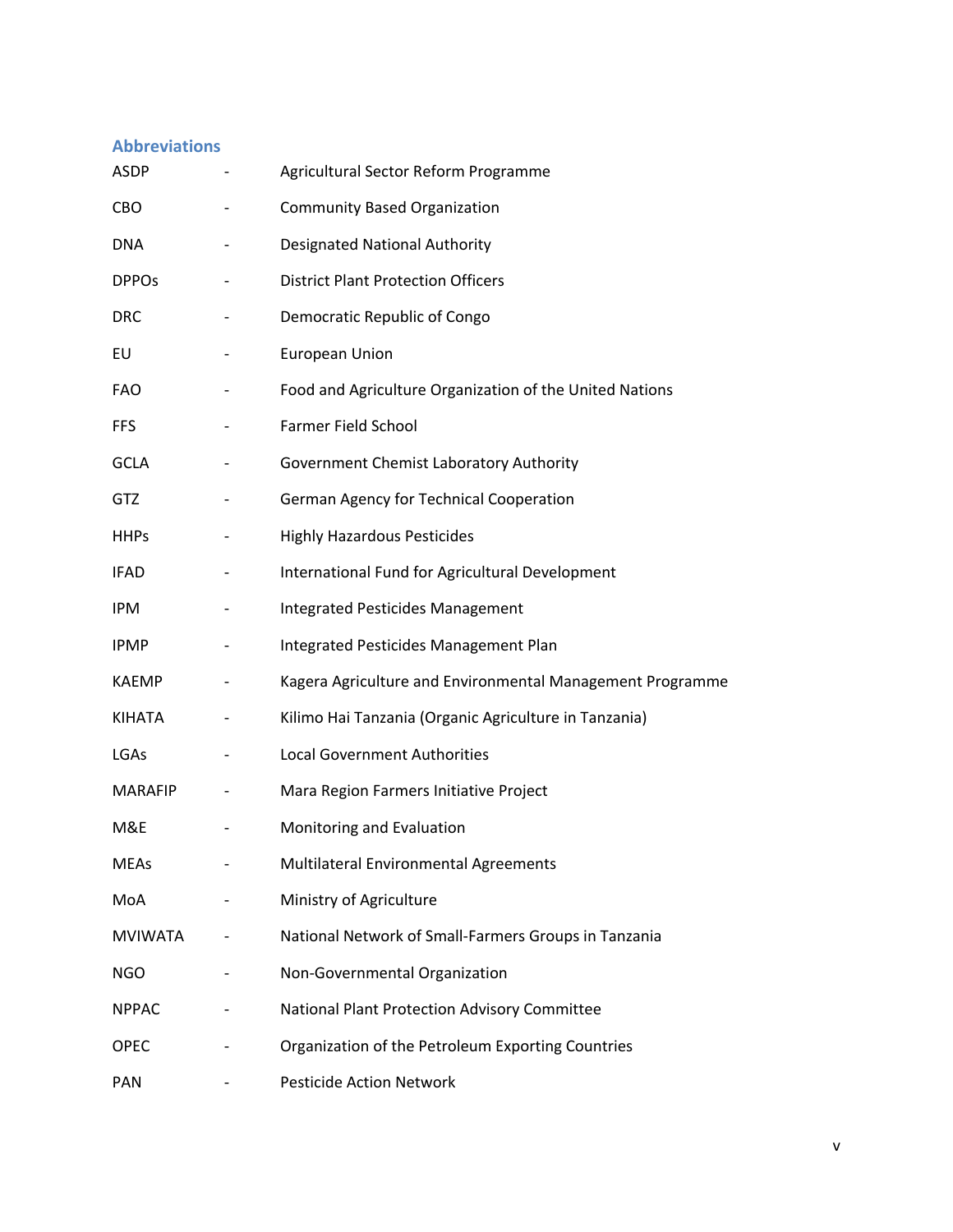| <b>PARTS</b> |                          | Pesticides Approval and Registration Technical Sub-committee           |
|--------------|--------------------------|------------------------------------------------------------------------|
| PELUM        | -                        | Participatory Ecological Land Use Management                           |
| <b>PHS</b>   |                          | <b>Plant Health Services</b>                                           |
| PO-RALG      | $\overline{\phantom{0}}$ | Prime Minister's Office - Regional Administration and Local Government |
| <b>PPS</b>   |                          | <b>Plant Protection Substances</b>                                     |
| SAICM        | -                        | Strategic Approach to International Chemicals Management               |
| <b>SAT</b>   |                          | Sustainable Agriculture Tanzania                                       |
| <b>SEVIA</b> |                          | Seeds of Expertise for the Vegetable Industry of Africa                |
| <b>SPFS</b>  |                          | Special Programme for Food Security                                    |
| <b>TOAM</b>  |                          | Tanzania Organic Agriculture Movement                                  |
| <b>TOFO</b>  |                          | <b>Tanzania Organic Foundation</b>                                     |
| <b>TPRI</b>  |                          | <b>Tropical Pesticides Research Institute</b>                          |
| <b>URT</b>   |                          | United Republic of Tanzania                                            |
| <b>VEO</b>   |                          | Village Executive Officer                                              |
| VPO-DoE      | $\overline{\phantom{0}}$ | Vice President's Office - Division of Environment                      |
| <b>WHO</b>   |                          | World Health Organization                                              |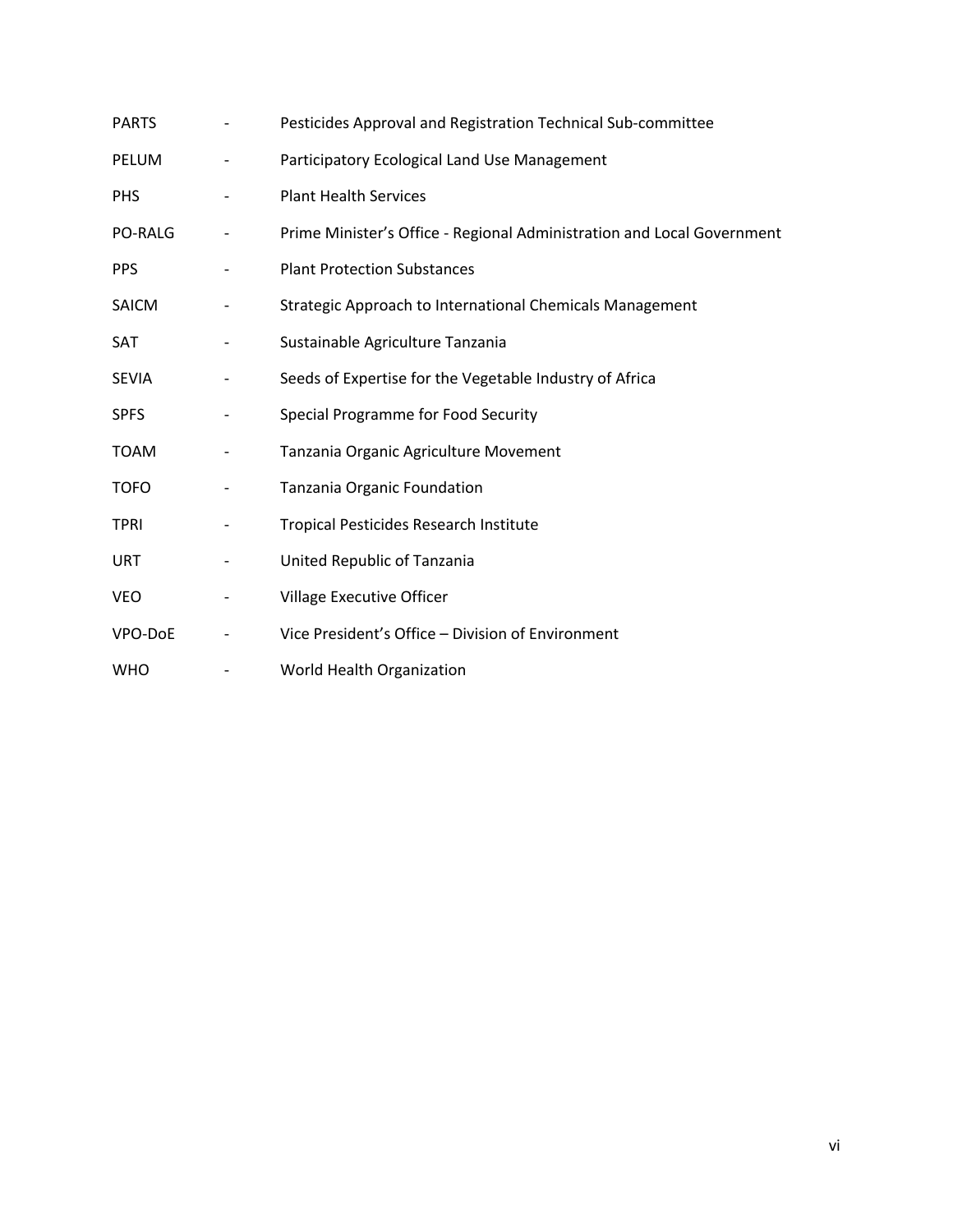#### **I. Report on pesticides and HHPs**

#### **1. Introduction to the country**

Tanzania consists of a mainland and the Islands of Zanzibar (Unguja and Pemba) and Mafia in the Indian Ocean. It is the largest country in East Africa, with a total area of about 945,000 sq. km. It is bordered by Kenya (northeast) and Uganda (north), Rwanda, Burundi, and the Democratic Republic of the Congo (DRC) to the West, Mozambique and Malawi (south), and Zambia to the southwest. The eastern boundary runs along the Indian Ocean. Broadly, the country is divided into regions, which are further sub-divided into districts, then divisions, wards (urban or rural wards) and finally villages and sub-villages. In 2017, Tanzania's population was estimated at 51.5 million with an average annual growth rate of 3 percent. The mainland Tanzania includes well delineated regions: the coastal plains, which vary in width up to 64km and have tropical vegetation; the Masai grassland in the north, which varies from 213 to 1,067m above sea level, and contains two mountains, Kilimanjaro, 5,895m (19,341ft) above sea level and Africa's highest peak; and Mount Meru, 4,565m (14,973ft); and an upland referred to as the Southern Highlands in the south of the country towards Zambia and Lake Nyasa (Malawi). Over 50 percent of the country is made up of savannah and bush cover; and semidesert accounts for the remaining land area, with the exception of the coastal plains. Around 53,000  $km<sup>2</sup>$  is inland water; mostly lakes in the Rift Valley (Lake Victoria and Lake Tanganyika both in the northern and western borders of the country, respectively).

#### **1.1 General overview of the country and its agriculture activities**

Tanzania has rich natural resources for agricultural development. The country has 94.5 million hectares of land, of which 44 million hectares are classified as arable, but only 24% of the arable land is under cultivation. Of the 50 million hectares suitable for livestock, only 26 million hectares is under use, while the rest cannot be accessed mainly due to tsetse fly infestation. It has the third largest livestock population in Africa, after Sudan and Ethiopia. About 29.4 million hectares are assessed as potential for irrigation, of which 2.3 and 4.8 million hectares are regarded as high and medium potential, respectively. Although it has been on the increase and has doubled over the past 10 years, the area under irrigation by 2013 was 450,392 hectares, which is less than 20 percent of the high potential area for irrigation and less than five percent of the cultivated land. Though the country is well endowed with a high potential base for agriculture development, there is only a small quantity of large-scale commercial farms in the sector. Agricultural production is dominated by smallholders. They represent most of the rural families; however, notably, half of them are commercial, not subsistence, in that they sell from a minimum of one-quarter of their output to typically half or more in the local community.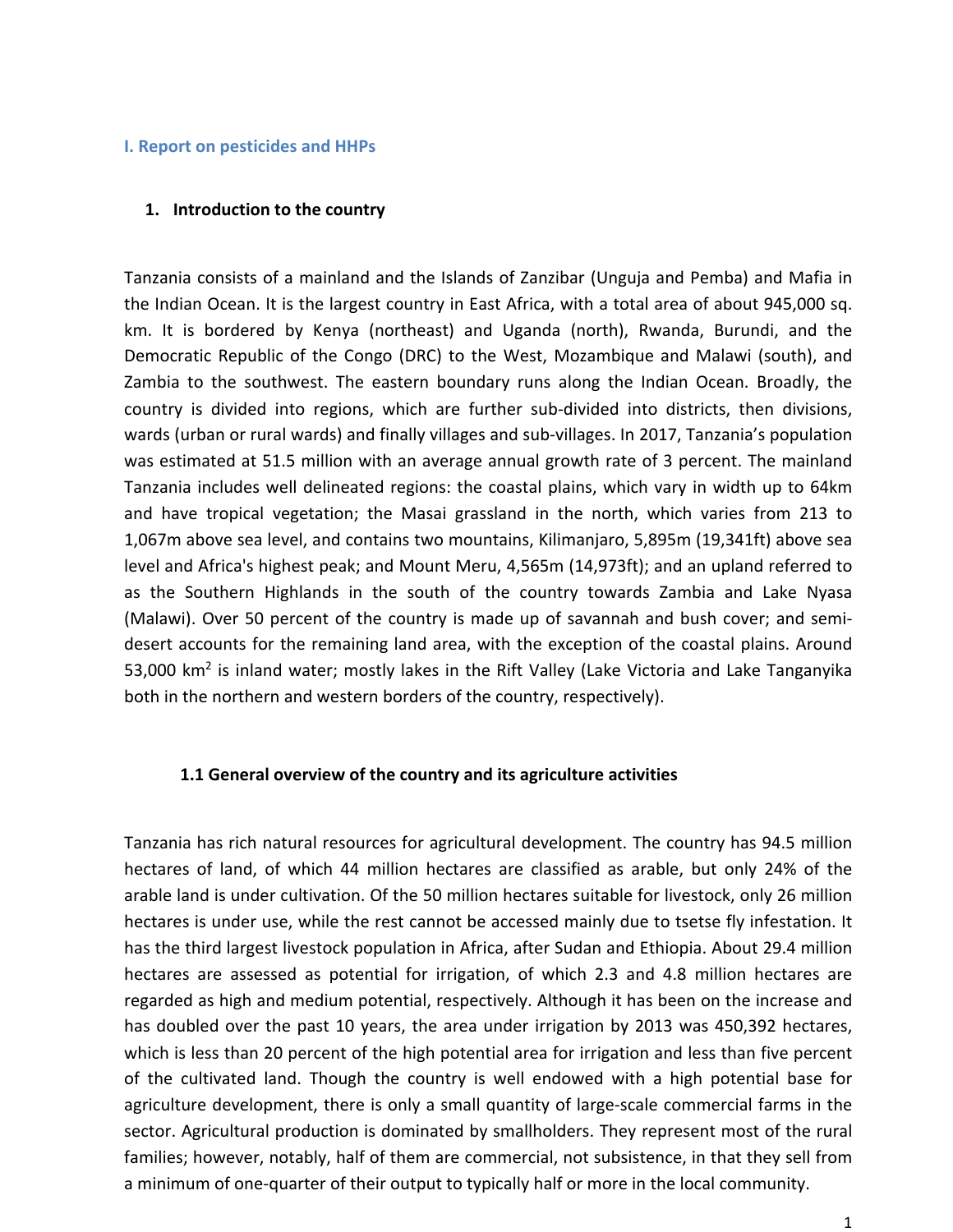Tanzania's cropping calendar follows two distinct seasonal patterns. The seasons cover unimodal rainfall areas in the south, west and central parts of the country, while the long and short rain seasons (popularly known as *Masika* and *Vuli* seasons, respectively) cover bi-modal rainfall areas in the north and eastern parts of the country.

#### **1.2 Main crops produced in the country**

The main crops produced are maize (corn), rice, sorghum, millet, pulses (beans and peas), cassava and bananas (plantains). These are the main staple foods produced in Tanzania. Maize is the most widely consumed staple food in Tanzania, and the country imports significant quantities of wheat to meet local demand for wheat flour. Consumption of other staples varies across the country based on local supply and demand dynamics. Cattle, goat and sheep are the major sources of red meat consumed in Tanzania. Tanzania's main exported cash crops are tobacco, cashew nuts, coffee, tea, cloves, cotton, and sisal (https://www.tanzaniainvest.com/crops).

In the north eastern parts of the country, flowers are grown for business. These are mainly grown in greenhouses in the Arusha and Kilimanjaro regions, which have a common border with Kenya, and in some other high altitude areas such as Iringa, Mbeya and Njombe.

Historically, most crops were grown for subsistence by smallholder farmers who practiced crop rotation and intercropping, which put a check on pest populations. However, recent developments have resulted in monoculture and thus an increased pest population. To cope with this situation, large amounts of pesticides and other agrochemicals are used to manage pests and ensure the cultivation of high-quality products (https://www.ncbi.nlm.nih.gov/pmc/articles/PMC5484550/).

#### **1.3 National pesticide registration and control policy framework**

Section 19 of the Plant Protection Regulations of 1999 requires the Ministry of Agriculture and Tropical Pesticides Research Institute (TPRI) to register all Plant Protection Substances (PPS) that are imported, exported, produced or used in Tanzania. This mandate is under the Tropical Pesticides Research Institute Act of 1979. The regulations are part of The Plant Protection Act, 1997. There is also a national Agricultural Policy, 2013.

For registration of PPS, the dealer is required to initiate the application process by filling out an application form and submiting it to the Pesticides Registrar at TPRI. Among other issues, such as safety of humans and the environment, TPRI has to ensure that the substance is tested and analyzed to suit the intended use.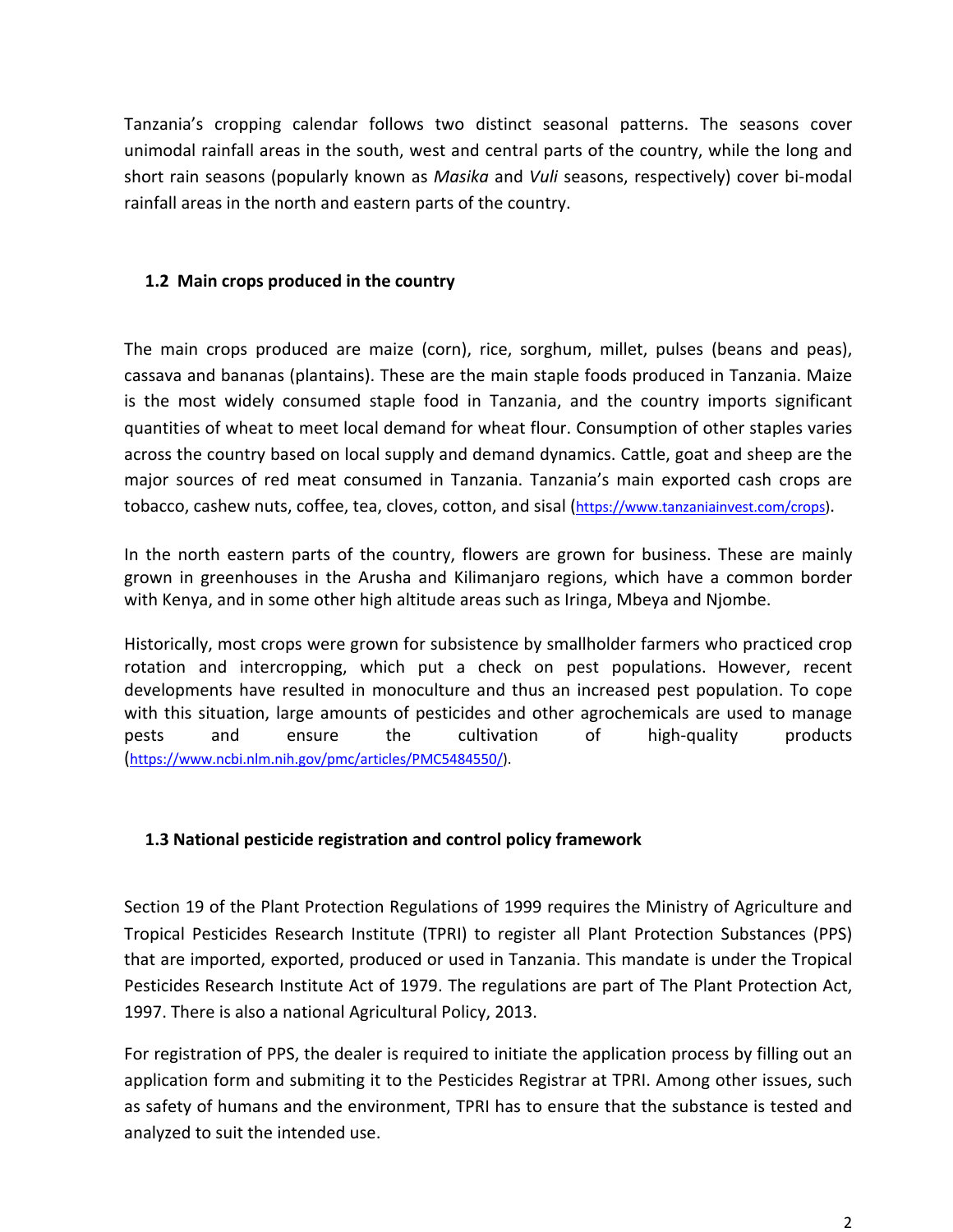The Ministry of Agriculture (MoA) formulates policy and the laws governing dealing with pesticides, as well as enforcing the law. The mandate to ensure that pesticides/PPS are well managed therefore rests on these two national bodies, i.e. MoA and TPRI. TPRI is a government agency under the MoA. Both MoA and TPRI have pesticides inspectors, and market surveillance is one of their roles. (MoA formulate policies and laws and enforce the laws)

The Government Chemist Laboratory Authority (GCLA) is the national focal point for the Strategic Approach to International Chemicals Management (SAICM) as well as the Rotterdam Convention Designated National Authority (DNA) for Industrial and Consumer Chemicals, while MoA is the Rotterdam Convention DNA for agricultural chemicals (pesticides).

# **1.4 Authorities responsible for the registration of pesticides, role of different Ministries in the country**

The authority responsible for approval and registration of pesticides in Tanzania is the Tropical Pesticides Research Institute (TPRI) which is under the MoA.

During the registration process, assessment of the technical dossiers for the purpose of evaluating impacts to human health and the environment and carrying out bio-efficacy effectiveness for the intended uses of the pesticide are among the tasks carried out. The technical dossiers and the bio-efficacy reports of PPS are subsequently submitted for approval consideration to the Pesticides Approval and Registration Technical Sub – Committee (PARTS), and endorsement is made by the National Plant Protection Advisory Committee (NPPAC). The members of PARTS and NPPAC are appointed as required by the law and are considered competent authorities.

#### **The role of the Ministry of Agriculture**

- The Ministry of Agriculture is the main overseer of the agricultural activities in the country. Among such activities is the control of the quality of pesticides. It consists of eight divisions, of which two are directly responsible for the management of pesticides; these are the Crop Development and Agricultural Research and the Training Development Divisions.
- The Ministry of Agriculture, through the Plant Health Services Unit (which is under the Crop Development Division), is responsible for the provision of regulatory services on the registration of pesticides and control of quality and standards of plant protection substances. This unit is also responsible for enforcing the plant protection legislations. Other functions of this unit are to promote the use of information and communication technology, development and maintainance of the plant health databank, and to monitor bio-safety and bio-security aspects in agriculture.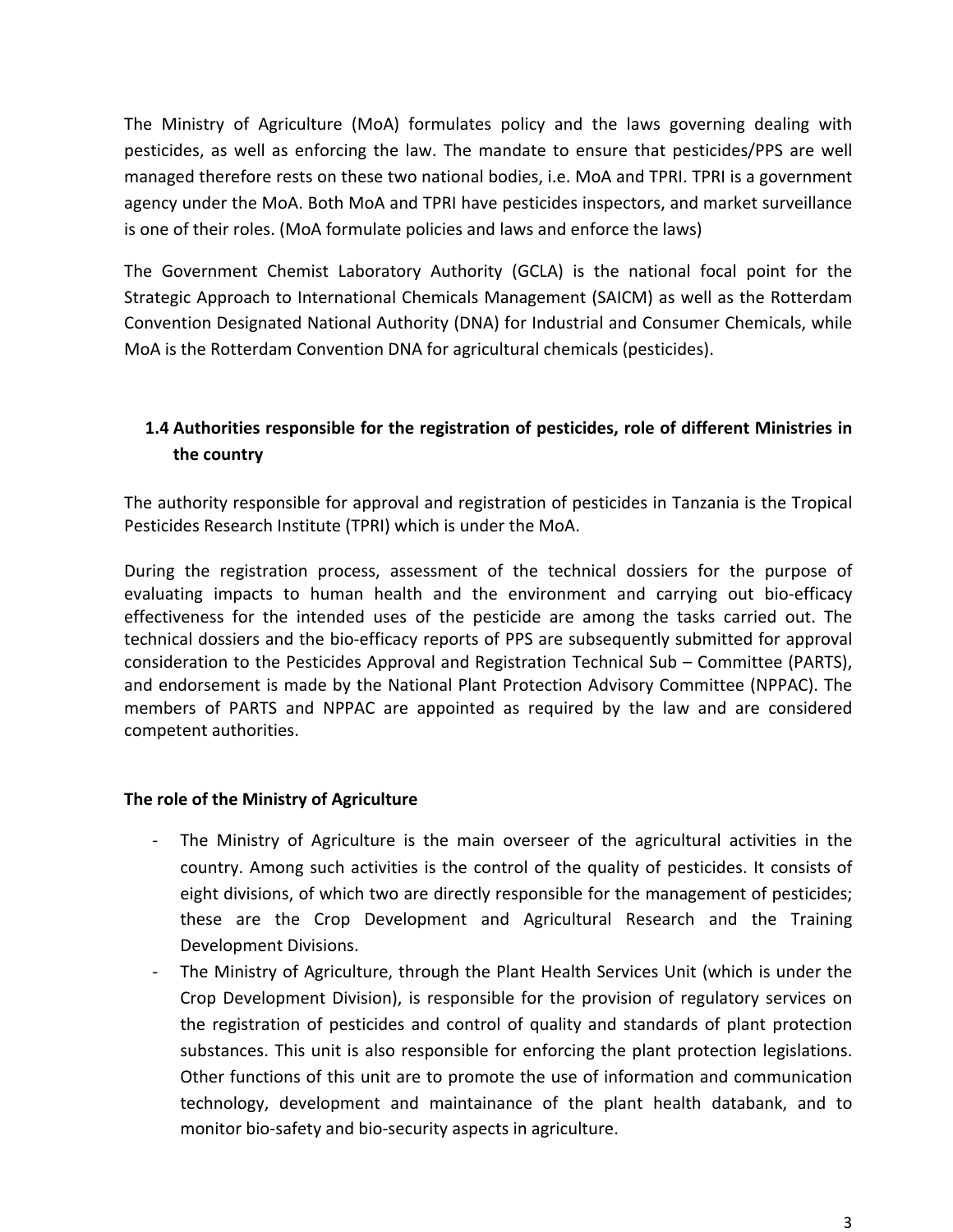#### **The role of the President's Office - Regional Administration and Local Government**

The President's Office - Regional Administration and Local Government (PO-RALG) - is responsible for coordinating and implementing agricultural programs and activities in Local Government Authorities. This is done through the Economic and Productive Sectors Section, which is under the Sector Coordination Division. Among other activities, the Economic and Productive Sectors Section is responsible for:

- Overseeing implementation of various national agricultural priority initiatives;
- Facilitating organization and management of agriculture sectors' Extension Service delivery in Regional Secretariats and Local Government Authorities;
- Provision of capacity building on agricultural issues to extension officers in Local Government Authorities;
- Conducting supervision visits to monitor the implementation of various agricultural activities in Local Government Authorities; and
- Preparing and disseminating various guidelines on agricultural issues, including pesticides management.

#### **The role of the Vice President`s Office – Division of Environment**

The Vice President`s Office – Division of Environment (VPO-DoE) – is responsible for providing overall policy guidance, coordination, expertise and services for sustainable environmental management and development. The VPO – DoE is also a National Focal Foint of all Multilateral Environmental Agreements (MEAs), including the Stockholm Convention on Persistent Organic Pollutants, the Rotterdam Convention, the Montreal Protocol, and the Basel Convention. The following environmental management activities are therefore performed under the VPO-DoE - Pollution Control Section:

- § Develop, evaluate and review environmental policies, Acts, regulations, guidelines, programmes and strategies which are related to environmental pollution prevention and control;
- § Coordinate and monitor performance with Ministries, Departments and Agencies (MDAs) and Local Government Authorities (LGAs) on implementation of policies, Acts, regulations, guidelines, programmes, strategies and plans that are related to environmental pollution prevention;
- Promote application of economic instruments for pollution prevention and control;
- § Promote the application of technologies related to sustainable promotion and consumption patterns;
- § Develop and disseminate educational materials for public awareness on policy issues and best practices for pollution control; and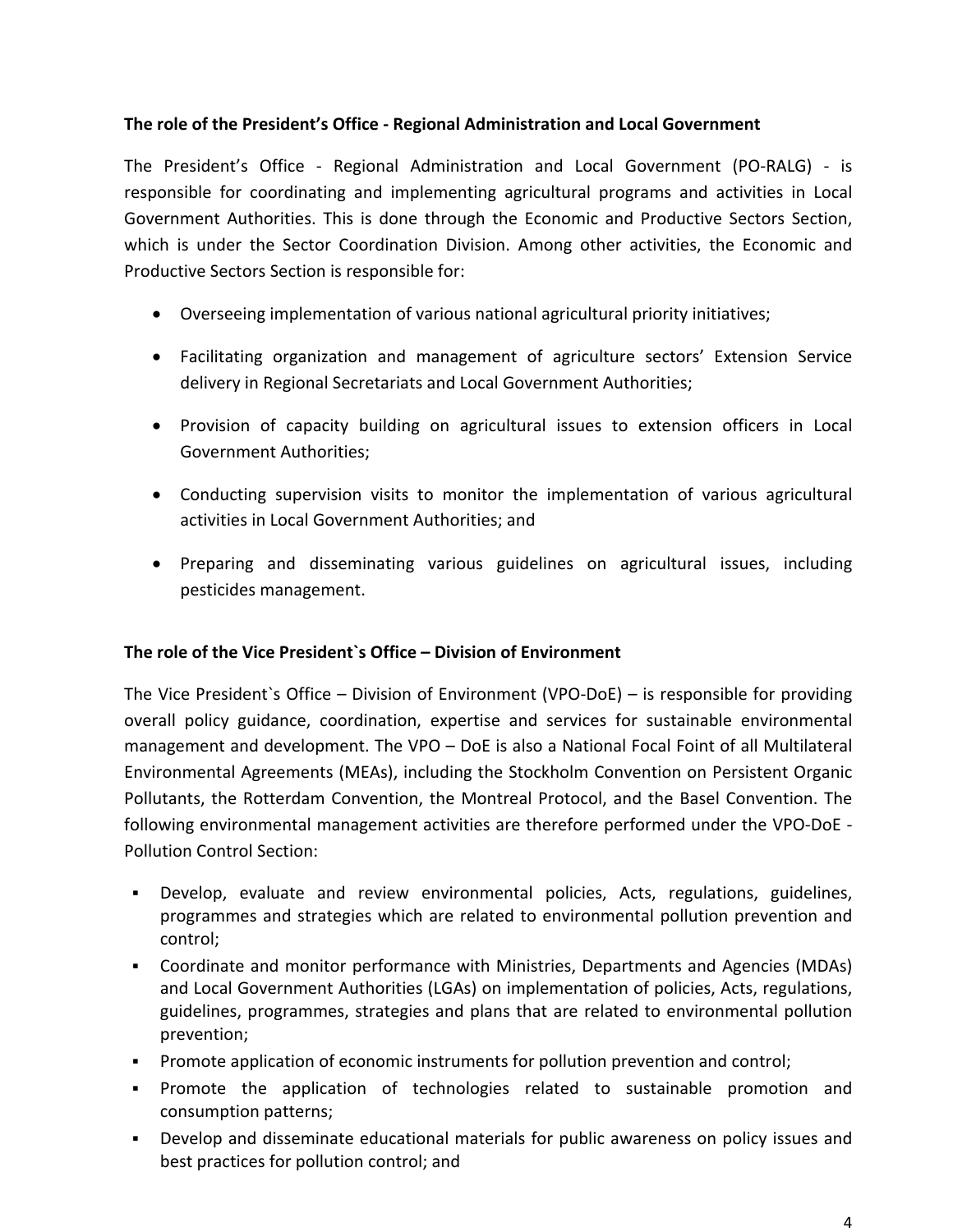§ Develop, coordinate and monitor implementation of multilateral, bilateral and regional agreements related to environmental pollution management.

The Director of VPO-DoE is also the Global Environment Facility (GEF) National Focal Point.

# **1.5 International chemical conventions related to pesticides (Stockholm, Montreal Protocol, and Rotterdam) the country ratified and the name of the Designated National Authority (DNA) for each convention, and a focal person for SAICM**

Table 1 below shows some information related to conventions (Stockholm, Montreal Protocol, and Rotterdam) the country has ratified and the name of the Designated National Authority (DNA) for each convention, and a focal person for SAICM.

| <b>International</b>        | The name of the                                      | A focal person                              |
|-----------------------------|------------------------------------------------------|---------------------------------------------|
| <b>Convention/Agreement</b> | <b>Designated National</b><br><b>Authority (DNA)</b> |                                             |
| <b>Stockholm Convention</b> | Vice Presidents Office -                             | Ms. Magdalena John Mtenga                   |
| on Persistent Organic       | Division of                                          | <b>Title: Assistant Director</b>            |
| Pollutants                  | <b>Environment (VPO-</b>                             | Department: Division of Environment         |
|                             | DoE)                                                 | <b>Institution: Vice President's Office</b> |
| Date ratified: 30 April,    |                                                      | Dodoma                                      |
| 2004                        |                                                      | United Republic of Tanzania                 |
|                             |                                                      | Email: magejohn@yahoo.com ;                 |
|                             |                                                      | magdalena.mtenga@vpo.go.tz                  |
| <b>Montreal Protocol</b>    | Vice President's Office                              | Ms. Magdalena John Mtenga                   |
|                             | - Division of                                        | <b>Title: Assistant Director</b>            |
| Date ratified: 16 April     | <b>Environment (VPO-</b>                             | Department: Division of Environment         |
| 1993 (accession)            | DoE)                                                 | <b>Institution: Vice President's Office</b> |
|                             |                                                      | Dodoma                                      |
|                             |                                                      | United Republic of Tanzania                 |
|                             |                                                      | Email: magejohn@yahoo.com ;                 |
|                             |                                                      | magdalena.mtenga@vpo.go.tz                  |
| <b>Rotterdam Convention</b> | Ministry of Agriculture                              | 1. Name: Ms. Jeniva Kamuhabwa               |
|                             | (MoA) and the Chief                                  | Job title: Agricultural Officer, Officer in |
| Date ratified: 26 August,   | Government                                           | charge of Pesticides Management             |
| 2002                        | Laboratory Authority                                 | Role(s): Rotterdam Convention Designated    |
|                             |                                                      | national authority for pesticides (DNA P)   |
|                             |                                                      | Department: Plant Health Section,           |
|                             |                                                      | Department of Crop Development              |
|                             |                                                      | Institution: Ministry of Agriculture        |
|                             |                                                      | Dodoma                                      |
|                             |                                                      | United Republic of Tanzania                 |
|                             |                                                      | Email: jeniva machumu@yahoo.com             |

**Table 1: Information related to pesticides MEAs and SAICM**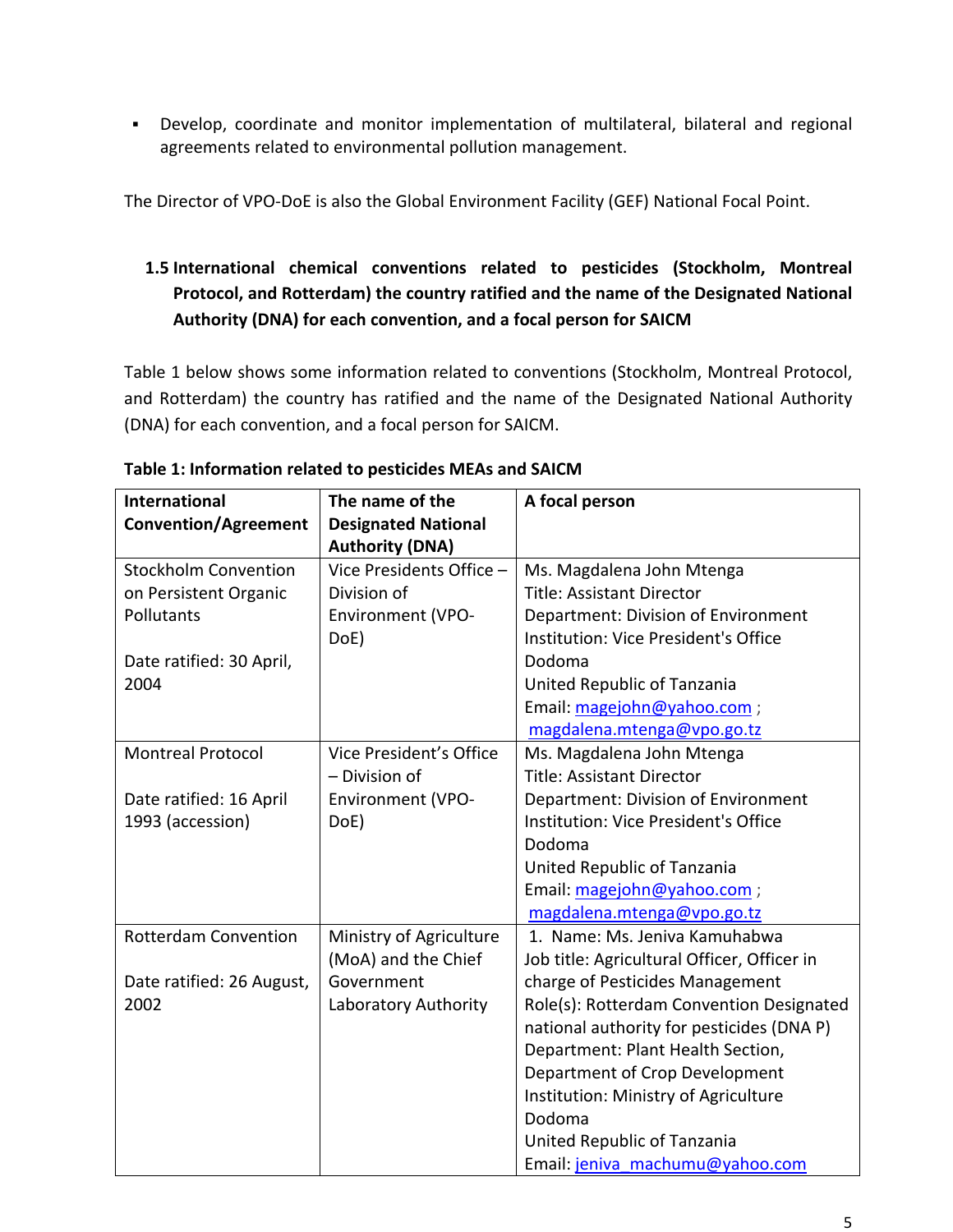| <b>International</b><br><b>Convention/Agreement</b>                           | The name of the<br><b>Designated National</b><br><b>Authority (DNA)</b> | A focal person                                                                                                                                                                                                                                                                                                                                                                       |
|-------------------------------------------------------------------------------|-------------------------------------------------------------------------|--------------------------------------------------------------------------------------------------------------------------------------------------------------------------------------------------------------------------------------------------------------------------------------------------------------------------------------------------------------------------------------|
|                                                                               |                                                                         | 2. Name: Dr. Fidelice M.S. Mafumiko<br>Job title: Chief Government Chemist<br>Role(s): Rotterdam Convention Designated<br>national authority for Industrial and<br><b>Consumer Chemicals (DNA)</b><br>Physical Address: 5 Barack Obama drive,<br>Postal Address: P.O. Box 164<br>Dar es Salaam. Tanzania<br>Tel: +255 22 2113383/4<br>Fax: +255 22 2113320<br>Email: gcla@gcla.go.tz |
| Strategic Approach to<br><b>International Chemicals</b><br>Management (SAICM) | <b>Government Chemist</b><br>Laboratory Authority<br>(GCLA)             | Name: Dr. Fidelice M.S. Mafumiko<br>Job title: Chief Government Chemist<br>Role(s): SAICM National Focal Point<br>Physical Address: 5 Barack Obama drive,<br>Postal Address: P.O. Box 164<br>Dar es Salaam. Tanzania<br>Tel: +255 22 2113383/4<br>Fax: +255 22 2113320<br>Email: gcla@gcla.go.tz                                                                                     |

#### **2. Status of pesticide use in the country**

The International Code of Conduct on Pesticides Management issued by the Food and Agriculture Organization in 2014 defines pesticides as any substance or mixture of substances of chemical or biological ingredients intended for repelling, destroying or controlling any pest or regulating any plants. Pesticides lists include: insecticides, herbicides, fungicides, arboricides, acaricides, molluscicides, nematicides, plant growth regulator, rodenticides and defoliants.

According to the Controller and Auditor General report of March 2018, the use of pesticides in agricultural production has increased rapidly in the past decades in developing countries, including Tanzania. Based on the study conducted from July to December, 2015 in Morogoro, Arusha and Mbeya regions by Seeds of Expertise for the Vegetable Industry of Africa – SEVIA, it was shown that 84% of 135 farmers were using pesticides in horticultural production. The increase is mainly due to the expansion of new areas of production such as horticulture, which is highly practiced in northern regions like Arusha, Kilimanjaro and Tanga, as well as southern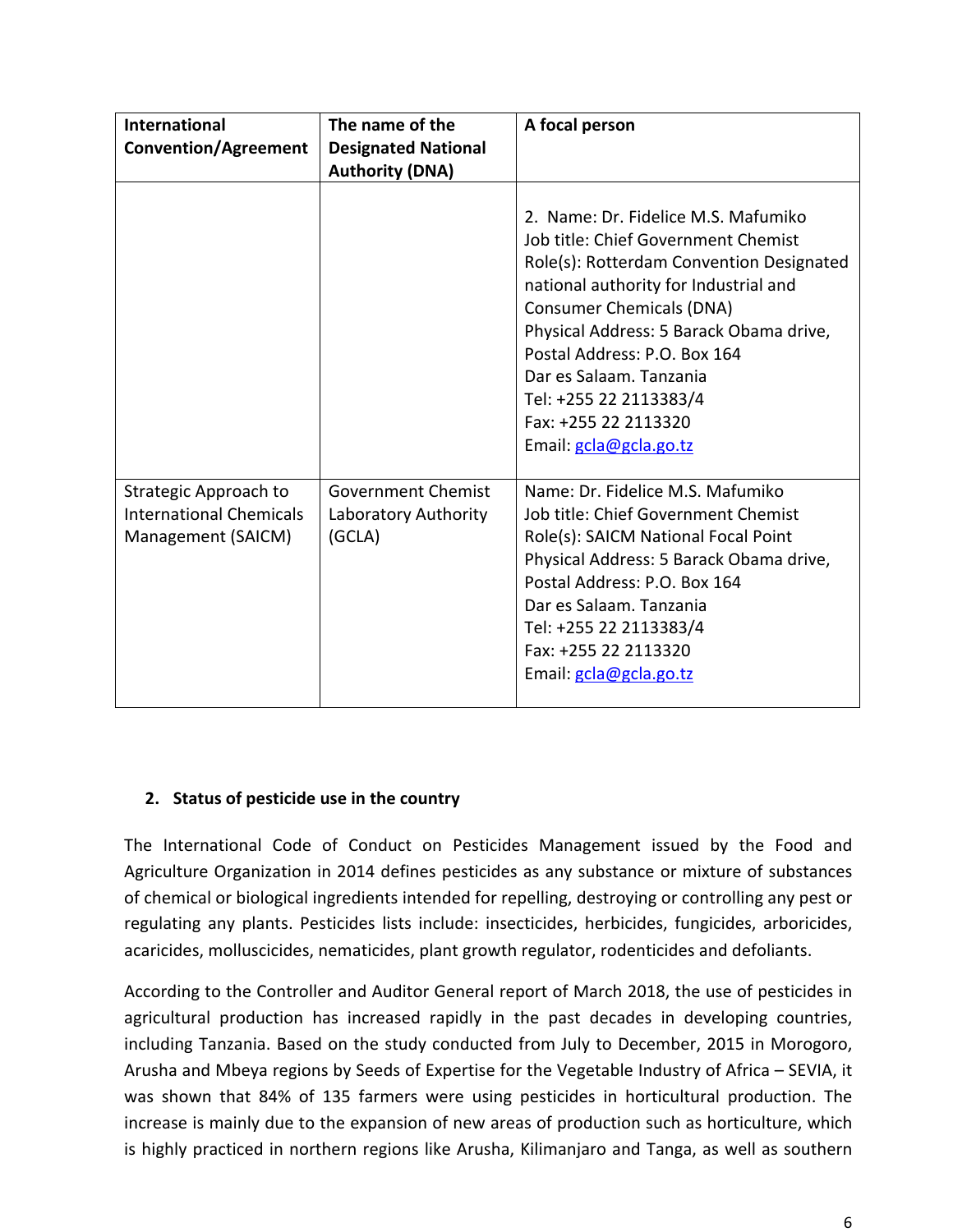highlands regions; namely, Mbeya, Iringa and Njombe. Other crops with high uses of pesticides include coffee, cashew nut, cotton and tobacco.

Another reason for increased use of pesticides is a need for farmers to increase agricultural production in order to meet demands of feeding the ever-increasing populations. It is reported that 81% of pesticides in Tanzania are used for agricultural activities, and the most used pesticides are insecticides, herbicides and fungicides. However, the total volume of pesticides used in Tanzania is not well documented because of a fragmented data system.

In Tanzania, farmers depend on pesticides to control and regulate the growth of their crops. Small-scale farmers are estimated to be 81% of the whole population, and they are the ones dominating the agricultural sector.

It was noted that unregistered pesticides were found in all districts and regions of Tanzania, but it was reported to be very common in regions and districts that are bordering neighbouring countries; for example, in Mtwara, Mbeya, Kigoma, Tanga, Kagera and Arusha regions.

There were pesticides (namely: Abamite, Doom, Boss, Lava, Lethal, and Romectin) found to be sold in the market without being registered by TPRI. It was further reported that these pesticides are not fit for the Tanzanian market, because these pesticides were not tested by TPRI to examine their efficacy as far as Tanzania's agricultural environment is concerned.

#### **2.1 The list of nationally registered pesticides**

Pesticides are among the Plant Protection Substances (PPS) that are registered by TPRI; it does so in three main categories shown below. The whole list of registered PPS can be viewed on http://tpri.go.tz/storage/app/media/uploaded-

files/Registered%20Plants%20Protection%20Substances%20for%20use%20in%20the%20United %20Republic%20of%20Tanzania.pdf

The information on registered PPS has been obtained from the PPS register of 2018. The categories on PPS registration are:

- i) **Provisional:** Plant Protection Substances are placed into the provision registration category due to some reason(s) of non-compliance with any provision of the Plant Protection Regulations pending compliance with such provision or direction. The validity of registration period in this category is ONLY two years (non – renewable) and they can be imported and used under importation procedures set out in regulations.
- ii) **Full:** Pesticides registered for general use for five years (full registration). This category consists of products upgraded from the Provisional Registration after being used for at least three years without causing any serious environmental and toxicological problems. Their formulations must have been analyzed and approved in the pesticide quality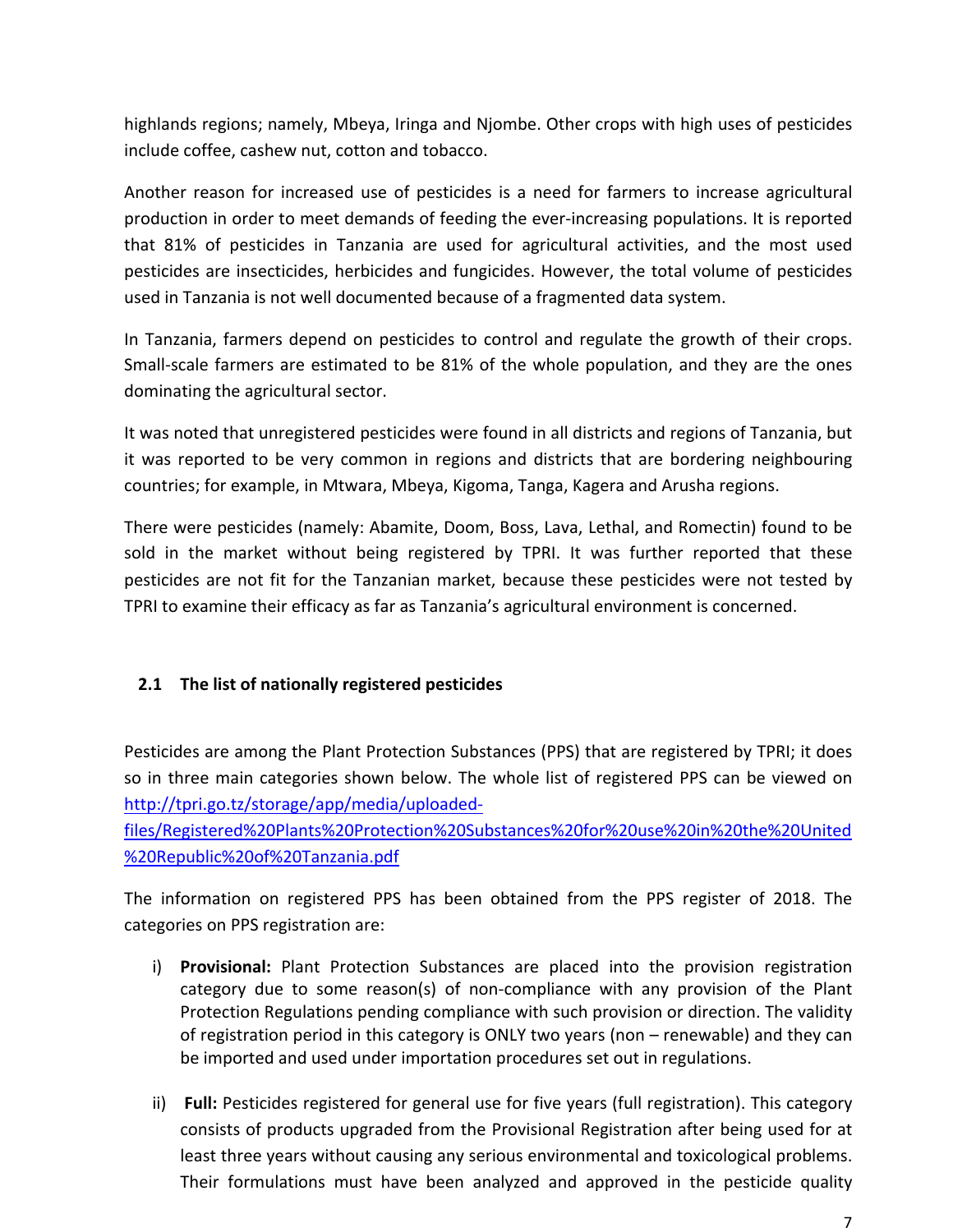control laboratory. Products in this category can be imported, formulated, manufactured and sold in the country.

iii) **Restricted:** Some products upgraded from experimental registration are placed in the restricted registration category if they are very toxic, environmentally persistent and bio-accumulative. The category also consists of technical materials with active ingredient contents intended for use in formulation plants.

# **2.2 The list of HHPs amongst list of nationally registered pesticides**

Below in Annex 1 (Table A1) is a list of what could be HHPs, according to Pesticide Action Network (PAN) criterion. These have been identified from a long list of plant protection substances registered in Tanzania.

# **2.2.1 Active ingredients**

The active ingredients for each product registered are included in the table (Annex 1, Table A1) of registered PPS. The good thing is that the register indicates the trade name as well as the common name of the product, where the common name is the name of active ingredient/s.

# **2.2.2 Crops using HHPs**

The following Table 2 shows some of the crops using HHPs in Tanzania. A lot of plant protection substances are used for flower farming, too; unfortunately, such information has not been included in the table below because none of the flowers growers were visited (as the project concentrated in Dar es Salaam, Morogoro and Dodoma regions - the latter is the political country headquarters following the move from Dar es Salaam in 2016). From the register of PPS, quite a number of active ingredients considered to be HHPs are listed to be intended for use in horticulture production, which includes flowers like roses.

| S/N | <b>HHPs</b>           | <b>Crops</b> |  |  |
|-----|-----------------------|--------------|--|--|
| 1.  | Furadan               |              |  |  |
| 2.  | Vegetables<br>Lannate |              |  |  |
| 3.  | Redcat                |              |  |  |
| 4.  | Endosulfan            |              |  |  |
| 5.  | Paraquat              |              |  |  |
| 6.  | Chlorpyrifos          |              |  |  |
| 7.  | Fenitrothion          | Coffee       |  |  |
| 8.  | Profenofos            |              |  |  |
| 9.  | Glyphosate            |              |  |  |

**Table 2: Some crops using HHPs in Tanzania**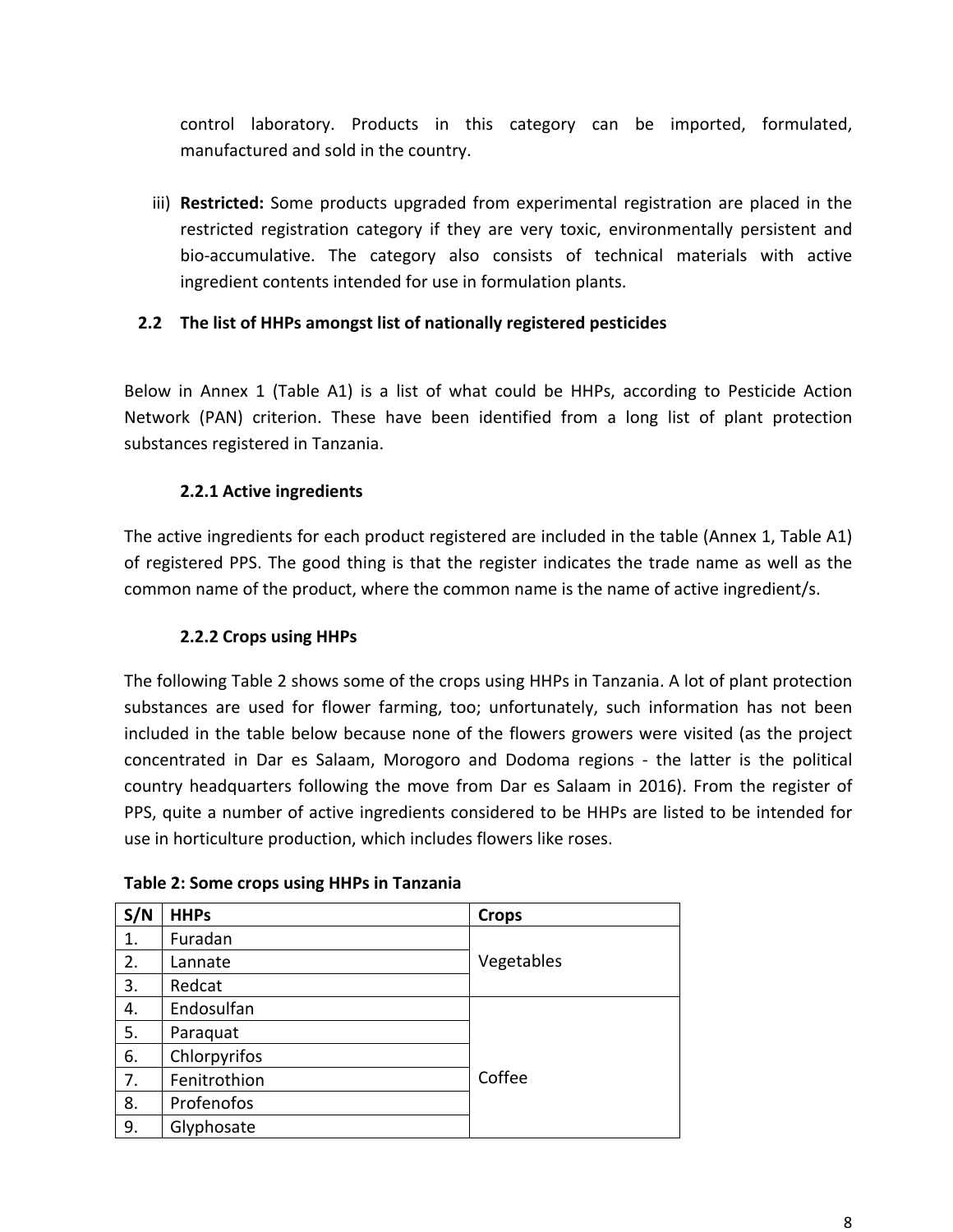## **2.3 General data on the volume of use of HHPs for agriculture**

Data on the volume of HHPs could not be accessed. TPRI compiles this data, however it is not accessible to the public.

# **2.4 General data on the volume of use of HHPs for non-agriculture (household and public health) purposes**

There is no accessible data to the public.

## **2.5 List of HHPs banned in other countries but in use in the country**

It is important to note that one active ingredient is used in different trade names (product names). It implies that, for example, Diazinon may be registered 12 times because it is used in 12 different products (products with different trade names but same active ingredient).

The following in Table 3 are examples of PPS registered for use/importation in Tanzania that are not approved for use in other countries such as the European Union (EU). The identification is based on PAN criterion.

| S/N | <b>HHP Name</b> | <b>Used for what</b>                  | Where and when banned           |
|-----|-----------------|---------------------------------------|---------------------------------|
| 1.  | Acephate        | Constituent in 8 registered products. | The substance is banned in the  |
|     |                 | Primarily used for horticulture, such | EU and in China. It is also     |
|     |                 | as cultivating roses and beans.       | banned in Sweden since 1992.    |
| 2.  | Amitraz         | Registered in one product. Used in    | Banned in the EU and several    |
|     |                 | horticulture and in several products  | Middle Eastern countries, plus  |
|     |                 | for protecting cattle and sheep.      | Cambodia.                       |
| 3.  | Azocyclotin     | Used mainly for horticultural crops   | The substance is not approved   |
|     |                 | (roses).                              | for use in the EU (and has      |
|     |                 |                                       | never been used in Sweden).     |
| 4.  | Bendiocarb      | Registered in Tanzania, for use       | Not approved for use in the EU. |
|     |                 | against mosquitoes.                   |                                 |
| 5.  | Carbaryl        | Registered in Tanzania for household  | EU and four non-European        |
|     |                 | pests and for some agricultural       | countries have banned the       |
|     |                 | purposes, e.g. cotton production.     | substance (among them           |
|     |                 |                                       | Mozambique).                    |
|     |                 |                                       |                                 |

|  | Table 3: Some HHPs registered in Tanzania but banned in other countries |
|--|-------------------------------------------------------------------------|
|--|-------------------------------------------------------------------------|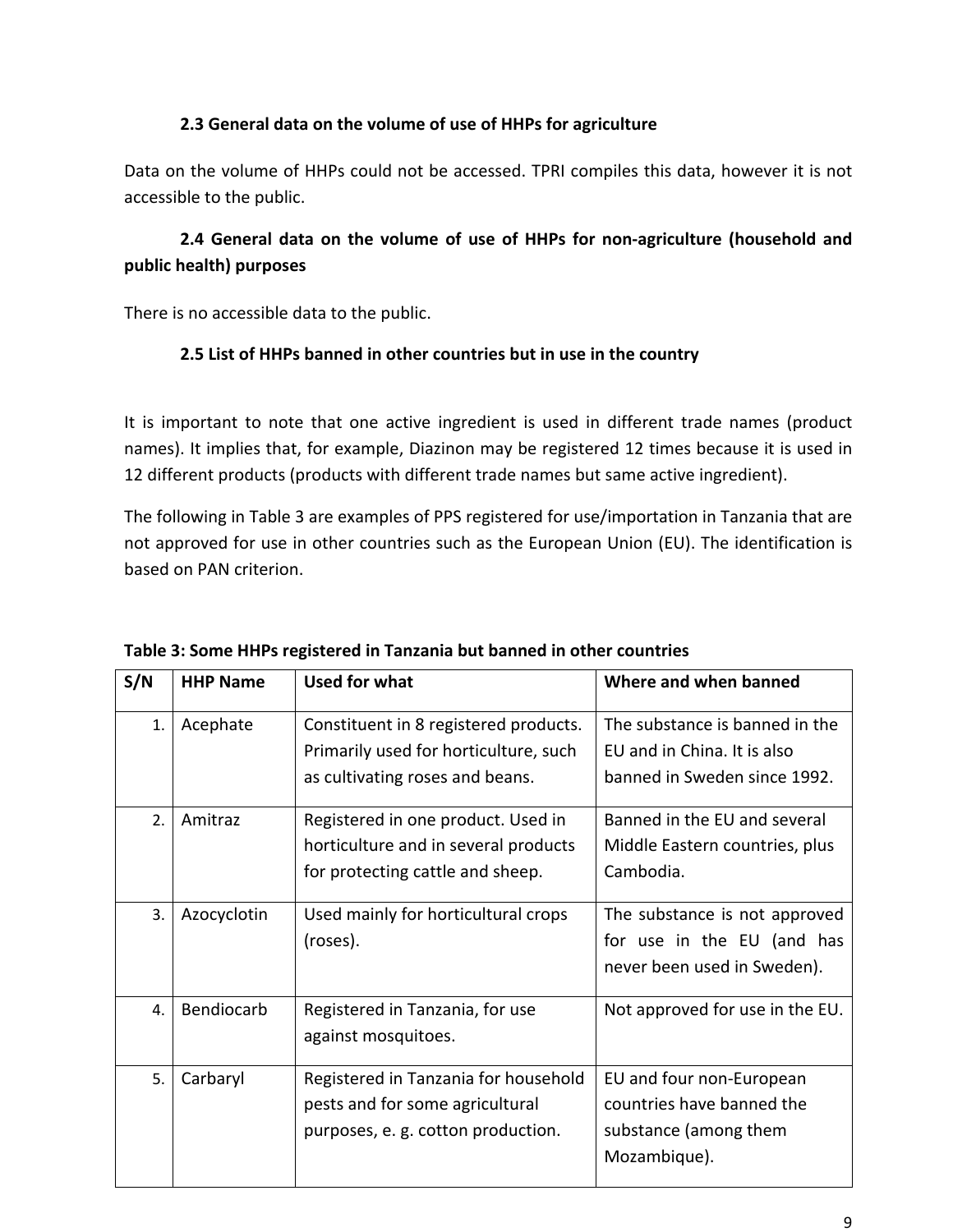| S/N | <b>HHP Name</b> | <b>Used for what</b>                                                                                                                               | Where and when banned                                                                                                                      |
|-----|-----------------|----------------------------------------------------------------------------------------------------------------------------------------------------|--------------------------------------------------------------------------------------------------------------------------------------------|
| 6.  | Fenitrothion    | Registered in Tanzania in 19<br>products.<br>Used in coffee, corn and in<br>household pests.                                                       | Banned in the EU. Use in<br>Sweden ended before 1995<br>with the exception of one<br>product approved for grape<br>cultivation until 2007. |
| 7.  | Diafenthiuron   | 4 products registered in Tanzania, for<br>use in horticulture (roses, cabbage,<br>$etc.$ ).                                                        | Banned in the EU.                                                                                                                          |
| 8.  | Diazinon        | 12 products registered in Tanzania,<br>mostly for vegetables, and to some<br>extent also for coffee, sugarcane,<br>and tobacco and household bugs. | Banned in the European Union<br>and Mozambique.                                                                                            |
| 9.  | Fenvalerate     | 3 products registered in Tanzania, for<br>use in cotton and tomato<br>production.                                                                  | Not approved for use in the EU.                                                                                                            |

# **2.6 Human health, environmental impacts or human rights issues related to HHPs in the nation**

Pesticides have been linked to a wide range of human health impacts which range from shortterm impacts such as headaches, nausea, skin, eye irritation, dizziness, and fatigue; to chronic impacts like cancer, reproductive effects, and endocrine disruption. According to the 2009 World Health Organization (WHO) estimation, there are 3 million cases of pesticide poisoning each year and up to 220,000 deaths, primarily in developing countries.

Based on the literature review and the interview with officials in the Morogoro District and Mvomero District, it was noted that the pesticides are used in horticulture and other crops production, including animal husbandry, and they are used to control pests, fungi and weeds. Death of cows, lowering productivity in most areas, contamination of water bodies, air and soil, allergies, respiratory problems, damage of nerves, impulses and inhibition of nerve impulses, cancer, miscarriages, tumor, failure of kidney, skin and eye irritation are among the human health and environmental effects claimed by farmers, CBOs and NGOs.

It is usually difficult to estimate the magnitude of HHPs-related health problems in Tanzania due to many reasons, such as limited health surveillance studies in connection to use of pesticides. A few available studies indicated that farmers are highly poisoned with pesticides,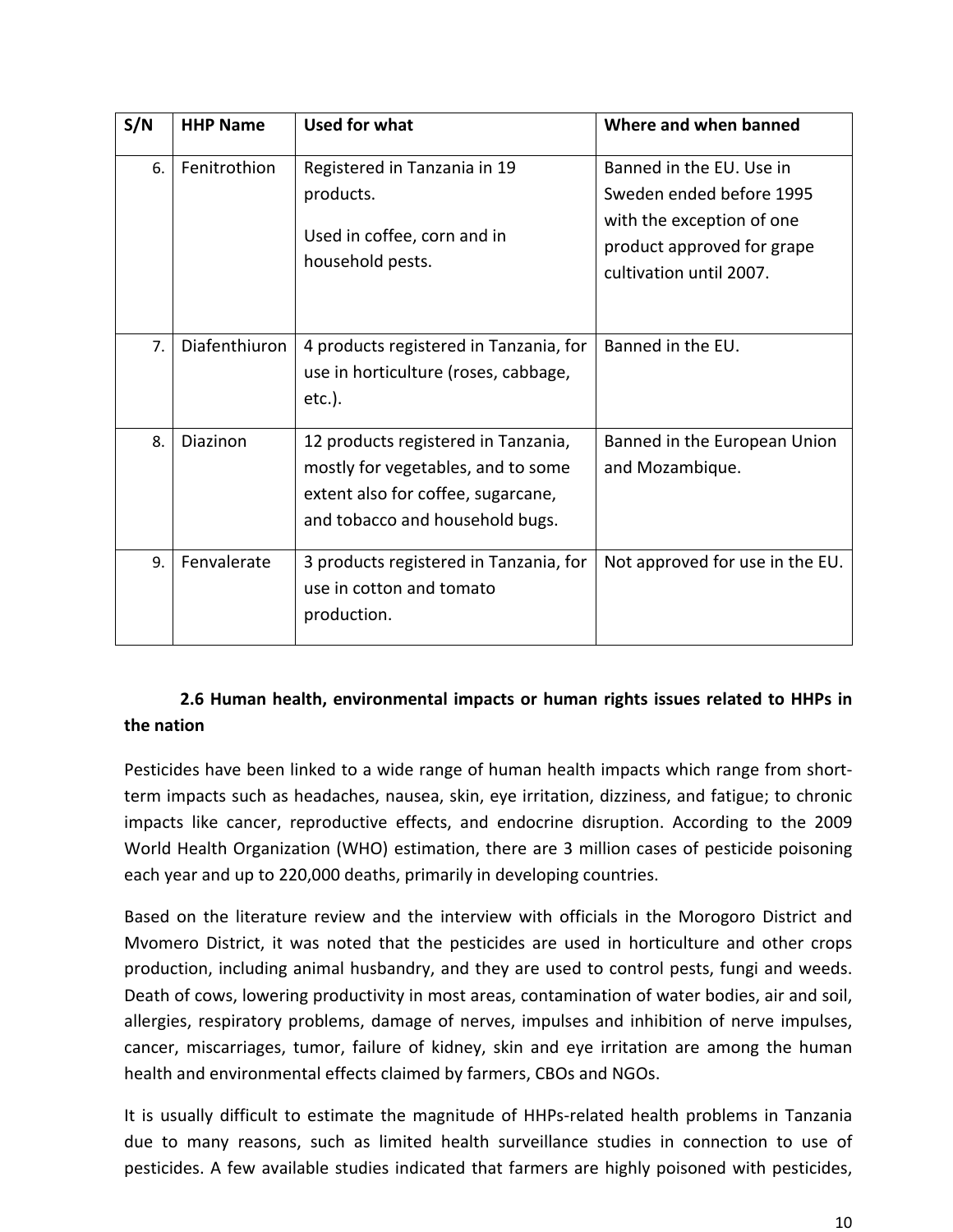but they lack knowledge on early identification of symptoms associated with contamination, as well as how to protect themselves. This observation was also among the findings of the National Audit Office – where it was stated that 'In general, it can be said that there is inadequate evaluations and assessments made by the Ministry of Agriculture and TPRI to identify health and environmental problems related to the use of pesticides'. Some incidents were reported in the media in the past, especially on the incidents related to intentional misuse of pesticides. Such data is not yet confirmed by the responsible authorities and is not readily available.

# **2.7 National provisions to phase out HHPs, ban pesticides and deregister the already registered pesticides or application of the precautionary principles**

There is no specific provision to ban HHPs in the country.

## **2.8 Companies/associations representing the pesticide industry in the country**

Some of the companies /associations representing the pesticide industry in Tanzania are listed in Table 4 below.

| S/N | Name of company/Association in Tanzania                                                                                                                        | <b>Affiliation to multinational</b><br>company/Association                                                                                                                 |
|-----|----------------------------------------------------------------------------------------------------------------------------------------------------------------|----------------------------------------------------------------------------------------------------------------------------------------------------------------------------|
| 1.  | <b>CropLife</b><br><b>Tanzania</b><br>Association<br>of<br>agrochemical companies in Tanzania.<br>Some pesticides dealers are members of<br>CropLife Tanzania. | It is a member of CropLife International.                                                                                                                                  |
| 2.  | Syngenta Tanzania Ltd                                                                                                                                          | It is a Swiss-based Sygenta AG global<br>company that produces agrochemicals and<br>seeds. As a biotechnology company, it<br>conducts genomic research.                    |
| 3.  | <b>Bayer East Africa Ltd</b>                                                                                                                                   | It is a subsidiary of Bayer AG, based in<br>Germany, a global innovation enterprise<br>with core competencies in the Life Science<br>fields of agriculture and healthcare. |
| 4.  | <b>Monsanto Tanzania Ltd</b>                                                                                                                                   | A subsidiary of Monsanto Company based in<br>the USA.                                                                                                                      |

**Table 4. Companies /associations representing the pesticide industry**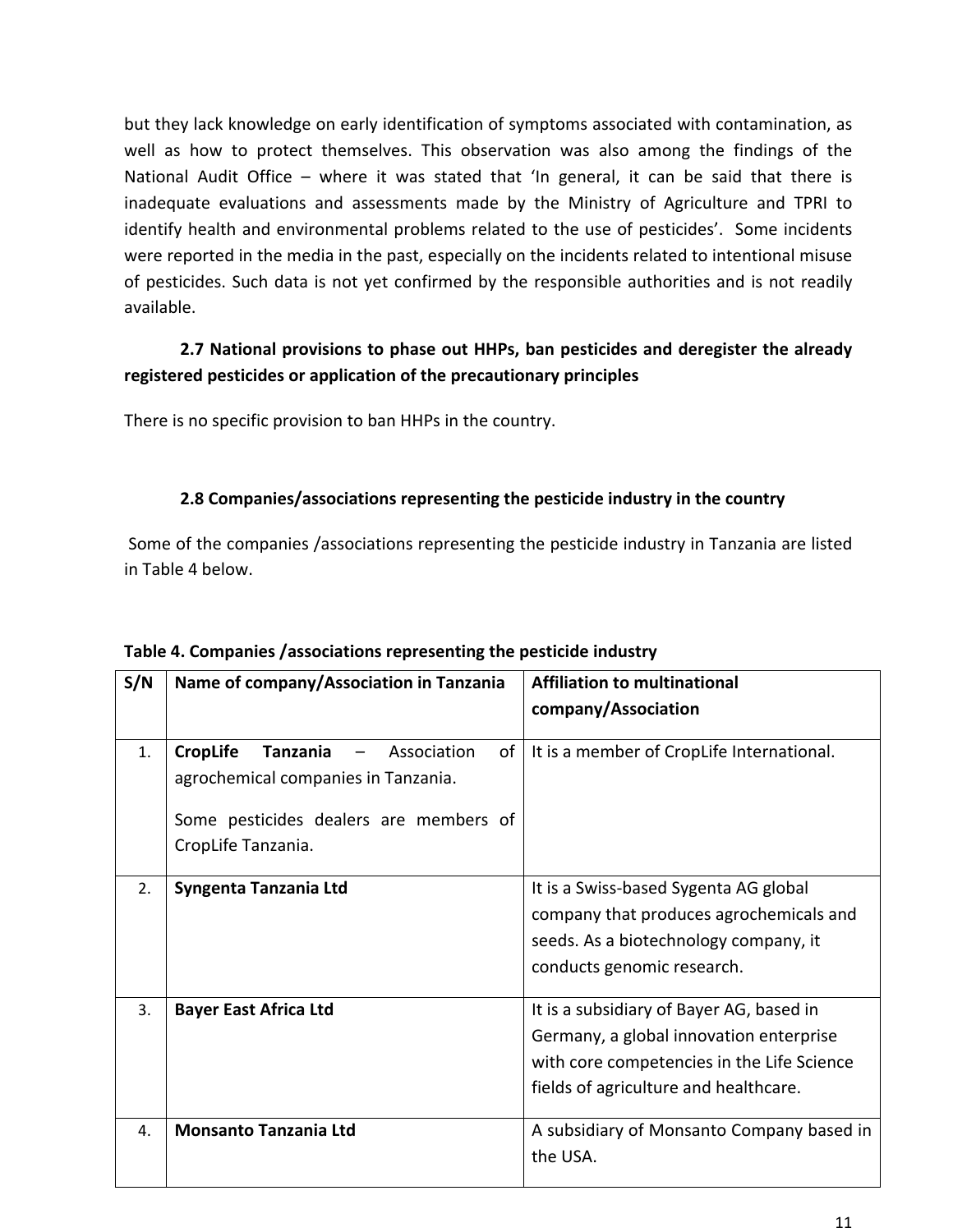| S/N | Name of company/Association in Tanzania | <b>Affiliation to multinational</b><br>company/Association                                                    |
|-----|-----------------------------------------|---------------------------------------------------------------------------------------------------------------|
| 5.  | The Link Forward Trading Co. Ltd        | It is a subsidiary of a China-based company<br>agricultural<br>produces<br>other<br>that<br>and<br>chemicals. |
| 6.  | Arysta LifeScience Tanzania             | LifeScience<br>subsidiary<br>οf<br>Arysta<br>А<br>Corporation, based in Tokyo, Japan.                         |

## **3. National endeavors to phasing out HHPs**

TPRI is the national institution mandated to manage pesticides importation, formulation, distribution, sales and use, among others. It has started the process of identifying the HHPs use in the country and imports to the country, and their alternatives. The process is continuing. There is no confirmed plan as to when the HHPs will be phased out.

## **3.1 Projects/programs and campaigns to phase out HHPs**

Several programmes have been undertaken in Tanzania, some of them are:

i. TPRI is implementing "a project on support for reducing risks of Highly Hazardous Pesticides in the United Republic of Tanzania (URT)"; the project is still going on and was a result of the workshop organized by the Secretariat of the East African countries from 26<sup>th</sup> – 29<sup>th</sup> September, 2016, Nairobi in Kenya. It aimed at enhancing institutional capacity in identification of HHPs and related alternatives.

ii. A project under the Africa Stockpiles Programme, implemented from 2005 to 2012, whereby obsolete pesticides consisting of HHPs were identified, collected and transported to the United Kingdom and other EU countries for disposal.

#### **3.2 Main challenges in the process of campaigning the phasing out of HHPs**

The main challenges may include:

- i. Insufficient training to key players such as pesticide inspectors, agricultural extension staffs, sellers and users.
- ii. Inadequate technical support to extension staffs and users.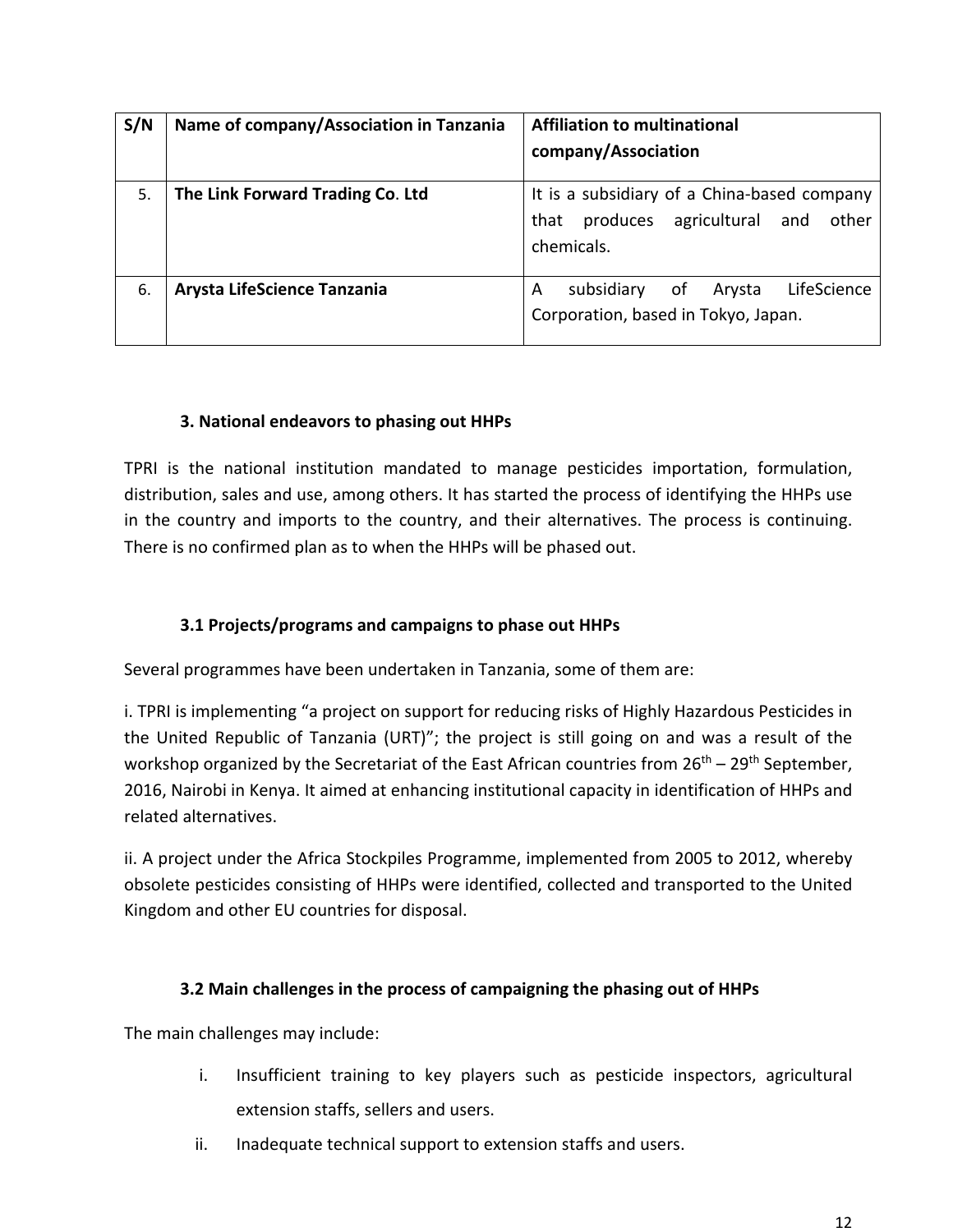- iii. Limited research and dissemination of non-chemical technologies, IPM and agroecological practices.
- iv. Lack of comprehensive HHPs list in the country.
- v. Lack of information on HHPs to some policy makers, importers, manufacturers, sellers, users and the general public.
- vi. HHPs are still registered; registrants do not know which ingredients are HPPs.
- vii. Unavailability of data for what is considered 'confidential business information'.
- viii. Lack of safer products in the market, which are usually more expensive because they are based on innovative technologies.
- ix. Poor enforcement of pesticides regulations in the country and in the East Africa sub-region, leading to the presence of illegal/unregistered pesticides in the market.

#### **3.3 Recommendations and project ideas that support the national HHPs phase out**

The following are recommendations and project ideas to support HHPs phase out that were obtained from policy-makers, formulators and importers, Local Government Authorities, farmers, and CBOs /NGOs who were consulted during the field work:

- 1. The government to formulate a strategy to phase out HHPs in the country.
- 2. Enhance knowledge of key players such as pesticide inspectors, agricultural extension staffs, sellers and users on the need, as well as on the strategy, to phase out HHPs in Tanzania.
- 3. The government to identify and disseminate (make public) all HHPs that are in the market in the country.
- 4. The government to put emphasis on the use of non-chemical technologies including IPM, agroecology and organic.
- 5. The government to enhance the enforcement of pesticides regulations in the country.
- 6. The relevant ministries to consider engaging other government authorities, such as the Tanzania Revenue Authority, in enforcing pesticides regulations.
- 7. Stakeholders to promote dissemination of guidelines of IPM and organic farming.
- 8. Stakeholders to promote research on organic farming and better alternatives to HHPs, as well as the effects of pesticides to humans and the environment.
- 9. Stakeholders to promote education and awareness-raising to the public and users on the HHPs, adverse effects of HHPs and alternatives of HHPs.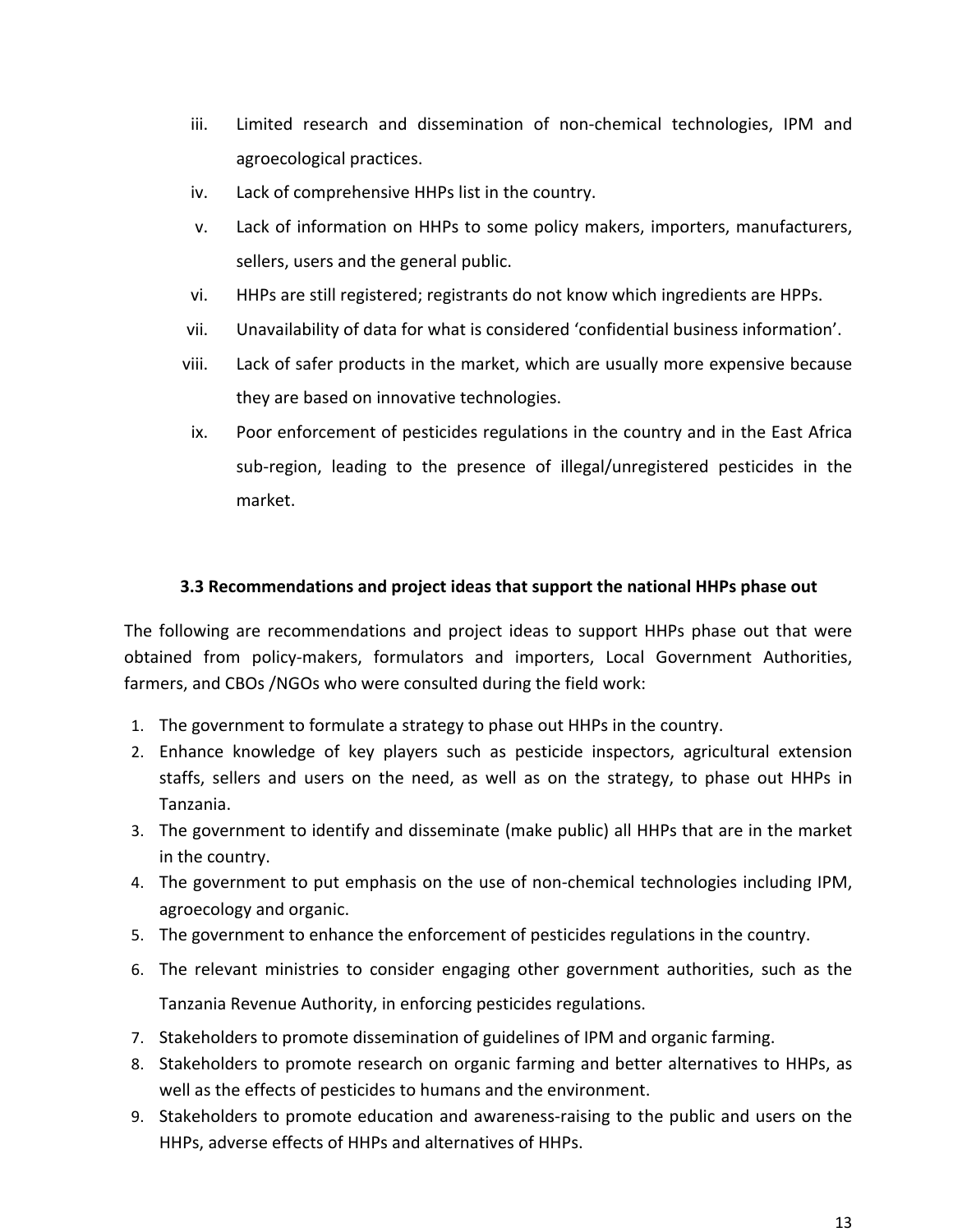10. The government to strengthen agricultural extension services to farmers and other users of pesticides (have more staff, more skill, improve coordination).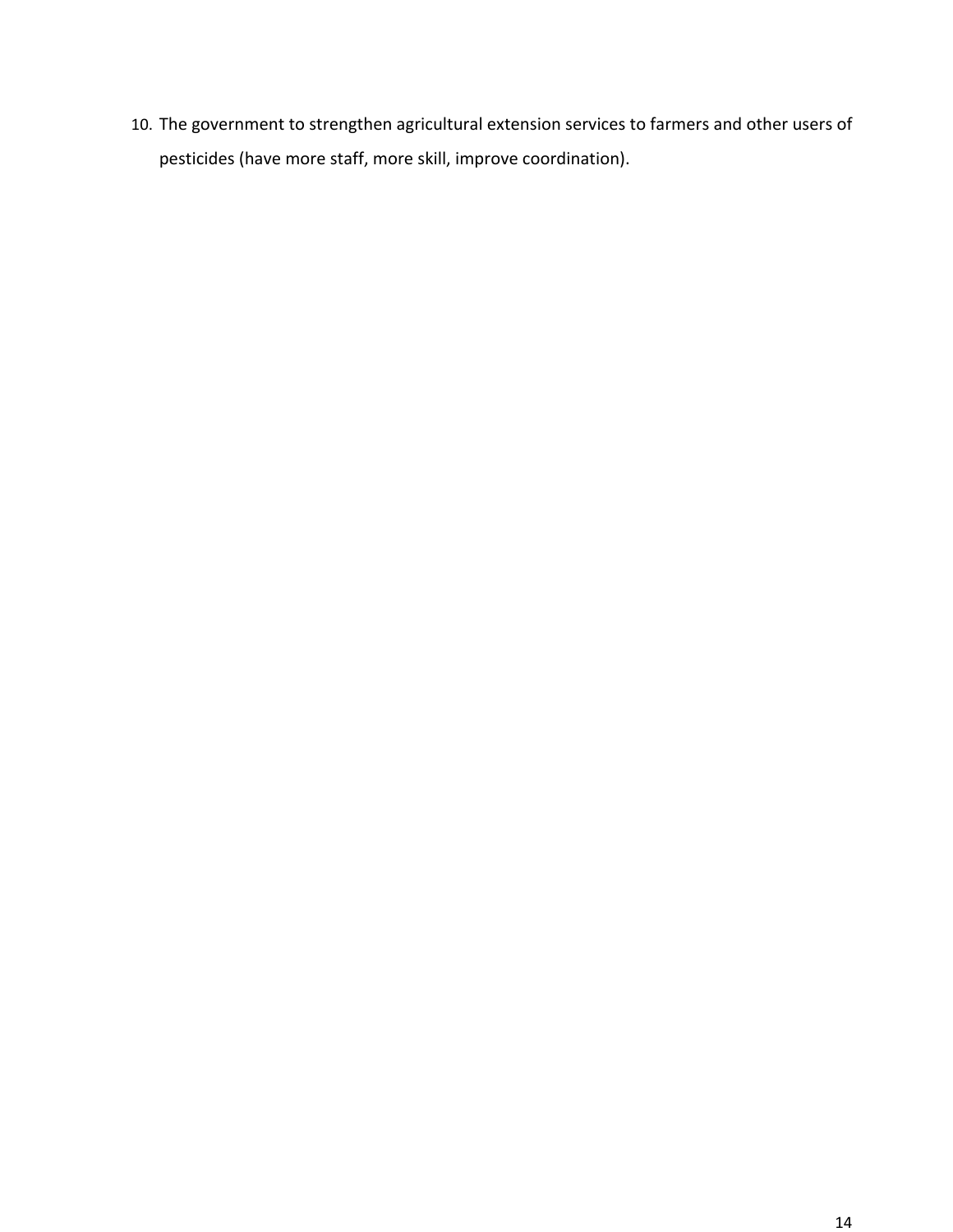#### **II. Report on alternatives to HHPs**

# **1. National policy frameworks that support ecosystem approaches as alternatives to synthetic pesticides**

#### **1.1 National IPM policy framework**

Tanzania has a national Integrated Pest Management Plan (IPMP) which was revised in 2009. The plan was implemented during the Agricultural Sector Development Program (ASDP I) as well as the ongoing ASDP II which was launched in June 2018.

#### **1.2 National organic agriculture policy framework**

Organic agriculture in government policies in Tanzania are captured in the National Livestock policy of 2006 organic livestock farming policy statements are mentioned on page 56 as quotes):

- i. In collaboration with other stakeholders the Government will promote and create awareness on organic livestock farming.
- ii. The Government in collaboration with other stakeholders will encourage and promote investment in organic livestock farming.
- iii. The Government will strengthen technical support services in organic farming practices.

The draft National Agriculture Policy 2013, section 4.15, describes organic agriculture, and some of the Policy Statements state that:

- i) Registration and availability of organic inputs to farmers shall be facilitated.
- ii) The Government shall facilitate accreditation of organic products in order to reduce certification costs.
- iii) Initiatives for regulation and certification of organic products shall be promoted; and in collaboration with private sector, effective coordination among stakeholders shall be enhanced.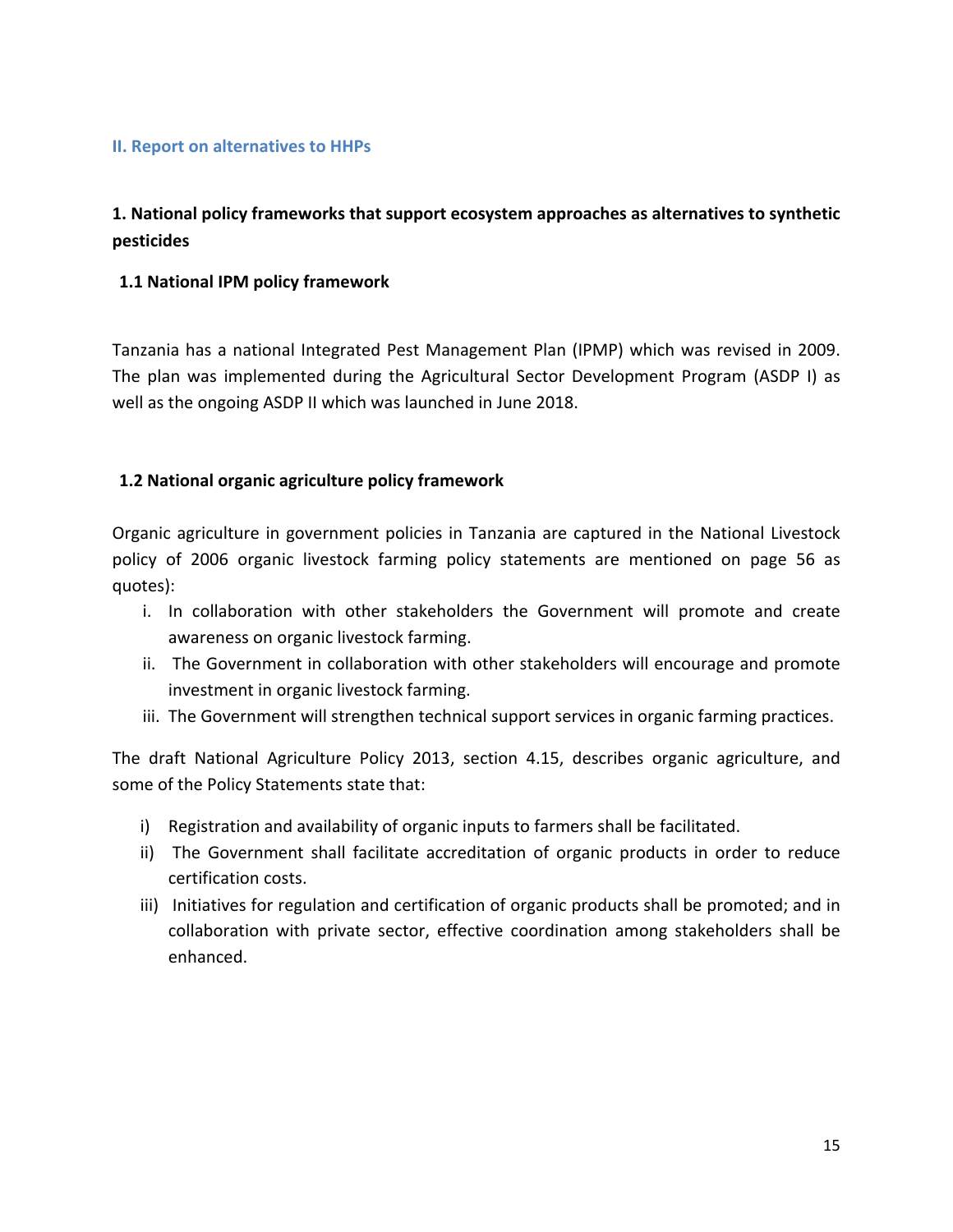# **1.3. Policy frameworks that support the import, manufacture, distribution and use of biopesticides**

The following are policy frameworks that support the manufacture, import, distribution and use of bio- pesticides:

#### **a. Plant Protection Act No. 13 (1997**)

This Act has made provisions for consolidation of plant protection to prevent introduction and spread of harmful organisms, to ensure sustainable plant and environmental protection, to control the importation and use of plant protection substances, to regulate export and imports of plant and plant products and ensure fulfillment of international commitments, and to entrust all plant protection regulatory functions to the government and for matters incidental thereto or connected therewith. The activities of the Tanzania Pesticides Research Institute (TPRI) are incorporated into the Act.

In relation to IPM, importation of biological control agents is not allowed unless under the prescribed permit by the Ministry responsible for agriculture. The act is under review and there is a draft titled The Plant Protection Act 2013 (Draft)**.**

#### **2. National implementation of crop-specific, pest-specific alternatives to HHPs**

Under the IPMP, several packages of IPM technologies specific to crops or pest were developed, tested and implemented.

#### **2.1 National IPM implementations**

The Ministry of Agriculture, in collaboration with GTZ, FAO and IFAD, has been implementing IPM pilot projects to promote farmer participatory integrated pest management (IPM) approaches in different parts of the country and cropping systems. The following are examples of IPM pilot projects implemented in Tanzania:

#### **i. The GTZ/PHS-IPM**

The IPM project was initiated in 1992 by the Ministry of Agriculture, namely Plant Health Services (PHS), and the German Agency for Technical Cooperation (GTZ). The IPM pilot area was the western growing zone (Shinyanga). This was an area using a lot of pesticides to reduce losses emanating from pests. The IPM project was resource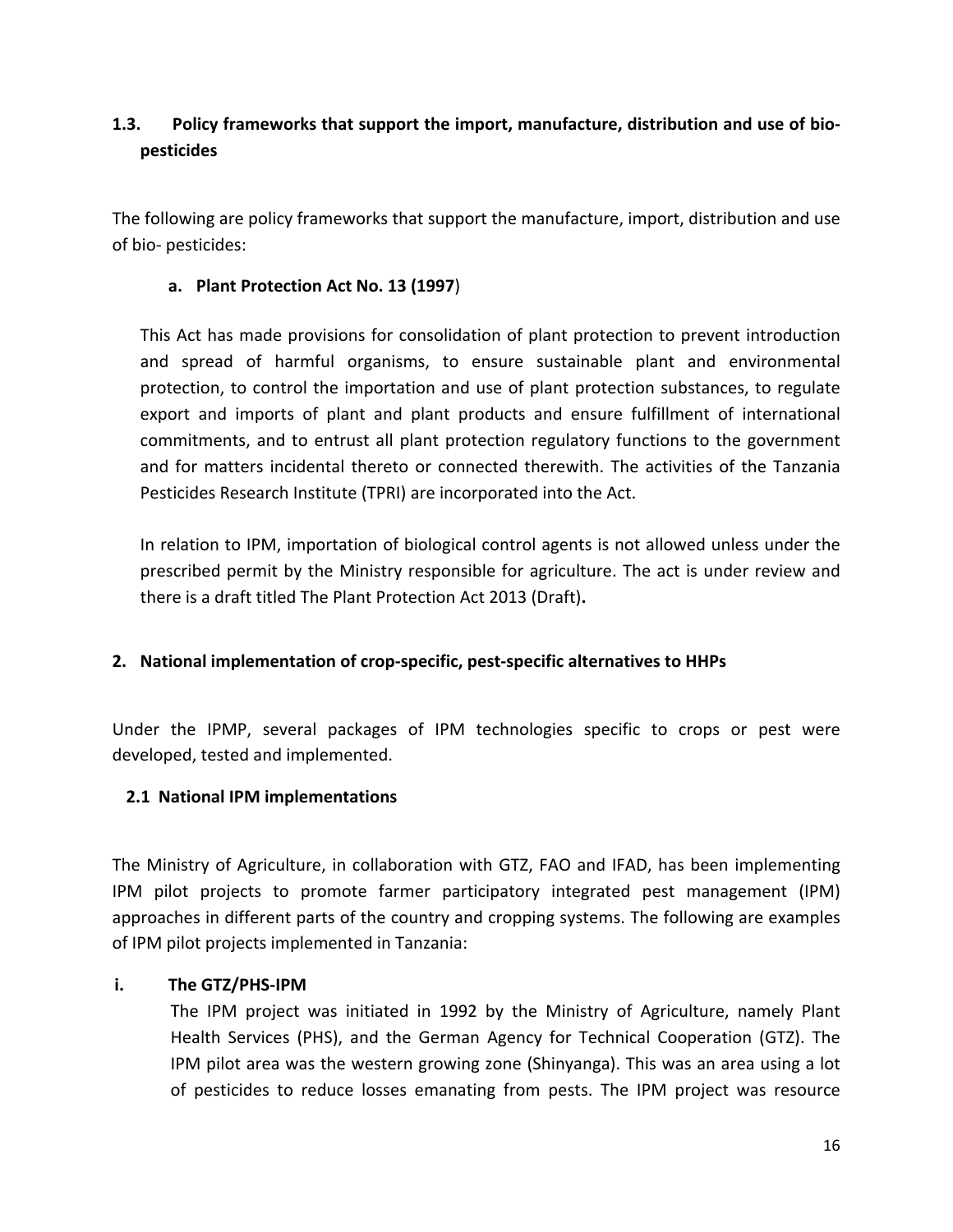intensive, with the GTZ granting Tanzanian Shillings 500 million, which is 90% of the budget allocated for IPM implementation annually. The counterpart funding by the Ministry of Agriculture was Tanzania Shillings 50 million per annum. The project operated for 11 years under the following phases:

- o Baseline and diagnostic surveys, training of counterpart staff, introducing IPM concept at farmers' level, etc. Phase I (1992-1994),
- o Development, testing and dissemination of the IPM technical packages on priority crops in the pilot area of the western zone,
- $\circ$  Dissemination and extension of IPM technical packages to other regions in the western and northern zones, respectively: Tabora, Kigoma, Kagera, Mara, Mwanza, Arusha, Kilimanjaro, Tanga. Phase II (1997-2002), and
- $\circ$  Handing over and consolidating the achievements. The project came to end in September 2003. Phase IV (2003).

**Spill-over and role model effects:** KAEMP and MARAFIP copied the project approach.

**Capacity Building:** The project trained 999 VEOs/DPPOs in IPM within the project area, i.e. 697 in the western and 302 in the northern zones. The IPM project and the District Councils, through their respective support programmes, i.e. MARA-FIP, KAEMP, Care, Farmafrica, DRDPs, Faida, Ecotrust, World Vision, LVEMP, etc., jointly financed the training. The VEO have in turn trained 484,825 farmers in IPM, i.e. 421,487 in the western and 63,338 in the northern zones.

The VEOs facilitated formation of 44 IPM working groups, each with an average of 15 farmers (14 IPM groups in the western and 30 IPM groups in the northern zones). These groups were role models for IPM development, testing of recommendations, validating, implementing and disseminating.

**Impacts**: The extent of impact achievement with regard to the benefits of IPM such as environmental conservation, restoration of beneficial organisms, etc. has not been evaluated. The following impacts have been reported (Nyakunga 2003):

- The use of conventional pesticides in cotton in Shinyanga has been reduced from 6 calendar sprays to maximum 3 sprays without negatively affecting production. The evidence of this is the increased cotton production in the western zone from 38,000 tons in 1994/95 to 69,900 tons in 2000/01.
- Safety of users against conventional pesticides.
- The National Plant Protection Advisory Committee was instituted in line with the Plant Protection Act of 1997 and actively guided monitoring and implementation of plant protection activities in Tanzania.
- IPM has been integrated in the Agriculture and Livestock Policy as a national policy on plant protection and the ASDP has provided that IPM should be disseminated country-wide.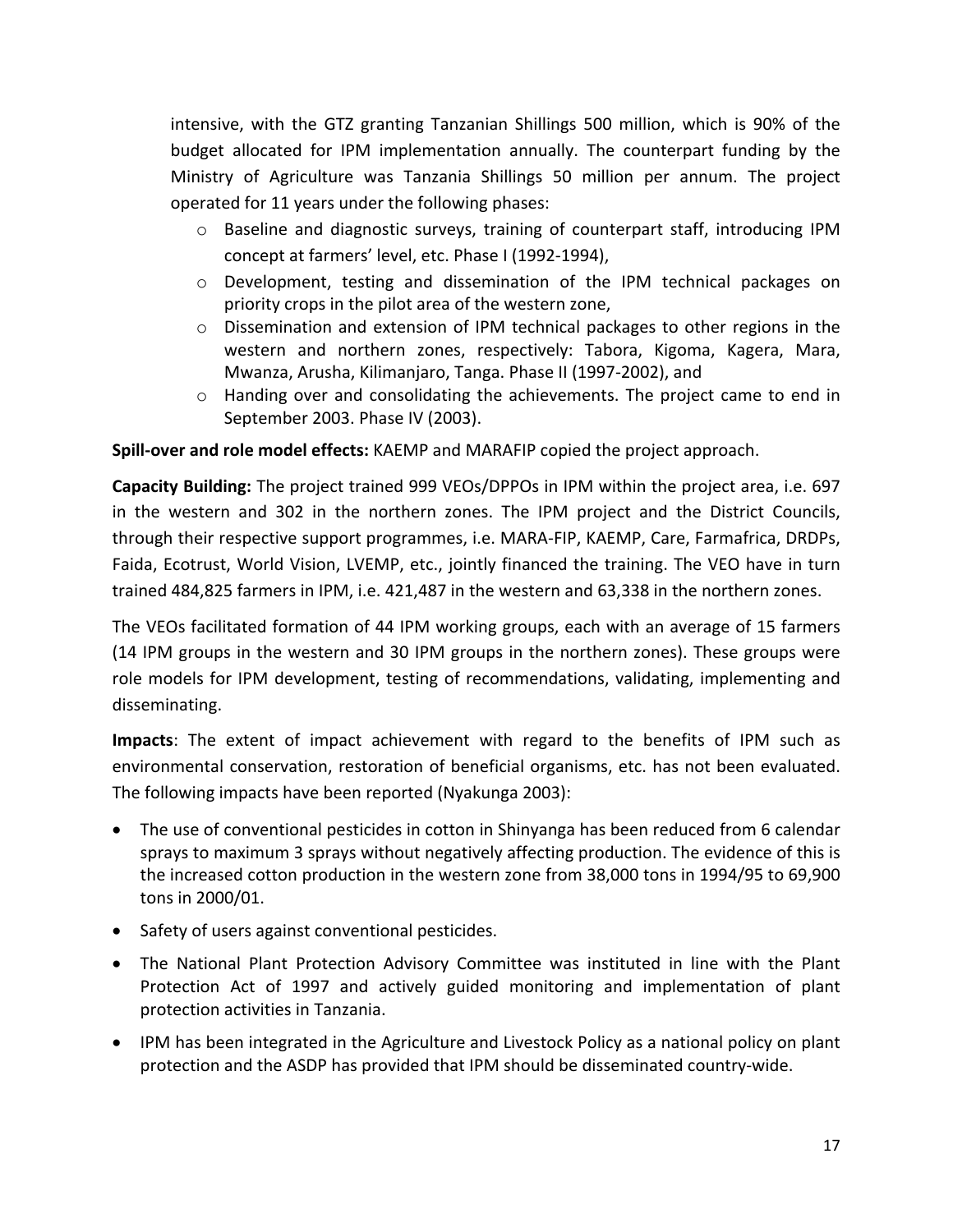- ii. **Kagera Agricultural and Environmental Management Programme (KAEMP)** was a multi sectoral initiative of the Kagera region (Lake Zone) jointly funded by IFAD, BSF/JP and OPEC, with contributions from the beneficiaries. The project was implemented by Regional Administrative Secretary (RAS) Kagera and managed by the local government machinery. Its main focus was on improvement of food security and poverty alleviation, and therefore, had a holistic approach (addresses agriculture, health, livestock, environment management, rural access roads and marketing) to rural development. In this setup, IPM was embraced as the key pest management in all crops. KAEMP borrowed the IPM approach (baseline studies, group formation and training, internal M & E, etc.) from the GTZ/PHS-IPM Shinyanga project. The major crops grown in the region are cotton, coffee, banana, cassava and beans.
- iii. **Mara Region Farmer Initiative Project (MARAFIP)** is an initiative of the Mara region, and the main objective is poverty alleviation through strengthening of capacity of the local institutions to respond to farmer's felt needs related to food, agriculture and livestock. The project is organised and implemented by RAS and funded by IFAD. MARAFIP is another offspring of the GTZ/PHS-IPM project, and uses the FAO IPM-FFS approach of group training and technology transfer.

All district plant protection officers and Village Executive Officer (VEOs) were given training in IPM concepts to raise awareness about IPM to facilitate their supervisory role. Five VEOs (project staff) of selected villages for Farmer Field School (FFS) pilot groups were given onemonth split course in IPM, group management and participatory technology transfer methods to provide them with the capacity to organise and conduct IPM-FFS.

#### **iv. Mbeya: Southern Highlands Extension & Rural Financial Services Project/IFAD**

This initiative started with organised extension farmer groups in 1996/97 using a modified training method to enhance technology transfer at the farm level. Essentially, the approach was still strongly based on the traditional "top-down" extension method. In 1998/99 the project introduced IPM-FFS pilots in Mbeya (focused on tomatoes, cabbage, round potatoes and wheat) and Ruvuma (focused on coffee and maize) regions. The IPM-FFS and extension groups ran parallel in the same villages.

#### **v. IPM-FFS capacity building (IFAD/FAO initiative)**

Two VEOs (master trainers) attended a 3 months course in Zimbabwe under the sponsorship of FAO. The project supervisors visited IPM-FFS groups in Kenya for two weeks to gain some basic experience on how to organise and conduct IPM-FFS. This was followed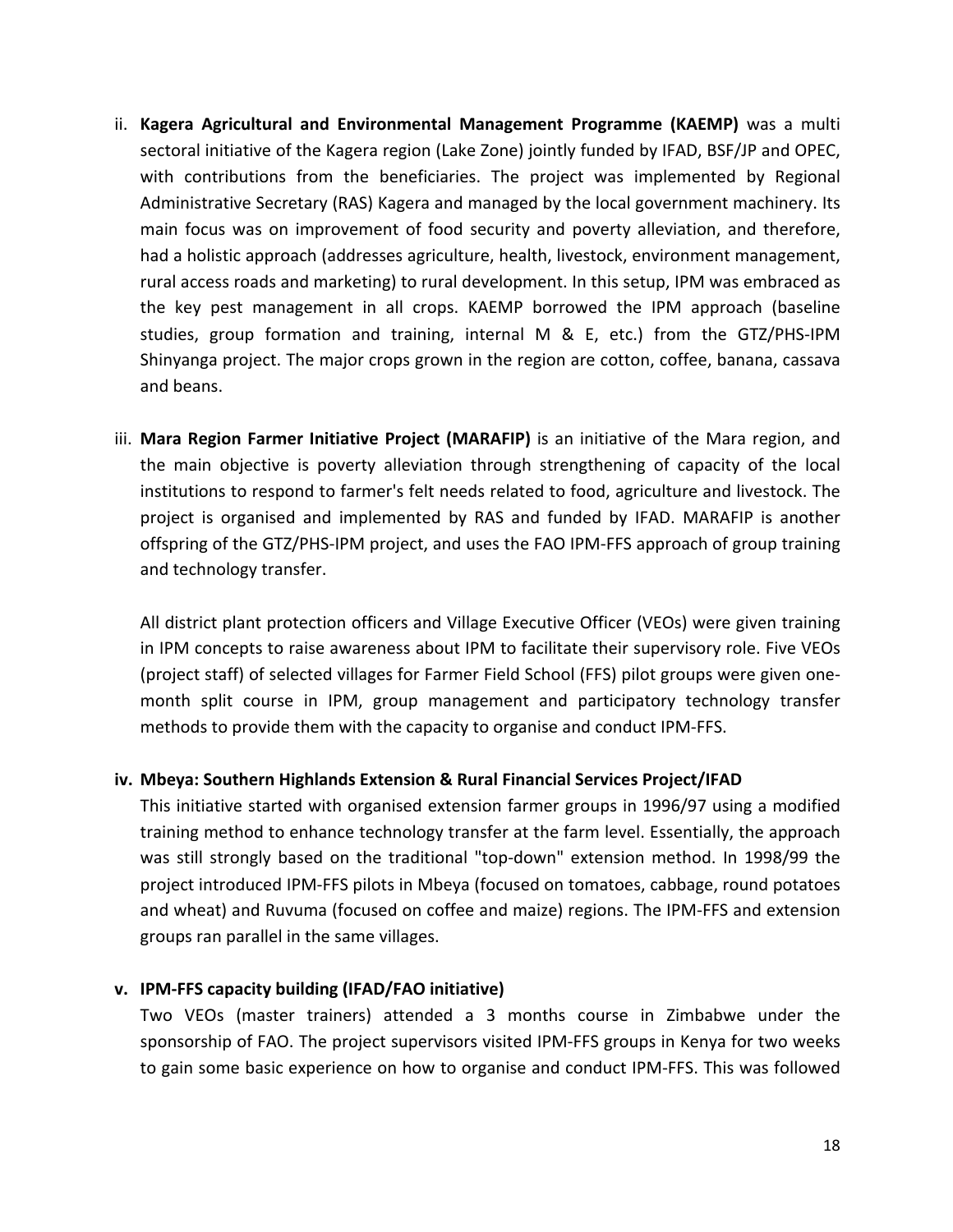by 2-weeks residential training course in IPM and farmer participatory methods of technology transfer for 25 VEOs in Mbeya and Mbinga districts.

The graduates reported back to their duty stations to organise and conduct IPM-FFS in their respective villages. Farmer-farmer learning through exchange visits between farmer groups and within group members was facilitated. Like in the other initiatives, organised field days and exchange visits were used to encourage spillover to non-group members.

vi. **Morogoro Special Programme for Food Security (SPFS)/FAO Project** This was an initiative of the Ministry of Agriculture in collaboration with FAO that targets Morogoro and Kilombero districts, with a focus on maize and rice (the major crops in the area) and promotion of small livestock (poultry, milk goats and chicken).

The project started in 1996 and ended in 1998. The initiative promoted farmer participatory group approaches of technology transfer. Because this capacity was not within the project staff, training in participatory approaches was organised and provided by the Co-operative College Moshi for the project core staff (E. Shayo, personal communication).

**vii. PHS IPM promotion activities**: Between 2003 and 2006, PHS, in collaboration with the PADEP programme, conducted a series of sensitization workshops for key policy makers in the agricultural high potential areas; facilitated the establishment of 875 FFs (21,875 farmers) in 11 regions; and designated four farmer training centres (FTCs) (Mkindu-Morogoro, Bihawana –Dodoma, Inyala-Mbeya and Ichenga-Iringa) for FFS training (Riwa 2007). In addition, the FAO supported a special programme for food security (SPFS) that established 314 FFSs (Mero 2006). TPRI conducted limited training courses for pesticide dealers, stockists and retailers and some of the course participants are officially registered with TPRI under the provisions of the PPA 1997 and Regulations 1997 (WH Riwa personal communication 2009, personal observations).

Similar initiatives were deployed in other regions like in Morogoro and Mvomero district, as shown on the Photograph 1 below.

viii. **The GTZ-IPM project in Arusha,** in collaboration with IPM farmer groups and the extension staff, has compiled a list of useful botanical pesticides that could be used on a wide range of vegetables and other food crops, as also shown on Table 5 below.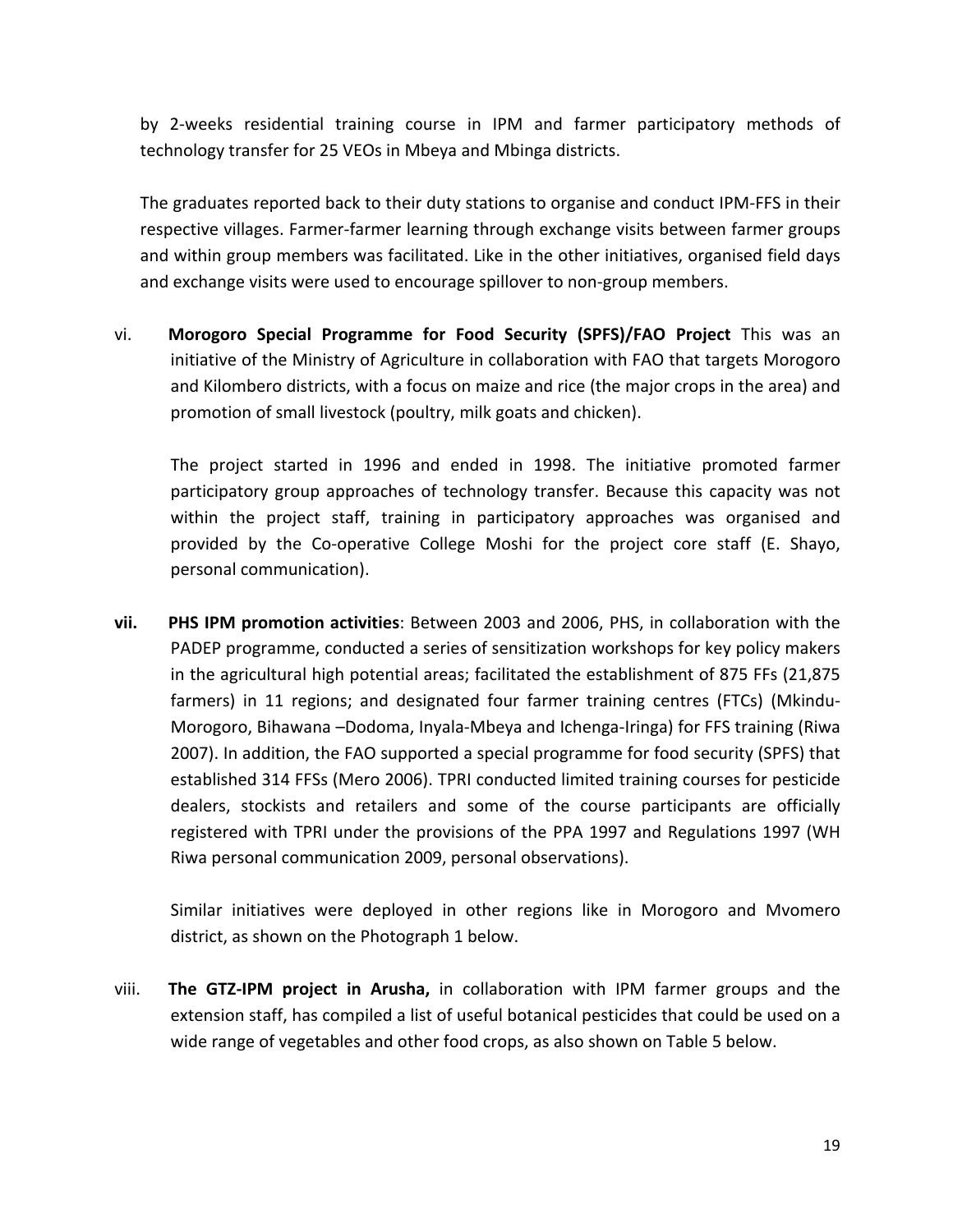

**Photograph 1: A sign showing a direction to an IPM demonstration farm in Mvomero District - Tanzania**

#### **2.2 National organic agriculture implementation**

It is not clear to what magnitude organic agriculture is practiced in the country. Awareness on organic farming practices is also low.

There is a National Organic Agriculture Development Programme for Tanzania 2009-2015 Plan, which is literally known as *Mpango wa Kuendeleza Kilimo Hai Tanzania (MKUKIHATA)*. It is a comprehensive programme for the development of the organic sector. It is aligned with the National Strategy for Reduction of Poverty and the Agriculture Sector Development Programme, and has a strong focus on food security and poverty alleviation through income generation and a market-led expansion of the organic agriculture sector.

#### **2.3 Practices based on indigenous knowledge that are being used to replace HHPs**

The following are practices based on indigenous knowledge that are being used to replace HHPs in Tanzania:

i. Use of botanicals such as marigold, lantana camara, neem leaves, pyrethrum, pepper, pawpaw leaves, use of leaves of a tree locally known as *utupa,* and peas leaves in pests and diseases control.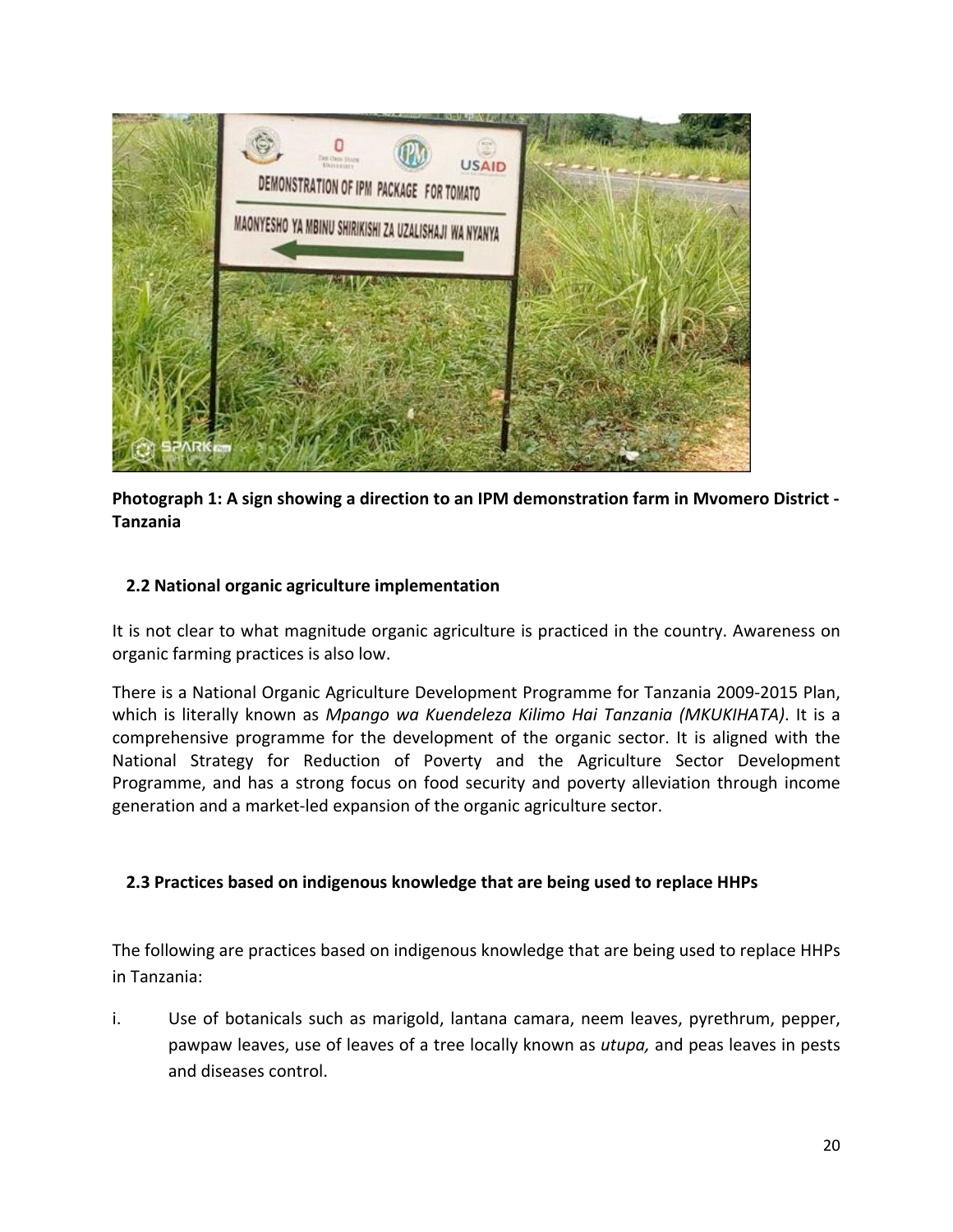A list of potential plants that can be used to prepare botanical extracts for pre- and postharvest pest control follows below (Table 5).

| Kiswahili name  | <b>English name</b> | <b>Scientific name</b> |
|-----------------|---------------------|------------------------|
| Mustafeli       | Soursop             | Annona muricata        |
| Mtopetope       | <b>Bull-oxheart</b> | A. reticulata.         |
| Mtopetope mdogo | Custard apple       | A. squamosa            |
| Vitunguu saumu  | Garlic              | Allium sativa          |
| Mwarobaini      | <b>Neem</b>         | Azadirachta indica     |
| Kishonanguo     | <b>Black Jack</b>   | Bidens pilosa          |
| Pilipili kali   | Chili               | Capsicum frutenscens   |
| Mpapai          | Pawpaw              | Carica papaya          |
| Mnanaa          | Thorn apple         | Datura stramonium      |
| Mnyaa/utupa     | Milk bush           | Euphorbia tirucalii    |
| Mchunga kaburi  | Barbados nut        | Jatropha curcas        |
| Mwingajini      | Wild sage           | Lantana camara         |
| Tumbaku         | Tobacco             | Nicotiana spp          |
| Kivumbasi       | Mosquito bush       | Ocimum suave           |
| Mbagi mwitu     | Mexican marigold    | Tagetes spp            |
| Alizeti mwitu   | Wild sunflower      | Tithonia diversifolia  |
| Utupa           | Tephrosia           | Tephosia vogelii       |

**Table 5: List of potential plants used for botanical extracts**

- I. Mixed cropping that includes nitrification plants.
- II. Use of soot and cowdung grannies in storing grain for households.
- III. Scratching/ grading of Sodom apple are applied as pesticides.
- IV. Use of botanicals such as tall *khaki* weed leaves and tobacco to preserve grains.
- V. Cow's urine sprayed on tomato plants in order to protect from diseases.
- VI. Crop rotation: This practice is used to depress weeds and/insect pests and diseases in some crops. For example, Striga in sorghum and millet can be controlled/ reduced by planting a trap crop like groundnuts or cotton.
- VII. Intercropping: The field is used to grow two or more crops at the same time.
- VIII. Relay cropping: For example, banana is relayed with mucuna to reduce the infestation of weevils.
	- IX. Fallow: The field is not cultivated for some years in order to control various parasitic weeds.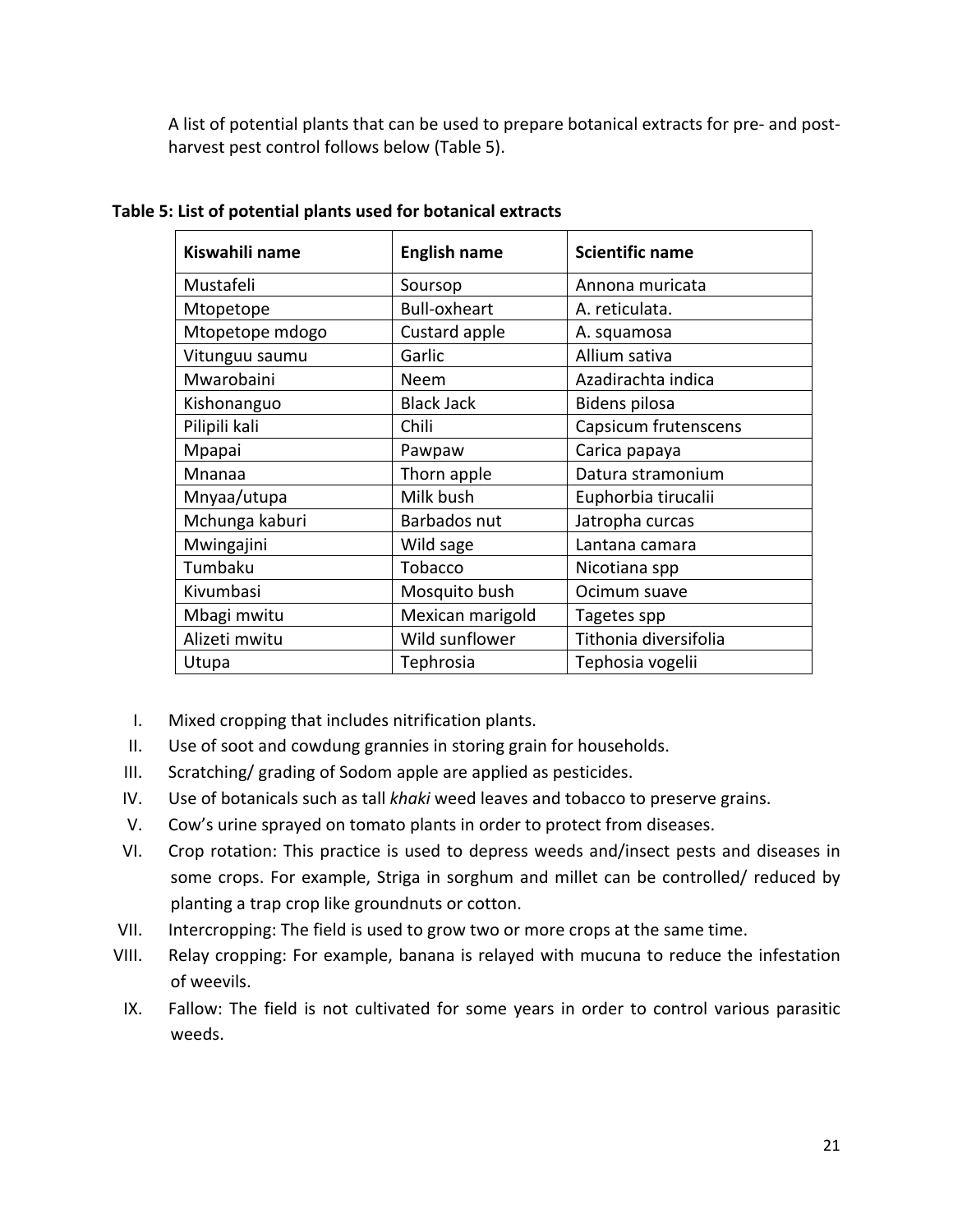- X. Cover crops: These are leguminous crops, which are grown to suppress weeds in the field. They can be intercropped or not and they protect and cover the field, e.g. pumpkins, canavallia, etc.
- XI. Trap crops: These induce the germination of a pest. The trap crop can be intercropped or rotated with a susceptible host (e.g. groundnuts, bambaranuts, cotton, etc.).
- XII. Mulching: This is covering of crop fields by dry grasses to control weeds and conserve soil moisture (e.g. in coffee, banana, tomato field, etc.).
- XIII. Hand pulling and hoes weeding: These practices are the most common and being used by small-scale farmers.
- XIV. Fertilizer/Manure application: The application of nutrients in the form of either inorganic fertilizer or farm-yard manure reduces both the infestation of fields by weeds (e.g. Striga) and losses in crop yield.
- XV. Use of disease-free planting material, e.g. cassava cuttings, sweet potato vines, etc.
- XVI. Pruning: Done in coffee, tea orange tree etc. to reduce insect pests and diseases that might infest the crop.
- XVII. Thinning: Done to reduce plant population in the field (e.g. in maize, rice, sorghum and millet, cotton, etc.).

## **3. National initiatives in agroecology implementation**

Some agroecology implementation was part of IPM implementation by the MoA under a programme known as Agricultural Sector Development Programme (Phase 1). Information on Technical Packages for several crops were developed and distributed to farmers and other groups. Some organizations or groups that are practicing agroecology are listed below.

#### **3.1 Organizations that support and initiate agroecological implementations in the nation**

The following are some of the organizations (all are non-governmental organizations) that support and initiate agroecological implementations in Tanzania:

- i) Sustainable Agriculture Tanzania (SAT).
- ii) Tanzania Organic Agriculture Movement (TOAM) is the national umbrella organization for the organic sector in Tanzania.
- iii) MVIWATA National Network of Small-Farmers Groups in Tanzania.
- iv) PELUM Participatory Ecological Land Use Management.
- v) TOFO Tanzania Organic Foundation.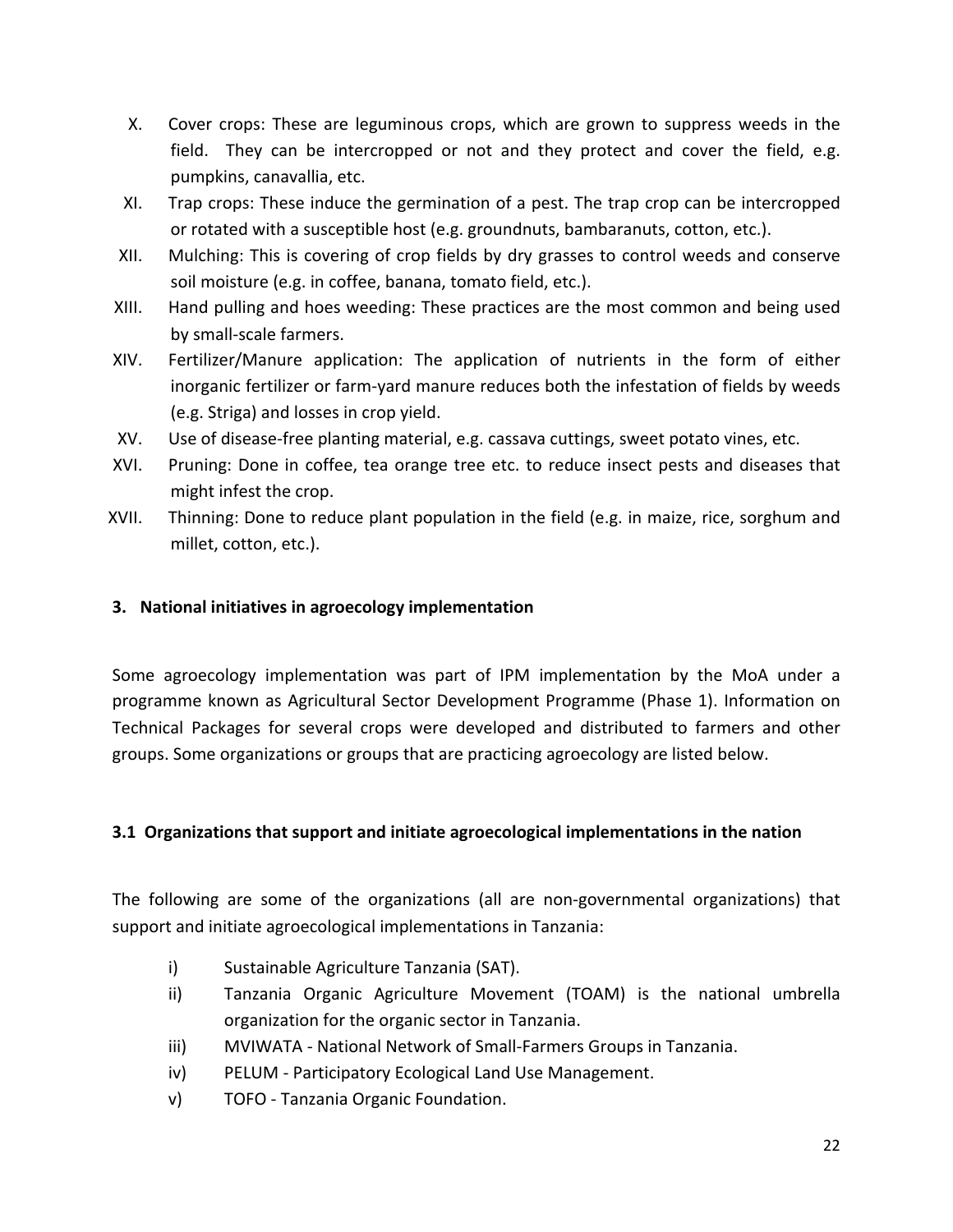vi) KIHATA - Kilimo Hai Tanzania (Organic Agriculture in Tanzania).

Some of these provide awareness to the public on the benefits and practices based on agroecology; an example is newspaper reporting about how the farmer who is a member of farmers network known as Mkulima Mbunifu (meaning Innovative Farmer) benefits from organic farming. The network information can be found on www.mkulimambunifu.org

Main national challenges in the implementation of agroecology in the nation:

- i) Limited support from the national policy level.
- ii) Lack of standardized doses/formula for organic and agroecology practices.
- iii) Little awareness among the community/ farmers on agroecological practices.
- iv) Limited agroecology research and dissemination of results.
- v) Sustainability, e.g. non-continuity of initiated projects/ programs/ plans.

## **3.2 Recommendations and project ideas emerging from the challenges**

- i) More support required from policy level.
- ii) More effort from all stakeholders to promote organic and ecological agriculture.
- iii) Promote awareness among the community/ farmers on agroecological practices.
- iv) Promote agroecology research and dissemination of results.
- v) Extension/ continuity / replication and monitoring of previous efforts and projects conducted in different areas or by different stakeholders.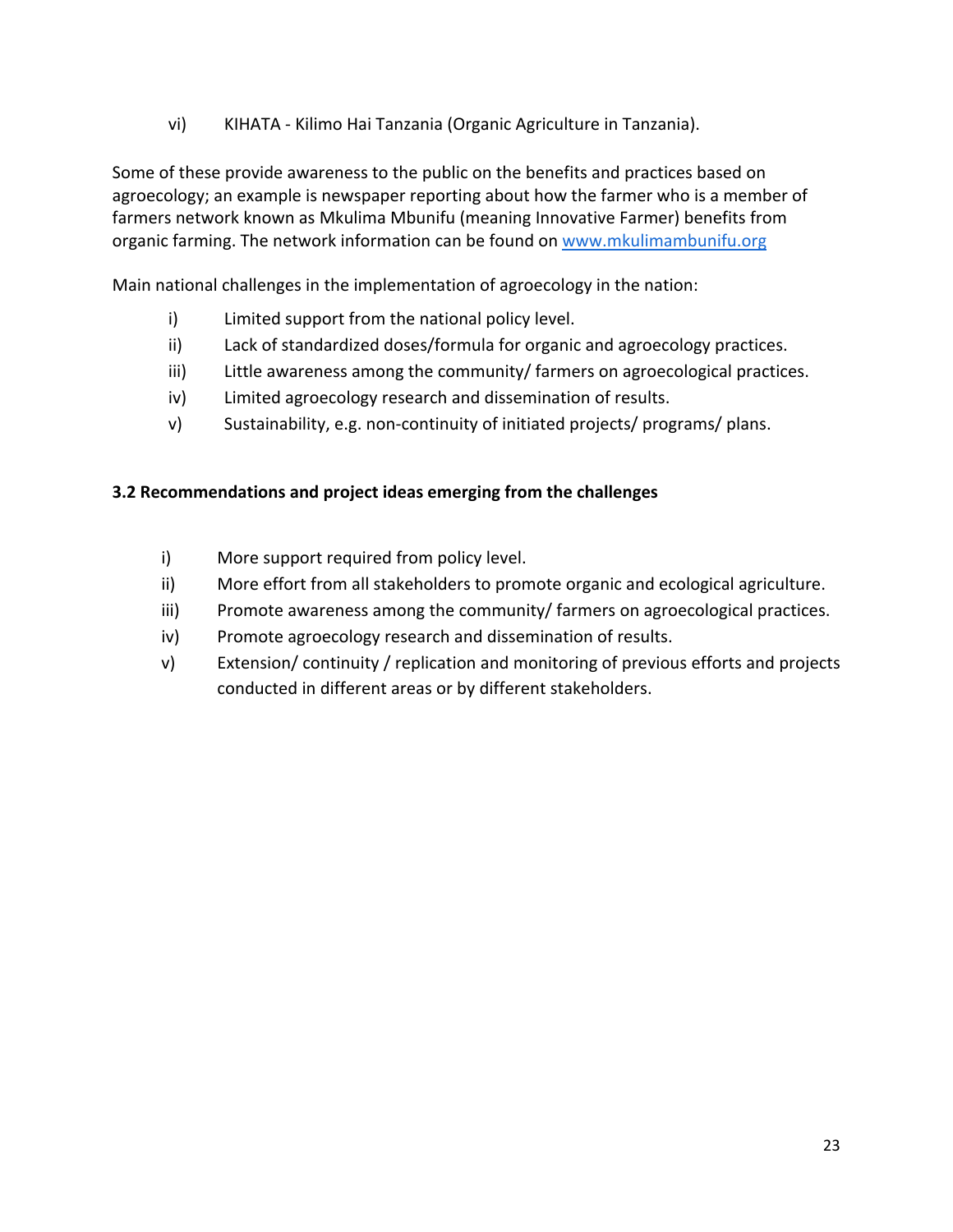#### **III. Public awareness in relation to HHPs**

In additition to literature review and interviews with stakeholders, AGENDA organized a media event with the aim of urging the stakeholders particularly the policy makers on the need to take action in relation to phasing out HHPs in Tanzania. Information on this was disseminated through electronic as well as print media in both English and Kiswahili – which is the national language. Some of the information that was published on English and Kiswahili newspapers is found on https://www.ippmedia.com/en/news/govt-cautioned-hazardous-pesticides and https://www.ippmedia.com/sw/habari/tpri-yatakiwa-kuondoa-viuatilifu-vyenye-madharasokoni respectively. Other information was broadcasted in three different radio outlets unfortunately no voice note was obtained.

#### **References**

http://fews.net/sites/default/files/documents/reports/Tanzania\_MFR\_Summary\_Report\_Augu st\_2018.pdf

http://www.kilimohai.org/fileadmin/02\_documents/EOA/NATIONAL\_ORGANIC\_AGRICULTURE DEVELOPMENT\_PROGRAMME\_FOR\_TANZNAIA\_2009-2015.pdf

http://tpri.go.tz/storage/app/media/uploadedfiles/Registered%20Plants%20Protection%20Substances%20for%20use%20in%20the%20United %20Republic%20of%20Tanzania.pdf

http://www.fao.org/agriculture/crops/thematic-sitemap/theme/pests/code/hhp/en/

http://pesticideblog.lawbc.com/entry/fao-and-who-publish-guidelines-on-highly-hazardouspesticides

https://www.researchgate.net/publication/266624015 Pesticide retailers' knowledge and h andling practices in selected towns of Tanzania

http://www.nao.go.tz/management-of-pesticides-in-agriculture/

http://www.pan-germany.org/download/PAN\_HHP\_List\_150602\_F.pdf

http://tpri.go.tz/storage/app/media/uploaded-files/Plant%20Protection%20Act.pdf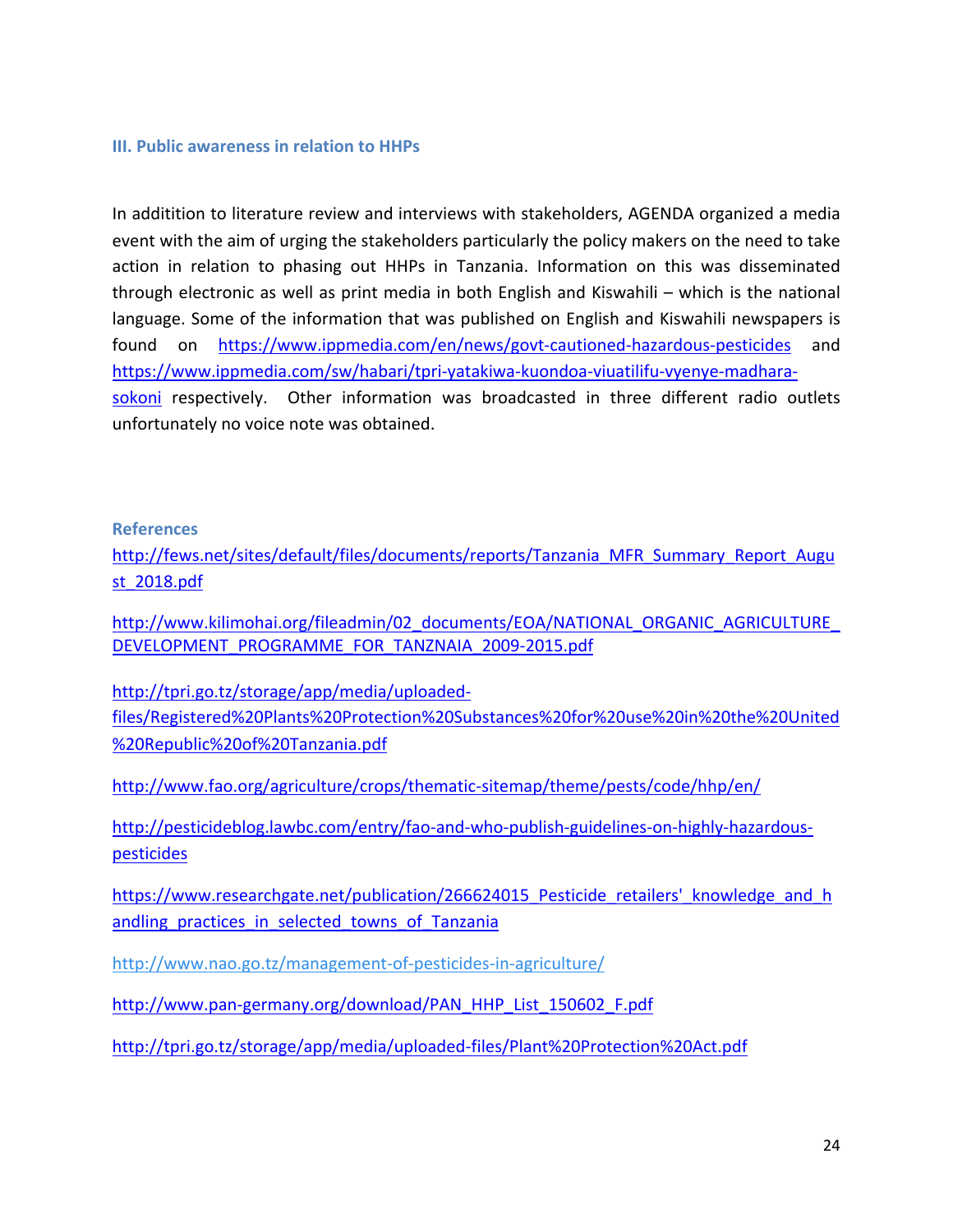http://tpri.go.tz/storage/app/media/uploadedfiles/Plant%20Protection%20Regulations1999.pdf

http://tpri.go.tz/storage/app/media/uploaded-files/TPRI%20Act%201979.pdf

file:///C:/Users/USER%20PC/Downloads/pesticides\_hazard\_2009.pdf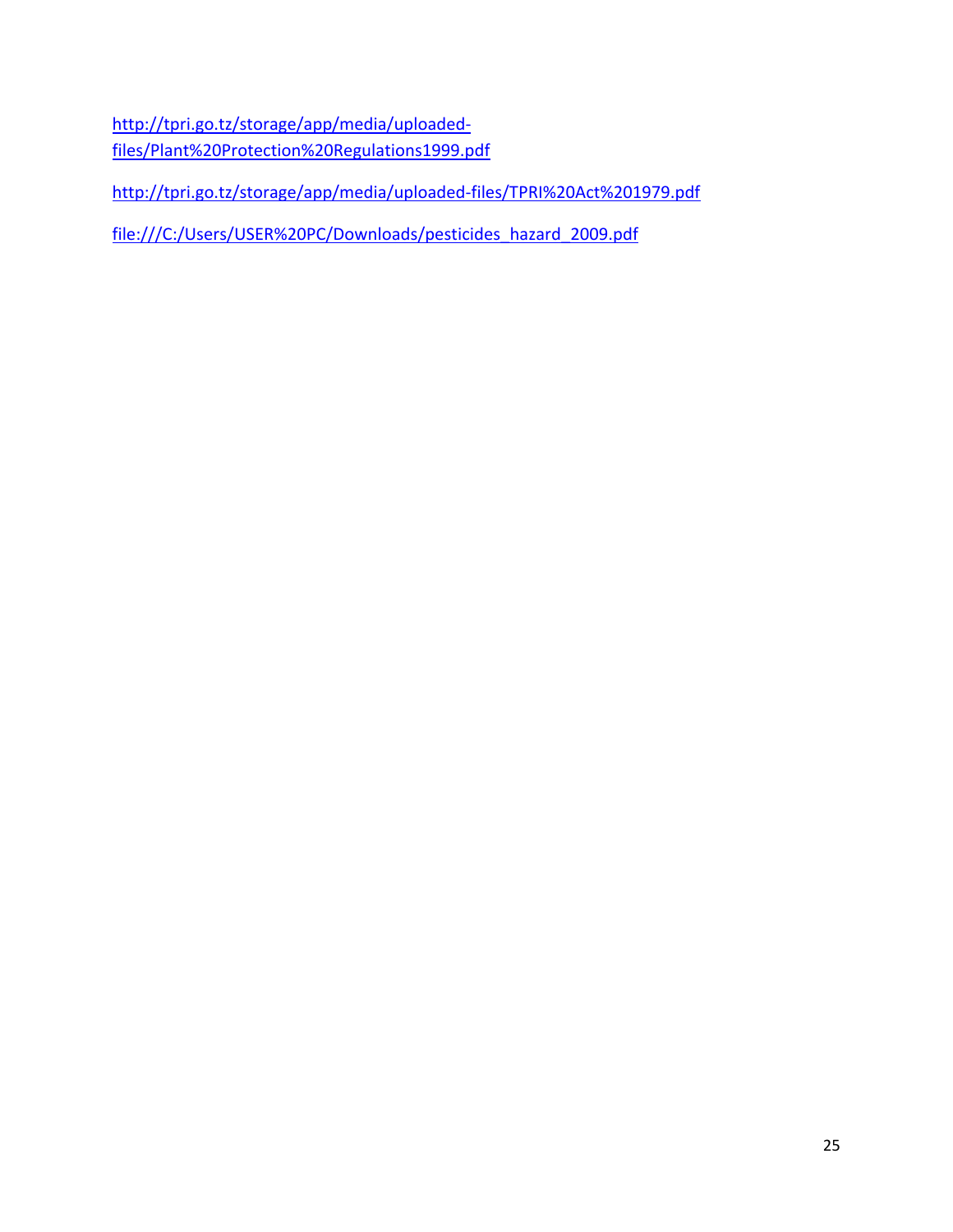# **Annex 1: List of HHPs among the registered plant protection substances in Tanzania (2018)**

| <b>Trade name</b>                  | Common name                                      | <b>Usage</b>                                      |  |
|------------------------------------|--------------------------------------------------|---------------------------------------------------|--|
| <b>ACARICIDES</b>                  |                                                  |                                                   |  |
| Supona Aerosol                     | Chlorfenvinphos + Dichlorvos +<br>Gentian violet | Control of ticks, maggots and wounds<br>on cattle |  |
| Cypertop 400EC                     | Cypermethrin 150g/L+ Chlorpyrifos<br>250g/L      | Control of ticks on cattle                        |  |
| Supatix 330 EC                     | Alpha Cypermethrin 30 + Chlorpyrifos<br>300g g/l | Control of ticks on cattle                        |  |
| Vectoplus EC                       | Cypermethrin 15g/l + Chlorpyrifos<br>25g/l       | <b>Ticks</b>                                      |  |
| Super Dip <sup>®</sup> 55EC        | Chlorpyrifos 500g/l+ Cypermethrin<br>50g/l       | Control of cattle ticks                           |  |
| Merutix Super 400EC®               | Chlorpyrifos 250g/l + Cypermethrin<br>150g/l)    | Ticks control in cattle                           |  |
| Ecotix 100EC                       | cypermethrin high cis 100g/l                     | Control of ticks and tsetse flies on<br>cattle    |  |
| Paratraz 12.5%                     | Cypermethrin 125g/l                              | Control of ticks on cattle                        |  |
| Cybadip 15EC                       | Cypermethrin 15%                                 | Control of ticks on tsetse flies on cattle        |  |
| Cypervet ® 10%EC                   | Cypermethrin 100g/L                              | Control of ticks and tsetse flies on<br>cattle    |  |
| Tantix 10EC                        | Cypermethrin 100g/L                              | Control of ticks and tsetse flies on<br>cattle    |  |
| <b>Ecotix Pour On</b>              | High-Cis Cypermethrin                            | Control of ticks and tsetse flies on<br>cattle    |  |
| Vapco Cypermethrin<br><b>10 EC</b> | Cypermethrin 100 g/l                             | Control of ticks on cattle                        |  |
| Ectoban 200EC                      | Cymiazole + Cypermethrin                         | Control of ticks on cattle                        |  |
| Vectocide EC                       | Deltamethrin 50g/l                               | Control of ticks and tsetse flies on<br>cattle    |  |
| <b>Notix</b>                       | Deltamethrin 500g/l                              | Control of ticks and tsetse flies on<br>cattle    |  |
| Deltix 2.5 EC                      | Deltamethrin 250g/L                              | Control of tsetse flies and ticks on<br>cattle    |  |
| Smash 1% Pour on                   | Deltamethrin 1%                                  | Control of ticks on cattle                        |  |

# **Table A1: HHPs registered and used in Tanzania**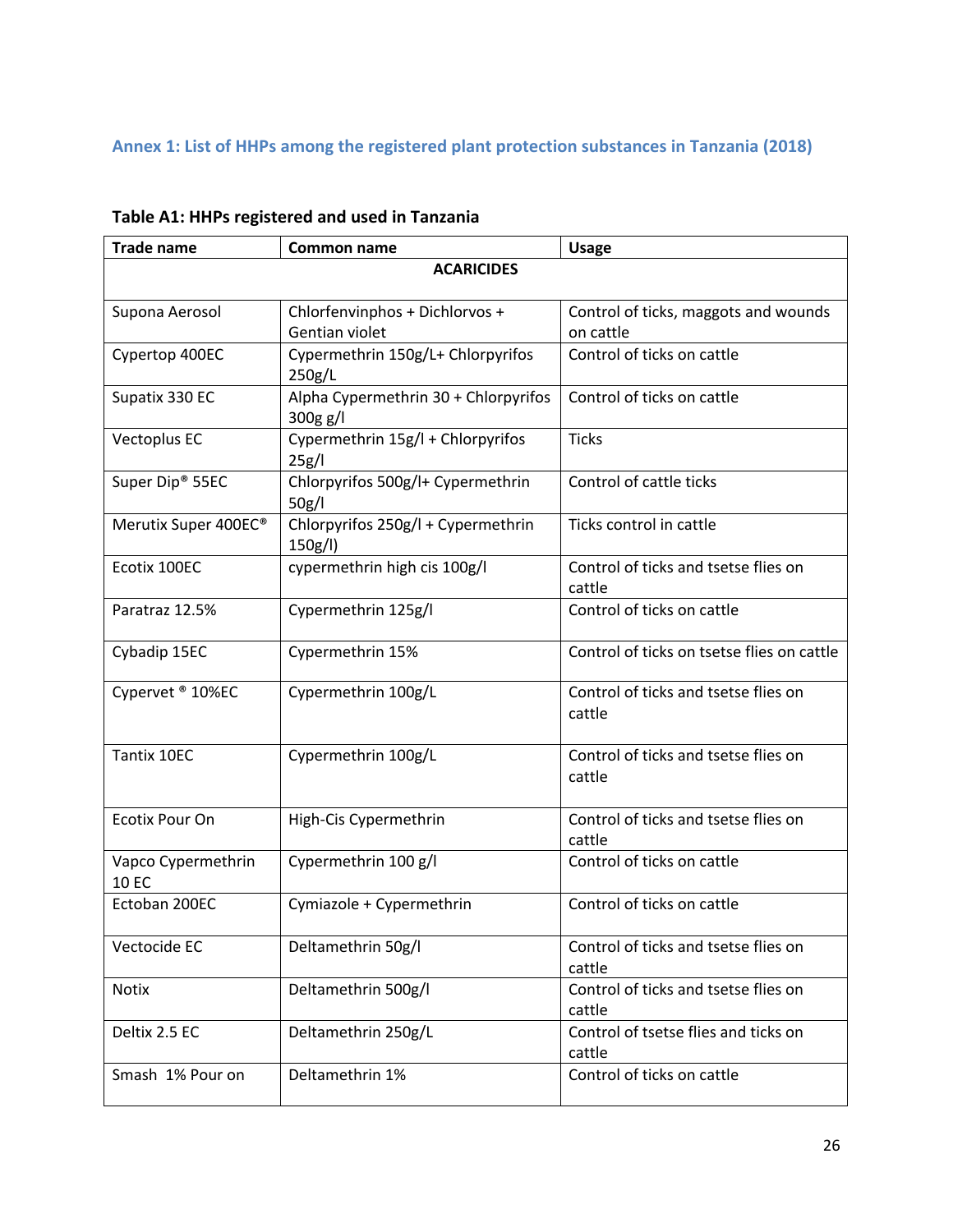| Drop On                      | Deltamethrin                                 | Control of ticks and tsetse flies on           |
|------------------------------|----------------------------------------------|------------------------------------------------|
|                              | Chlorfenvinphos + Dichlorvos +               | cattle<br>Control of ticks, maggots and wounds |
| Supona Aerosol               | Gentian violet                               | on cattle                                      |
| Queletox 60% ULV             | Fenthion 600g/l                              |                                                |
|                              |                                              | Control of Quelea quelea on various<br>crops   |
| Topline 1% EC                | Fipronil 1g/100mls                           | Control of cattle ticks                        |
|                              | <b>INSECTICIDES</b>                          |                                                |
| Cocrakill <sup>®</sup> Paste | Boric Acid 50%w/v IN/0356                    | Control of cockroaches                         |
| Peropal 25 WP                | Azocyclotin 25 g/Kg                          | Control of spider mites on roses in            |
|                              |                                              | greenhouse and insect pests on roses           |
| Bulldock star EC 262.5       | Beta-cyflutrin 12.5g/l+Chlorpyrifos          | Control of various sucking insect on           |
|                              | 250g/l                                       | cotton and insect pests on                     |
|                              |                                              | horticultural crops                            |
| <b>Bulldock 025EC</b>        | Beta-cyflutrin 12.5g/l                       | Control of Helicoverpa amigera, aphis          |
|                              |                                              | gossypi and insect pests on cotton and         |
|                              |                                              | horticultural crops                            |
| Talstar 100EC                | Bifenthrin 100g/l                            | Aphids and mites                               |
|                              |                                              |                                                |
| Bistar 10WP                  | Bifenthrin 10g/l                             | Control of mosquitoes                          |
| Efentrin 2.5EC               | Bifenthrin 25g/l                             | Control of various insect pests on             |
|                              |                                              | horticultural crops                            |
| Seizer 80SC                  | Bifenthrin 80g/l                             | Control of insect pests on horticultural       |
|                              |                                              | crops                                          |
| Talstar 10 WP                | Bifenthrin 10g/l                             | Control of mosquitoes                          |
| Acetastar 46 EC              | Acetamiprid 16g/l + Bifenthrin 30g/l         | Not indicated                                  |
| Superfenthrin 100EC          | Bifenthrin 100g/l                            | Control on aphids on cabbages                  |
| Superfenthrin 25EW           | Bifenthrin 25g/l                             | Control on aphids on cabbages                  |
| Galil 300SC                  | Imidacloprid 250g/l + Bifenthrin 50g/l<br>Sc | Not indicated                                  |
| Acetastar 46 EC              | Acetamiprid 16g/l + Bifenthrin 30g/l         | Control of aphids on cotton                    |
| <b>Balton abamectin</b>      | Abamectin 18g/l                              | Control of stalk borers and mites on           |
| 18EC                         |                                              | horticultural crop and ornamentals             |
| Dynamec 1.8EC                | Abamectin 18g/l                              | Control of spider mites (tetranychus           |
|                              |                                              | spp) on roses                                  |
| Vertigo 1.8EC                | Abamectin 18g/l                              | Control of spider mites (tetranychus           |
|                              |                                              | spp) on roses                                  |
| Akrimactin 1.8EC             | Abamectin 18g/l                              | Control of spider mites (tetranychus           |
|                              |                                              | spp) on roses                                  |
| Tripo 1.8EC                  | Abamectin 18g/l                              | Control of spider mites (tetranychus           |
|                              |                                              | spp) on horticultural crops                    |
| Ascomec 1.8EC                | Abamectin 18g/l                              | Control of mites on horticultural crops        |
| Abanil 1.8EC                 | Abamectin 18g/l                              | Control of mites on horticultural crops        |
| Agromectin 1.8EC             | Abamectin 18g/l                              | Control of mites on horticultural crops        |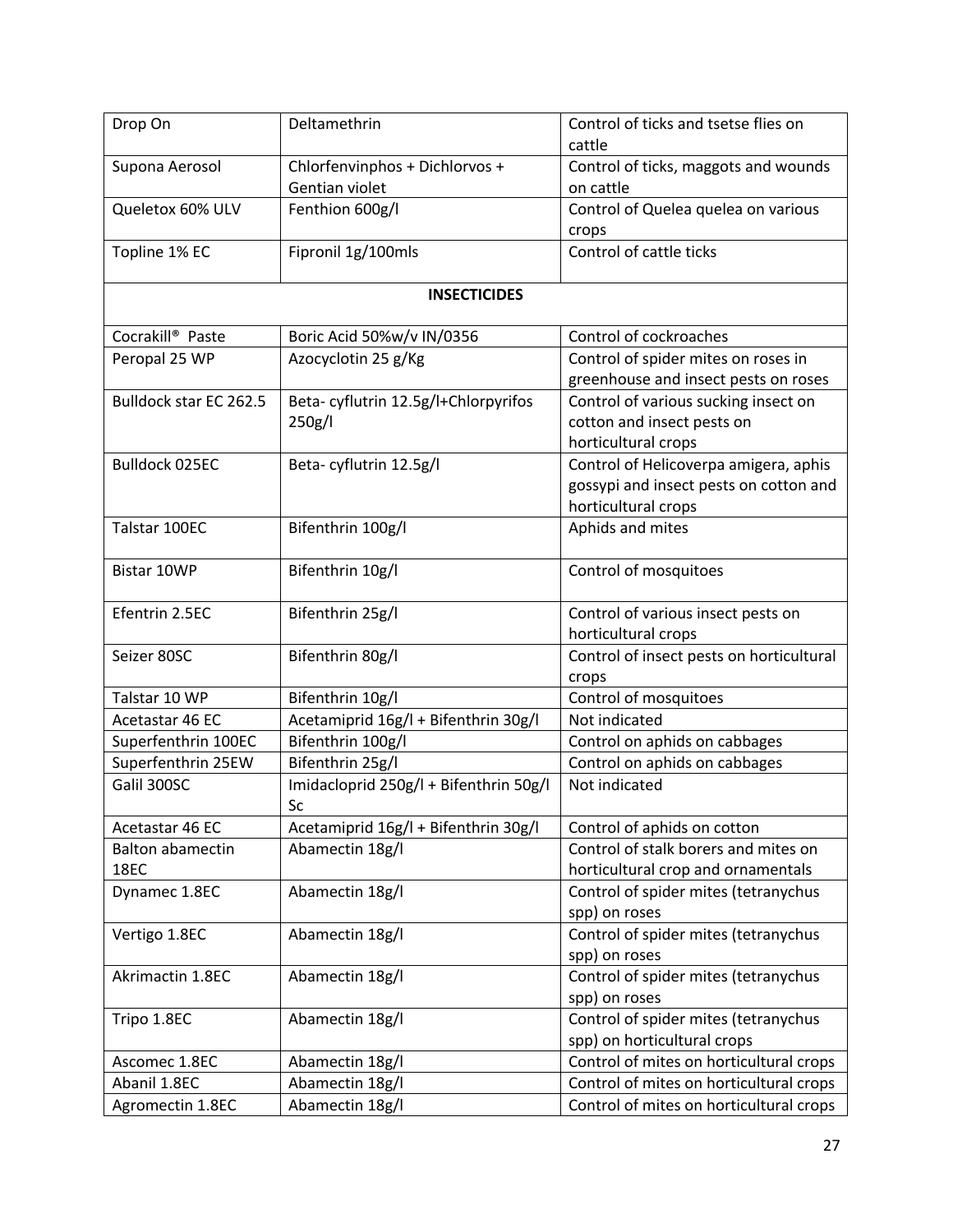| <b>Multimectin Plus</b> | Abamectin 20g/l+ Acetamiprid 100g/l | Control of mites and white flies on   |
|-------------------------|-------------------------------------|---------------------------------------|
|                         |                                     | horticultural crops                   |
| Murvectin 1.8EC         | Abamectin 18g/l                     | Control of spider mites (Tetranychus  |
|                         |                                     | Spp) on horticultural crops           |
| Vapcomic 1.8EC          | Abamectin 18g/l                     | Control of spider mites (Tetranychus  |
|                         |                                     | Spp) on horticultural crops           |
| Promectin 1.8EC         | Abamectin 18g/l                     | Control of spider mites (Tetranychus  |
|                         |                                     | Spp) on horticultural crops           |
| Bamic 20EC              | Abamectin 20g/l                     | Control of bollworms (Helicoverpa     |
|                         |                                     | armigera) and leafminers              |
|                         |                                     | (Leaucopetra spp) in tomatoes         |
| Avrimec 1.8EC           | Abamectin 18g/l                     | Control of spider mites (Tetranychus  |
|                         |                                     | spp) on roses                         |
| Devamectin 1.8EC        | Abamectin 18g/l                     | Control of spider mites (Tetranychus  |
|                         |                                     | spp) on roses                         |
| Megamectin 1.8EC        | Abamectin 18g/l                     | Control of bollworms (Helicoverpa     |
|                         |                                     | armigera) and leafminers              |
|                         |                                     | (Leaucopetra spp) on cotton and       |
|                         |                                     | vegetables                            |
| Mupamectin 1.8EC        | Abamectin 18g/l                     | Control of spider mites (Tetranychus  |
|                         |                                     | spp) on roses                         |
| Tarantula 1.8EC         | Abamectin 18g/l                     | Control of aphids, Helicoverpa        |
|                         |                                     | Armigera, Lygus and stink bugs on     |
|                         |                                     | cotton and leafminers in tomato       |
| Antario 2.4% WP         | Bacillus thuringiensis 1.4% +       | Tomato leafminer; Tuta absoluta       |
|                         | Abamectin 0.1%                      | (Meyrick) (Lepidoptera: Gelechiidae)  |
| Solvigo 108 SC          | Thiamethoxam + Abamectin            | Against nematodes in tobacco          |
| Sixomectine 1.8EC       | Abamectin 18g/l                     | Control of thrips in tomatoes         |
| Orizon 120EC            | Acetamaprid 100g/l + Abamectin      | Control of thrips on onions           |
|                         | 20g/l                               |                                       |
| Zonatrac Male           | Trimidlure + Abamectin 0.5%         | Attract and kill fruit fly (Diptera:  |
|                         |                                     | Tephritidae)                          |
| Bkoola Dudu             | Abamectin 2%W/V + Acetamaprid       | Against tomato fruit worm             |
| Acelamectin 5% EC       | 3%W/V                               | (Heliothisarmigera) in tomatoes       |
| Punch 1.8EC             | Abamectin 18g/l                     | Control of aphids on sweet pepper     |
| Snow Super 20%EC        | Abamectin 10% + Emmamectin          | Against thrips on onions              |
|                         | Benzoate 10%                        |                                       |
| Abamite 2.0EC           | Abamectin 20g/l                     | Control of spider mites (Tetranychus  |
|                         |                                     | spp) on greenhouse roses              |
| Biotrine 5% EC          | Abamectin 5% g/l                    | Against tomato leafminer, Tuta        |
|                         |                                     | absoluta in tomatoes                  |
| Biotrine 5% EC          | Abamectin 50% g/l                   | Tomato leafminer, Tuta absoluta       |
|                         |                                     | (Meyrick) (Lepidoptera: Gelechiidae)  |
| Orthene 75% SP          | Acephate 750g/Kg                    | Control of aphids and Lepidoptera     |
|                         |                                     | larvae on tobacco, cotton, vegetables |
| Asataf 75SP             | Acephate 750g/Kg                    | Control of aphids and Lepidoptera     |
|                         |                                     | larvae on French beans and other      |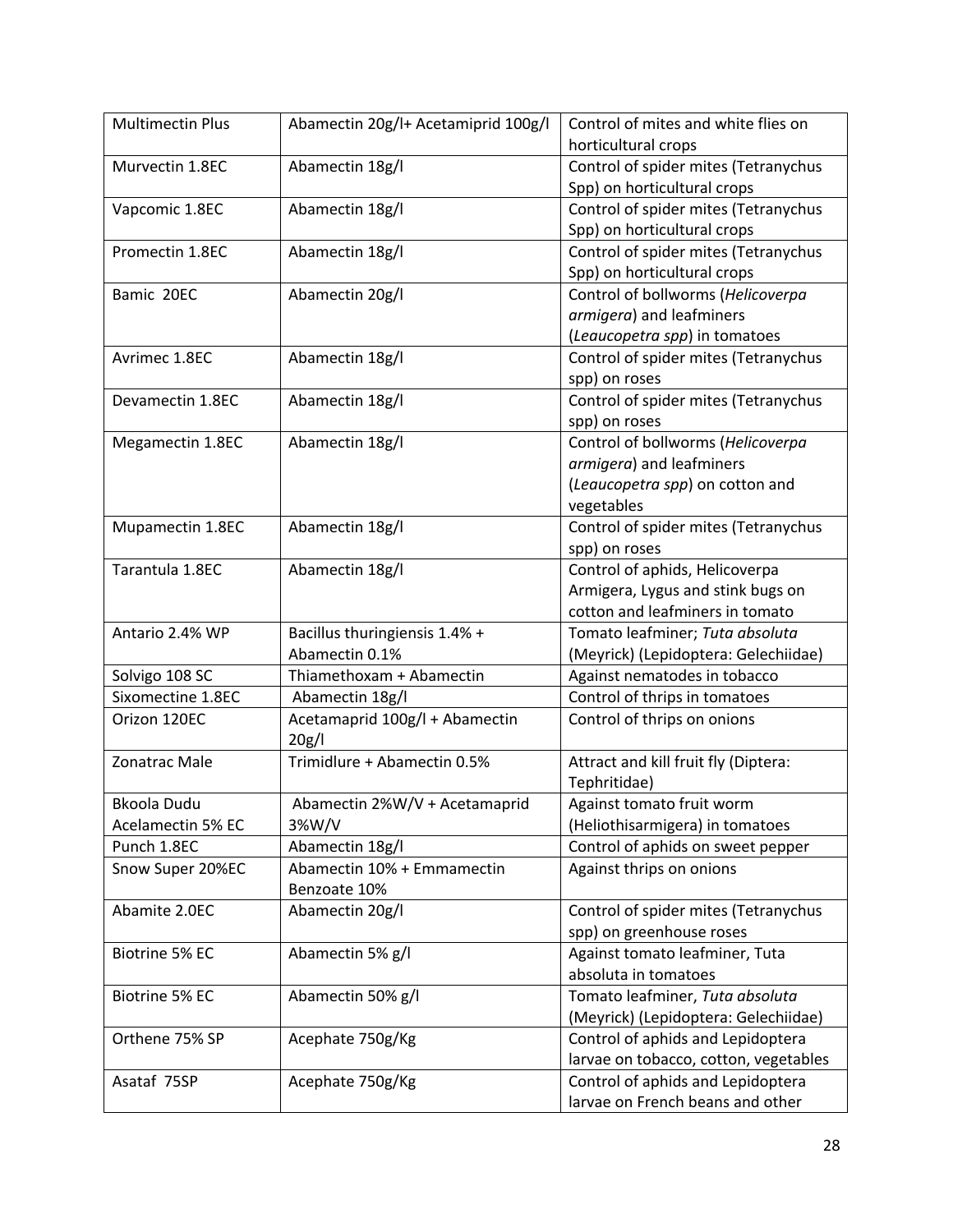|                                 |                                    | horticultural crops                    |
|---------------------------------|------------------------------------|----------------------------------------|
| Hasafat 75SP                    | Acephate 750g/Kg                   | Control of aphids and Lepidoptera      |
|                                 |                                    | larvae on horticultural crops          |
| Orthene 97 Pellets              | Acephate 97g/Kg                    | Control of aphids and Lepidoptera      |
|                                 |                                    | larvae on horticultural crops          |
| Tobeco 75SP                     | Acephate 750g/Kg                   | Control of aphids and Lepidoptera      |
|                                 |                                    | larvae on horticultural crops          |
| Starthene 97DF                  | Acephate 97g/Kg                    | Control of aphids and Lepidoptera      |
|                                 |                                    | larvae on horticultural crops          |
| Mocephate 75SP                  | Acephate 750g/Kg                   | Control of aphids and Lepidoptera      |
|                                 |                                    | larvae on horticultural crops          |
| Acefarm 25 EC                   | Acephate 25g/L                     | Control of aphids and thrips on roses, |
|                                 |                                    | French beans and other horticultural   |
|                                 |                                    | crops                                  |
| Rufast 075EW                    | Acrinathrin 75g/L                  | Control of spidermites on roses        |
| Zapit                           | S-bioallethrin + bioresmethrin     | Control of mosquito                    |
|                                 |                                    |                                        |
| Sevin Dududust 7.5%             | Carbaryl 7.5%                      | Control of household pests (bedbugs,   |
|                                 |                                    | cockroaches, etc.)                     |
| Dudukill 51D                    | Lambdacyhalothrin 1g/kg + Carbaryl | Control of ectoparasites in animals    |
|                                 | 50g/kg                             | and mites                              |
|                                 |                                    |                                        |
| Bakiller 5.1Dust                | Carbaryl (5%w/w) +                 | Control of cockroaches                 |
|                                 | Lambdacyhalothrin (0.1%w/w)        |                                        |
| Ultravin <sup>®</sup> Dudu Dust | Permethrin + Carbaryl              | Control of household pest              |
| Sapa Carbaryl 5% D              | Carbaryl 5g/kg                     | Control of cutworms and beetles,       |
|                                 |                                    | animal ectoparasites, mosquitoes and   |
|                                 |                                    | cockroaches.                           |
| Sapa Carbaryl 85WP              | Carbaryl 85g/kg                    | Control of chewing and sucking pests   |
|                                 |                                    | on cotton                              |
| Sevin 85 WP                     | Carbaryl 85g/kg                    | Control of cutworms and beetles,       |
|                                 |                                    | animal ectoparasites, mosquitoes and   |
|                                 |                                    | cockroaches                            |
| Akheri Powder                   | Carbaryl + Cyhalothrin             | Control of household insects on dogs,  |
|                                 |                                    | cats                                   |
| Marshal 250EC                   | Carbosulfan 250g/L                 | Control of aphids and mites on roses   |
| Masta 25 % EC                   | Carbosulfan 250g/L                 | Control of various insect pests on     |
|                                 |                                    | horticultural crops                    |
| Marshal 350ST                   | Carbosulfan 350g/l                 | Seed dressing                          |
| Shark 250EC                     | Carbosulfan 250g/L                 | Control of thrips on onions            |
| Wilcron Super 250EC             | Carbosulfan 250g/L                 | Control of thrips on onions            |
| Snow Soldier 250 EC             | Carbosulfan 250g/l                 | Thrips (thrips tabaci lindeman)        |
| Sheriff 250EC                   | Carbosulfan 250g/l                 | Control of aphids on tomatoes          |
| Coragen <sup>®</sup> 20 SC      | Chlorantraniliprole 200 g/L        | Control of diamondback moth (DBM),     |
|                                 |                                    | Plutella Xylostella Cabbages           |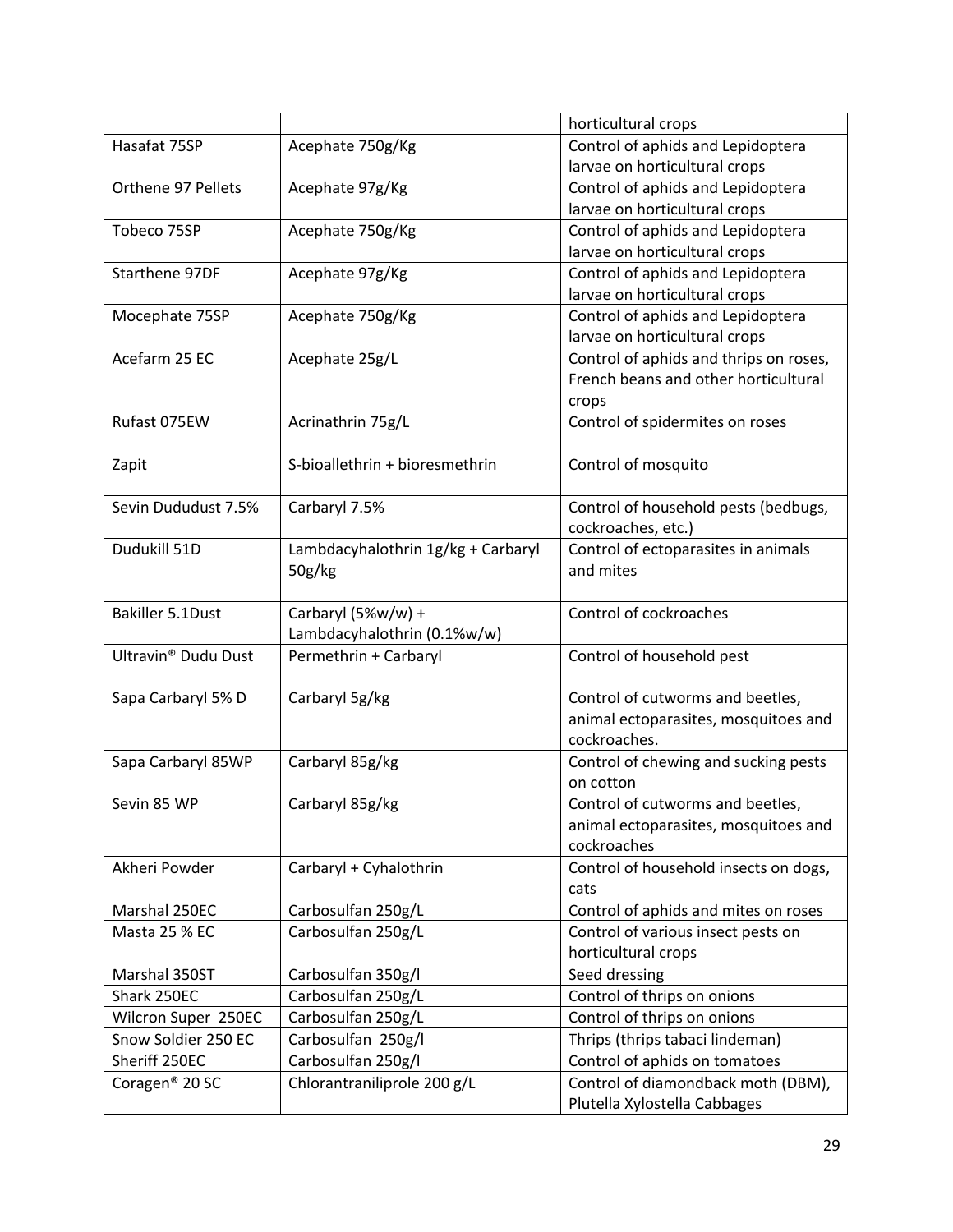| Tutaprid 240SC                | Chlorfenapyr 240g/L                    | Control of leafminers (Tuta Absoluta)                                     |
|-------------------------------|----------------------------------------|---------------------------------------------------------------------------|
|                               |                                        | on tomatoes                                                               |
| Dursban 4E                    | Chlorpyrifos 480g/L                    | Chewing and sucking insect, mosquito<br>and subterranean termites control |
| <b>Bulldock Star EC 262.5</b> | Beta-Cyfluthrin 12.5g/L + Chlorpyrifos | Control of various sucking insects,                                       |
|                               | 250g/L                                 | cotton and insect pests on                                                |
|                               |                                        | horticultural crops                                                       |
| Gladiator 4TC                 | Chlorpyrifos 480g/l                    | Control of subterranean termites                                          |
| Subachlo 48EC                 | Chlorpyrifos 480g/L                    | Control of fruitworm on tomatoes                                          |
|                               |                                        |                                                                           |
| Keshet Super 312EC            | Deltamethrin + Chlorpyrifos            | Control of webworm (Hellula undalis)                                      |
|                               |                                        | on cabbage; African Bollworm                                              |
|                               |                                        | (Helicoverpa Armigera Hubner) on                                          |
|                               |                                        | cotton                                                                    |
| Antokil 5EC                   | Chlorpyrifos 50g/L                     | Control of fruit worm on tomatoes                                         |
| Lambdex Super 315EC           | Lambdacyhalothrin 15g/l +              | Control of cotton, roses, Helicoverpa                                     |
|                               | Chlorpyrifos 300g/l                    | armigera and aphis gossypii on cotton,                                    |
|                               |                                        | tomatoes                                                                  |
| Pyrinex Quick 256ZC           | Deltamethrin 6+ Chlorpyrifos 250g/l    | Control of cabbage webworm on                                             |
|                               |                                        | cabbage                                                                   |
| Cyclone 505EC                 | Cypermethrin 10g/L+ Chlorpyrifos       | Control of various insect pests on                                        |
|                               | 35g/L                                  | roses                                                                     |
| Dasba 40EC                    | Chlorpyrifos 400g/L                    | Control of fruit worm on tomatoes                                         |
| Duduall 450EC                 | Cypermethrin 150g/L+ Chlorpyrifos      | Control of cabbage webworm (hellula                                       |
|                               | 300g/L                                 | undalis) on cabbage and sucking insect                                    |
|                               |                                        | pests on cashew and major insect                                          |
|                               |                                        | pests in cotton                                                           |
| Dasba 48EC                    | Chlorpyrifos 480g/L                    | Control of fruit worm on tomatoes                                         |
| Vitashield 24ULV              | Chlorpyrifos 240g/L                    | Control of fruit worm on tomatoes                                         |
| Vitashield 48EC               | Chlorpyrifos 480g/L                    | Control of fruit worm on tomatoes                                         |
| Herelle 55EC                  | Chlorpyrifos + 500g/L Cypermethrin     | Control of various insect pests in                                        |
|                               | 50g/L                                  | cotton                                                                    |
| Nurelle D50/500EC             | Cypermethrin 50g/L + Chloropyrifos     | Control of American Bollworms,                                            |
|                               | 500g/L                                 | aphids, Jassids, and cotton stainers on                                   |
|                               |                                        | cotton                                                                    |
| Subachlo Plus 55EC            |                                        | Control of Heliothis Armigera and                                         |
|                               | Chlorpyrifos + 500g/L Cypermethrin     |                                                                           |
|                               | 50g/L                                  | sucking bugs (Helopeltis Anacardii,                                       |
|                               |                                        | Pseudotheraptus Wayi) on cashew                                           |
|                               |                                        | fruitworm on tomato and aphids on                                         |
|                               |                                        | cotton                                                                    |
| Farmrifos 48EC                | Chlorpyrifos 480g/L                    | Control of various Insect pests on                                        |
|                               |                                        | French beans, tomatoes and roses                                          |
| Darsfarm 240EC                | Chlorpyrifos 240g/L                    | Control of bollworms and aphids on                                        |
|                               |                                        | tomatoes                                                                  |
| Twigaphos 48EC                | Chlorpyrifos 480g/L                    | Control of scales on coffee                                               |
| Royalnex 25SC                 | Chlorpyrifos 250g/L                    | Control of various insect pests on                                        |
|                               |                                        | horticultural crops                                                       |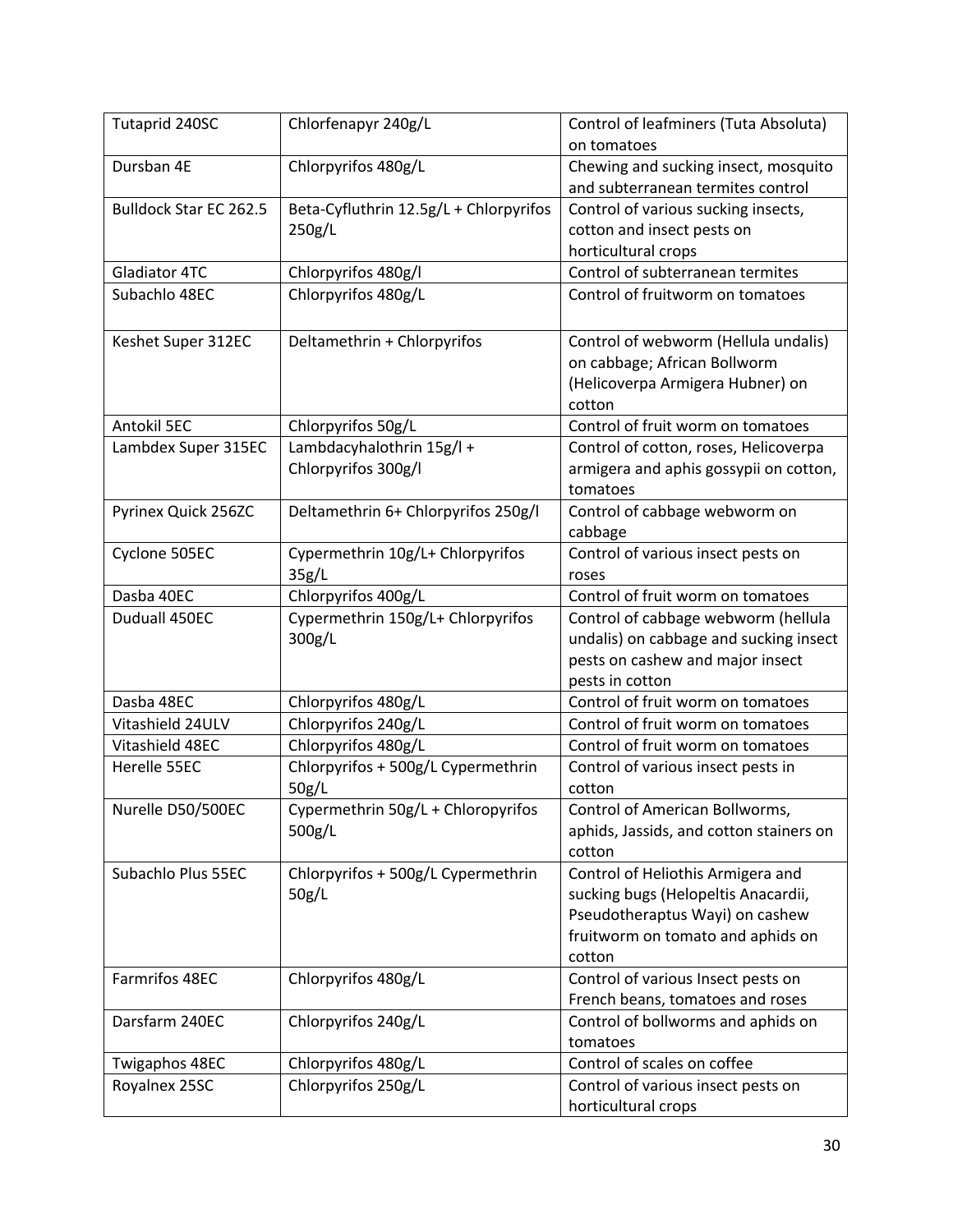| Ascoris 48EC          | Chlorpyrifos 480g/L                         | Control of insect pests on horticultural |
|-----------------------|---------------------------------------------|------------------------------------------|
|                       |                                             | crops                                    |
| Popo 480EC            | Chlorpyrifos 480g/l                         | Control of insect pests on horticultural |
|                       |                                             | crops                                    |
| Propyrifos 48SL       | Chlorpyrifos 480g/L                         | Control of insect pests on horticultural |
|                       |                                             | crops                                    |
| Mo-Durs 48EC          | Chlorpyrifos 480g/L                         | Control of various insect pests on       |
|                       |                                             | horticultural crops                      |
| Duduba 450EC          | Cypermethrin 100g/l + chlorpyrifos          | Control of webworm (Hellula undalis)     |
|                       | 350g/l                                      | on cabbage; African Bollworm             |
|                       |                                             | (Helicoverpa Armigera Hubner) on         |
|                       |                                             | cotton and sucking bugs on cashew        |
| Colt 48EC             | Chlorpyrifos 480g/l                         | Control of termites                      |
| Strakle 20 SG         | Chlorpyrifos 500g/l + Cypermethrin          | Control of cabbage sawfly (Athalia       |
|                       | 100g/l                                      | spp) on cabbage                          |
| 2-Kick 55 EC          | Chlorpyrifos 500g/L Cypermethrin            | Control Of tomato fruit worm             |
|                       | 50g/L                                       | (Heliothis Armigera) in tomato and       |
|                       |                                             | sucking bugs (Helopeltis Anacardii,      |
|                       |                                             | Pseudotheraptus Wayi) on cashew          |
| Chlorotop 480EC       | Chlorpyrifos 480g/l                         | Control of cabbage webworm               |
|                       |                                             | (Helluunda lis) on cabbage               |
| Suraban 480EC         | Chlorpyrifos 480g/l                         | Control of aphids on roses               |
| Termite Killer 480EC  | Chlorpyrifos 480g/L                         | Control of termites on timber            |
| Forstrike Extra 550EC | Cypermethrin 50g/L + Chlorpyrifos<br>500g/L | Control of aphids on cabbage             |
| Snow Storm 48 EC      | Chlorpyrifos 480 g/L                        | Control of cabbage webworms on           |
|                       |                                             | cabbage                                  |
| Sulban Plus 450 EC    | Lambdacyhalothrin 150g/L                    | Control of thrips on onions              |
|                       | Chlorpyrifos 300g/L                         |                                          |
| Duduwill 315EC        | Chlorpyrifos 300g/l +                       | Control of thrips on onions              |
|                       | Lambdacyhalothrin 15g/l                     |                                          |
| Agrosban 480 EC       | Chlorpyrifos 480g/L                         | Control of fruit worm on tomatoes        |
| Ladex 350ZW           | Lambdacyhalothrin 250g/l +                  | Control of major insect pests of cotton  |
|                       | Chlorpyrifos 100g/l                         |                                          |
| Sixoryfos 480EC       | Chlorpyrifos 480g/L                         | Control of aphids on cabbage             |
| Actforce Gold 480EC   | Chlorpyrifos 480g/L                         | Control of thrips on onions              |
| Robocop 480TC         | Chlorpyrifos 480g/L                         | Timber treatment against destroying      |
|                       |                                             | organism (includes subterranean          |
|                       |                                             | termites, dry wood termites, damp        |
|                       |                                             | wood termites, beetles-typically         |
|                       |                                             | powder post beetle)                      |
| Strike 55%EC          | Chlorpyrifos + Cypermethrin                 | Control of aphids on cabbages            |
| Vitafos 480SL         | Chlorpyrifos 480g/l                         | Against thrips in onions                 |
| Supermix 450 EC       | Cypermethrin 100g/L + Chlorpyrifos          | Against tomato fruit worm                |
|                       | 350g/L                                      | (Heliothisarmigera) in tomatoes          |
| Pyrigran 75%WG        | Chlorpyrifos 750g/Kg                        | Control of DBM on cabbages               |
| Judwa 55WG            | Chlorpyrifos 500g/l+ Cypermethrin           | Control of aphids (primarily Myzus       |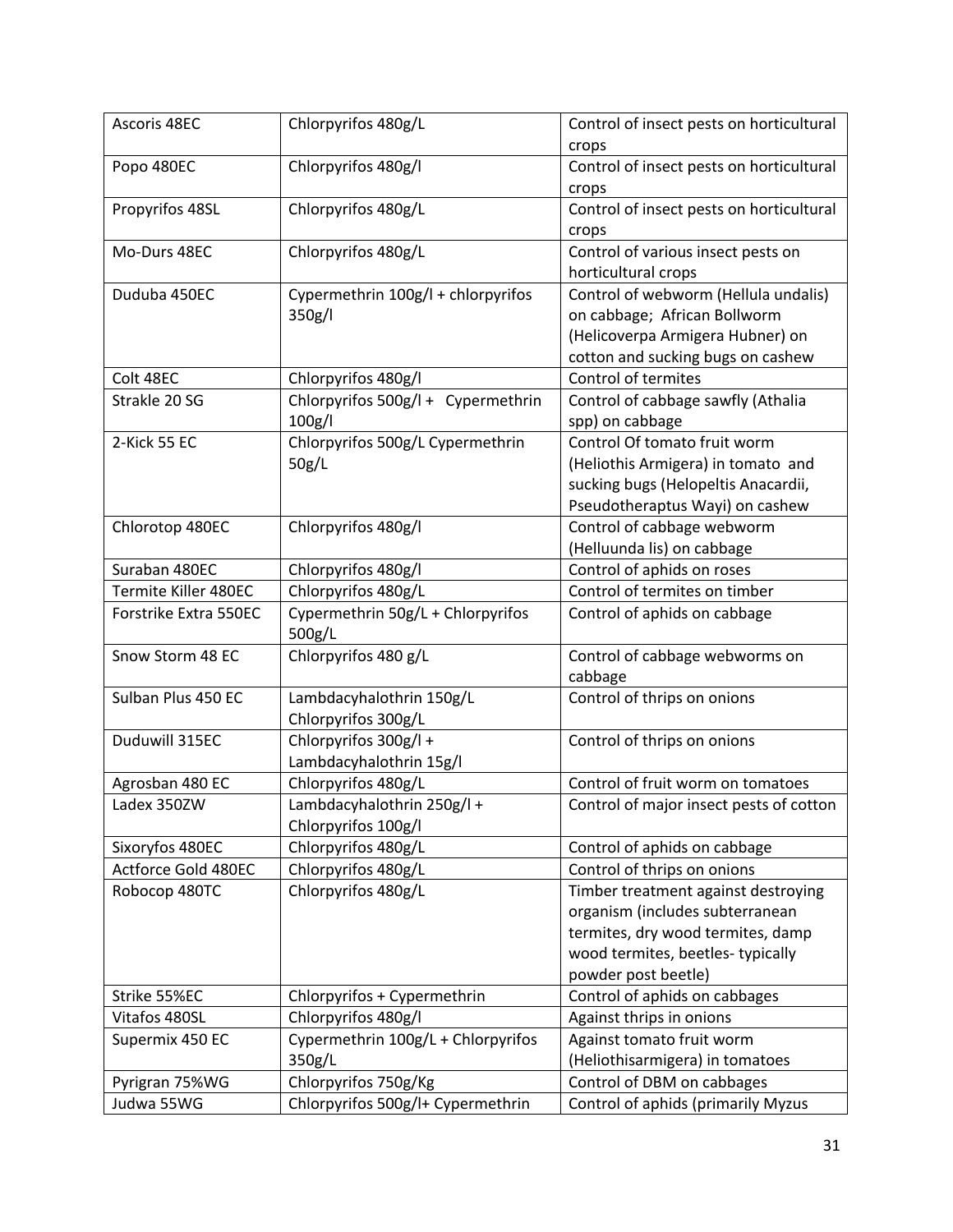|                        | 50g/l                               | persicae) and mites in sweet pepper      |
|------------------------|-------------------------------------|------------------------------------------|
| Fighter 505EC          | Chlorpyrifos 500g/l + Cypermethrin  | Against thrips in onions                 |
|                        | 5.g/l                               |                                          |
| Dursban 24ULV          | Chlorpyrifos 240g/l                 | Control of chewing and sucking pests     |
|                        |                                     | and on public health for mosquito        |
|                        |                                     | control                                  |
| Sumishield 50%WDG      | Clothianidin 50.0% w/w              | For mosquito control                     |
| Mortein Doom Fast      | Cypermethrin + Imiprothrin + d-     | Control of crawling and flying insects   |
| knockdown Cockroach    | allethrin                           |                                          |
| & Ant killer           |                                     |                                          |
| <b>Fighter Aerosol</b> | Cypermethrin + d-Tetramethrin       | Control of mosquitoes & cockroaches      |
| Kombora Aerosol        | Tetramethrin + Cypermethrin         | Control of mosquito                      |
| Mortein Doom Fast      | Imiprothrin 0.03%w/w Cypermethrin   | Control of crawling and flying insects   |
| Knockdown CIK          | 0.15% w/w                           |                                          |
| Amekan C 344EC         | Cypermethrin 144g/L + Imidacloprid  | Control of America Bollworms, aphids,    |
|                        | 200g/L                              | jassids, and cotton stainers on cotton   |
| Duducyper 5EC          | Cypermethrin 50g/L                  | Control of cabbage webworm (hellula      |
|                        |                                     | undalis) on cabbage                      |
| Farmguard 344SE        | Cypermethrin 144g/l + imidacloprid  | Control of bollworms and aphids on       |
|                        | 200g/l                              | tomatoes                                 |
| Golden Pro 440EC       | Profenofos 400g/L + Cypermethrin    | Control of various insect pests on       |
|                        | 40g/L                               | horticultural crops                      |
| Ester Extrim 20 SL     | Acetamiprid 100g/l + Cypermethrin   | Control of insect pests on horticultural |
|                        | 100g/l                              | crops and major cotton pests             |
| Godrej Hit Aerosol     | Imiprothrin, Cypermethrin,          | Control of mosquitoes and                |
|                        | Prollethrin                         | cockroaches                              |
| Polytrin P 440 EC      | Profenofos 400g/L + Cypermethrin    | Control of various insect pests on       |
|                        | 40g/L                               | horticultural crops                      |
| Closupa 450EC          | Chlopyriphos 300g/L + Cypermethrin  | Control of insect pests on horticultural |
|                        | 150g/L                              | crops                                    |
| Topyrithrin 505 EC     | Chlorpyriphos 500g/l + Cypermethrin | Control of various insect pests on       |
|                        | 50g/l                               | horticultural crops                      |
| ImidaC 344EC           | Cypermethrin 144g/L + Imidacloprid  | Control of various insect pests on       |
|                        | 200g/L                              | various crops                            |
| Rapid-Attack 344EC     | Cypermethrin 144g/L + Imidacloprid  | Control of various insect pests on       |
|                        | 200g/L                              | horticultural crops and insect pests in  |
|                        |                                     | cotton                                   |
| Conquest C176 EC       | Acetamiprid 32g/l + Cypermethrin    | Against Helicoverpa armigera and         |
|                        | 144g/l                              | aphids gossypii for cotton               |
| Famipro                | Cypermethrin + Propoxur             | Control of mosquito                      |
| Power Plus 550EC       | Cypermethrin + Profenofos           | Control of fruit worm (heliothis         |
|                        |                                     | armigera) on tomatoes                    |
| Sharlin 186EC          | Cypermethrin 36g/l + Profenofos     | Control of American Bollworms,           |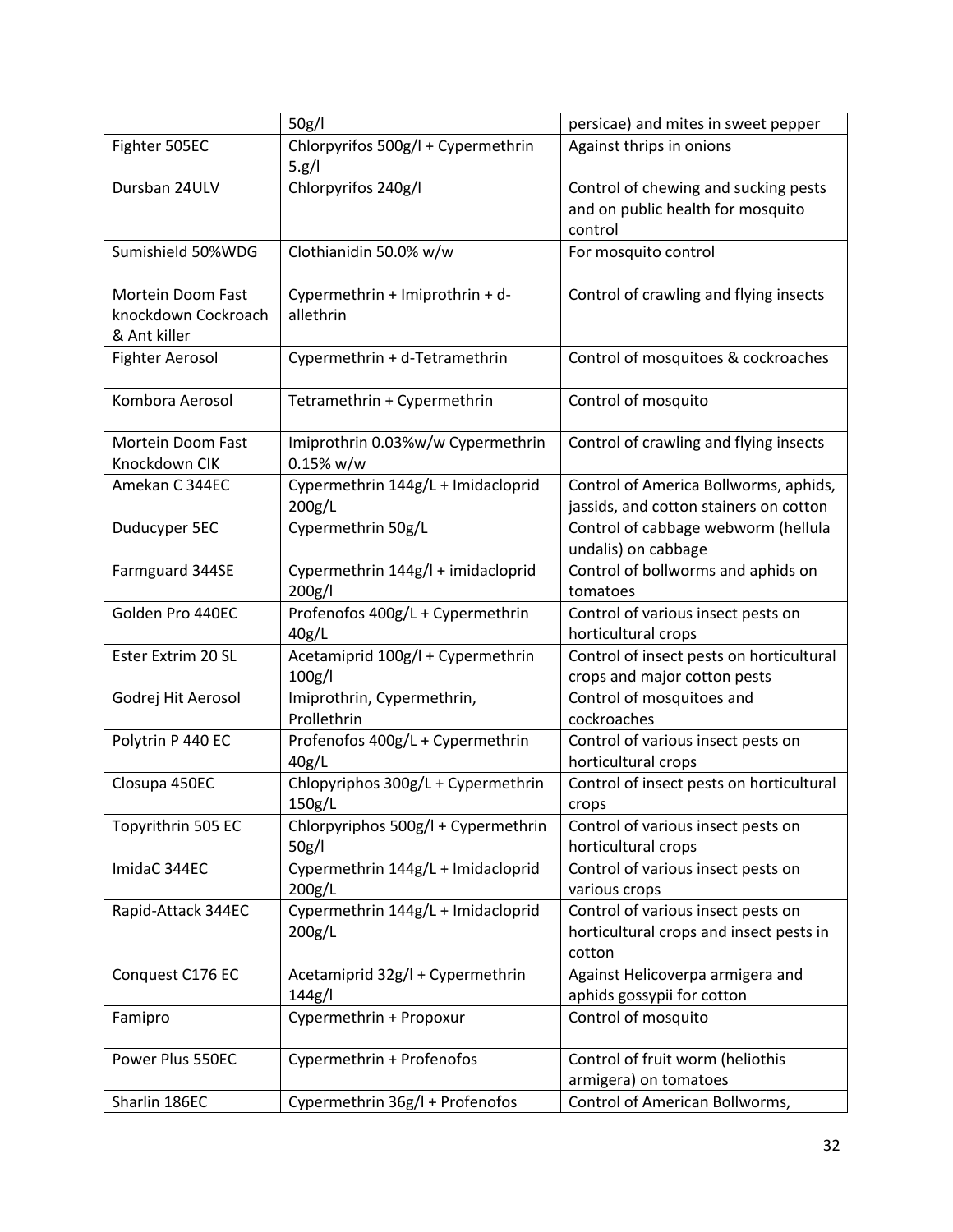|                             | 150g/l                                                                           | aphids, jassids, and cotton stainers on<br>cotton.                                                                                           |
|-----------------------------|----------------------------------------------------------------------------------|----------------------------------------------------------------------------------------------------------------------------------------------|
| Prosper 720EC               | Cypermethrin 120g/L + Profenofos<br>600g/L                                       | Control of aphids, thrips on roses,<br>French beans                                                                                          |
| Metakan Super 350SE         | Imidachloprid 200g/l + Cypermethrin<br>150g/l                                    | Control of cabbage sawfly (Athalia<br>spp) on cabbage and aphids on<br>tobacco                                                               |
| Tanzapana 344SE             | Cypermethrin 144 g/l + Imidacloprid<br>200 g/l                                   | Control of aphids on cabbage                                                                                                                 |
| 2-Kick 55 EC                | Chlorpyrifos 500g/L Cypermethrin<br>50g/L                                        | Control of tomato fruit worm<br>(Heliothis Armigera) in tomato and<br>sucking bugs (Helopeltis Anacardii,<br>Pseudotheraptus Wayi) on cashew |
| Excel Crush 55EC            | Chlorpyriphos 500g/l + Cypermethrin<br>50g/l                                     | Control of aphids on cabbage                                                                                                                 |
| Cyperpro 440EC              | Cypermethrin 40g/l + Profenofos<br>400g/l                                        | Control of American Bollworms,<br>aphids, jassids, and cotton stainers on<br>cotton                                                          |
| <b>Hit Aerosol</b>          | Cypermethrin + Prallethrin +<br>Piperonyl Butoxide                               | Control of mosquitoes                                                                                                                        |
| Hitcel 440EC                | Profenofos 400g/l+ Cypermethrin<br>40g/l                                         | Control of fruit worm (Heliothis<br>armigera on tomatoes                                                                                     |
| Supa Cyper 10 EC            | Cypermethrin 100g/L                                                              | Control of aphids on cabbage                                                                                                                 |
| Risasi<br>Fenitrothion 1.2% | Cypermethrin 0.2% + Tetramethrin<br>0.4% + Fenitrothion 1.2%                     | Control of mosquitoes                                                                                                                        |
| Risasi Propoxur 0.2%        | Fenitrothion 1 % + Cypermethrin<br>$0.2%$ + Tetramethrin 0.4% +<br>Propoxur 0.2% | Control of mosquitoes                                                                                                                        |
| Snow Plus 550EC             | Profenofos 500g/L+ Cypermethrin<br>50g/L                                         | Control of thrips on onions                                                                                                                  |
| Kifaru 440 EC               | Profenofos 400 G/L + Cypermethrin<br>40 $G/L$                                    | Control of aphids on roses                                                                                                                   |
| Dual Power 344SE            | Cypermethrin 144g/L + Imidacloprid<br>200g/L                                     | Control of aphids on cabbage                                                                                                                 |
| Cyperstar 440EC             | Profenofos 400g/l + Cypermethrin<br>400g/l                                       | Control of thrips on onions                                                                                                                  |
| Viraat 230EC                | Cypermethrin 200g/l + Quinalphos<br>30g/l                                        | Control of aphids on cabbage                                                                                                                 |
| Snow Cyper 20EC             | Cypermethrin 200g/L                                                              | Against whiteflies and aphids                                                                                                                |
| Shooter 650 Sl              | Acetamiprid 150g/L + Cypermethrin<br>500g/L                                      | Control of thrips on onions                                                                                                                  |
| Dudu Plus 55EC              | Profenofos + Cypermethrin, 550EC                                                 | Control of aphids on cabbages                                                                                                                |
| Fenos 440 EC                | Profenofos 400g/l + cypermethrin<br>40g/l)                                       | Against tomato fruit worm<br>(Heliothisarmigera) in tomatoes                                                                                 |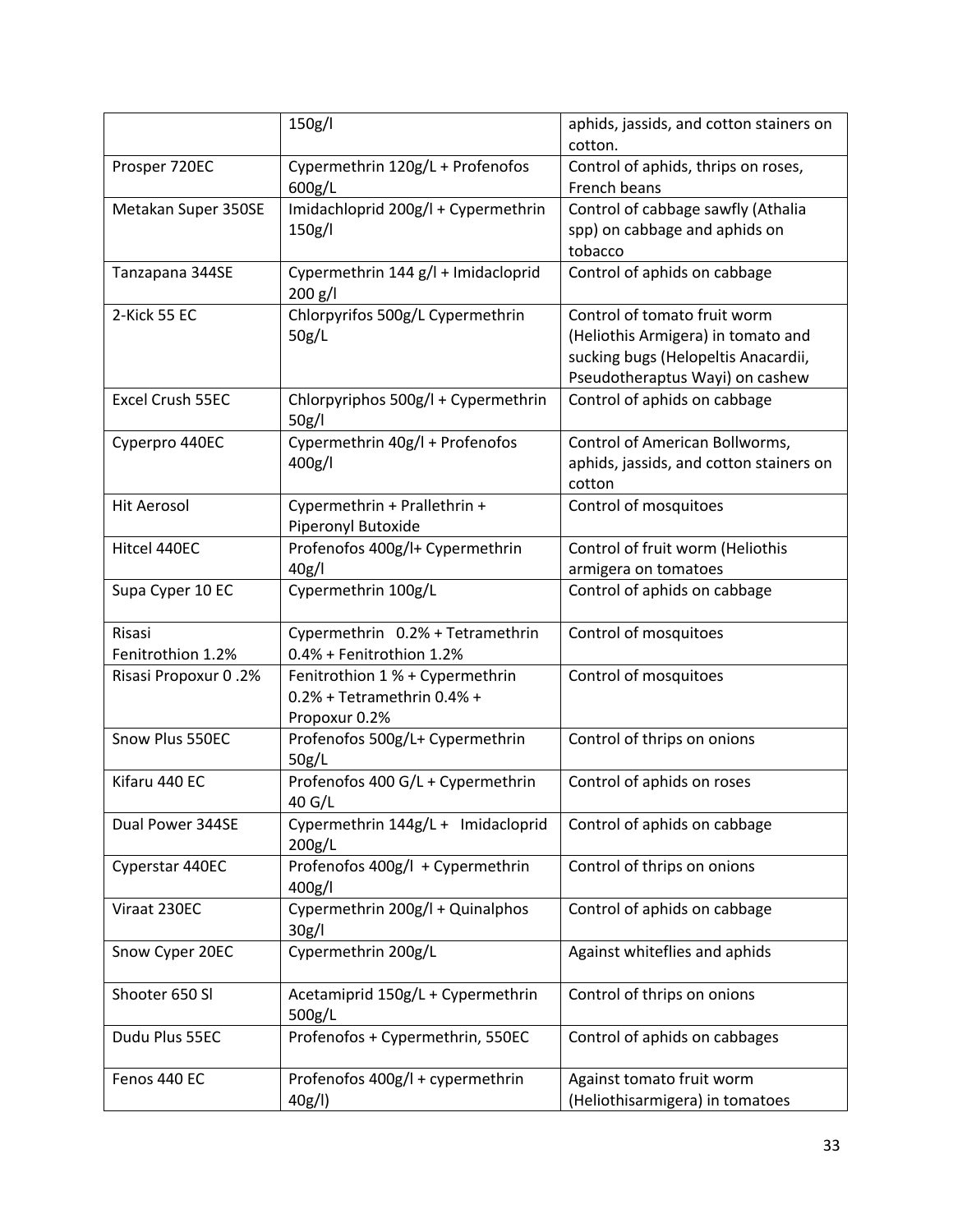| Ironforce 44 % EC         | Profenos 400g/l + Cypermethrin 40g/l                       | Mites control in tomatoes                                                                                                                       |
|---------------------------|------------------------------------------------------------|-------------------------------------------------------------------------------------------------------------------------------------------------|
| Cyfos 44 EC               | Profenos 400g/l + Cypermethrin 40g/l                       | Control of DBM on cabbages                                                                                                                      |
| Maxi Aerosal              | Tetramethrin 0.325% + Propoxur 1 %<br>+ Cypermethrin 0.11% | For mosquito control                                                                                                                            |
| Rungu Aerosol             | Tetramethrin 0.325% + Propoxur 1 %<br>+ Cypermethrin 0.11% | For mosquitoes and cockroach control                                                                                                            |
| Fenom C 170 ULV           | Profenofos +Cypermethrin                                   | Control of jassids calidea and judgus<br>on cotton                                                                                              |
| Cypercal D15/120ULV       | Cypermethrin 120g/l + Dimethoate<br>15g/l                  | Control of aphids, whitefly, caterpillars<br>and hemiptera on cotton                                                                            |
| Cypercal 1.8ULV           | Cypermethrin 18g/l                                         | Control of American bollworms and<br>aphids on cotton                                                                                           |
| Raid IT                   | Tetramethrin + Cypermethrin<br>+Propoxur                   | Control of mosquitoes                                                                                                                           |
| Supakill                  | Pyrethrin+ Cypermethrin +<br>Tetramethrin                  | Control of mosquitoes                                                                                                                           |
| Zap aerosol               | tetramethrin+ Cypermethrin                                 | Control of mosquitoes                                                                                                                           |
| Attakan C 344 SE          | Cypermethrin 144g/l + Imidacloprid<br>200g/l               | Control of bollworms and sucking<br>pests in cotton                                                                                             |
| Decis 25EC                | Deltamethrin 25g/L                                         | Control of chewing insect pests on<br>various crops                                                                                             |
| Keshet 2.5EC              | Deltamethrin 25g/L                                         | Control of stalk borers and various<br>insect pest on vegetables,<br>horticultural crops                                                        |
| Deltapaz 2.5 EC           | Deltamethrin 25g/L                                         | Control of stalk borers on maize                                                                                                                |
| Shumba Super Dust         | Fenitrothion 1% + Deltamethrin<br>0.13%                    | Control of P. Truncatus (Larger Grain<br>Borer) and weevils (Sitophilus<br>zeamais) on maize storage                                            |
| Permanet <sup>®</sup> 2.0 | Deltamethrin                                               | Control of mosquitoes by treated net                                                                                                            |
| Deltra 2.5EC              | Deltamethrin 25g/L                                         | Control of fruitworm in tomato and<br>Helicoverpa armigera and Aphis<br>gossypi on cotton                                                       |
| K-O tab 1,2,3             | Deltamethrin                                               | Control of mosquitoes                                                                                                                           |
| Bamethrin 2.5EC           | Deltamethrin 25g/L                                         | Control of aphids, African Bollworm<br>(Helicoverpa Armigera Hubner) on<br>horticultural crops, tobacco, cotton<br>and control of tobacco pests |
| Icon Life                 | Deltamethrin                                               | Control of mosquitoes by treated net                                                                                                            |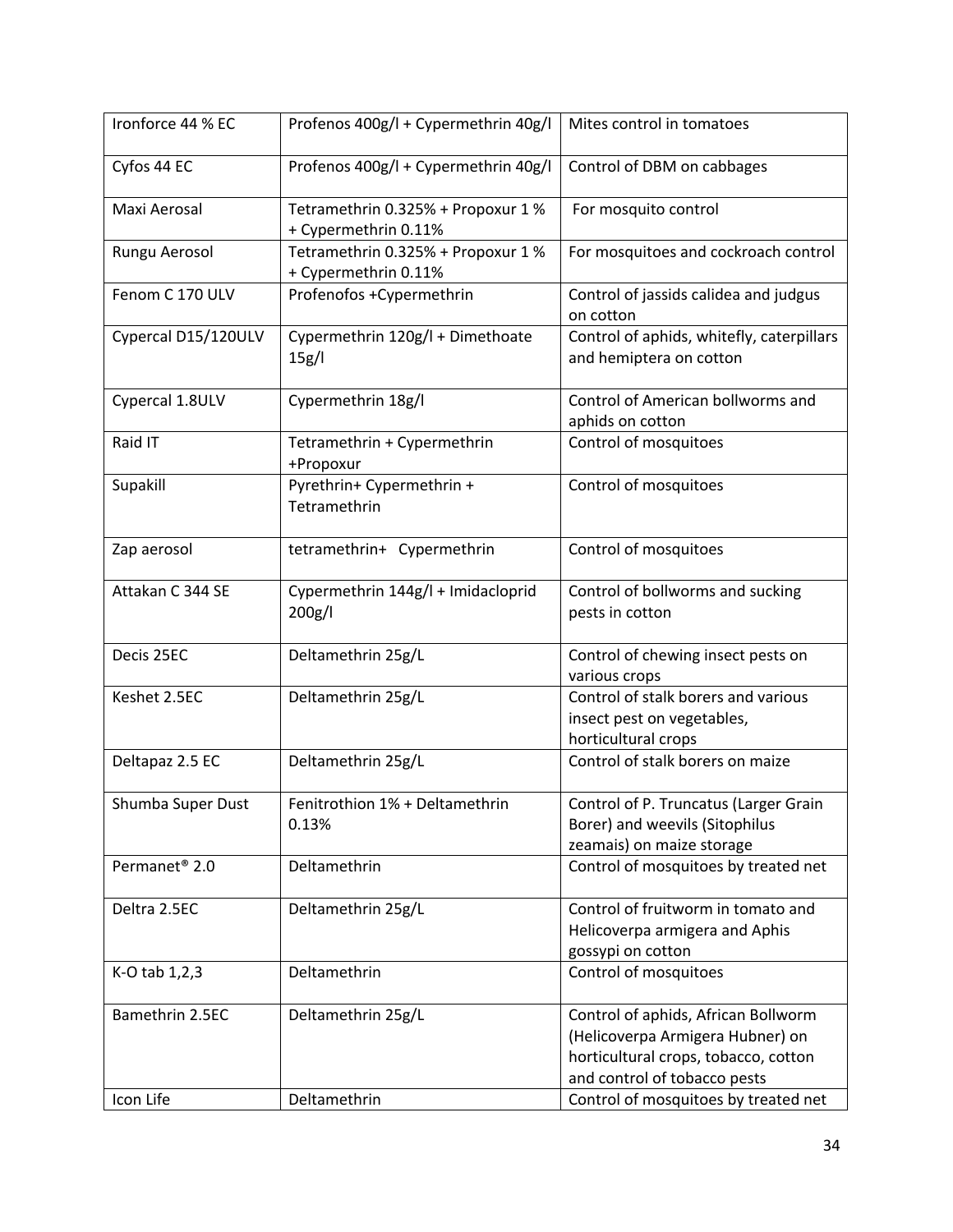| Netto Mosquito Net              | Deltamethrin                                | Control of mosquitoes                                                                                                                  |
|---------------------------------|---------------------------------------------|----------------------------------------------------------------------------------------------------------------------------------------|
| Pali 2.5%WP                     | Deltamethrin 25g/K                          | Control of mosquitoes                                                                                                                  |
| Pali 25WT                       | Deltamethrin 25g/K                          | Control of mosquitoes                                                                                                                  |
| Bamethrin 0.5ULV                | Deltamethrin 5g/L                           | Control of America Bollworms on<br>cotton                                                                                              |
| Mosfly Aerosol                  | Tetramethrin + Permethrin +<br>Deltamethrin | Mosquito control                                                                                                                       |
| Decis Forte 100EC               | Deltamethrin 100g/L                         | Control of various insect pests on<br>horticultural crops                                                                              |
| Atom 2.5EC                      | Deltamethrin 25g/L                          | Control of Various Insect pests on<br><b>Horticultural Crops</b>                                                                       |
| Shastra 2.5EC                   | Deltamethrin 25g/L                          | Control of Insect pests on horticultural<br>crops                                                                                      |
| Delfarm 2.5EC                   | Deltamethrin 25g/L                          | Control of Various Insect pests on<br><b>Horticultural Crops</b>                                                                       |
| Wilcis 2.5 EC                   | Deltamethrin 25g/L                          | Control of various Insect pests on<br>horticultural crops                                                                              |
| Deltraplus 25EC                 | Deltamethrin 250g/l                         | Control of American bollworms on<br>cotton                                                                                             |
| Tammer 25WG                     | Deltamethrin                                | <b>Control of Mosquitoes</b>                                                                                                           |
| Shamba Powder<br>113DP          | Fenitrothion 1% + Deltamethrin<br>0.13%     | Control of P. Truncatus (Larger Grain<br>Borer) and weevils (Sitophilus<br>zeamais) on maize storage                                   |
| Simba Power                     | Fenitrothion 1% + Deltamethrin<br>0.13%     | Control of Larger Grain Borer and<br>weevil (Sitophilus zeamais) on maize                                                              |
| K-othrine WG250                 | Deltamethrin                                | Mosquito control                                                                                                                       |
| Modeci 25 EC                    | Deltamethrin 25g/l                          | Control of Various Insect pests on<br><b>Horticultural Crops</b>                                                                       |
| Devadelta 2.5% E.C              | Deltamethrin 25g/l                          | Control of Helicoverpa armigera<br>(Colleoptea: noctuidae) (Hubner) and<br>Aphis gossypii (Homoptera: aphididae)<br>(Glover) on cotton |
| Netprotect Bednets <sup>®</sup> | Deltamethrin                                | <b>Control of Mosquitoes</b>                                                                                                           |
| Mupadust 113DP                  | Fenitrothion 1% Plus Deltamethrin<br>0.13%  | Control of P. Truncatus (Larger Grain<br>Borer) and weevils (Sitophilus<br>zeamais) on storage                                         |
| Elthrin 25Tab                   | Deltamethrin 25g/L                          | Control of fruit worms (heliothis<br>armigera) on tomatoes                                                                             |
| PermaNet Lining                 | Deltamethrin                                | Tsetse fly                                                                                                                             |
| Lifenet (LLIn)                  | Deltamethrin 60mg/m2                        | Control of Mosquitoes by treated net                                                                                                   |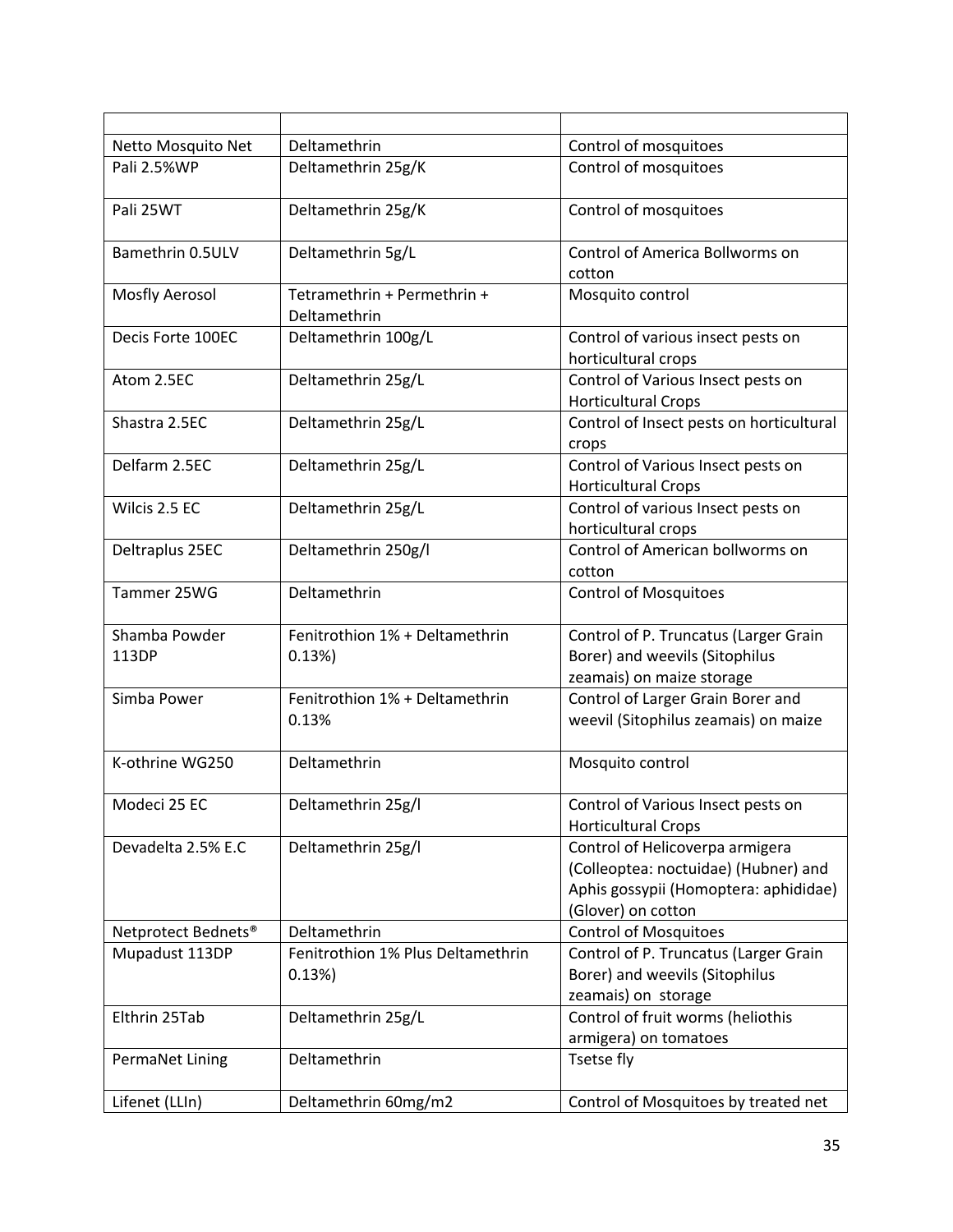| Delta Supa 2.5% EC             | Deltamethrin 25g/L                                            | Control of Fruit Worm on tomatoes                                     |
|--------------------------------|---------------------------------------------------------------|-----------------------------------------------------------------------|
| Shumba Supermax<br><b>EC50</b> | Pirimiphos Methyl 50% +<br>Deltamethrin 50%)                  | Control of larger grain borer<br>(Prostephanus trancatus) and weevils |
|                                |                                                               | (Sitophilus zeamais) on maize storage                                 |
| Shumba Extra Dust              | Pirimiphos Methyl 10g/Kg And                                  | Control of larger grain borer                                         |
| 11.3DP                         | Deltamethrin 1.3g/Kg                                          | (Prostephanus trancatus) and weevils                                  |
|                                |                                                               | (Sitophilus zeamais) on maize storage                                 |
| <b>Extra Super Dust</b>        | Fenitrothion 1% + Deltamethrin                                | Control of larger grain borer                                         |
| 113DP                          | 0.13%                                                         | (Prostephanus trancatus) and weevils                                  |
|                                |                                                               | (Sitophilus zeamais) on maize                                         |
| Noirhit Aerosol                | Deltamethrin<br>0.015% tetramethrin<br>0.2% + Permethrin 0.3% | <b>Control of Mosquitoes</b>                                          |
| Delta Tab                      | Deltamethrin 25%                                              | Control of Aphids on cabbage                                          |
| Kiboko Grain Dust              | Fenitrothion 12g/Kg +                                         | Control of larger grain borer                                         |
| 2.5% DP                        | Deltamethrin13g/Kg                                            | (Prostephanus trancatus) and weevils                                  |
|                                |                                                               | (Sitophilus zeamais) on maize                                         |
| Canine Plus Dust               | Fenitrothion 1g/Kg + Deltamethrin                             | Control of larger grain borer                                         |
| 113DP                          | 1.3g/Kg                                                       | (Prostephanus trancatus) and weevils                                  |
|                                |                                                               | (Sitophilus zeamais) on maize storage                                 |
| Deuce 2.5EC                    | Deltamethrin 25g/l                                            | Control of Helicoverpa armigera                                       |
|                                |                                                               | (colleptera noctuidae) (Hubner) and<br>Aphis Gossypii (Homoptera:     |
|                                |                                                               | Aphididae) (Glover) on cotton                                         |
| Zerofly®Livestock              | Deltamethrin                                                  | Control of Tsetse Flies, Houseflies And                               |
| Insecticide                    |                                                               | Other Diptera on cattle                                               |
| <b>Incorporated Screen</b>     |                                                               |                                                                       |
| $(Zf^{\circledast}L)$          |                                                               |                                                                       |
| <b>Permanet LLITN</b>          | Deltamethrin 6.8g/kg                                          | <b>Control of Mosquitoes</b>                                          |
| K-Obiol DP2                    | Deltamethrin 0.2%                                             | P. truncatus (Larger Grain borer), S.                                 |
|                                |                                                               | zeamais (Maize weevil) and other                                      |
|                                |                                                               | primary storage insect pests                                          |
| Mlundalunda 25 EC              | Deltamethrin 250g/L                                           | sucking Pests such as aphids                                          |
| Equdust 1.13 % Dust            | Fenitrothion 1.0% + Deltamethrin                              | Against P. Truncatus (Larger Grain                                    |
|                                | 0.13%                                                         | Borer), S. Zeamais (Maize Weevil)                                     |
|                                |                                                               |                                                                       |
| Dawa Plus 2.0 Nets             | Deltamethrin 250g/L                                           | For Mosquitoes control                                                |
| <b>Zerofly Bags</b>            | Deltamethrin 0.4%                                             | Against P. Truncatus (Larger Grain                                    |
|                                |                                                               | Borer), S. Zeamais (Maize)                                            |
| <b>MOFIX, 250 WG</b>           | Deltamethrin 250g/Kg                                          | For Mosquitoes control                                                |
| Fendel 1.13% Dust              | Fenitrothion 1.0% + Deltamethrin                              | Against P. Truncatus (Larger Grain                                    |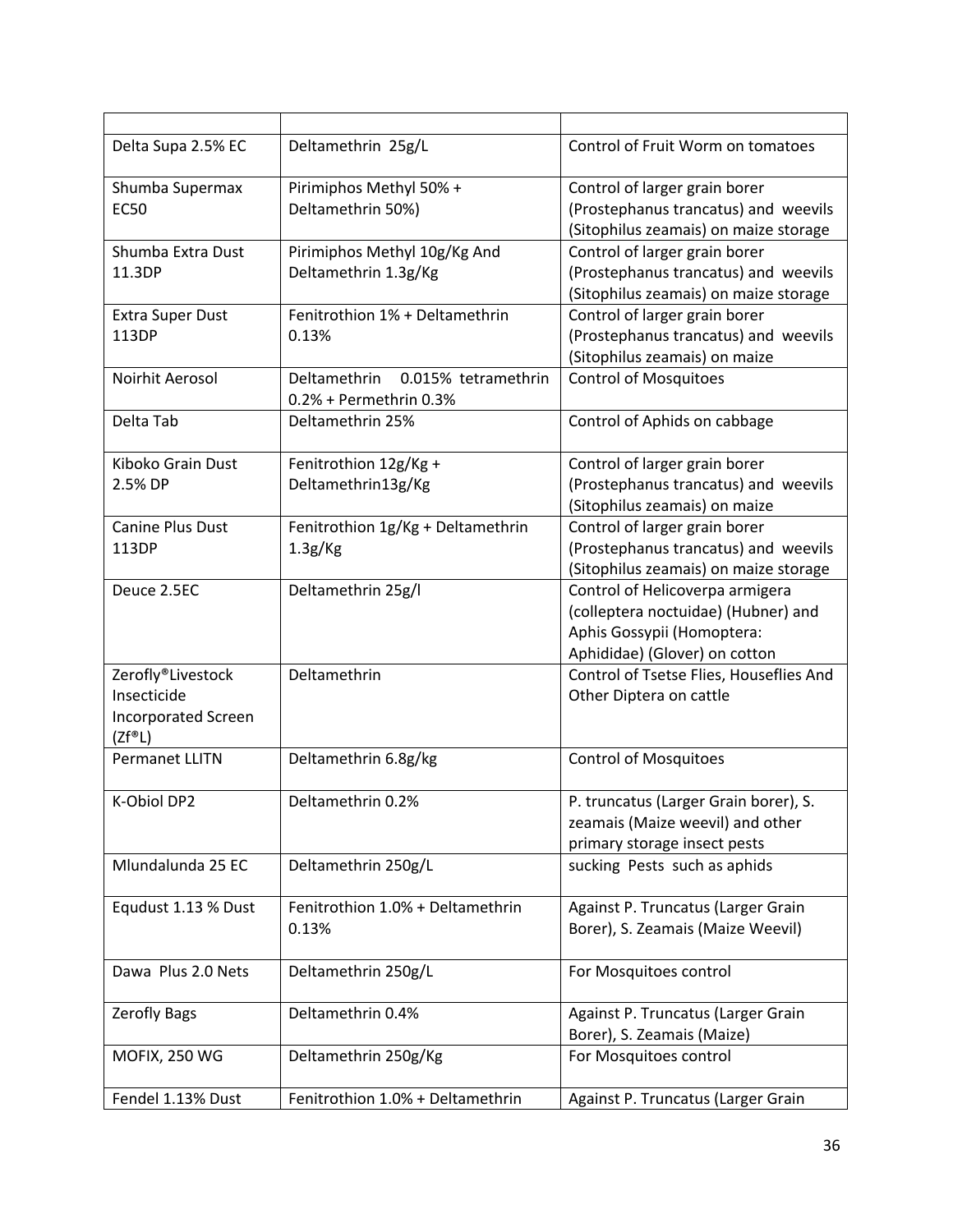|                                 | 0.13%                                            | Borer), S. Zeamais (Maize Weevil)                                                                      |
|---------------------------------|--------------------------------------------------|--------------------------------------------------------------------------------------------------------|
| Decitab                         | Deltamethrin 25%                                 | Control of Heliothis armigera larvae on<br>cotton                                                      |
| Ngao (K-Otab)                   | Deltamethrin                                     | <b>Control of Mosquitoes</b>                                                                           |
| K-Othrine WP                    | Deltamethrin                                     | Control of mosquito by Bednet<br>impregnation                                                          |
| K-Othrine<br>Mostiquarine 1% SC | Deltamethrin                                     | <b>Control of Mosquitoes</b>                                                                           |
| Mavuno Super Dust               | Fenitrothion 1.0g/kg + Deltamethrin<br>0.13%g/kg | Control of larger grain borer<br>(Prostephanus trancatus) and weevils<br>(Sitophilus zeamais) on maize |
| Paretas 2.5EC                   | Deltamethrin 25g/l                               | Control of Fruit Worm on tomatoes                                                                      |
| Pegasus 500SC                   | Diafenthiuron 500g/L                             | Control of Spidermites and Aphids on<br>roses                                                          |
| Efenthiuron 500SC               | Diafenthiuron 500g/L                             | Control of Bollworms and aphids on<br>tomatoes                                                         |
| Mercur 500SC                    | Diafenthiuron 500g/L                             | Control of Various Insect pests on<br><b>Horticultural Crops</b>                                       |
| Tenthiuron 500 SC               | Diafenthiuron 500g/L                             | Control of Various Insect pests on<br><b>Horticultural Crops</b>                                       |
| Diazol 50EC                     | Diazinon 500g/L                                  | Control of Diamond backmoth (DBM)<br>and insects pests on horticultural<br>crops                       |
| Agro-Zinon 60EC                 | Diazinon 600g/L                                  | Control of Various Insect Pests on<br>horticultural Crops                                              |
| Nogozone 60 EC                  | Diazinon 600g/L                                  | Control of Various Insect pests on<br><b>Horticultural Crops</b>                                       |
| Bullet 600 EC                   | Diazinon 600g/L                                  | Control of Various Insect pests on<br><b>Horticultural Crops</b>                                       |
| Ascozinon 60 EC                 | Diazinon 600g/L                                  | Control of Various Insect Pests on<br><b>Horticultural Crops</b>                                       |
| Toption 60 SC                   | Diazinon 600g/L                                  | Control of Various Insect pests on<br><b>Horticultural Crops</b>                                       |
| NK Diazinon 60EC                | Diazinon 600g/L                                  | Control of Ectopara- sites, chewing and<br>sucking insects on livestock                                |
| Sapa Diazinon 60 EC             | Diazinon 600g/L                                  | Control of Chewing and sucking pests<br>on Coffee, tobacco, rice and sugarcane                         |
| Neocidal 600EW                  | Diazinon 600g/L                                  | Control of bedbugs and body lice                                                                       |
| Mukpar-Dimethoate<br>40EC       | Dimethoate 400g/l                                | Control of Whiteflies on tomatoes                                                                      |
| Ogor 40EC                       | Dimethoate 400g/l                                | Control of various insect pests on<br>Roses                                                            |
| Dume 40EC                       | Dimethoate 400g/l                                | Control of Various Insect Pests on                                                                     |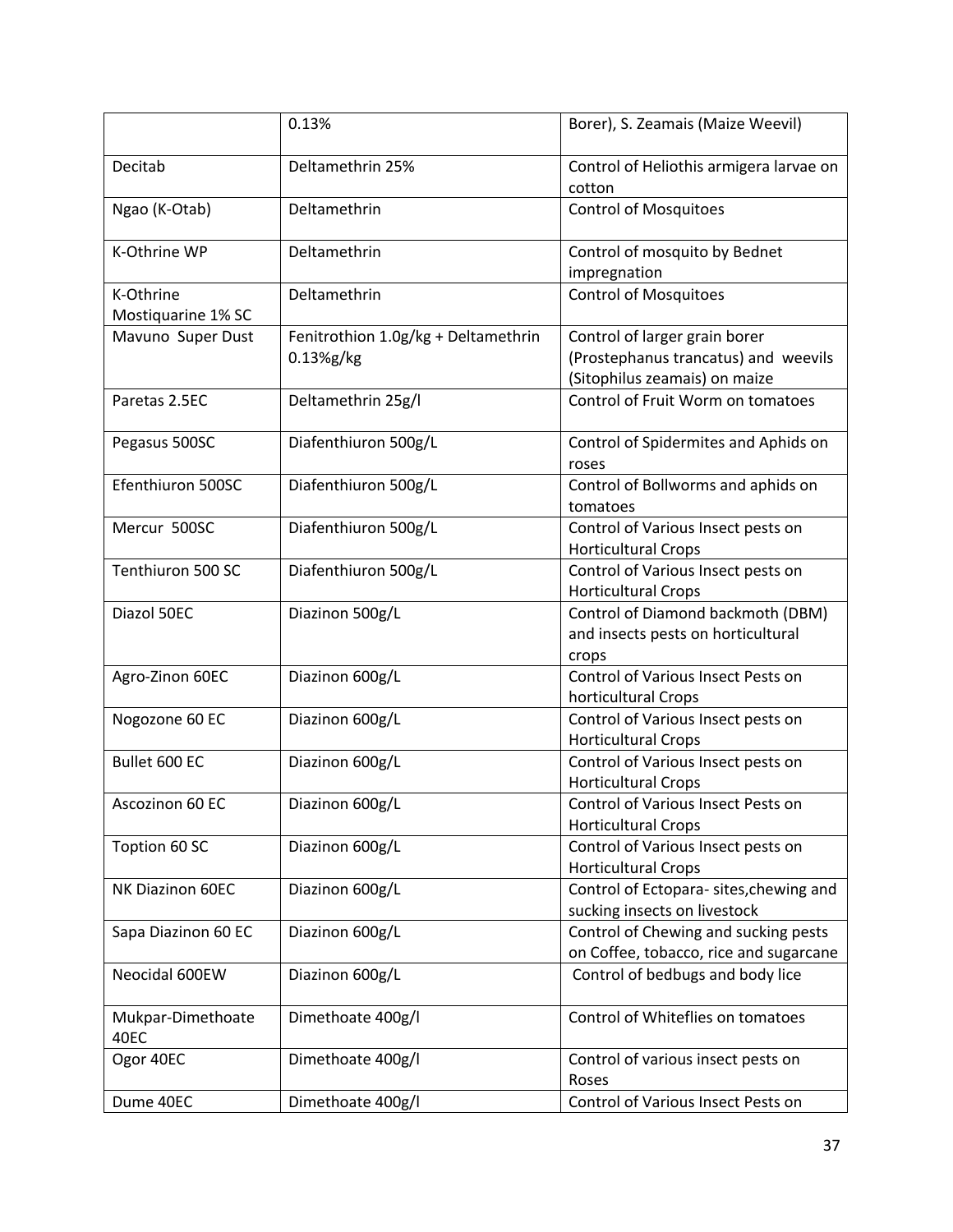|                          |                            | tomatoes                                         |
|--------------------------|----------------------------|--------------------------------------------------|
| Dudu-ethoate 40EC        | Dimethoate 400g/l          | Control of White flies (Bemisia Tabaci)          |
|                          |                            | on roses                                         |
| Sume 40EC                | Dimethoate 400g/l          | Control of Whiteflies (Bemisia                   |
|                          |                            | Tabaci) on roses                                 |
| Twigathoate 40EC         | Dimethoate 400g/l          | Control of Whiteflies on tomatoes                |
| Alfadom 450EC            | Dimethoate 400g/L +        | Control of Various Insect pests on               |
|                          | Alphacypermethrin 50g/L    | <b>Horticultural Crops</b>                       |
| Prothoate 40EC           | Dimethoate 400g/l          | Control of Various Insect pests on               |
|                          |                            | <b>Horticultural Crops</b>                       |
| Terminate 40EC           | Dimethoate 400g/l          | Control of various Insect pests on               |
|                          |                            | horticultural crops                              |
| Agrithoate 40EC          | Dimethoate 400g/l          | Control of Various Insect Pests on               |
|                          |                            | <b>Horticultural Crops</b>                       |
| Dimefarm 40 EC           | Dimethoate 400g/l          | Control of Various Insect pests on               |
|                          |                            | <b>Horticultural Crops</b>                       |
| Dimate 40 EC             | Dimethoate 400g/L          | <b>Control of Various Insect Pests on</b>        |
|                          |                            | <b>Horticultural Crops</b>                       |
| Digoz 40% EC             | Dimethoate 400g/l          | Control of various Insect pests on               |
|                          |                            | horticultural crops                              |
| Fezmet 40EC              | Dimethoate 400g/L          | <b>Control of Diamondback Moth</b>               |
|                          |                            | (Plutella Xylostella) on cabbage                 |
| Dimeforce 40EC           | Dimethoate 400g/L          | Control of DBM (Diamond Back Moth                |
|                          |                            | (Plutella Xylostella L.) on cabbages             |
| Sixodime 40EC            | Dimethoate 400 g/l)        | Control of Aphids on Roses                       |
| Mission 415EC            | Alphacypermethrin 15g/L +  | Control of DBM (Diamond Back Moth)               |
|                          | Dimethoate 400g/L          | (Plutella Xylostella L.) on cabbages             |
| Magicforce 31.5% EC      | Lambda-Cyhalothrin 15g/l + | Control of Aphids on okra                        |
|                          | Dimethoate 305g/l          |                                                  |
| Hangthoate 400 EC        | Dimethoate 400 g/l)        | Control of Aphids on Roses                       |
| Sapa Dimethoate 40<br>EC | Dimethoate 400g/l          | Control of Aphids and mites on various<br>crops. |
| Dimepaz 40EC             | Dimethoate 400g/l          | Control of Stalk borers on maize                 |
| Callidim 400EC           | Dimethoate 400g/l          | Control of Whiteflies in tomatoes                |
| Starkle 20 SG            | Dinotefuran 200g/Kg        | Control of Aphids on cabbage                     |
| <b>Dino 200 SG</b>       | Dinotefuran 200g/Kg        | Control of Aphids on cabbage                     |
| Trebon 30EC              | Etofenprox 300g/l          | Control of Aphids, Thrips on French              |
|                          |                            | Beans, and Roses                                 |
| Vectron ® 20WP           | Etofenprox 200 g/l         | Mosquito control                                 |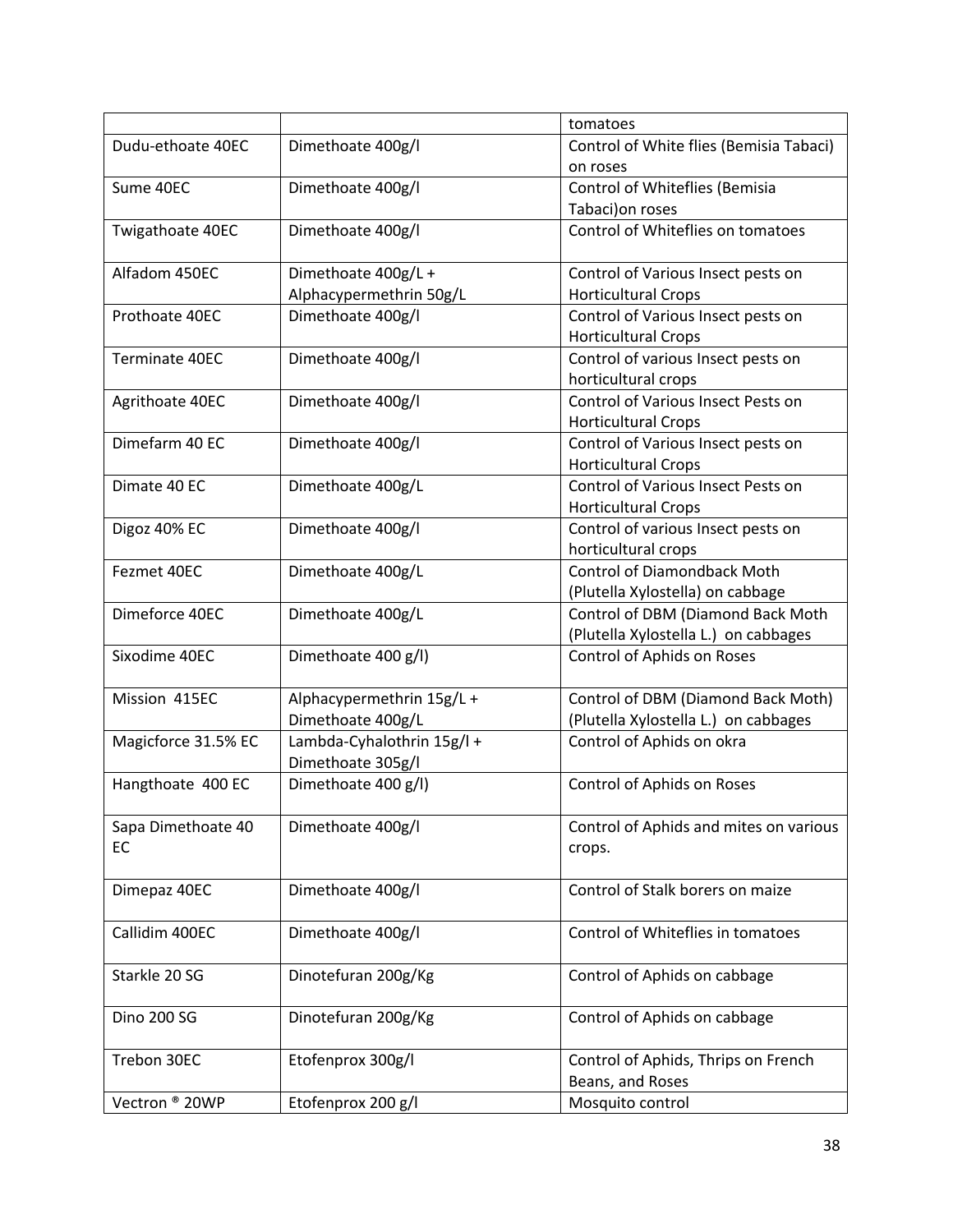| Nemacur 400 EC        | Fenamiphos 400g/L           | Control of Various Insects Pests on    |
|-----------------------|-----------------------------|----------------------------------------|
|                       |                             | <b>Horticultural Crops</b>             |
| Torque 550 SC         | Fenbutatin-oxide 550g/L     | Control of Various Insects Pests on    |
|                       |                             | <b>Horticultural Crops</b>             |
| Sapa Fenitrothion     | Fenitrothion 500g/L         | Chewing and sucking pests              |
| <b>50EC</b>           |                             |                                        |
| Sumicombi 1.8 D       | Fenvalerate + Fenitrothion  | Control of Chewing and Sucking         |
|                       |                             | insects on maize and various crops.    |
| Hatari Aerosol        | Fenitrothion +Tetramethrin  | Control of flying and crawling insects |
|                       |                             |                                        |
| <b>BigTox Aerosol</b> | Fenitrothion + Permethrin   | <b>Control of Mosquito</b>             |
|                       |                             |                                        |
| Shumba Super 50EC     | Fenitrothion 500g/l         | Control of P. Truncatus (Larger Grain  |
|                       |                             | Borer) and weevils (Sitophilus         |
|                       |                             | zeamais) on storage                    |
| Kiboko Yao Aerosol    | Tetramethrin + Permethrin + | <b>Control of Mosquitoes</b>           |
|                       | Fenitrothion                |                                        |
| Venithion 50EC        | Fenitrothion 500g/L         | Control of Aphids on Cabbages          |
|                       |                             |                                        |
| Thioba 96ULV          | Fenitrothion 960g/l         | on tomato Red Locust on various        |
|                       |                             | crops                                  |
| Novathion 500 EC      | Fenitrothion 500g/L         | Control of Leaf miner, chewing and     |
|                       |                             | sucking pests on coffee                |
| Kiboko Aerosol        | Fenitrothion                | Control of Mosquitoes, cockroaches     |
|                       |                             | and other household insect pests       |
| Lebaycid 50% EC       | Fenthion 500g/l             | Control of Chewing and sucking         |
|                       |                             | insects, termites and ants on various  |
|                       |                             | crops                                  |
| Fenkil 20EC           | Fenvalerate 20g/L           | Control of Cotton against chewing &    |
|                       |                             | sucking insect pests on cotton         |
| Kotkil 200EC          | Fenvalerate 200g/L          | Control of fruitworm on tomato and     |
|                       |                             | Helicoverpa armigera and Aphis         |
|                       |                             | gossypi on cashew                      |
| Fiprofarm 50SC        | Fipronil 50g/l SC           | Control of Various Insect pests on     |
|                       |                             | <b>Horticultural Crops</b>             |
| Akheri Spray,         | Fipronil 0.025%             | <b>Control of Mosquitoes</b>           |
|                       |                             |                                        |
| Akheri Super Dust,    | Fipronil 0.025%             | <b>Control of Mosquitoes</b>           |
|                       |                             |                                        |
| Viper 200SC           | Fipronil 200g/L             | Control of Aphids, Helicoverpa         |
|                       |                             | Armigera, Lygus And Stink Bugs on      |
|                       |                             | cotton                                 |
|                       |                             | <b>Control of Diamondback Moth</b>     |
| Legend 200SC          | Fipronil 200g/L             |                                        |
|                       |                             | (Plutella Xylostella on cabbage        |
| Forconquer 5 SC       | Fipronil 50g/L              | Control of aphids on cabbages          |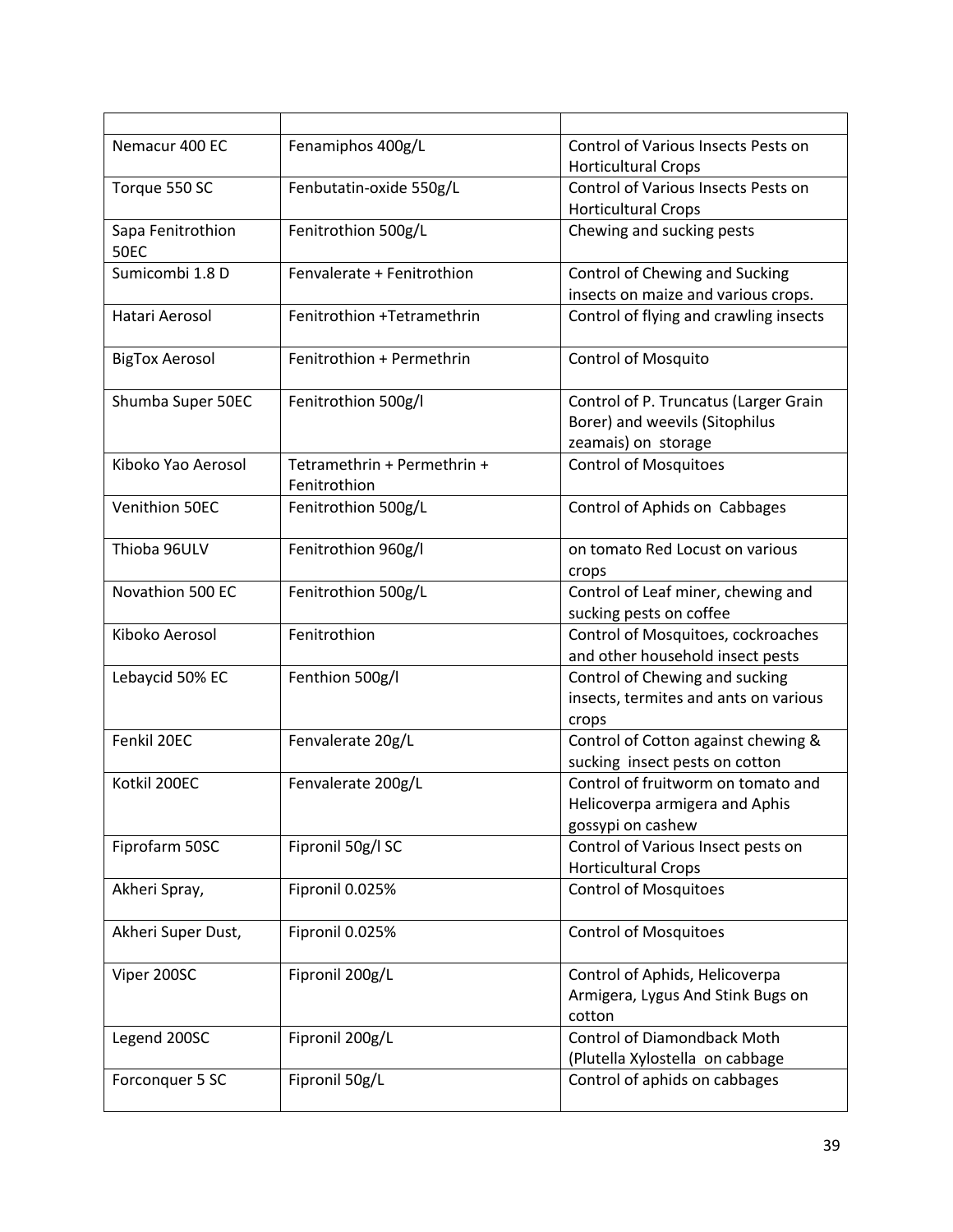| Fiprox 80% SC   | Fipronil 80%                                    | Control of Aphids in cabbages                                                                                   |
|-----------------|-------------------------------------------------|-----------------------------------------------------------------------------------------------------------------|
| Adonis 12.5 ULV | Fipronil 125g/l                                 | Control of Desert locusts on various<br>crops                                                                   |
| Nissorun 10% Ec | Hexythiazox 100g/L                              | Control of Various Insect pests on<br><b>Horticultural Crops</b>                                                |
| Exyzox 10EC     | Hexythiazox 100g/l                              | Control of Various Insect pests on<br><b>Horticultural Crops</b>                                                |
| Arsur 10 EC     | Hexythiazox 100g/l                              | Control of Various Insect pests on<br><b>Horticultural Crops</b>                                                |
| Confidor 200SL  | Imidacloprid 200g/l                             | Control of Aphids and Various insects<br>pests on Horticultural and roses                                       |
| Gaucho Fs 350   | Imidacloprid 350g/l                             | Control of Sesame flea beetle on<br><b>Horticultural Crops</b>                                                  |
| Attakan 350 SC  | Imidacloprid 350g/l                             | Control of aphids on roses and<br>Horticultural crops                                                           |
| Kohinor 200SL   | Imidacloprid 200g/L                             | Aphids and Various insects pests                                                                                |
| Mida 200SL      | Imidacloprid 17.8%                              | Control of Various Insect Pests on<br>tomatoes                                                                  |
| Dimiprid 200SL  | Imidacloprid 200g/l                             | Control of Aphids on cabbage                                                                                    |
| Subaprid 200EC  | Imidacloprid 200g/L                             | Control of Various Insect Pests on<br>beans                                                                     |
| Subaprid 350SC  | Imidacloprid 350g/L                             | seedling pests on wheat                                                                                         |
| Septer 200SC    | Imidacloprid 200g/l                             | Control of Various Insect pests on<br><b>Horticultural Crops</b>                                                |
| Thunder 145 OD  | Imidaclopride 100g/l +<br>Betacyfluthrine 45g/L | Control Of various Insect Pests On<br>Horticultural Crops and Maize Lethal<br>Necrosis Diseases (MLND) on maize |
| General 200SC   | Imidacloprid 200g/L                             | Control of aphids, Helicoverpa<br>Armigera, Lygus And Stink Bugs on<br>Cotton and leaf miners on tomato         |
| Buffalo 450OD   | Betacyfluthrin 150 + Imidacloprid<br>300g/l     | Control of Insect pests on horticultural<br>crops                                                               |
| Concord 200EC   | Imidacloprid 200g/l                             | Control of Various Insect Pests on<br><b>Horticultural Crops</b>                                                |
| Supaclop 200SL  | Imidacloprid 200g/l                             | Control of Various Insect Pests on<br>horticultural crops                                                       |
| Imidagold 200SL | Imidacloprid 200g/l                             | Control of Various Insect Pests on<br>horticultural crops                                                       |
| Murcloprid 25WP | Imidacloprid 250g/Kg                            | Control of Various Insect pests on<br><b>Horticultural Crops</b>                                                |
| Target 70 WDG   | Imidacloprid 700g/Kg                            | Control of various Insect pests on<br><b>Horticultural Crops</b>                                                |
| Imax 700WG      | Imidacloprid 700g/Kg                            | Control of Insect pests on horticultural                                                                        |
| Midash 35%SC    | Imidacloprid 350g/l                             | Control of Tomato fruit borer -<br>Helicoverpa armigera on tomatoes                                             |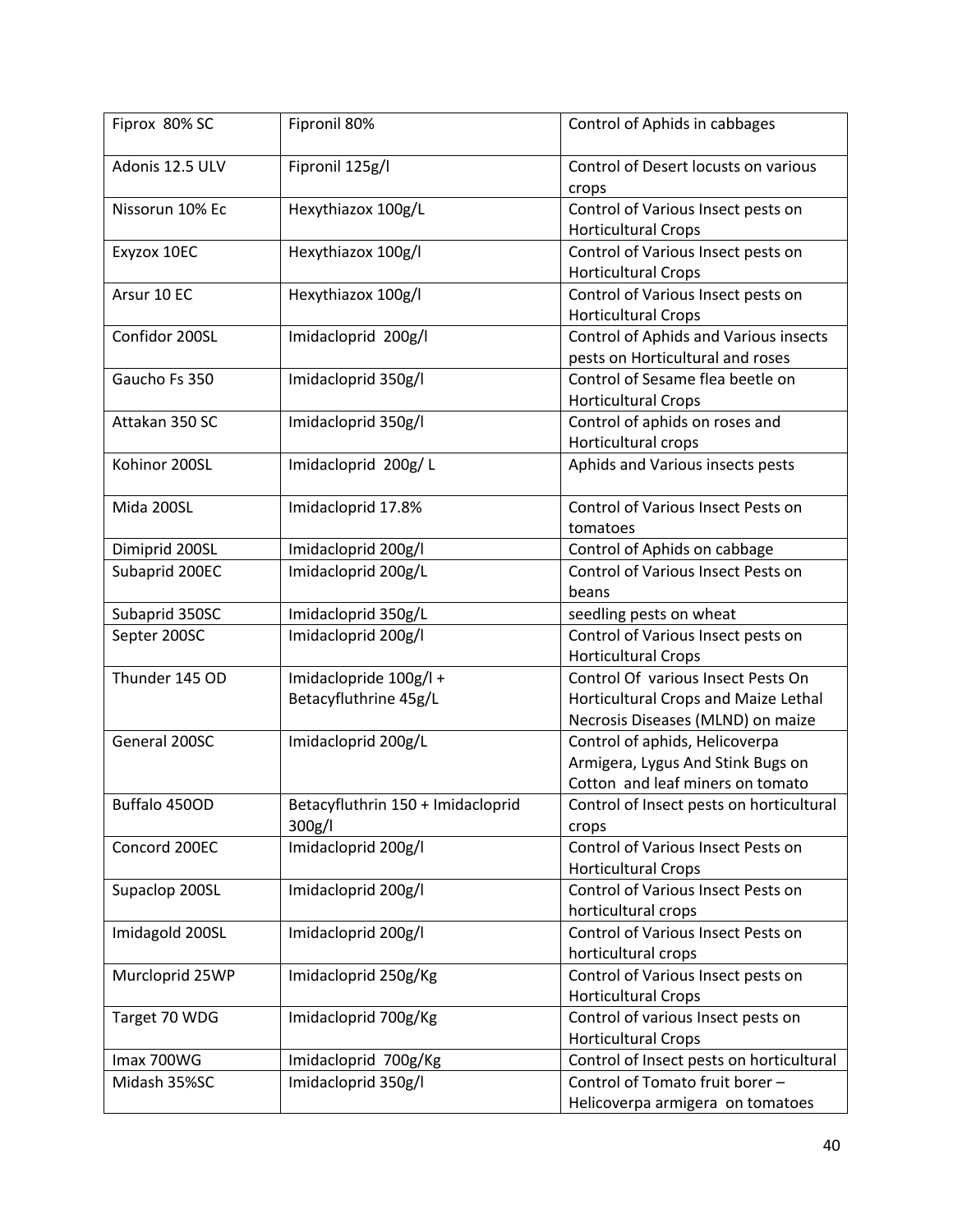| Tunza 700WS           | Imidacloprid 700g/Kg                | Control of Various Insect Pests on     |
|-----------------------|-------------------------------------|----------------------------------------|
|                       |                                     | <b>Horticultural Crops</b>             |
| Hotshot 70 WG         | Imidacloprid 700g/Kg                | Control of Various Insect pests on     |
|                       |                                     | <b>Horticultural Crops</b>             |
| Moprid 200 SL         | Imidacloprid 200g/l                 | Control of Various Insect pests on     |
|                       |                                     | <b>Horticultural Crops</b>             |
| Pilarking 200 SL      | Imidacloprid 200g/l                 | Control of Aphids on cabbage           |
| Pronto 70WG           | Imidacloprid 700g/kg                | Control of Aphids on cabbage and       |
|                       |                                     | Tobacco                                |
| Tanpride 70WG         | Imidacloprid 70 WG                  | Control of fruit borer - Helicoverpa   |
|                       |                                     | armigera on tomato and insect pests    |
|                       |                                     | on tobacco                             |
| Imidacel 200SL        | Imidacloprid 200g/l                 | Control of Aphids on cabbage           |
| <b>Bamidacy 70WDG</b> | Imidacloprid 700g/l                 | Control of Sucking Pests Such as       |
|                       |                                     | Aphids on tobacco                      |
| Formidaprid 200SL     | imidacloprid 200g/L                 | Aphids on cabbage                      |
| Formidaprid 700WG     | imidacloprid 700g/Kg                | Control of Aphids on cabbage           |
| Midox 700 WG          | imidacloprid 700g/Kg                | Control of Aphids on cabbage and       |
|                       |                                     | tobacco                                |
| Subaprid 70WG         | Imidacloprid 700g/Kg                | Control of Sucking Pests Such as       |
|                       |                                     | Aphids on tobacco                      |
| Tutabuta 350SL        | Imidacloprid 350g/l                 | Aphids                                 |
| Protector 700 WG      | Imidacloprid 700g/Kg)               | Aphids                                 |
| Protreat 350 FS       | Imidacloprid 350g/l                 | Control Aphids & Thrips on maize       |
| Twigaprid 30.5% SC    | Imidacloprid 30.5%                  | Not indicated                          |
|                       |                                     |                                        |
| Nyati 100 OD          | Imidacloprid 7.5% + Betacyfuthrin   | Control of Aphids on onions            |
|                       | 2.5%                                |                                        |
| Imiforce 200 SL       | Imidacloprid 200g/l                 | Control aphids on Common beans         |
|                       |                                     | (phaseolus vulgaris)                   |
| Snow Angel 30%DS      | Imidacloprid 10%+ Thiram 10%+       | Control of Maize Stalk-Borer in maize  |
|                       | Metalaxyl 10%                       |                                        |
| Callipar 700 WG       | Imidacloprid 700 g/Kg               | Control of Aphids (Brevicoryne         |
|                       |                                     | Brassica) in Cabbage and Roses         |
| Bravo 20EC            | Imidacloprid 200g/l                 | Against thrips in onions               |
| Clear Gel Bait        | Imidacloprid 21.5%                  | Cockroaches control                    |
| Suscon Maxi 50GR      | imidacloprid 50g/kg                 | control of whitegrubs in sugarcane     |
| Misaga 70 WG          | Imidacloprid 700g/Kg                | Sucking And Soil Pests (Aphids, flea   |
|                       |                                     | beetle Thrips and worms)               |
| Confidor 010 ULV      | Imidacloprid 10g/L                  | Control of Locust and Migratory        |
|                       |                                     | grasshoppers on various crops          |
| Mortein Doom Fastkill | Phenothrin 0.1% + Imiprothrin 0.04% | Control of Crawling and flying insects |
| All insect Killer     |                                     |                                        |
| Mortein Doom Ultra    | Imiprothrin 0.025% + Permethrin     | Control of Mosquito control            |
| Fast AIK              | 0.125% + Esbiothrin 0.04%           |                                        |
| Mortein Doom with     | Imiprothrin + D'transallethrin +    | Control of Mosquito and cockroaches    |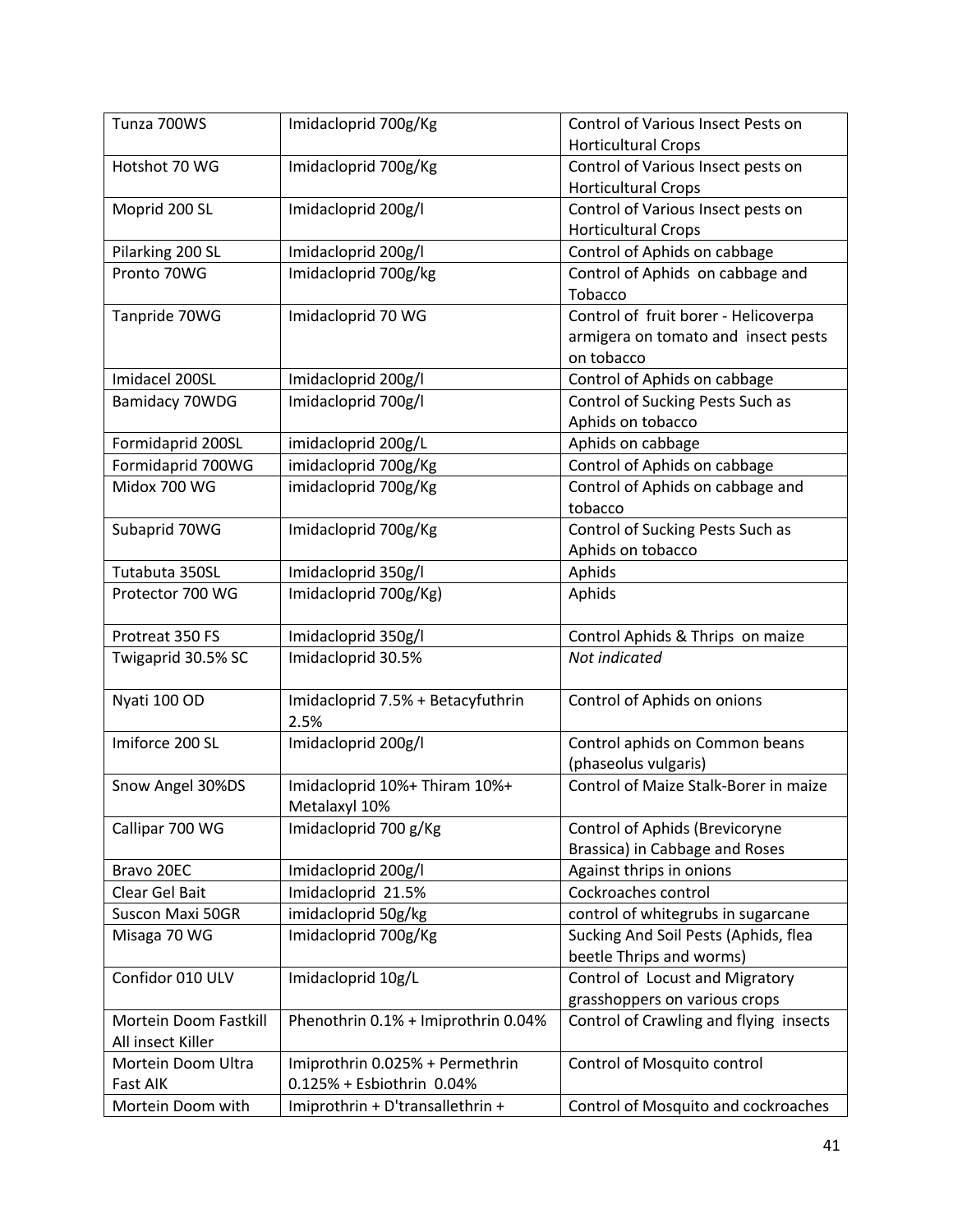| <b>Dettol Germstop</b> | D'phenothrin                        |                                        |
|------------------------|-------------------------------------|----------------------------------------|
| Mortein Doom Ultra     | imiprothrin 0.025%, permethrin      | Control of Mosquito control            |
| fast AIK Odourless     | 0.04%, and Esbiothrin 0.125%        |                                        |
| Power Gard (Aik)       | Esbiothrin 0.1%+d- phenothrin 0.03% | Control of Mosquitoes and              |
|                        | +Imiprothrin 0.02%                  | Cockroaches                            |
| Avaunt 150EC           | Indoxacarb 150g/L                   | Control of Various Insect Pests on     |
|                        |                                     | <b>Horticultural Crops</b>             |
| Toxacarb 150 SL        | Indoxacarb 150g/L                   | Control of Various Insect Pests on     |
|                        |                                     | <b>Horticultural Crops</b>             |
| Harvest 150 EC         | Indoxacarb 150g/l                   | Control of Various insects pests on    |
|                        |                                     | Brassicas, Snow Peas and ornamentals   |
| Emacet Extra 48%EC     | Emamectin 40.0% + Indoxacarb 8%     | Control of Moth (Plutella Xylostella)  |
|                        |                                     | on cabbage                             |
| Amsac 14.5EC           | Indoxacarb 140.5g/L                 | Control of Helicoverpa Armigera, A     |
|                        |                                     | gossypiion cotton                      |
| Crotale 46 SC          | Indoxacarb 30 g/l + Acetamiprid 16  | Control of aphids on cabbages          |
|                        | g/l                                 |                                        |
| Liberate 200EC         | Emamectin Benzoate 40g/Lt +         | Control of Tuta Absoluta And Other     |
|                        | Indoxacarb                          | Vegetable Insect Pest in horticultural |
|                        |                                     | crops                                  |
| Promise 14.5 SC        | Indoxacarb 145g/l                   | Control of DBM (Diamond Back Moth)     |
|                        |                                     | on cabbages                            |
| Snowcarb 150 SC        | Indoxacarb 150g/Lt                  | Against thrips in onions               |
| Karate 5EC             | Lambdacyhalothrin 50g/l             | Control of Bollworms, aphids, sucking  |
|                        |                                     | bugs on Cotton and Cashew              |
| Karate 5 SC            | Lambdacyhalothrin 50g/l             | Bollworms, aphids                      |
|                        |                                     |                                        |
| <b>Helarat 5EC</b>     | Lambdacyhalothrin                   | Control of Helicoverpa armiger, aphids |
|                        |                                     | gossypii on cotton                     |
| Fenom Plus             | Profenofos + 300g/L                 | On cotton Various insect pests,        |
| 315EC/ULV              | Lambdacyhalothrin 15g/L             | sucking bugs on Cotton and Cashew.     |
| Lambdacal 50EC         | Lambdacyhalothrin                   | Control of America Bollworms on        |
|                        |                                     | tobacco                                |
| Icon 10CS              | Lambdacyhalothrin 100g/l            | <b>Control of Mosquitoes</b>           |
|                        |                                     |                                        |
| Lambdex 5EC            | Lambdacyhalothrin 50g/l             | Control of Various Insects pests and   |
|                        |                                     | aphids on Cotton, Roses                |
| Insectido 5EC          | Lambdacyhalothrin                   | Control of insect pests on cotton and  |
|                        |                                     | insect pests on cashew                 |
| Reeva 5EC              | Lambdacyhalothrin 50g/l             | Control of Various Insect Pests on     |
|                        |                                     | roses                                  |
| KungFu 5EC             | Lambdacyhalothrin 50g/l             | Control of insect Pests In tomatoes/   |
|                        |                                     | roses and sucking bugs (Helopeltis     |
|                        |                                     | Spp, P.Wayi) on Cashew                 |
| Icon Maxx 10CS         | Lambdacyhalothrin                   | Control of mosquito by Bednet          |
|                        |                                     | impregnation                           |
|                        |                                     |                                        |
| Ninja 5EC              | Lambdacyhalothrin 50g/l             | Control of Sucking bugs, Helicoverpa   |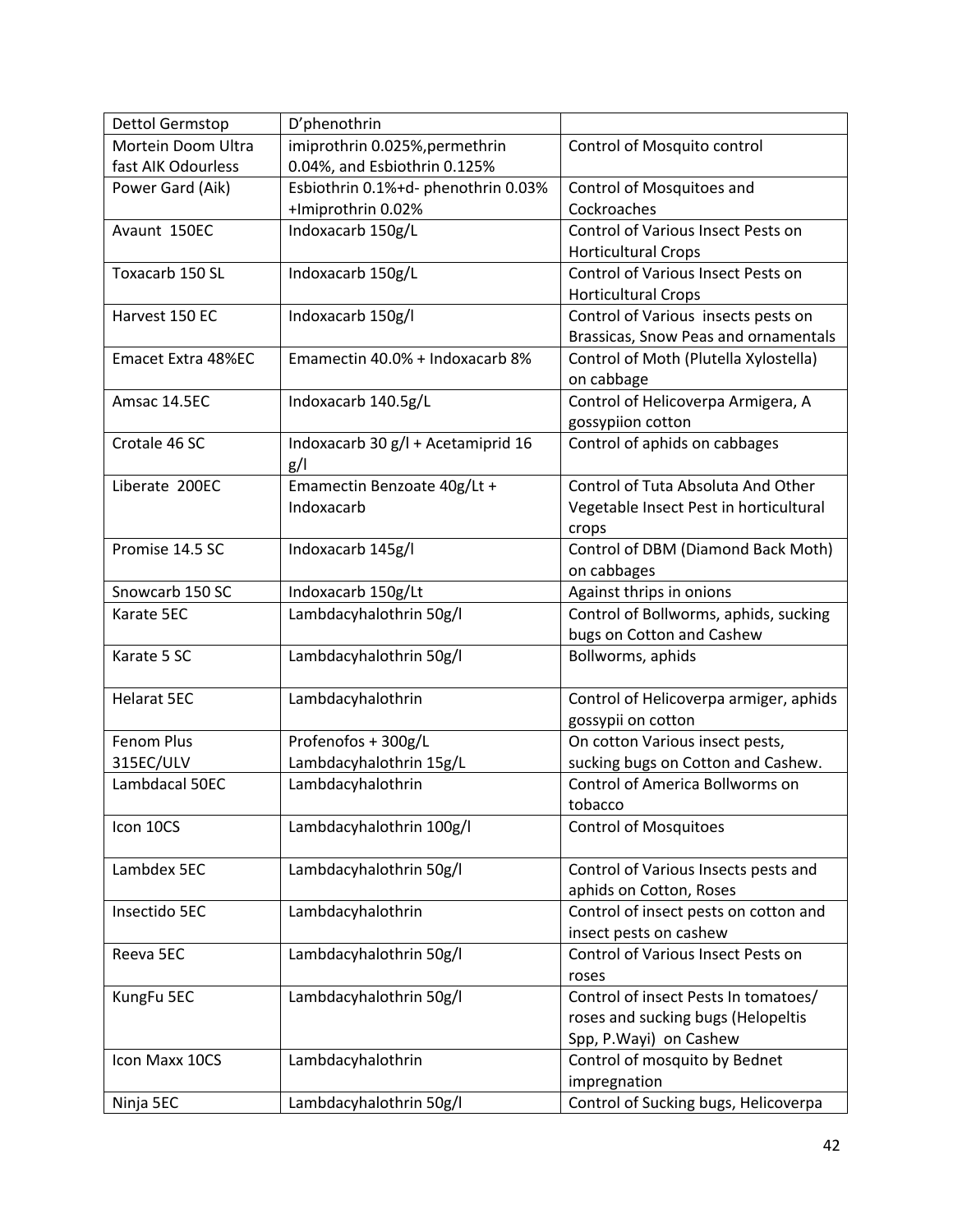|                     |                                | armigera; aphids gossypii on Cotton<br>and Cashew             |
|---------------------|--------------------------------|---------------------------------------------------------------|
| Duduthrin 5EC       | Lambdacyhalothrin 50g/l        | Control of Various insect on cotton                           |
|                     |                                |                                                               |
| Agrothrin 5EC       | Lambdacyhalothrin 50g/L        | Control Of America Bollworms,                                 |
|                     |                                | Aphids, Jassids, and Cotton Stainers                          |
|                     |                                | On Cotton, Insect Pests On                                    |
|                     |                                | Horticultural Crops and control of                            |
|                     |                                | sucking Bugs (Helopeltis Spp, P.Wayi)                         |
|                     |                                | on Cashew                                                     |
| Amerat 5EC          | Lambdayhalothrin 50g/L         | Control of America Bollworms, Aphids,                         |
|                     |                                | Jassids, Cotton stainers on cotton                            |
| Anim Plus 315EC/ULV | Profenofos 15g/L +             | Control of America Bollworms, Aphids,                         |
|                     | Lambdacyhalothrin 300g/L       | Jassids, and Cotton stainers on cotton                        |
| Venom Super 315EC   | Profenofos 15g/L +             | Control of Bollworms and aphids on                            |
|                     | Lambdacyhalothrin 300g/L       | tomatoes                                                      |
| Jackpot 5EC         | Lambdacyhalothrin 50g/l        | Rotam                                                         |
|                     |                                | Control of Various Insect Pests on                            |
|                     |                                | horticultural crops                                           |
| Lambdascope 5 EC    | Lambdacyhalothrin 50g/l        | Control of Insect pests on horticultural                      |
|                     |                                | crops                                                         |
| Euforia 045ZS       | Thiamethoxam 30g/L +           | Control of Various Insect Pests on                            |
|                     | Lambdacyhalothrin 15g/L        | horticultural crops                                           |
| Trigger 5EC         | Lambdacyhalothrin 50g/l        | Control of Various Insect Pests on                            |
|                     |                                | horticultural crops                                           |
| Ultracya 5EC        | Lambdacyhalothrin 50g/l        | Control of Various Insect Pests on                            |
|                     |                                | horticultural crops                                           |
| Ridopest 5EC        | Lambdacyhalothrin 50g/l        | Control of Various Insect Pests on                            |
|                     |                                | horticultural crops                                           |
| Triumph 692 EC      | Lambdacyhalothrin 60g/l +      | Control of Helicoverpa armigera and                           |
|                     | Acetamiprid 32g/l + Profenofos | aphis gossypii on cotton                                      |
|                     | 600g/l                         |                                                               |
| Everprofos 315 EC   | Profenofos 300g/L+             | Control of Aphids, thrips on Roses,                           |
|                     | Lambdacyhalothrin 15g/L        | French beans                                                  |
| Pulsar 5EC          | Lambda cyhalothrin             | Control of Various Insect Pests on                            |
|                     |                                | horticultural crops                                           |
| Sumo 5%EC           | Lambdacyhalothrin 10g/l        | Control of Sucking Pests on cashew                            |
| Pilarmida 5EC       |                                |                                                               |
|                     | Lambda - cyhalothrin           | Control of Aphids on cabbage                                  |
| Select Plus 315 EC  | Profenofos + lambdacyhalothrin | Control of Aphids on roses and dual<br>Insect pests on cashew |
| Super lambda 5EC    | Lambdacyhalothrin              | Control of Various insect on cotton                           |
| Supathrin 5 EC      | Lambda cyhalothrin 5% EC       | Control of Thrips (Thrips tabaci                              |
|                     |                                | Lindeman) on onions                                           |
| Konto 5%EC          | Lambdacyhalothrin 50g/Lt       | Control of major pests in tomato                              |
| Surakathrin 5 EC    | Lambdacylothrin 50g/l          | Control of Fruit Worms on tomatoes                            |
|                     |                                |                                                               |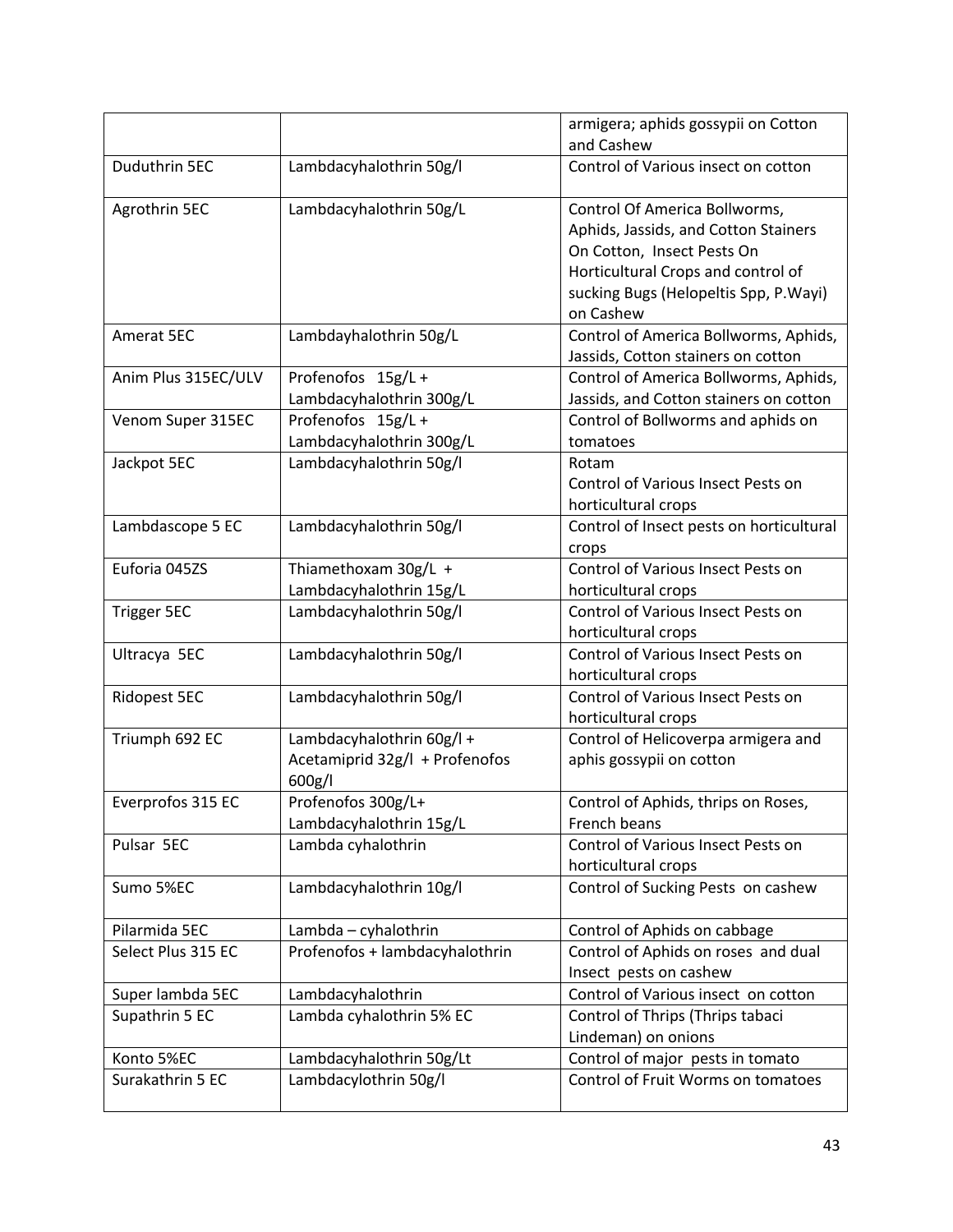| Cs Calates 5%EC             | Lambdacyhalothrin 50g/L                            | Control of Thrips on onions                                                           |
|-----------------------------|----------------------------------------------------|---------------------------------------------------------------------------------------|
| Attack 10% EW               | Lambdacyhalothrin 100 g/l                          | Control of Thrips on onions                                                           |
| Ninja Plus 5EC              | Lambdacyhalothrin 50g/L                            | Control of Thrips on onions                                                           |
| Snowcon <sup>®</sup> 100CS  | Lambdacyhalothrin 100 g/l                          | IRS for Control of Mosquitoes                                                         |
| Snowexplode 60EC            | Lambdacyhalothrin 30g/L +<br>Acetamaprid 30g/L     | Control of Thrips on onions                                                           |
| Lambdapaz 5%EC              | Lambdacyhalothrin 50g/                             | Control of Aphids, Whiteflies And<br><b>Bollworms on tomatoes</b>                     |
| Lambdagold 5%EC             | Lambdacyhalothrin 50g/Lt                           | Control Of America Bollworms,<br>Aphids, Jassids, Cotton Stainers on<br>cotton        |
| Lambdastar 5%EC             | Acetamiprid1.5% +<br>Lambdacyhalothrin 3.5%        | Control of Thrips on onions                                                           |
| Agrorate 5 EC               | Lambdacyhalothrin 50g/L                            | Control of Fruit Worms on tomatoes                                                    |
| Fortis K 50 EC              | Lambda-cyhalothrin 50g/l                           | Control of cutworms                                                                   |
| Prothrin 5%EC               | Lambdacyhalothrin 50g/l                            | Major pests                                                                           |
| Engeo 247 ZC                | Thiamethoxam 141g/l<br>Lambdacyhalothrin 101g/l)   | Green leafhopper, Brown Plant<br><b>Hopper and Stem Borers</b>                        |
| Lambdacure 50EC             | Lambdacyhalothrin 50g/l                            | Control of aphids on cabbages                                                         |
| Laraforce 25EC              | Lambdacyhalothrin 25g/L                            | Control of thrips on onions                                                           |
| Sixonet 5EC                 | Lambdacyhalothrin 50g/Lt                           | Against thrips in onions                                                              |
| Extrathrin 22%SC            | Thiomexotham 12.6% +<br>Lambdacyhalothrin 9.4%     | Against thrips in onions                                                              |
| Devi 5 EC                   | Lambdacyhalothrin 50g/l                            | Control of aphids on cabbages                                                         |
| Dudu Kill 10WP              | Lambdacyhalothrin 100g/kg                          | Control of Crawling Insect Pests (Bed<br>bugs)                                        |
| Snow Extra 315 EC           | Profenofos 300g/Lt +<br>Lambdacyhalothrin 15g/Lt   | Control of Aphids and thrips in onions                                                |
| Culexon <sup>®</sup> 100 WP | Lambdacyhalothrin 100g/l                           | For Mosquitoes control                                                                |
| Focus 25 EC                 | Lambdacyhalothrin 25g/L                            | Aphids (Brevicoryne Brassica) and Tuta<br>Absoluta control in Cabbage and<br>Tomatoes |
| Maestro 24% WG              | Lambda-Cyhalothrin 240g/l                          | Control of Aphids in cabbages and<br>Sucking Bugs in Cashew                           |
| Galaxy 789 EC               | Lufenuron 526 $g/l +$<br>Lambdacyhalothrin 263g/L) | Against tomato fruit borer -<br>Helicoverpa armigera in tomatoes                      |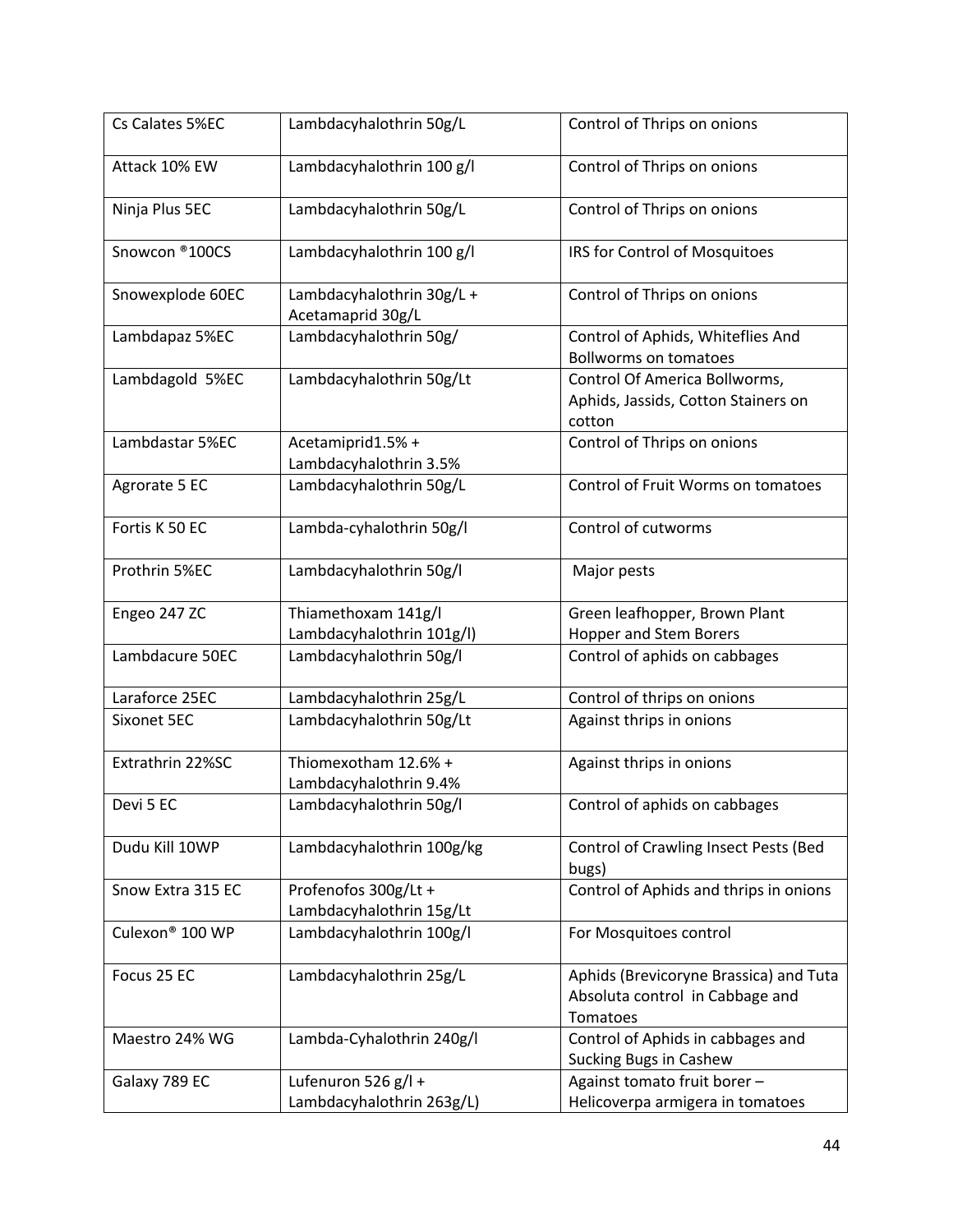| Charisma 247 SC            | Thiamethoxam 14.1% +             | Control of DBM (Diamond Back Moth)     |
|----------------------------|----------------------------------|----------------------------------------|
|                            | Lambdahalothrin 10.6%            | (Plutella Xylostella L.) on cabbages   |
| Icon 10 WP                 | LambdaCyhalothrin                | <b>Control of Mosquitoes</b>           |
| Iconet                     | Lambda Cyhalothrin               | Control of mosquito by Bednet and      |
|                            |                                  | curtains impregnation for              |
|                            |                                  | Provisional                            |
| Electra 50EC               | Lufenuron 500g/L                 | Control of Various Insect Pests on     |
|                            |                                  | horticultural crops                    |
| Match 050EC                | Lufenuron 500g/L                 | Horticultural crops and Tobacco        |
|                            |                                  | budworm (Helicoverpa armigera          |
|                            |                                  | Lepidoptera Noctuidae)                 |
| SixoLuf 500EC              | Lufenuron 500 g/l)               | Control of tomato fruitworm (Heliothis |
|                            |                                  | armigera) in tomatoes                  |
| Skana Super Dust           | Malathion 20g/Kg +               | Control of Larger Grain Borer and      |
|                            | Permethrin0.4g/Kg                | weevil (Sitophilus zeamais) on maize   |
| Severe 50                  | Malathion 50g/L                  | Control of Various Insect pests on     |
|                            |                                  | <b>Horticultural Crops</b>             |
| <b>Tanzamalt 50EC</b>      | Malathion 500g/L                 | Control of various Insect pests on     |
|                            |                                  | horticultural crops                    |
| Magic 50 EC                | Malathion 500g/L                 | Control of various Insect pests on     |
|                            |                                  | horticultural crops                    |
| Mupathion 50EC             | Malathion 500g/L                 | Control of Aphids on Cabbages          |
| Snowthion 50EC             | Malathion 500g/L                 | Control of Aphids on cabbage           |
| Reserve Dust 1.13%         | Malathion 2% + Permethrin 0.3%   | Control of P. Truncatus (Larger Grain  |
| <b>DP</b>                  |                                  | Borer), S. Zeamais (Maize Weevil)      |
| Dera Blue Cross 20         | Malathion 20g/Kg                 | Against P. Truncatus (Larger Grain     |
| <b>Dusts</b>               |                                  | Borer), S. Zeamais (Maize Weevil       |
| Malper Dust 2%             | Malathion 16g/Kg + Permethrin    | For controlling Prostephanus           |
|                            | 4g/Kg                            | truncutus, maize weevils in maize and  |
|                            |                                  | beans                                  |
| Dera Malathion 500E        | Malathion 500g/L                 | Against P. Truncatus (Larger Grain     |
|                            |                                  | Borer), S. Zeamais (Maize Weevil       |
| Fyfanon 500g/l             | Malathion 500g/L                 | Control of Chewing and sucking pests   |
|                            |                                  | on Cotton, tobacco and pasture         |
| Metham Sodium 51SL         | Metam sodium 510g/L              | Control of Various Insect pests on     |
|                            |                                  | <b>Horticultural Crops</b>             |
| Mesurol SC200              | Methiocarb 200 G/L               | Control of thrips in beans             |
| Lannate 25 WP              | Methomyl 250g/Kg                 | Control of Fruit Worm on tomatoes      |
| Milbeknock EC              | Milbemectin                      | Control of Various Insect Pests on     |
|                            |                                  | <b>Horticultural Crops</b>             |
| Topkazi 80WDG              | Pymetrozine 60% + Nitenpyram 20% | Against thrips in onions               |
| <b>Actellic Super Dust</b> | Pirimiphos- Methyl 1.6% +        | Control of larger grain borer          |
|                            | Permethrin 0.3%                  | (Prostephanus trancatus) and weevils   |
|                            |                                  | (Sitophilus zeamais) on maize          |
| <b>Stocal Super Dust</b>   | Permethrin +Pirimiphos methyl    | Control of P. Truncatus (Larger Grain  |
|                            |                                  | Borer) and weevils (Sitophilus         |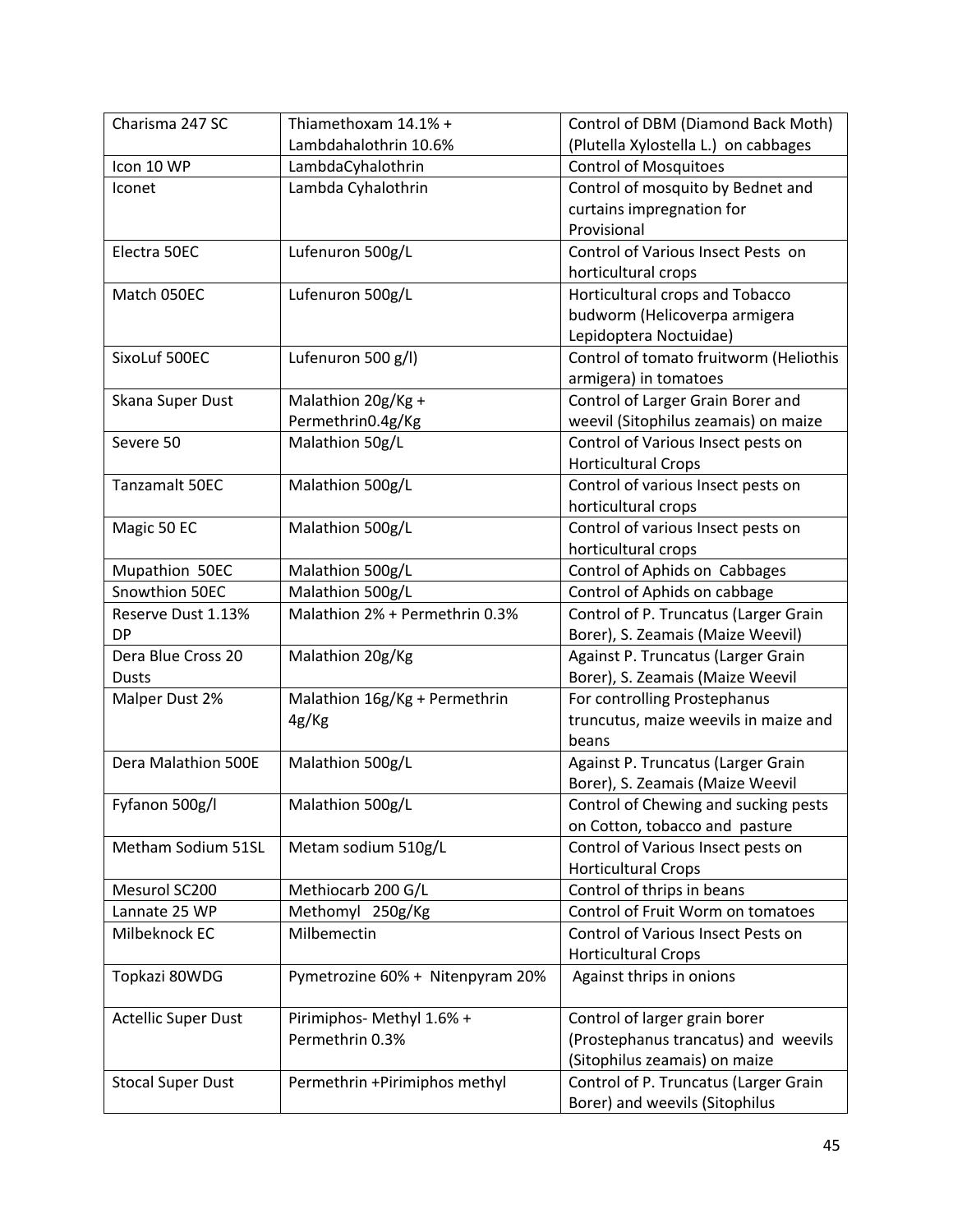|                                       |                                            | zeamais) on maize storage                           |
|---------------------------------------|--------------------------------------------|-----------------------------------------------------|
| Mzinga                                | Permethrin + Tetramethrin                  | <b>Control of Mosquito</b>                          |
| Olyset Net                            | Permethrin                                 | Control of Mosquitoes by treated net                |
| <b>Bamiphos Superior D</b>            | Pirimiphos + Permethrin                    | Control of P. Truncatus (Larger Grain               |
|                                       |                                            | Borer) and weevils (Sitophilus                      |
|                                       |                                            | zeamais) on maize storage                           |
| Guard 50EC                            | Pirimiphos- Methyl + Permethrin            | Control of Various Insect pests on                  |
|                                       |                                            | <b>Horticultural Crops</b>                          |
| Cereguard 50 EC PLUS                  | Pirimiphos Methyl + Permethrin             | Control of Various Insect pests on                  |
|                                       |                                            | <b>Horticultural Crops</b>                          |
| Miratex <sup>®</sup>                  | Permethrin                                 | Control of Mosquito by treated                      |
|                                       |                                            | clothes                                             |
| Dragnet ft                            | Permethrin 36.8%                           | Control of Termites Control on                      |
|                                       |                                            | <b>Construction Industry</b>                        |
| Bamethrin 380 EC                      | Permethrin 380 EC                          | Control of larger grain borer                       |
|                                       |                                            | (Prostephanus trancatus) and weevils                |
|                                       |                                            | (Sitophilus zeamais) on maize                       |
| Haigram 90 DP                         | Pirimiphos-Methyl 6g/Kg +                  | Control of larger grain borer                       |
|                                       | Permethrin 3g/Kg                           | (Prostephanus trancatus) and weevils                |
|                                       |                                            | (Sitophilus zeamais) on maize storage               |
| Delgrano Grain Dust                   | Pirimiphosmethyl 16g/Kg +                  | Control of larger grain borer                       |
| 2%                                    | Permethrin 4g/Kg                           | (Prostephanus trancatus) and weevils                |
|                                       |                                            | (Sitophilus zeamais) on maize                       |
| Olyset®Plus,                          | Permethrin 2%w/w                           | Long lasting treated net for                        |
|                                       |                                            | <b>Mosquitoes Control</b>                           |
| <b>Action Dust</b>                    | Permethrin 0.3%                            | For controlling Prostephanus                        |
|                                       |                                            | truncutus, maize weevils in cereals                 |
| <b>Arrow Aerosol</b>                  | D, allethrin 0.01+ Permethrin 0.1          | Control of Mosquitoes and                           |
|                                       | Tetramethrin 0.1                           | Cockroaches                                         |
| Piricab 50EC                          | Pirimicarb 50g/l                           | Control of various Insect pests on                  |
|                                       |                                            | horticultural crops                                 |
| Actellic 50EC                         | Pirimiphos- Methyl 500g/L                  | Control of larger grain borer                       |
|                                       |                                            | (Prostephanus trancatus) and weevils                |
|                                       |                                            | (Sitophilus zeamais) on maize                       |
| Twiga pirimethyl 50EC                 | Pirimiphos methyl                          | Control of larger grain borer                       |
|                                       |                                            | (Prostephanus trancatus) and weevils                |
|                                       |                                            | (Sitophilus zeamais) on maize                       |
| Temiphos 25 EC                        | Pirimiphos-Methyl 250g/L                   | Control of Various Insect pests on                  |
|                                       |                                            | <b>Horticultural Crops</b>                          |
| Farmactel 50 EC                       | Pirimiphos Methyl 500g/l                   | Control of Various Insect pests on                  |
|                                       |                                            | <b>Horticultural Crops</b>                          |
| Amekel Super 50 EC                    | Pirimiphos Methyl                          | Control of Aphids, thrips on Roses,<br>French beans |
|                                       |                                            | For Mosquitoes control                              |
| Risasi Mosquito Mat<br>Selecron 720EC | Prallethrin 1.5mg/mat<br>Profenofos 720g/l | Chewing and Sucking insects pests,                  |
|                                       |                                            |                                                     |
|                                       |                                            | mealy bugs                                          |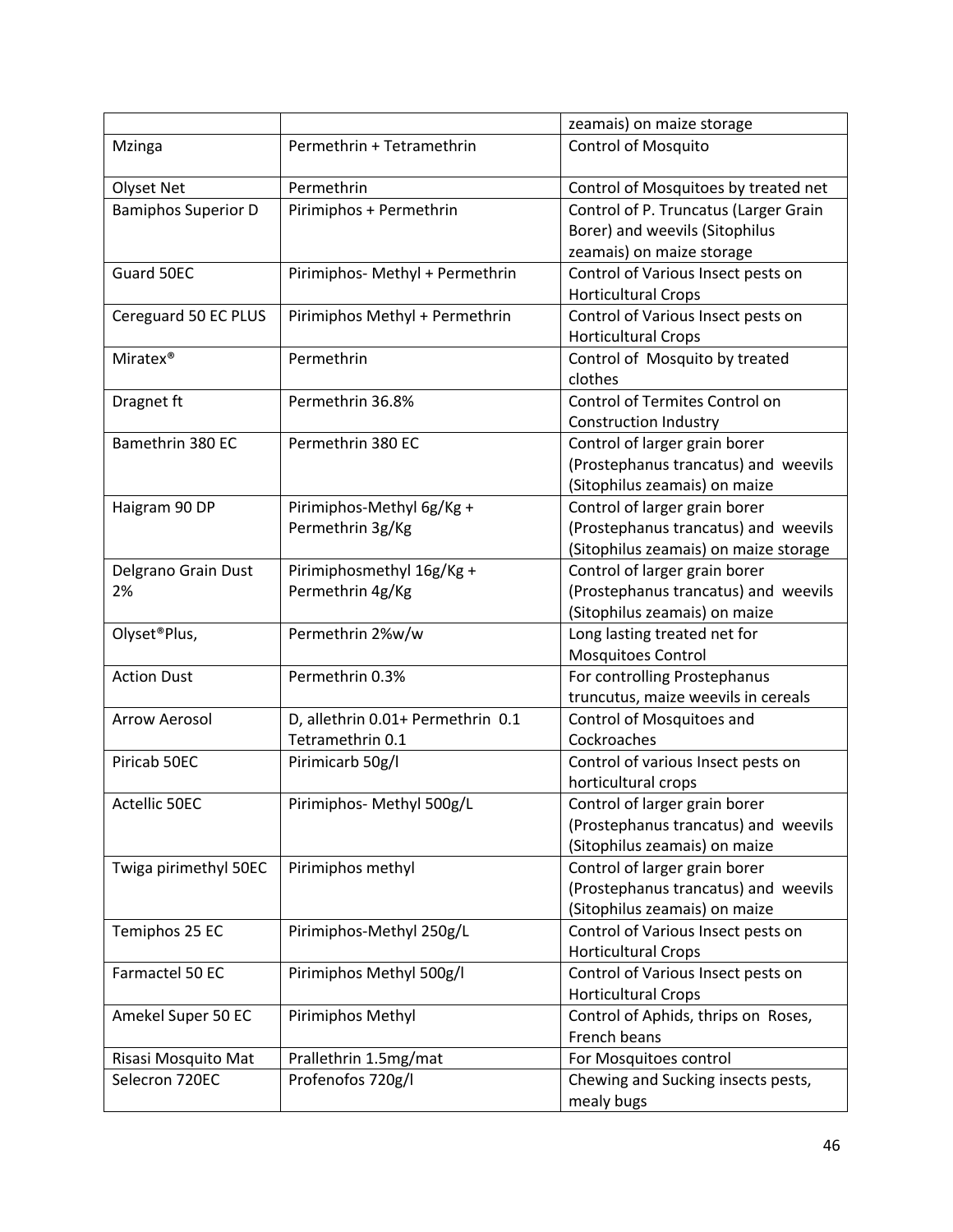| Profecron 720 EC         | Profenofos 720g/l                 | Control of Diamond back moth on        |
|--------------------------|-----------------------------------|----------------------------------------|
|                          |                                   | cabbage                                |
| Profit 720EC             | Profenofos 720g/l                 | Control of fruitworm (Heliothis        |
|                          |                                   | armigera) on tomato and Mealy bugs     |
|                          |                                   | Cashew                                 |
| Amecron 720EC            | Profenofos 720g/l                 | Control of America Bollworms, Aphids,  |
|                          |                                   | Jassids, and Cotton stainers on cotton |
| Agrocron 720 EC          | Profenofos 720g/l                 | Control of Various Insect Pests on     |
|                          |                                   | <b>Horticultural Crops</b>             |
| Agrocron 720 EC          | Profenofos 500g/L                 | Control of fruit worm on tomato and    |
|                          |                                   | Mealy bugs on cashew                   |
| Mocron 720EC             | Profenofos 720g/l                 | Control of Various Insect pests on     |
|                          |                                   | horticultural Crops and sucking insect |
|                          |                                   | pests on cashew                        |
| Agrofecron 720EC         | Profenofos 720g/L                 | Control Of Insect Pests On             |
|                          |                                   | Horticultural Crops and mealy bugs on  |
|                          |                                   | Cashew                                 |
| Duducron 720EC           | Profenofos 720g/l                 | Control of Aphids, thrips on Roses,    |
|                          |                                   | French beans                           |
| Mupa Force 720EC         | Profenofos 720g/l                 | Control of Mealy bugs on cashew        |
| Insecron 720EC           | Profenofos 720g/l                 | Control of fruit worms (heliothis      |
|                          |                                   | armigera) on tomatoes                  |
| Supercron 500EC          | Profenofos 500g/l                 | Control of Control of Diamondback      |
|                          |                                   | moth (DBM), Plutella xylostella on     |
|                          |                                   | cabbage                                |
| Wilcron 720EC            | Profenofos 720g/l                 | Control of fruit worms (heliothis      |
|                          |                                   | armigera) on tomatoes                  |
| Wilcron 720EC            | Profenofos 720g/l                 | Control of fruit worm (Heliothis       |
|                          |                                   | armigera) on tomatoes                  |
| Suracron 720 EC          | Profenofos 720g/l                 | on Aphids on roses                     |
| Cscron 720EC             | Profenofos 720g/L                 | Control of Aphids on cabbage           |
| Snowcron 500EC           | Profenofos 500g/L                 | Control of thrips in onions            |
| Bestacron 720EC          | Profenofos 720g/l                 | thrips (thrips tabaci lindeman)        |
| Kulinda 500EC            | Profenofos 500g/L                 | Control of aphids on cabbages          |
| Falcron 500EC            | Profenofos 500g/L                 | Control of aphids on cabbages          |
| Omite 57                 | Propargite 57%                    | Control of Various Insect Pests on     |
|                          |                                   | <b>Horticultural Crops</b>             |
| <b>Dictator Plus</b>     | Propargite21.2% + Tetradifon 7.5% | Control of Various Insect pests on     |
|                          |                                   | <b>Horticultural Crops</b>             |
| Profix <sup>®</sup> 20 E | Propoxur 200g/l                   | For Mosquitoes control                 |
| Baygon Aerosol           | Propoxur                          | Control of Cockroaches and flies.      |
| Baygon 1% DP             | Propoxur                          | Control of Cockroaches and flies       |
| Edaben 150 SC            | Pyridaben                         | Control of Various Insect pests on     |
|                          |                                   | Horticultural Crop                     |
| Rambor 420SC             | Pyridaben 210g/L+Acetamiprid      | Against thrips in onions               |
|                          | 210g/L                            |                                        |
| Radiant 120SC            | Spinetoram 120g/L                 | Control of Diamond Back Moth (Dbm),    |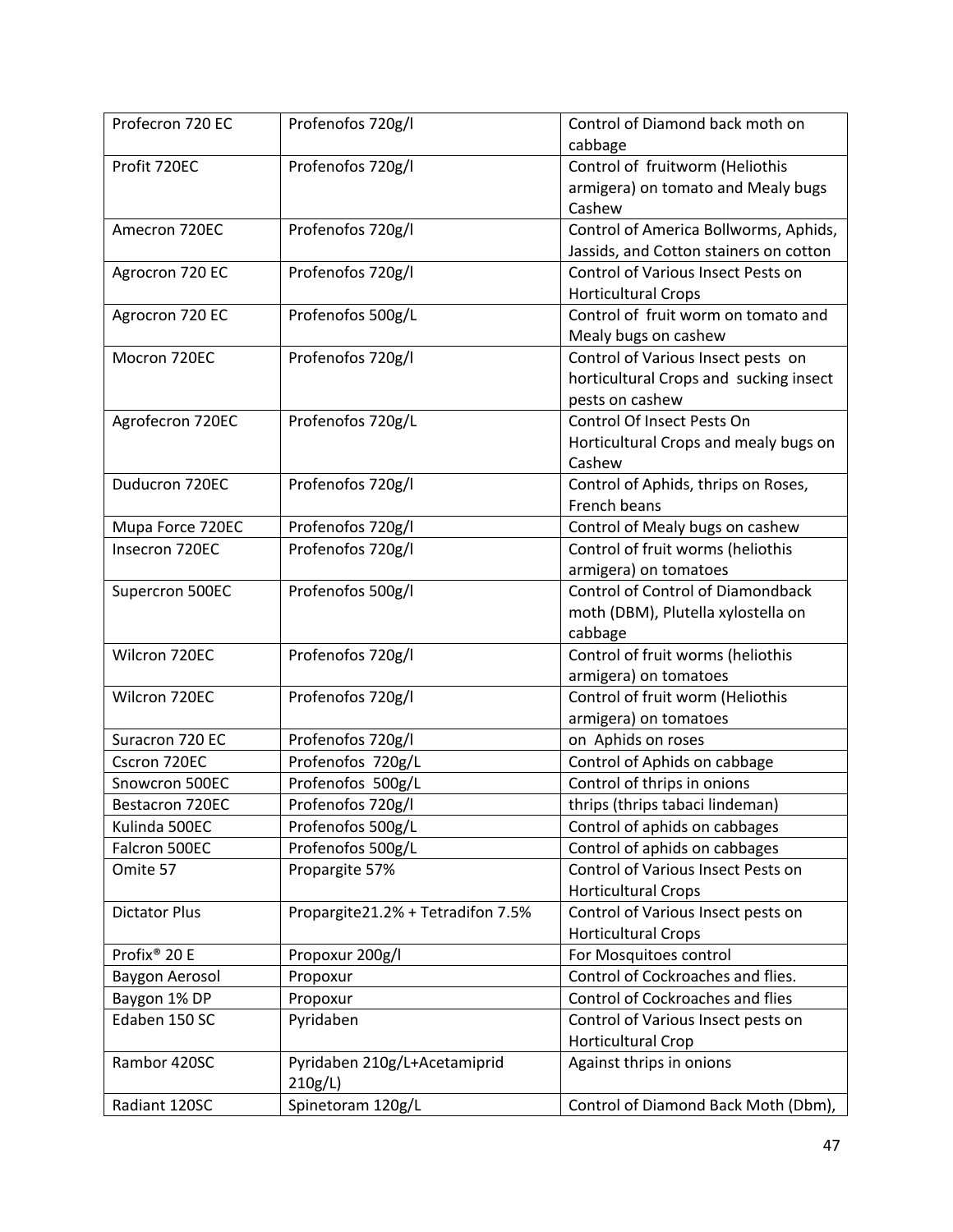|                       |                                  | Plutella Cylostella on cabbage          |
|-----------------------|----------------------------------|-----------------------------------------|
| <b>Spintor Dust</b>   | Spinosad 1.25g /Kg               | Control of P. Truncatus (Larger Grain   |
|                       |                                  | Borer) and weevils (Sitophilus          |
|                       |                                  | zeamais) on maize storage               |
| Success Bait (Gf 120) | Spinosad 0.24g/L                 | Control of Fruit Flies on mangies       |
| Closer 240SC          | Sulfoxaflor 240g/L               | Control of Aphids on cabbage            |
| Goodnight Aerosol     | Tetramethrin 0.17% +<br>D-       | For Mosquitoes and cockroaches          |
|                       | transalethrin 0.09% +            | control                                 |
|                       | Betacypermethrin 0.06%           |                                         |
| <b>Trig Aerosol</b>   | Tetramethrin                     | <b>Control of Mosquitoes</b>            |
|                       |                                  | <b>Provisional Registration</b>         |
| <b>Black Jack</b>     | Tetramethrin                     | <b>Control of Mosquitoes</b>            |
| Lanju Aerosol         | D-<br>Tetramethrin 0.17% +       | For Mosquitoes and cockroaches          |
|                       | transalethrin 0.09% +            | control                                 |
|                       | Betacypermethrin 0.06%           |                                         |
| Calypso SC 480        | Thiacloprid 480g/L               | Control of Various Insects Pests on     |
|                       |                                  | <b>Horticultural Crops</b>              |
| Methox 25WG           | Thiamethoxam 250g/Kg             | Control of Aphids on tobacco            |
|                       |                                  |                                         |
| Spike 25WG            | Thiamethoxam 250g/L              | Control of Aphids on cabbage and        |
|                       |                                  | tobacco                                 |
| Thiamex 25G           | Thiamethoxam 250g/Kg             | Aphids and Beetles                      |
|                       |                                  |                                         |
| Vitara 25WG           | Thiamethoxam 250g/l              | Aphids                                  |
| Cruiser Extra 362 FS  | Thiamethoxam 350g/lt Fludioxanil | Control seedling diseases and insect    |
|                       | 8.34g/lt and Metalaxyl 3.66g/lt  | pests on cotton.                        |
|                       |                                  |                                         |
| Celest Top 313 FS     | Thiamethoxam + Fludioxonil       | Stem, leaf and stripe rust              |
|                       |                                  |                                         |
| Solvigo 108 SC        | Thiamethoxam + Abamectin         | Against Nematodes in Tobbaco            |
|                       |                                  |                                         |
| Thiamcure 21% SC      | Thiamethoxam 210g/l              | Against various Insect pest in          |
|                       |                                  | Horticultural crops                     |
| Superthoxam 21%SC     | Thiamethoxam 210g/L              | Control of aphids on cabbages           |
|                       |                                  |                                         |
| Snow Thunder 4EC      | Thiamethoxam 30g/l + Emamectin   | Control of Aphids and thrips in onions  |
|                       | benzoate 10g/l                   |                                         |
| Talante 350 FS        | Thiamethoxam 350 g/l             | Control of Aphids, Thrips and soil pest |
|                       |                                  | in maize                                |
| Snowbecco 25WG        | Thiamethoxam 250.g/Kg            | Control of Aphids in cabbage            |
|                       |                                  |                                         |
| Cruiser 350FS         | Thiamethoxam 35 g/L              | Control of Seedling pests on Maize,     |
|                       |                                  | wheat, barley and cotton                |
| Actara 25WG           | Thiamethoxam 250g/Kg             | Control of Aphids, Whiteflies, Leaf     |
|                       |                                  | miner, scales, mealy bugs and           |
|                       |                                  | antestia, various insect pests on       |
|                       |                                  | tobacco                                 |
|                       |                                  |                                         |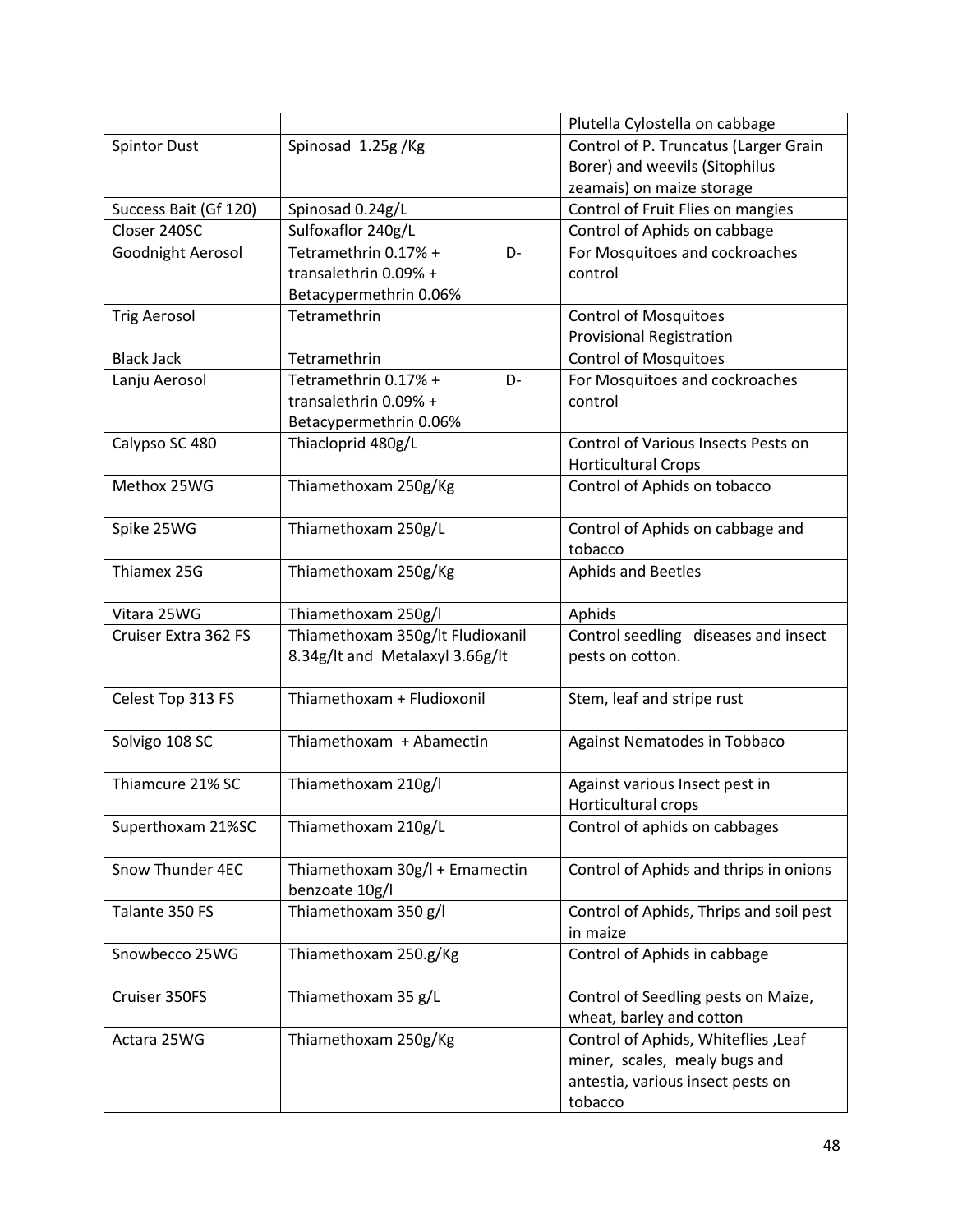| Agita 1 GB          | Thiamethoxam 10g/ Kg                 | Control of houseflies                    |
|---------------------|--------------------------------------|------------------------------------------|
| Agita 10WG          | Thiamethoxam 100g/Kg                 | Control of houseflies                    |
| Sotiva 25 WG        | Thiamethoxam 200g/l                  | Control of Various Insect Pests on       |
|                     |                                      | Beans, Peas, horticultural crops         |
| Deligent 25WDG      | Thiamethoxam 250g/L                  | Control of Aphids on cabbage             |
| Zetabestox 10%EC    | Zeta-Cypermethrin                    | Control of Cotton pests on cotton        |
|                     | <b>NEMATICIDES</b>                   |                                          |
| Furaban 3GR         | Carbofuran 3g/kg                     | Control of Nematodes on Horticultural    |
|                     |                                      | Crops                                    |
| <b>NEMACUR 5 GR</b> | Fenamiphos 50g/L                     | Control of Nematodes on Horticultural    |
|                     |                                      | Crops                                    |
| Nemakil 400 EC      | Fenamiphos 400g/l                    | Against Root-knot nematodes in           |
|                     |                                      | french beans                             |
|                     | <b>HERBICIDES</b>                    |                                          |
| Pantera 40 EC       | Quizalofop-P-tefuryl 4%              | Control of various Weeds on              |
|                     |                                      | <b>Horticultural Crops</b>               |
| WeedsClear 450      | Bromoxynil 225g/l + MCPA 225g/l      | Control of Post emergence weeds on       |
|                     |                                      | maize                                    |
| Bromo 450 MC        | Bromoxynil Octanoate 225g/l+ MCPA    | Control of For the control of weeds in   |
|                     | 225g/l                               | Garlic and horticultural crops on        |
|                     |                                      | wheat                                    |
| Bromox 450          | Bromoxynil 225g/l + MCPA 225g/l      | Control of Weeds on wheat                |
|                     | Bromoxynil Octanoate 327.5g/L +      | Control of emergency weeds               |
| <b>Badge EC</b>     | MCPA + 2- ethyl hexyl ester 351g/L   |                                          |
| <b>Triatril MC</b>  | Bromoxynil Octanoate + 327.5g/L +    | Control of weeds on wheat                |
|                     | MCPA 351g/L                          |                                          |
| Quattro             | Bromoxynil 225g/l + MCPA 225g/l      | Control of annual weeds on wheat         |
| Tomoxynil,          | Bromoxynil 225g/l + MCPA 225g/l      | Control of Annual Weeds on Wheat         |
|                     |                                      | And Barley                               |
| Auxo EC337          | Isoxadifen-ethyl 25 g/l +Tembotrione | Control of Broad leaf Weeds (Cyperus     |
|                     | 50 g/l +Bromoxynil- octanoate 262    | L. spec., Eleusine Indica,               |
|                     | g/                                   | Digitariaabyssianica Etc) on maize       |
| Huskie 256 EC       | Pyrasulfotole, 37g/L + Bromoxynil    | Broadleafed Weeds control (Kochia,       |
|                     | 210 + Mefenpyr-Diethyl 9 G/L         | Russian thistle, Prickly lettuce, Palmer |
|                     | (Safener)                            | amaranth, Other pigweed species) in      |
|                     |                                      | wheat and barley                         |
| <b>Buctril MC</b>   | Bromoxynil 225g/l + MCPA 225g/l      | Control of Control of Broadleaf weeds    |
|                     |                                      | on Barley, maize, oats, wheat and rice   |
| Lironi 480 EC       | Linuron 480g/L                       | Control of Weed (Nicandra                |
|                     |                                      | physalodes, Galinsoga parviflora,        |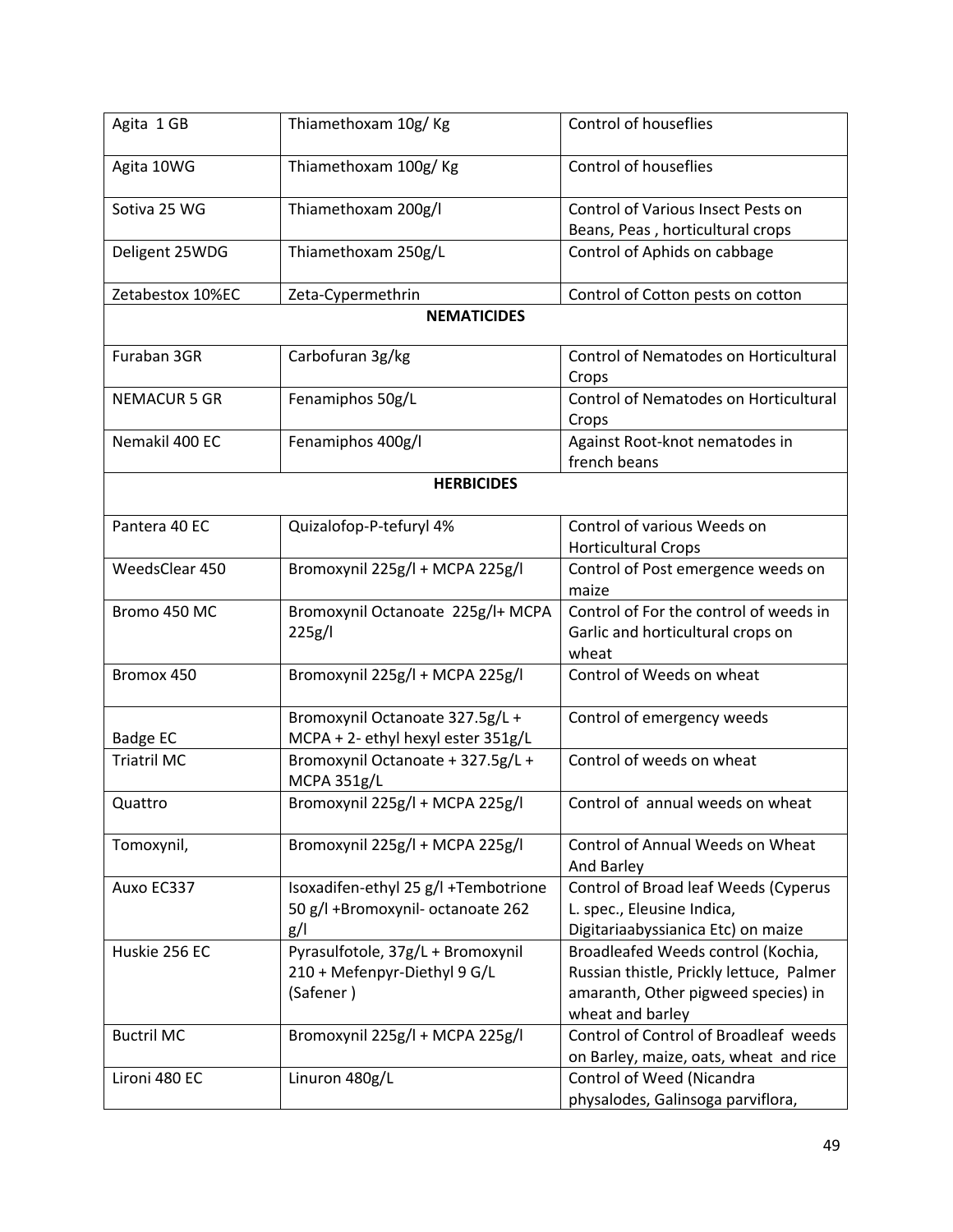|                    |                                      | Bidens pilosa etc) on carrot            |
|--------------------|--------------------------------------|-----------------------------------------|
| Multiron 50SC      | Linuron 500g/L                       | Control of Weeds control on             |
|                    |                                      | horticultural crops                     |
| Tordon 101 WS      | Picloram 75g/l + 2,4-D Amine 300g/l  | Control of broad leave weeds on         |
|                    |                                      | bushes and trees                        |
| Volacet 900EC      | Acetochlor 900g/L                    | Control of Pre- emergence and annual    |
|                    |                                      | grasses and certain broadleaf weeds     |
|                    |                                      | on sugarcane                            |
| Harness 900EC      | Acetochlor 900g/L                    | Control of Pre- emergence and annual    |
|                    |                                      | grasses and certain broadleaf weeds     |
|                    |                                      | on Horticultural Crops on maize         |
| Agricetol 900EC    | Acetochlor 900g/L                    | Control of Pre- emergence and annual    |
|                    |                                      | grasses and certain broadleaf weeds     |
|                    |                                      | on Horticultural Crops.                 |
| Jaguar 900EC       | Acetochlor 900g/L                    | Control of Pre- emergency weeds         |
|                    |                                      | control in sugarcane                    |
| Lasset GD          | Acetochlor 450 + Terbuthylazine +    | Control of pre- emergence weeds on      |
|                    | Furtilazole                          | maize                                   |
| Sigma Combi        | Atrazine 250g/l + Acetochlor 250 g/l | Control of Broadleaf weeds on maize     |
|                    |                                      |                                         |
| Surestart 499SE    | Acetochlor 450gai/L + Clopyralid     | Broadleaf weeds control (Euphorbia      |
|                    | 35gai/L + Flumetsulam 14gai/L        | heterophylla, Desmodium torluosum,      |
|                    |                                      | Oxalis latifolia, Argeratum conyzoides, |
|                    |                                      | Bidens pilosa, Portulaea oleracea,      |
|                    |                                      | Conyza bonariensis, Euphobia hirta,     |
|                    |                                      | Galinsoga paruiflora, (Commelina        |
|                    |                                      | bengalensis, and Grass                  |
|                    |                                      | WeedsEchinocloa colona,                 |
|                    |                                      | Dactyloctenium aegyptium, Cynodon       |
|                    |                                      | dactylon, Sorghum versicolor) in maize  |
| Lasso GD Microtech | Alachlor 300g/L + Atrazine 180g/L    | Control of Pre- emergence and annual    |
|                    |                                      | grasses and certain broadleaf weeds     |
|                    |                                      | on Maize, beans and Vegetables          |
| Lasso Microtech    |                                      |                                         |
|                    | Alachlor 480g/L                      | Control of Pre- emergence and annual    |
|                    |                                      | grasses and certain broadleaf weeds     |
|                    |                                      | on Maize, beans and Vegetables          |
| Atramet Combi 50SC | Atrazine 235g/L + Ametryn 245g/L     | Control of Grasses and broad leaf on    |
|                    |                                      | weeds on Sugarcane and horticultural    |
|                    |                                      | Crops                                   |
| Primagram Gold 660 | S-Metolachlor 290g/L + Atrazine      | Control of Pre- emergence weeds on      |
| SC                 | 370g/L                               | Maize, Sorghum and Sugarcane            |
| Volmetra 500SC     | Atrazine 235g/L + Ametryn 245g/L     | Control of Grasses and broad leaf on    |
|                    |                                      | weeds on Sugarcane                      |
| Amezine 480SC      | Atrazine 235g/L + Ametryn 245g/L     | Control of Weeds on Horticultural       |
|                    |                                      | Crops                                   |
| Proazine 50 SC     | Atrazine 235g/L + Ametryn 245g/L     | Control of Weeds on Horticultural       |
|                    |                                      | Crops                                   |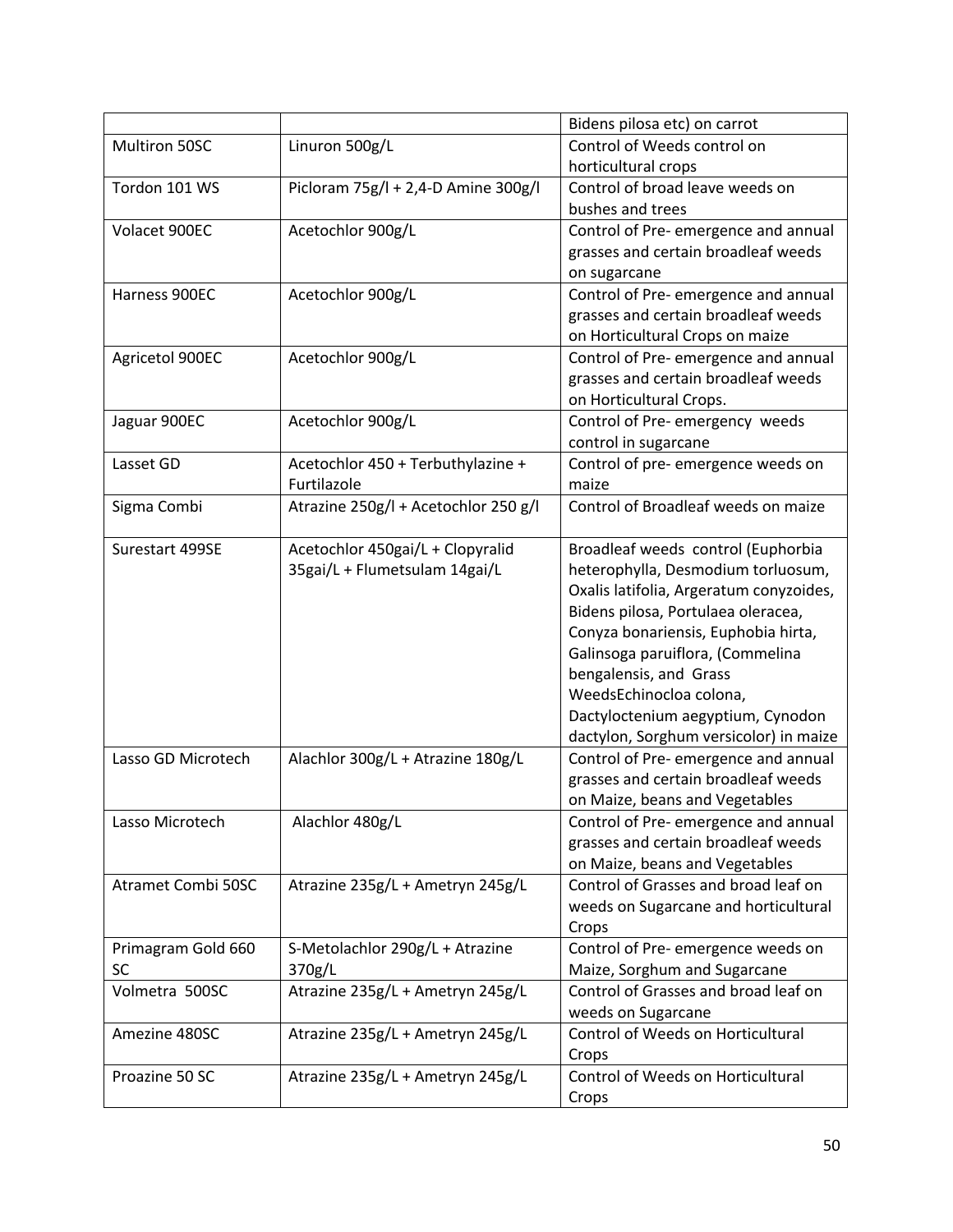| Balat 650EC        | Metolachlor 280g/L +                 | Control of Pre-Emergence Weeds on          |
|--------------------|--------------------------------------|--------------------------------------------|
|                    | Atrazine 370g/L                      | maize                                      |
| Subagram 660 SC    | Atrazine + S - Metolachlor           | Control of Weeds on Baby Corns             |
| Elazine 660 SC     | Metolachlor 390g/l + Atrazine 270g/l | Control of Various Weeds on                |
|                    |                                      | horticultural Crops                        |
| Maizemax 300 WP    | Nicosulfuron 600g/Kg + Atrazine      | Control of Weeds on Horticultural          |
|                    | 240g/Kg                              | Crops                                      |
| Prime Gold 660 SC  | S-Metolachlor 290g/L + Atrazine      | Control of Weeds on Horticultural          |
|                    | 370g/L                               | Crops                                      |
| Albatros 500SC     | Ametryn 250g/l + Atrazine 250g/l     | Control of pre- emenrgence weeds on        |
|                    |                                      | sugarcane                                  |
| Atraweed 50SC      | Atrazine 500g/l                      | Control of Weeds (Saccharum spp.)          |
|                    |                                      | on sugarcane                               |
| Twigazin 500 SL    | Atrazine 500g/Lt                     | Control of Pre- Emergence Weeds on         |
|                    |                                      | Maize and Sugarcane                        |
| Maguguma 660EC     | S-metolachlor 290g/l +Atrazine 370   | Control of Various Weeds on maize          |
|                    | g/l                                  |                                            |
| Sigma Combi        | Atrazine 250g/l + Acetochlor 250g/l  | Control of Broad leaf weeds on maize       |
| Lamex 79 WG        | Nicosulfuron4 % + Atrazine 75%       | Control of Broad leaved weeds such as      |
|                    |                                      | chenopodium spp, oxygonum                  |
|                    |                                      | sinuatum, datura stramonium,               |
|                    |                                      | nicandra physalodes, amaranthus spp,       |
|                    |                                      | argemone Mexicana, trichodesma spp         |
|                    |                                      | and Grassweeds such as setaria on          |
|                    |                                      |                                            |
|                    |                                      | maize verticillata, eleusine indica.       |
| Atracel 50SC       | Atrazine 50%                         | Control of Setaria verticillata, digitaria |
|                    |                                      | spp, cynodon nlemfuensis,                  |
|                    |                                      | dactyloctenium aegyptium, eragrostis       |
|                    |                                      | tenuifolia, And Broad leaved weeds         |
|                    |                                      | such as amaranthus spp,                    |
|                    |                                      | chenopodium murale, agerantum              |
|                    |                                      | conyzoides, bidens pilosa on maize         |
| Mesozin 60EC       | Atrazine 48% + Mesotrine 12%         | Control of Pre- emergence weed on          |
|                    |                                      | maize                                      |
| Matrazine 500SC    | Atrazine 500g/l                      | <b>Control of Weeds</b>                    |
|                    |                                      | (Argemonemexicanacyp erussp,               |
|                    |                                      | Daturastramonium,                          |
|                    |                                      | Nicandraphysaloides, Oxalis Sp.            |
|                    |                                      | Setariaverticillata, Amaranthus Sp.,       |
|                    |                                      | Galinsogaparviflora And Chenopodium        |
|                    |                                      | Spp on maize                               |
| Bametrazine 500 SC | Atrazine 250g/l+ Ametryn 250 g/l     | Control of Weeds (Amaranthus spp,          |
|                    |                                      | Bidenspilosa, Commelina spp etc.) on       |
|                    |                                      | maize                                      |
| Kiboko Gold 550 SC | Meotrione 5% + Atrazine 50%)         | Control of Amaranthus Spp, Chinese         |
|                    |                                      | Lantern, Love Grass. Etc on maize          |
|                    |                                      |                                            |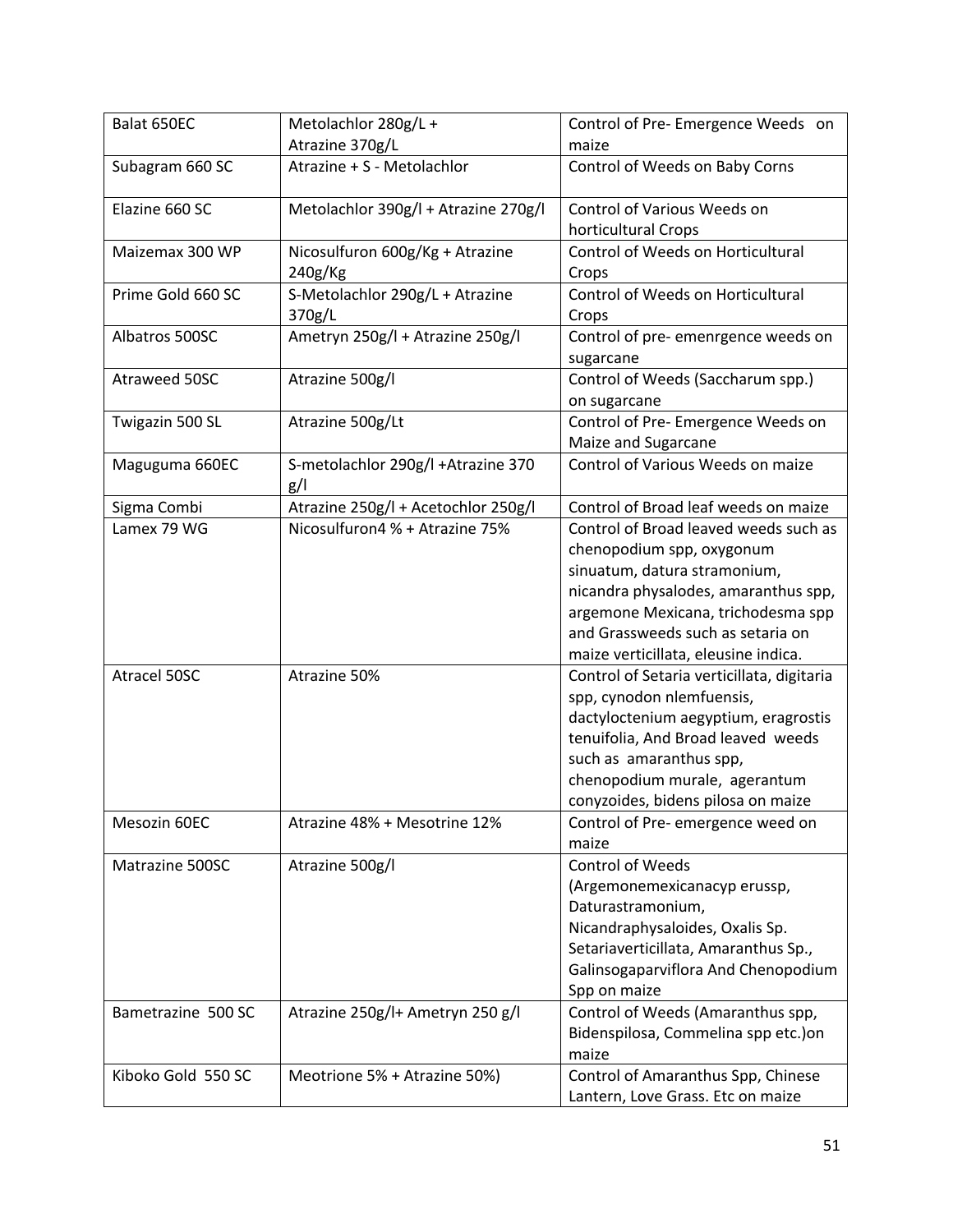| <b>Multitrione Super 550</b> | Mesotrione 50g/L + Atrazine 500g/L   | Control of Amaranthus Spp, Chinese     |
|------------------------------|--------------------------------------|----------------------------------------|
| <b>SC</b>                    |                                      | Lantern, Love Grass. Etc on maize      |
| Prima Extra 660 SL           | Metolaclor 290g/L + Atrazine 370g/L  | Control of Weeds & broad leaf          |
|                              |                                      | rgemonemexicanacyper ussp,             |
|                              |                                      | Daturastramonium,                      |
|                              |                                      | Nicandraphysaloides, e.t.c) on maize   |
| Agrotrazine 500SC            | Atrazine 500g/L                      | <b>Control of Weeds</b>                |
|                              |                                      | (Argemonemexicanacyp erussp,           |
|                              |                                      | Daturastramonium,                      |
|                              |                                      | Nicandraphysaloides, Oxalis Sp.        |
|                              |                                      | Setariaverticillata, Amaranthus Sp.,   |
|                              |                                      | Galinsogaparviflora And Chenopodium    |
|                              |                                      | Spp on maize                           |
| Trazine 500 SC               | Atrazine 500 g/L                     | Control of Weeds such as               |
|                              |                                      | Argemonemexicanacype russp, Datura     |
|                              |                                      | stamonium on maize                     |
| Atra Plus 500 SC             | Atrazine 500g/lt                     | broadleaved and grass weeds in maize   |
| Sixogram 660 SC              | Atrazine 370g/L + S- Metalachlor     | Weeds control Acanthospermum           |
|                              | 290g/l                               | glabratum Acanthospermum               |
|                              |                                      | hispidum, Amaranthus deflexus,         |
|                              |                                      | Amaranthus hybridus, Amaranthus        |
|                              |                                      | spinosus, Amaranthus thunbergii,       |
|                              |                                      | Bidens bipinnata, Bidens pilosa in     |
|                              |                                      | maize                                  |
| SixoFast 550 SL              | Atrazine 500g/l + Mesotrione 50g/l   | <b>Broadleaf And Grasses Weeds</b>     |
|                              |                                      | (Amaranthus spinosus, Amaranthus       |
|                              |                                      | thunbergii, Bidens bipinnata, Bidens   |
|                              |                                      | pilosa) control in maize               |
| Atrazine Cure 50% SC         | Atrazine 500g/L                      | Control of weeds (Amaranthus           |
|                              |                                      | spinosus, Amaranthus thunbergii,       |
|                              |                                      | Bidens bipinnata, Bidens pilosa in     |
|                              |                                      | maize                                  |
| Pro Gold 660 Sc              | Metolachlor 390g/L + Atrazine 270g/L | Control of Datura stramonium,          |
|                              |                                      | Euphorbia heterophylla, Euphorbia      |
|                              |                                      | heterophylla, Oxalis latifolia,        |
|                              |                                      | Argeratum conyzoides, Bidens pilosa,   |
|                              |                                      | Portulaea oleracea, Conyza             |
|                              |                                      | bonariensis, Euphobia hirta, Galinsoga |
|                              |                                      | paruiflora, Commelina bengalensis,     |
|                              |                                      | Amaranthus hybridus, Oxalis            |
|                              |                                      | corniculata, Nicndra physaloides,      |
|                              |                                      | Sonchus asper and Sonchus arvensis.    |
|                              |                                      | Grass weed Echinocloa colona,          |
|                              |                                      | Dactyloctenium aegyptium, Cynodon      |
|                              |                                      | dactylonin maize                       |
| Forcotra 24% SC              | Nicosulfuron 4%+ Atrazine 20%        | Control of Broadleaf weeds such as     |
|                              |                                      | Bidens pilosa, Portulaea oleracea,     |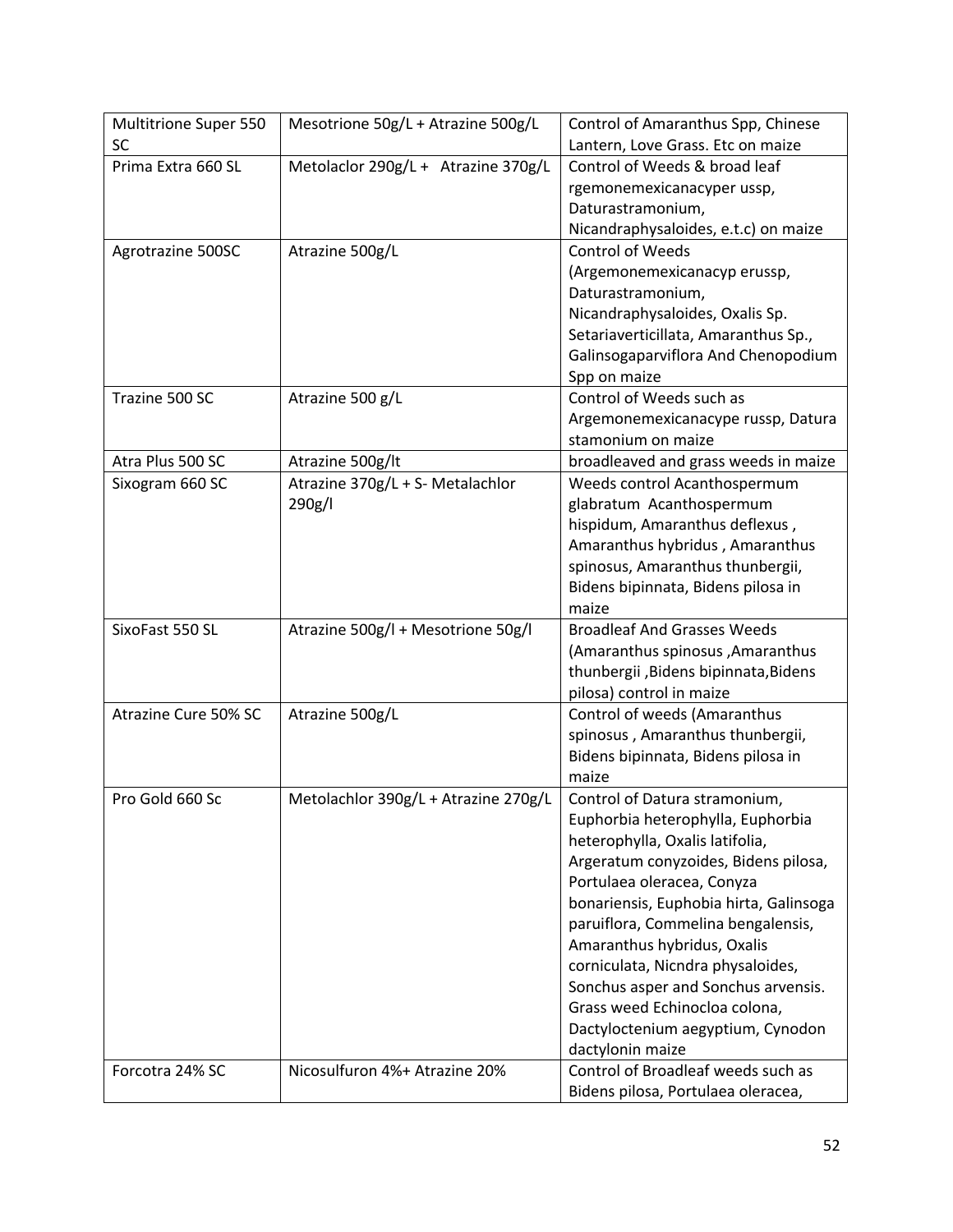|                      |                                      | Conyza bonariensis, Commelina           |
|----------------------|--------------------------------------|-----------------------------------------|
|                      |                                      | bengalensis, Amaranthus hybridus,       |
|                      |                                      | and grass weed species like             |
|                      |                                      | Echinocloa colona, Dactyloctenium       |
|                      |                                      | aegyptium, Cynodon dactylon in maize    |
| Green fields 660 SC  | Metolachlor 390g/l + Atrazine 270g/l | Weeds control (Acanthospermum           |
|                      |                                      | glabratum, Acanthospermum               |
|                      |                                      | hispidum, Amaranthus deflexus,          |
|                      |                                      | Amaranthus hybridus, Amaranthus,        |
|                      |                                      | Bidens bipinnata, Bidens pilosain) on   |
|                      |                                      | maize                                   |
| Komesha 20 EC        | Atrazine 200 g/l                     | Grass weeds (Amaranthus spinosus,       |
|                      |                                      | Amaranthus thunbergii, Bidens           |
|                      |                                      | bipinnata, Bidens pilosa) control in    |
|                      |                                      | sunflower                               |
| Ascozine 90WDG       | Atrazine 45% + Simazine 45%          | Control of Annual grass and broadleaf   |
|                      |                                      | weeds Amaranthus spinosus,              |
|                      |                                      | Amaranthus thunbergii, Bidens           |
|                      |                                      | bipinnata, Bidens pilosa on maize       |
| Sixontriazina 500 SC | Atrazine 250g/L + Ametyn 250g/L      | Control of Amaranthus spinosus,         |
|                      |                                      | Amaranthus thunbergii Bidens            |
|                      |                                      | bipinnata, Bidens pilosa on sugarcane   |
| Maraw 250 OD         | Mesotrione 235g/L+Atrazine 15g/L     | Control of browntop panicum             |
|                      |                                      |                                         |
|                      |                                      | (Panicum fasciculatum L.), Texas millet |
|                      |                                      | (Urochloa texana L.), barnyardgrass     |
|                      |                                      | (Echinochloa crus-galli L.), and        |
|                      |                                      | sprawling signalgrass (Brachiaria       |
|                      |                                      | reptans L.). Palmer amaranth            |
|                      |                                      | [Amaranthus palmeri (S.) Wats in Rice   |
|                      |                                      | and Wheat                               |
| Atranex 80WP         | Atrazine 800g/l                      | Control of Pre- emergence weeds on      |
|                      |                                      | maize                                   |
| Atranex 50 SC        | Atrazine 500g/L                      | Control of Various weeds on             |
|                      |                                      | sugarcane                               |
| Snowpanil 70% EC     | Butachlor 35% + Propanil 35%         | <b>Control of Grasses Echinochloa</b>   |
|                      |                                      | glabrescens L. and E. colona (L.) Link  |
|                      |                                      | broad-leaved weedsAmmannia              |
|                      |                                      | baccifera L. and Euphorbia sp., and     |
|                      |                                      | Fimbristylis miliacea (L.) Vahl,        |
|                      |                                      | Cyperus iria L., C. rotundus L. on rice |
| Voliuron 800SC       | Diuron 800g/L                        | Control of Weeds on sugarcane           |
| Durano 800 SC        | Diuron 800g/L                        | Control of Various Weeds on             |
|                      |                                      | horticultural Crops                     |
| FarmBase Diuron      | Diuron 800g/L                        | Control of Weeds on Horticultural       |
|                      |                                      | Crops                                   |
| Baiuron 800SC        | Diuron 800g/L                        | Control of broad leaf and grass weeds   |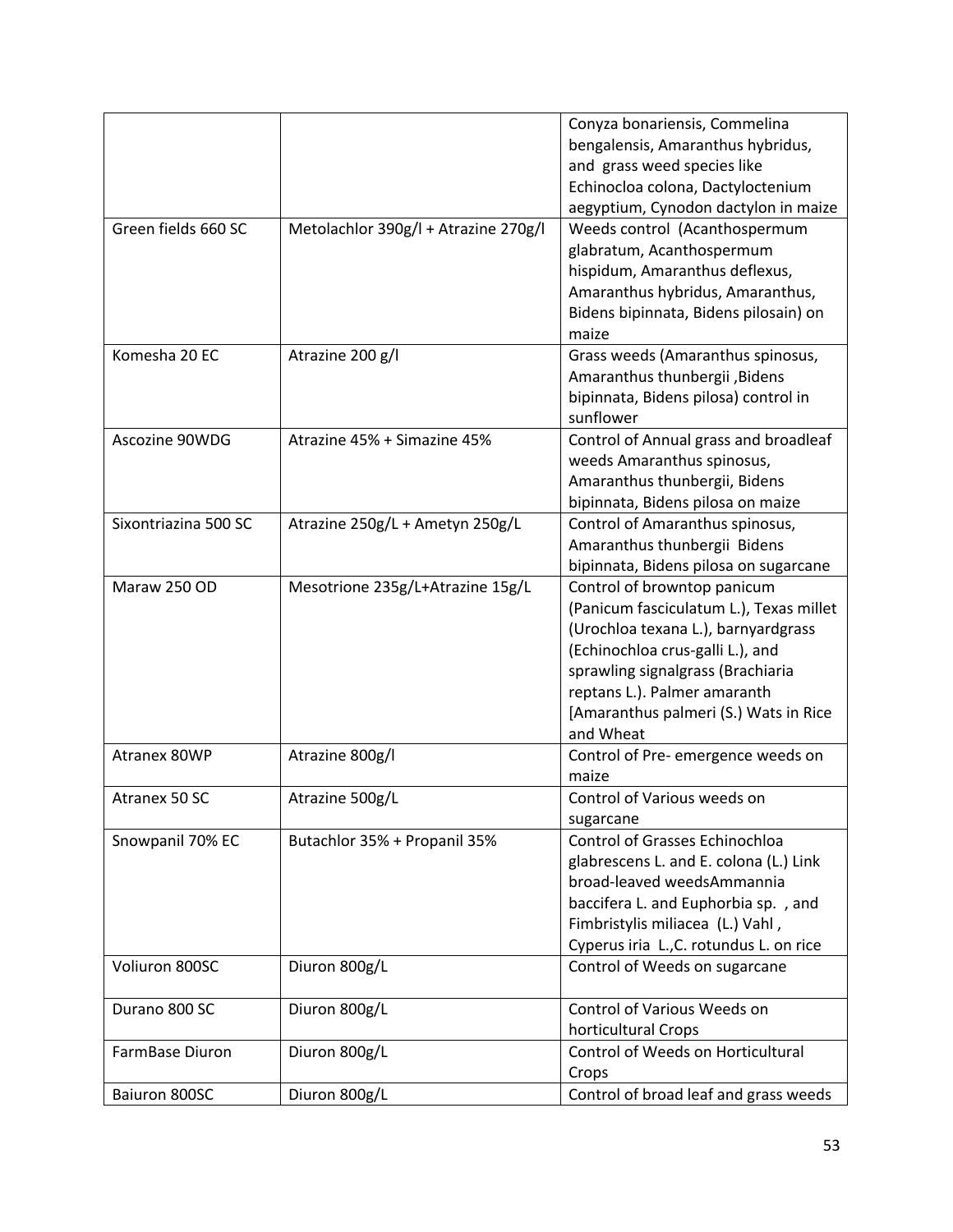|                      |                                     | in Sugarcane                            |
|----------------------|-------------------------------------|-----------------------------------------|
| Diablo 800SC         | Diuron 800g/l                       | Control of Pre- emergency weeds on      |
|                      |                                     | sugarcane                               |
| Diablo 800WG         | Diuron 800g/l                       | Control of Pre- emergency weeds on      |
|                      |                                     | sugarcane                               |
| Haiuron 800SC        | Diuron 800g/l                       | Control of Pre- emergence weeds on      |
|                      |                                     | maize                                   |
| Hexarone 600WG       | Diuron 468g/l + Hexazinone 132g/l   | Control of Pre- emergency weeds on      |
|                      |                                     | sugarcane                               |
| Modiuron 800 SC      | Diuron 800g/l                       | Control of Pre- Emergence weed on       |
|                      |                                     | maize                                   |
| Duron Super 650 WG   | Diuron 500 G/Kg + Hexazinone        | Control of Barnyardgrass (Watergra      |
|                      | 150g/Kg                             | ss), Crabgrass, Lambsquarters etc on    |
|                      |                                     | maize                                   |
| Ndamo 55 WP          | Mcpa 100g/Kg + Ametryn 300g/Kg +    | Control of Various Weeds on Wheat       |
|                      | Diuron 150g/Kg                      | And Barley                              |
| Diurex 80SC          | Diuron 800g/l                       | Control of Weeds on sugarcane           |
|                      |                                     |                                         |
| Fusilade Forte 150EC | Fluazifopbutyl 150g/L               | Control of Various grass weeds and as   |
|                      |                                     | an Artificail ripener on Beans,         |
|                      |                                     | Tobbaco, Sugarcane                      |
| Major Super 42.5 EC  | Fomasafen + Fluazifop-P- Butyl      | Control of Various Weeds on             |
|                      |                                     | horticultural Crops                     |
| Kusoya 150 EC        | Fluazifop-P-Butyl 150g/l            | Control of Broadleaf Weeds on beans     |
| Amazone 250EC        | Fluazifop-p-butyl 12,5% + Fomesafen | Control of Setaria viridis, Eleusine    |
|                      | 12.5%                               | indica, Digitaria ciliaris Echinochloa, |
|                      |                                     | spp. in beans                           |
| Fusilade Super12.5%  | Fluazifopbutyl 125g/l               | Control of Annual and perenial weeds    |
| EC                   |                                     | on various crops                        |
| Basta 20SL           | Glufosinate Ammonium 200g/l         | Control of General weeds on             |
|                      |                                     | Plantation crops orchards, vineyards    |
| Roundup 360 SC       | Glyphosate 360g/l                   | Control of Weeds (Non Selective) on     |
|                      |                                     | Coffee, Citrus, and Bananas             |
| Mamba 360 SL         | Glyphosate 360g/L                   | Control of Annual and perennial         |
|                      |                                     | grasses and broad leaved weeds on       |
|                      |                                     | wheat                                   |
| Rondopaz 360SL       | Glyphosate 360g/L                   | Control of Annual and perennial         |
|                      |                                     | grasses and broad leaved weeds on       |
|                      |                                     | wheat.                                  |
| Kalachi 480 SL       | Glyphosate 480g/L                   | Control of Annual and perennial         |
|                      |                                     | weeds on various crops                  |
| Volsate 360SL        | Glyphosate 360g/L                   | Control of Weeds (Non Selective) on     |
|                      |                                     | sugarcane                               |
| Touchdown Forte      | Glyphosate 500g/L                   | Control of Weeds (Non Selective) on     |
|                      |                                     | Coffee, Tea, Cereals, Cashew            |
| Weed All 480SL       | Glyphosate 480g/L                   | Control of Weeds (Non Selective) on     |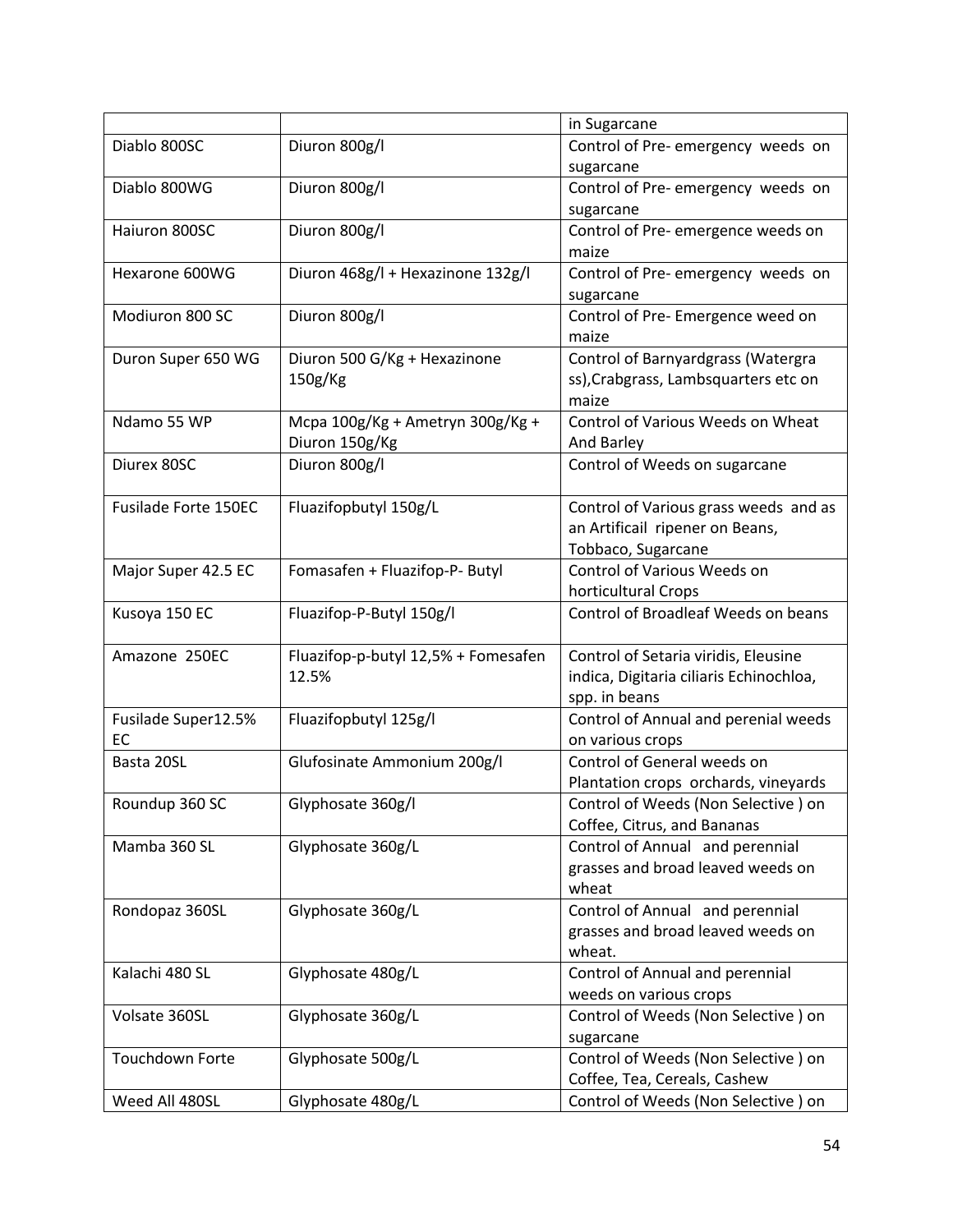|                   |                    | banana                               |
|-------------------|--------------------|--------------------------------------|
| Rondo 48SL        | Glyphosate 480g/L  | Control of Annual and perennial      |
|                   |                    | weeds including sedges, grasses and  |
|                   |                    | woody plants on various crops        |
| Roundup 450 Turbo | Glyphosate 450g/L  | Control of Control of Post emergence |
|                   |                    | weeds on coffee                      |
| Weedmaster        | Glyphosate 500g/L  | Control of Weeds (Non Selective) on  |
|                   |                    | banana                               |
| Glycel 41SL       | Glyphosate 410 g/L | Control of Various Weeds on          |
|                   |                    | tomatoes                             |
| Gugusate 48%SL    | Glyphosate 480g/L  | Control of non selective Weeds on    |
|                   |                    | coffee                               |
| Baphosate 360SL   | Glyphosate 360g/L  | Control of Post - emergence on       |
|                   |                    | various crops                        |
| Elglysate 480SL   | Glyphosate 480g/L  | Control of Weeds (Non Selective) on  |
|                   |                    | various crops                        |
| Glyphon 360SL     | Glyphosate 360g/L  | Control of Weeds control on banana   |
|                   |                    |                                      |
| Otil 360SL        | Glyphosate 360g/L  | Control of Weeds (Non Selective) on  |
|                   |                    | banana                               |
| Ronsate 360SL     | Glyphosate 360g/L  | Control of Weeds (Non Selective) on  |
|                   |                    | horticultural Crops                  |
| Triphosate 360SL  | Glyphosate 360g/L  | Control of Weeds (Non Selective) on  |
|                   |                    | horticultural Crops                  |
| Amerond 480SL     | Glyphosate 480g/L  | Control of Weeds (Non Selective) on  |
|                   |                    | various crops                        |
| Megasate 480SL    | Glyphosate 360g/L  | Control of Weeds (Non Selective) on  |
|                   |                    | horticultural Crops                  |
| Agrosate 480 SL   | Glyphosate 480g/L  | Control of Weeds (Non Selective) on  |
|                   |                    | horticultural Crops                  |
| Jembe Supa 480SL  | Glyphosate 480g/L  | Control of Weeds (Non Selective) on  |
|                   |                    | <b>Horticultural Crops</b>           |
| Sapikill 480SL    | Glyphosate 480g/L  | Control of Weeds (Non Selective) on  |
|                   |                    | horticultural Crops                  |
| Weedex 480SL      | Glyphosate 480g/L  | Control of various non selectove     |
|                   |                    | Weeds on horticultural Crops         |
| Mocphosate 480 SL | Glyphosate 480g/L  | Weeds (Non Selective)                |
|                   |                    |                                      |
| Willosate 360SL   | Glyphosate 360g/L  | Control of Weeds on Horticultural    |
|                   |                    | Crops                                |
| Touch all 48SL    | Glyphosate 480g/L  | Control of Weeds (Non Selective) on  |
|                   |                    | horticultural Crops                  |
| Allround 480SL    | Glyphosate 480g/L  | Control of Weeds (Non Selective) on  |
|                   |                    | various crops                        |
| Gly 48SL          | Glyphosate 480g/L  | Control of Various Weeds on coffee   |
|                   |                    |                                      |
| Glypro 41 SL      | Glyphosate 410 g/L | Control of weeds on coffee           |
|                   |                    |                                      |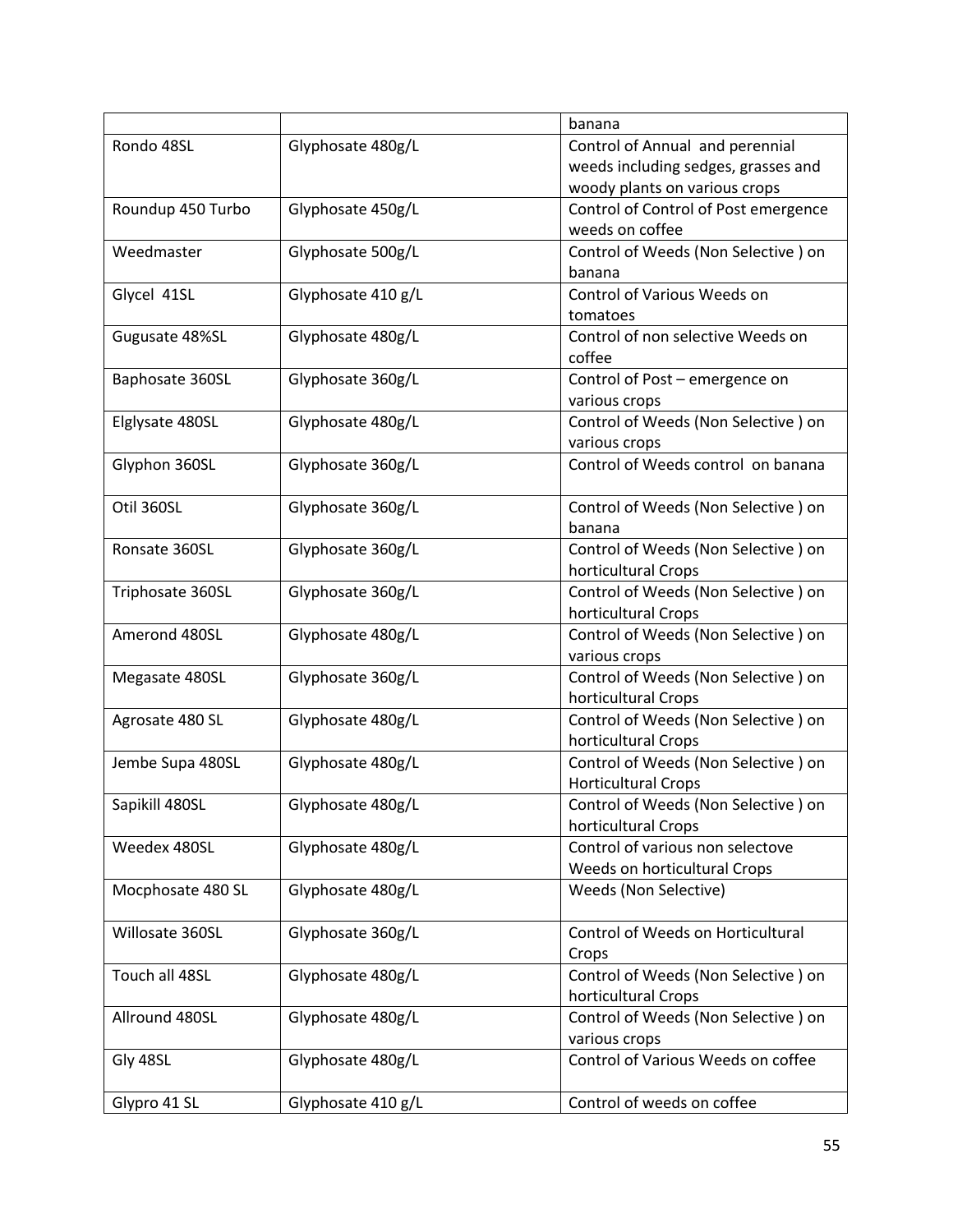| Mamba High-Load      | Glyphosate 480g/L                    | Control of Weeds under minimum                   |
|----------------------|--------------------------------------|--------------------------------------------------|
|                      |                                      | tillage on Maize                                 |
| MultiGlyphosate 48SL | Glyphosate 480g/L                    | Control of Weeds under Minimum                   |
|                      |                                      | tillage on maize                                 |
| Piranha 360SL        | Glyphosate 480g/L                    | Control of Non-selective weeds on                |
|                      |                                      | sugarcane                                        |
| Piranha 360WG        | Glyphosate 360g/Kg                   | Control of Non-selective weeds on                |
|                      |                                      | sugarcane                                        |
| Gallant Super 108EC  | Haloxyfop-R Methyl Ester 108g/l      | Annual and Perennial grasses in                  |
|                      |                                      | common beans (phaseolus vulgaris)                |
| Tanfop 108EC         | Haloxyfop-r-methyl ester 108g/l      | Annual and Perennial grasses in                  |
|                      |                                      | common beans (phaseolus vulgaris)                |
| <b>Actril DS</b>     | loxynil + $2,4 - D$                  | Control of Broad leaved weeds on                 |
|                      |                                      | cereals                                          |
| Adengo SC 465        | Isoxaflutole 220g/L + Thiencarbazone | Control of Grasses, Sedges And                   |
|                      | Methyl 190gll (Tcm) + Safener        | <b>Bradleaf Weeds on maize</b>                   |
|                      | Cyprosulfamide 50g/L                 |                                                  |
| Multiron 50SC        | Linuron 500g/L                       | Control of Weeds on horticultural                |
|                      |                                      | crops                                            |
| Famuron 50WP         | Linuron 500g/kg                      | Control of Various Weeds on onions               |
|                      |                                      | and carrots                                      |
| Lironi 480 EC        | Linuron 480g/L                       | Control of Weed (Nicandra                        |
|                      |                                      | physalodes, Galinsoga parviflora,                |
|                      |                                      | Bidens pilosa etc) on carrot                     |
| Agro 72 WP           | Mancozeb 640g/Kg + Metalaxyl         | Control of late blight disease                   |
|                      | 80g/Kg                               | (Phytophthora infestans) on tomatoes             |
|                      |                                      |                                                  |
| Volbuzine 480EC      | Metribuzin 480g/L                    | Control of Pre- emergence weed on                |
|                      |                                      | sugarcane                                        |
| Sencal 480SC         | Metribuzin 480g/L                    | Control of Various Weeds on                      |
|                      |                                      | sugarcane                                        |
| Zenka 480SC          | Metribuzin 480g/L                    | Control of various Weeds on                      |
|                      |                                      | horticultural crops                              |
| Mistral 480ec        | Metribuzin 480g/L                    | Control of various Weeds on                      |
|                      |                                      | <b>Horticultural Crops</b>                       |
| Bencor 480SC         | Metribuzin 480g/L                    | Control of Various Weeds on maize                |
| Hencor 480EC         |                                      |                                                  |
|                      | Metribuzine 480g/l                   | Control of Pre- emergence weeds on<br>maize      |
| Mobuzine 480SC       |                                      | Control of various Weeds on                      |
|                      | Metribuzine 480g/l                   |                                                  |
| Moto 750WP           |                                      | sugarcane<br>Control of Early post emergence and |
|                      | Metribuzine 700Kg                    | pre- emergence weeds on maize                    |
| Torpedo 480SC        | Metribuzine 480g/l                   | Control of Pre- emergency weeds on               |
|                      |                                      | sugarcane                                        |
| Tancor 480SL         | Metribuzin 480 SL                    | Control of Pre- emergence weed on                |
|                      |                                      |                                                  |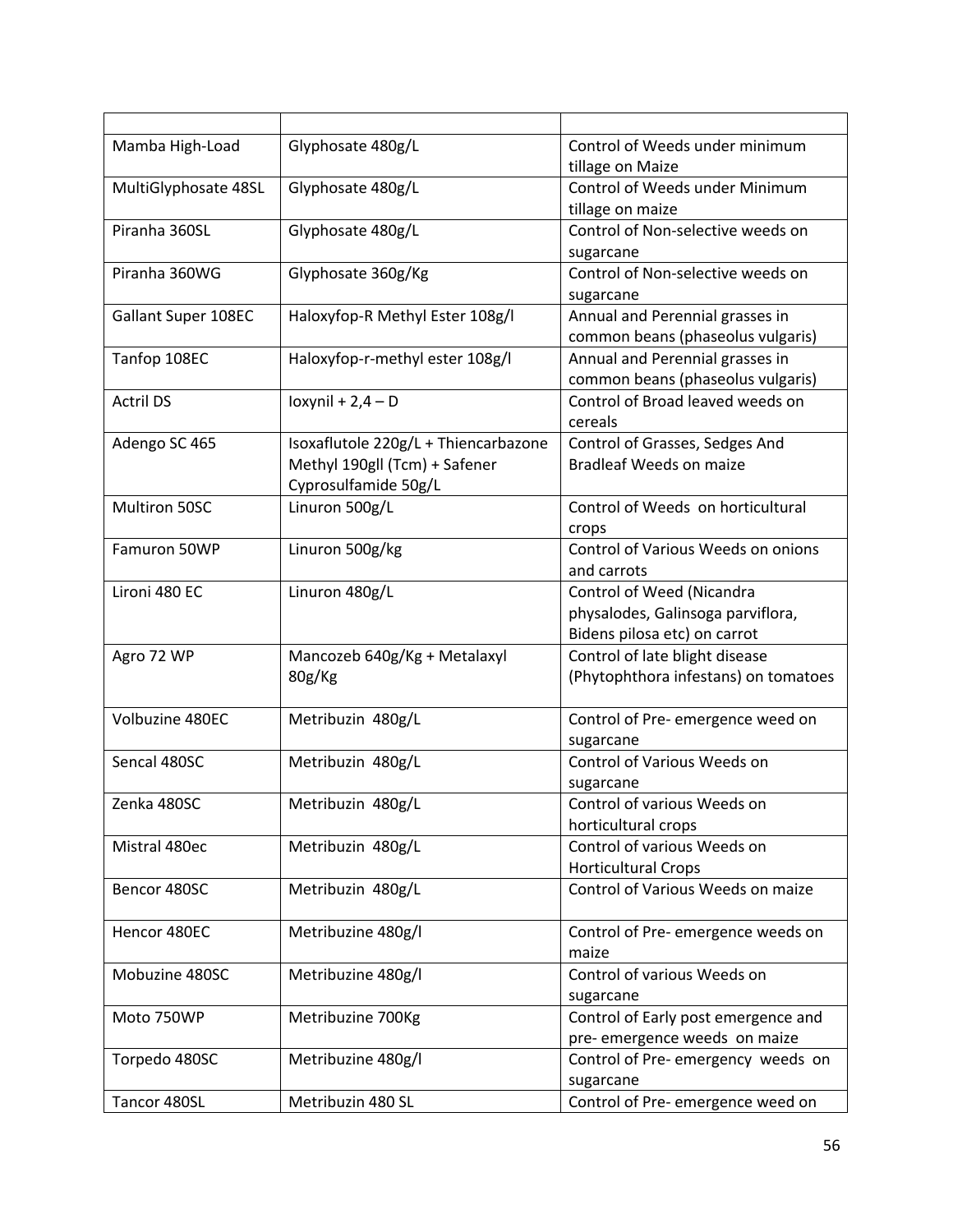|                    |                                     | sugarcane                             |
|--------------------|-------------------------------------|---------------------------------------|
| Sevensmetri 70 WG  | Metribuzin 700g/kg                  | Control of Pre- emergence weed on     |
|                    |                                     | maize                                 |
| Matribu 480 SC     | Metribuzin 480 g/L                  | Control of Weeds (Nicandra            |
|                    |                                     | physalodes, Galinsoga parviflora,     |
|                    |                                     | Bidens pilosa etc on maize            |
| Sencor Plus 517 SC | Induziflam 37.5 + Metribuzin 480g/L | Annual weeds (grasses & dicots) on    |
|                    |                                     | sugarcane                             |
| Sencor 480SC       | Metribuzin 480g/l                   | Control of Pre- emergence weed on     |
|                    |                                     | sugarcane                             |
| Oxazon 250         | Oxadiazon250g/l                     | Control of Various Weeds on Lowland   |
|                    |                                     | Rice                                  |
| Tanstar 250 EC     | Oxadiazon 250 g/lt                  | Control of Various Weeds on Lowland   |
|                    |                                     | Rice                                  |
| Wilofen 250 EC     | Oxadiazon 250 g/lt                  | Control of Various Weeds on Lowland   |
|                    |                                     | Rice                                  |
| Galigan 240EC      | Oxyfluorfen 240g/L                  | Control of Various Weeds on           |
|                    |                                     | sugarcane                             |
| Komesha 240EC      | Oxyfluorfen 240g/L                  | Control of Pre- emergence weeds on    |
|                    |                                     | onions                                |
| Sufen 240 EW       | Oxyfluorfen 240g/l                  | Control of Pre- emergence weeds on    |
|                    |                                     | onions                                |
| Boxyfan 240EC      | Oxyfluorfen 240g/l                  | Control of Pre- emergence weeds on    |
|                    |                                     | onions                                |
| Clobber 240 EC     | Oxyfluorfen 240 g/l                 | Control of Pre- emergence weeds on    |
|                    |                                     | onions                                |
| Tanflu 240 EC      | Oxyfluorfen 240 g/l                 | Control of Pre- emergence weeds on    |
|                    |                                     | onions                                |
| Narogug 50EC       | Oxyfluorfen50% w/v                  | Control of Weeds (Amaranthus Sp.,     |
|                    |                                     | Sonchusoleraceus, Ageratum            |
|                    |                                     | Conyzoides) on onions                 |
| Oxygold 240EC      | Oxyfluorfen 240g/l                  | Control of Weeds (Amaranthus Sp.,     |
|                    |                                     | Sonchusoleraceus, Ageratum            |
|                    |                                     | Conyzoides) on onions                 |
| Snowflen 240 EC    | Oxyfluorfen 240 g/l                 | Pre-emergence weed control            |
|                    |                                     |                                       |
| Bold 240EC         | Oxyfluorfen 240g/L                  | Pre-Emergence Weeds contol (Bidens    |
|                    |                                     | pilosa, Portulaea oleracea Galinsoga  |
|                    |                                     | paruiflora, Commelina bengalensis,    |
|                    |                                     | Roripa micrantha, Oxygonum            |
|                    |                                     | sinuantum, Sida ovate, Vigna parheri) |
|                    |                                     | in onions                             |
| Volmethalin 500EC  | Pendimethaline 500g/L               | Control of Weeds on sugarcane         |
|                    |                                     |                                       |
| Pencal 500EC       | Pendimethaline 500g/L               | Control of Various Weeds on           |
|                    |                                     | sugarcane                             |
| Panida 500EC       | Pendimethaline 500g/L               | Control of Various Weeds on maize     |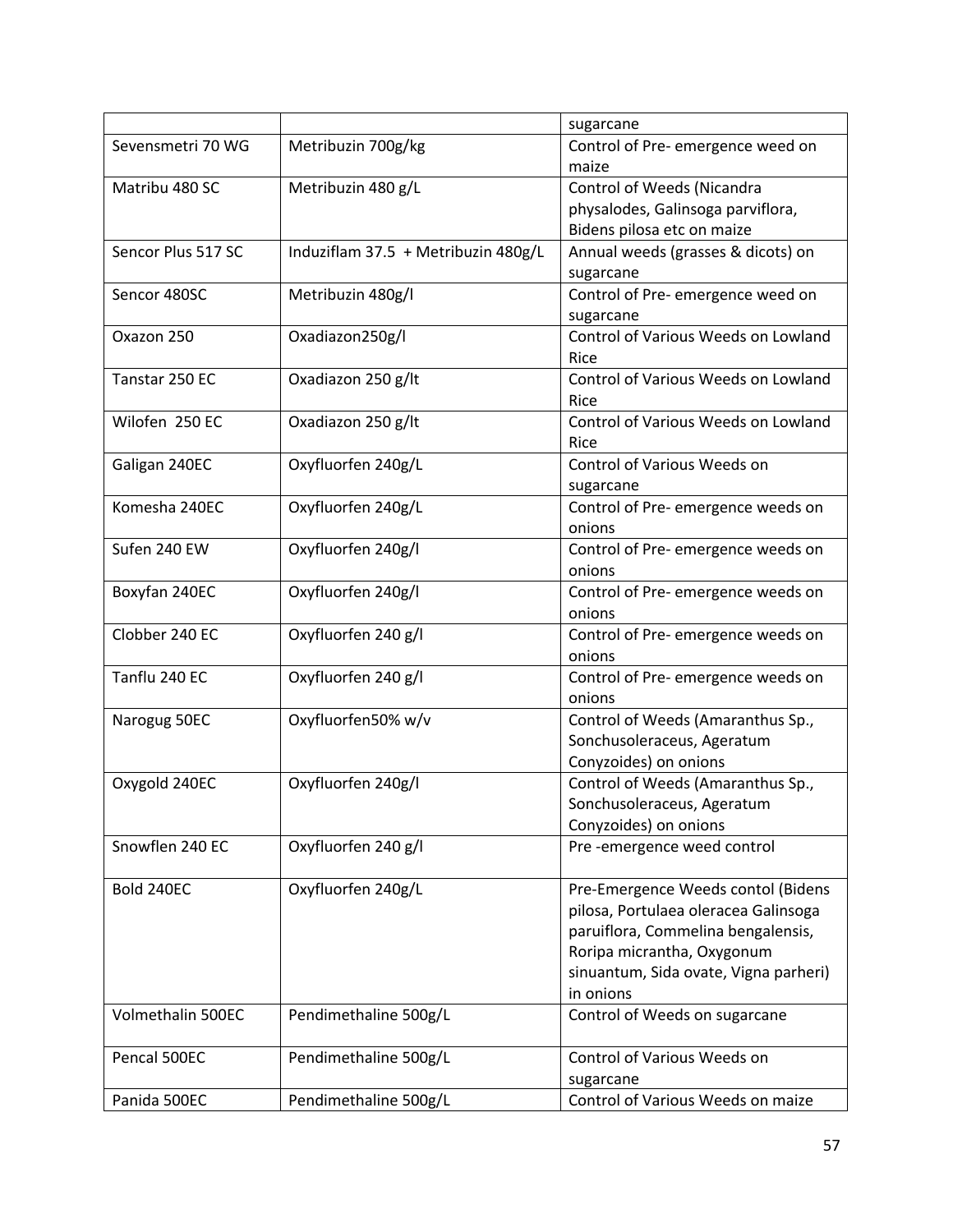| Calpen 500SC      | Pendimethaline 500g/L                       | Control of various Weeds on                                              |
|-------------------|---------------------------------------------|--------------------------------------------------------------------------|
|                   |                                             | <b>Horticultural Crops</b>                                               |
| Alligator 500EC   | Pendimethaline 500g/L                       | Control of Pre- emergency weeds on                                       |
|                   |                                             | sugarcane                                                                |
| Fist 50 EC        | Pendimethaline 500g/L                       | Control of Various Weeds on onions                                       |
| Kayanga 500 EC    | Pendimethaline 500g/L                       | Control of Various Weeds on onions                                       |
| Deva Pendi 500 EC | Pendimethaline 500g/L                       | Control of Weeds (Saccharum spp.)<br>on sugarcane                        |
| Pendimet 500EC    | Pendimethaline 500g/L                       | Control of Pre- Emergence weed on<br>maize                               |
| Weedstop 500 EC   | Pendimethaline 500g/L                       | Control of Pre- Emergence weed on                                        |
|                   |                                             | maize                                                                    |
| Trek P EC         | Terbuthylazine 270 + Pendimethalin<br>64 EC | Control of Pre emergence weeds such                                      |
|                   |                                             | as phyllanthus fraternus, commelina<br>benghalensis, etc and Grass weeds |
|                   |                                             | such as echinochloa colona, cynodon                                      |
|                   |                                             | dactylon, in irrigated lowland rice                                      |
| Wilstop 500EC     | Pendimethalin 500g/L                        | Control of Weeds such as                                                 |
|                   |                                             | (Daturastramonium, Gali                                                  |
|                   |                                             | nsogaparviflora, Bidenspilosa,                                           |
|                   |                                             | Amaranthusspp,) on maize                                                 |
| Gugupan 50EC      | Pendimethalin 500g/L                        | Control of pre emergence weeds such                                      |
| on maize          |                                             | as agerantum conyzoides, commelina                                       |
|                   |                                             | benghalensis, datura stramonium,                                         |
|                   |                                             | galinsoga parviflora, argemone                                           |
|                   |                                             | Mexicana, amaranthus spp                                                 |
| Accotab 330EC     | Pendimethaline 330g/L                       | Control of Suckers on tobacco                                            |
| Pendalin 500 EC   | Pendimethalin 500g/l                        | Grass and broad leaf weeds control                                       |
|                   |                                             | (Nicandra physalodes, Amaranthus                                         |
|                   |                                             | spp, Ageratum conyzoides, Bidens                                         |
|                   |                                             | pilosa, Galinsoga parviflora, , etc; and                                 |
|                   |                                             | Grasses such as etaria verticillata,                                     |
|                   |                                             | Eleusine indica in maize                                                 |
| Stoper 450 CS     | Pendimethalin 450g/l                        | Against Grass and broad leaf weeds                                       |
|                   |                                             | Broadleaf weedsNicandra physalodes,                                      |
|                   |                                             | Amaranthus spp, Ageratum                                                 |
|                   |                                             | conyzoides, Bidens pilosa, Galinsoga                                     |
|                   |                                             | parviflora, , etc Grasses such as etaria                                 |
|                   |                                             | verticillata, Eleusine indica maize                                      |
| Stomp 455 CS      | Pendimethalin 455g/l                        | Against Broadleaf weeds Nicandra                                         |
|                   |                                             | physalodes, Amaranthus spp,<br>Ageratum conyzoides, Bidens pilosa,       |
|                   |                                             | Galinsoga parviflora, Launaea cornuta,                                   |
|                   |                                             |                                                                          |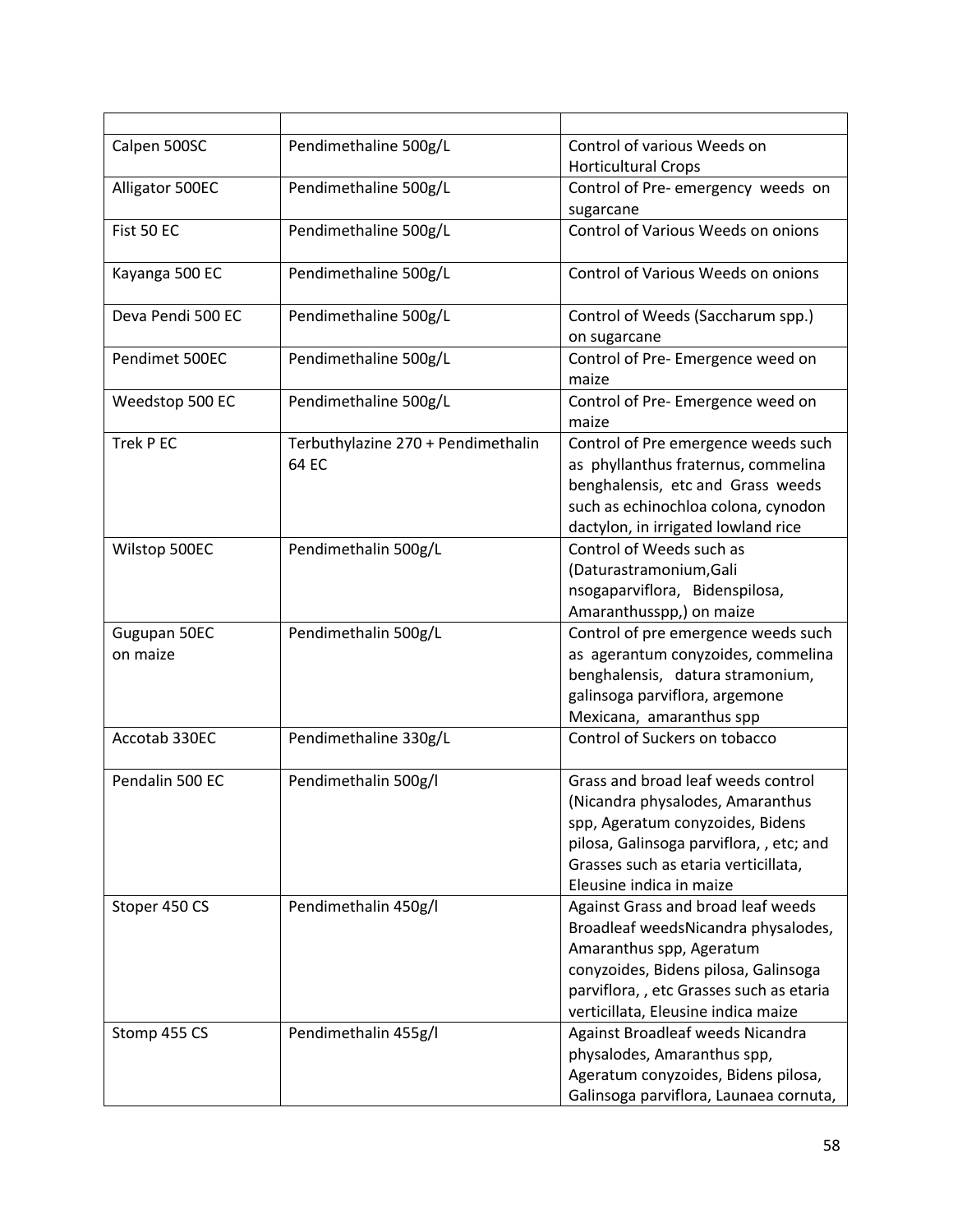|                        |                                  | Tagetes minuta, Euphorbia hirta, etc,  |
|------------------------|----------------------------------|----------------------------------------|
|                        |                                  | Grasses such as etaria verticillata,   |
|                        |                                  | Eleusine indica and Eragrostis sp in   |
|                        |                                  | Wheat barley and rice; Post            |
|                        |                                  | emergence weeds in sugarcane           |
|                        |                                  |                                        |
| Alligator Extra 455 CS | Pendimethaline 500g/l            | Against Broadleaf weeds Nicandra       |
|                        |                                  | physalodes, Amaranthus spp,            |
|                        |                                  | Ageratum conyzoides, Bidens pilosa,    |
|                        |                                  | Galinsoga parviflora, Launaea cornuta, |
|                        |                                  | Tagetes minuta, Euphorbia hirta, etc   |
|                        |                                  | Grasses such as etaria verticillata,   |
|                        |                                  | Eleusine indica and Eragrostis sp in   |
|                        |                                  | sugarcane                              |
| Stomp 500 EC           | Pendimethalin 500g/L             | Control of Grasses and broad leaved    |
|                        |                                  | on Sugarcane, cereals, cotton, sisal,  |
|                        |                                  | rice                                   |
| Tordon 101 WS          | Picloram 75 g/L + 2,4- D Amine   | Control of Broad leaved weeds on       |
|                        | 300g/L                           | bushes and trees                       |
| Pantera 40 EC          | Quizalofop-P-tefuryl 4%          | Control of various Weeds on            |
|                        |                                  | <b>Horticultural Crops</b>             |
| Amigo 650WG            | Ametryn 400 + Terbutryn 250 g/Kg | Control of Weed (Datura stamonium,     |
|                        |                                  | nutsedge, Tegetes minuta, Malva spp    |
|                        |                                  | and commelina benghalensis) on         |
|                        |                                  | <b>Wheat And Barley</b>                |
|                        | <b>FUNGICIDES</b>                |                                        |
| Benomilo 50WP          | Benomyl 50g/kg                   | Control of Powdery mildew and          |
|                        |                                  | fungal diseases on horticultural crops |
| Benofarm 50 WP         | Benomyl 50g/kg                   | Control of Powdery mildew and          |
|                        |                                  | fungal diseases on horticultural crops |
| Pearl 500 SC           |                                  | Control of Fungal diseases on          |
|                        | Carbendazim<br>500 $g/l$         | <b>Horticultural Crops</b>             |
| Elcazim 50SC           |                                  | Control of Fungal diseases on          |
|                        | Carbendazim<br>500 $g/l$         | <b>Horticultural Crops</b>             |
| Tanzim 50SC            | 500 g/l<br>Carbendazim           | Control of Fungal diseases on          |
|                        |                                  |                                        |
|                        |                                  | <b>Horticultural Crops</b>             |
| Noxtar 40EC            | Flusilazole                      | Control of Fungal diseases on          |
|                        |                                  | <b>Horticultural Crops</b>             |
| Rovral 500Flo          | Iprodione 500g/L                 | Control of various Fungal diseases on  |
|                        |                                  | <b>Horticultural Crops</b>             |
| Proazole 25 EC         | Propiconazole 250g/L             | Control of Various fungal diseases on  |
|                        |                                  | horticultural Crops                    |
| Molgard 25EC           | Propiconazole 250g/L             | Control of Various fungal diseases on  |
|                        |                                  | horticultural Crops                    |
| Agromenol 250          | Triadimenol 250g/L               | Control of various Fungal diseases on  |
|                        |                                  | horticultural crops and Powdery        |
|                        |                                  | Mildew (Oidium Anacardii Noack) on     |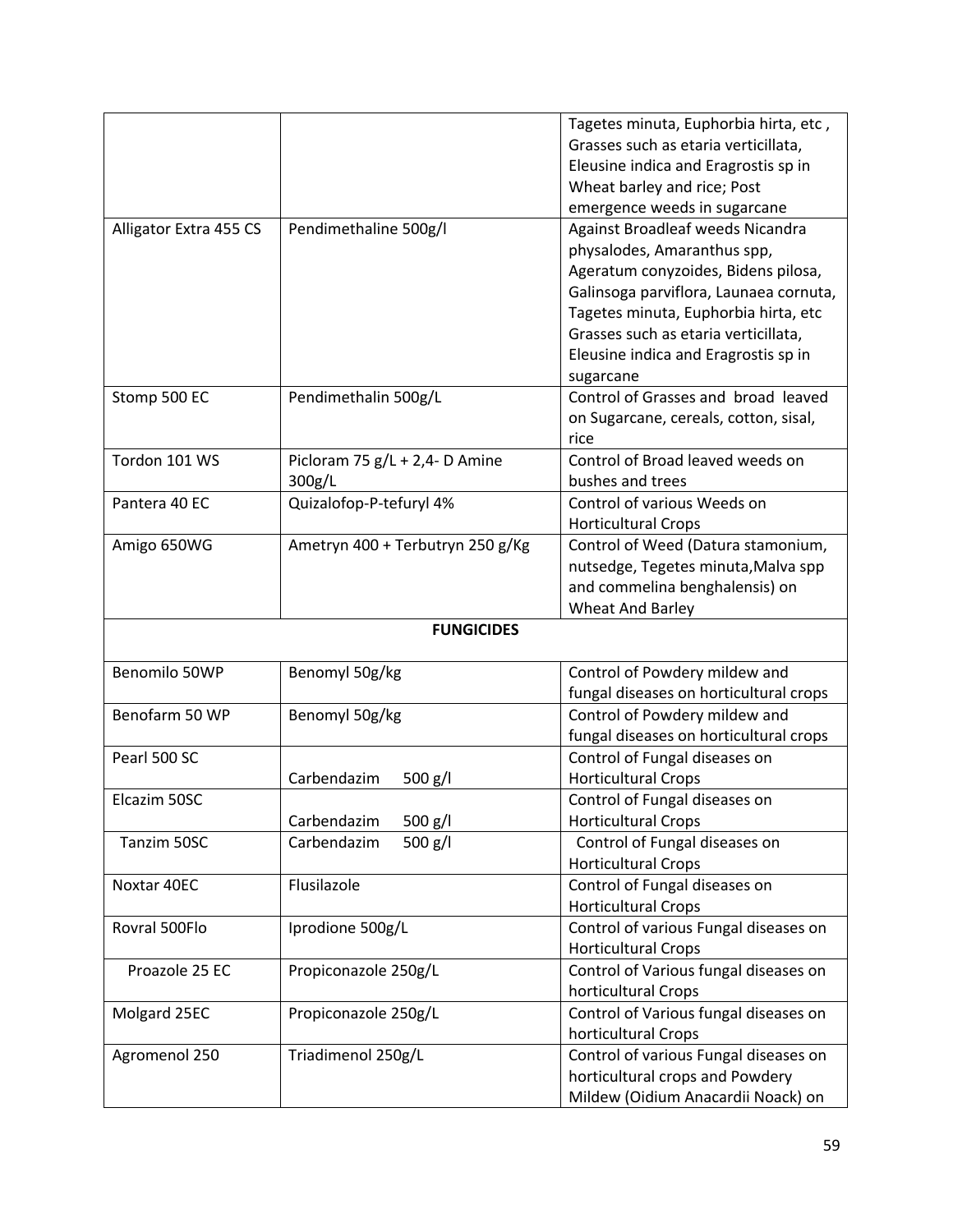|                      |                                    | Cashew                                 |
|----------------------|------------------------------------|----------------------------------------|
| Transmute 250 EC     | Triadimenol 250g/L                 | Control of various Fungal diseases on  |
|                      |                                    | horticultural crops and Powdery        |
|                      |                                    | Mildew (Oidium Anacardii Noack) on     |
|                      |                                    | Cashew                                 |
| Patriotic 250EC      | Triadimenol 250g/L                 | Control of various Fungal diseases on  |
|                      |                                    | horticultural crops and Powdery        |
|                      |                                    | Mildew (Oidium Anacardii Noack) on     |
|                      |                                    | Cashew                                 |
| Procure 480 SC       | Triflumizole 480g/L                | Control of Various fungal diseases on  |
|                      |                                    | horticultural Crops                    |
| Terror 50 EC         | <b>Thiophanate Methyl</b>          | Control of Fungal diseases on          |
|                      |                                    | <b>Horticultural Crops</b>             |
| Defender 240EC       | Triadimenol 240g/L                 | Control of Powderly mildew on roses    |
|                      |                                    |                                        |
| Soprano C            | Epoxyconazole + Carbendazim        | Control of Foliar diseases on Wheat    |
|                      |                                    | And Barley                             |
| Seed Plus 20WS       | Imidacloprid 100g/Kg + Metalaxyl   | Control of Early insect pests and soil |
|                      | 5g/Kg + Carbendazim 5g/kg          | borne diseases and fungal diseases on  |
|                      |                                    | horticultural crops Maize, beans       |
| Swing 250SC          | Epoxiconazole 125g/L + Carbendazim | Control of Fungal diseases on Wheat    |
|                      | 125g/L                             | and Barley                             |
| <b>Bavistin 50DF</b> | Carbendazim 50%                    | Control of Fungal diseases on          |
|                      |                                    | <b>Horticultural Crops</b>             |
| Funco 500WP          | Carbendazim 500 g/Kg               | Control of Fungal diseases on          |
|                      |                                    | <b>Horticultural Crops</b>             |
| Pearl 500 SC         | Carbendazim 500 g/l                | Control of Fungal diseases on          |
|                      |                                    | <b>Horticultural Crops</b>             |
| Elcazim 50SC         | Carbendazim 500g/L                 | Control of Fungal diseases on          |
|                      |                                    | <b>Horticultural Crops</b>             |
| Tanzim 50SC          | Carbendazim 500 g/l                | Control of Fungal diseases on          |
|                      |                                    | <b>Horticultural Crops</b>             |
| Tandem 250SC         | Carbendazim 125g/L + Tebuconazole  | Control of Fungal diseases on          |
|                      | 125g/L                             | <b>Horticultural Crops</b>             |
| Seed Plus 30 WS      | Imidacloprid 10% + Metalaxyl 10% + | Control of Early insect pests and      |
|                      | Carbendazim 10% +                  | fungal diseases on horticultural Crops |
| Innovex 360SC        | Triadimefon 35g/kg + Carbendazim   | Control of Late blight diseases on     |
|                      | 325g/l                             | tomatoes                               |
| Switanza 25.4 SC     | Epoxyconazole 120 + Carbendazim    | Control of Foliar diseases on Wheat    |
|                      | 120                                | And Barley                             |
| Wilthane 800WP       | Carbendazim 800g/Kg                | Control of Powdery mildew on roses     |
|                      |                                    |                                        |
| Bendera 50 WP        | Carbendazim 500g/Kg                | Control of Powdery mildew on roses     |
|                      |                                    |                                        |
| Barbendazim 80WP     | Carbendazim 800g/Kg                | Control of late blight disease on      |
|                      |                                    | tomatoes                               |
| Pro-Carben 59.7 %    | Prochloraz 462g/Kg +               | Control of Foliar Diseases on wheat    |
|                      |                                    |                                        |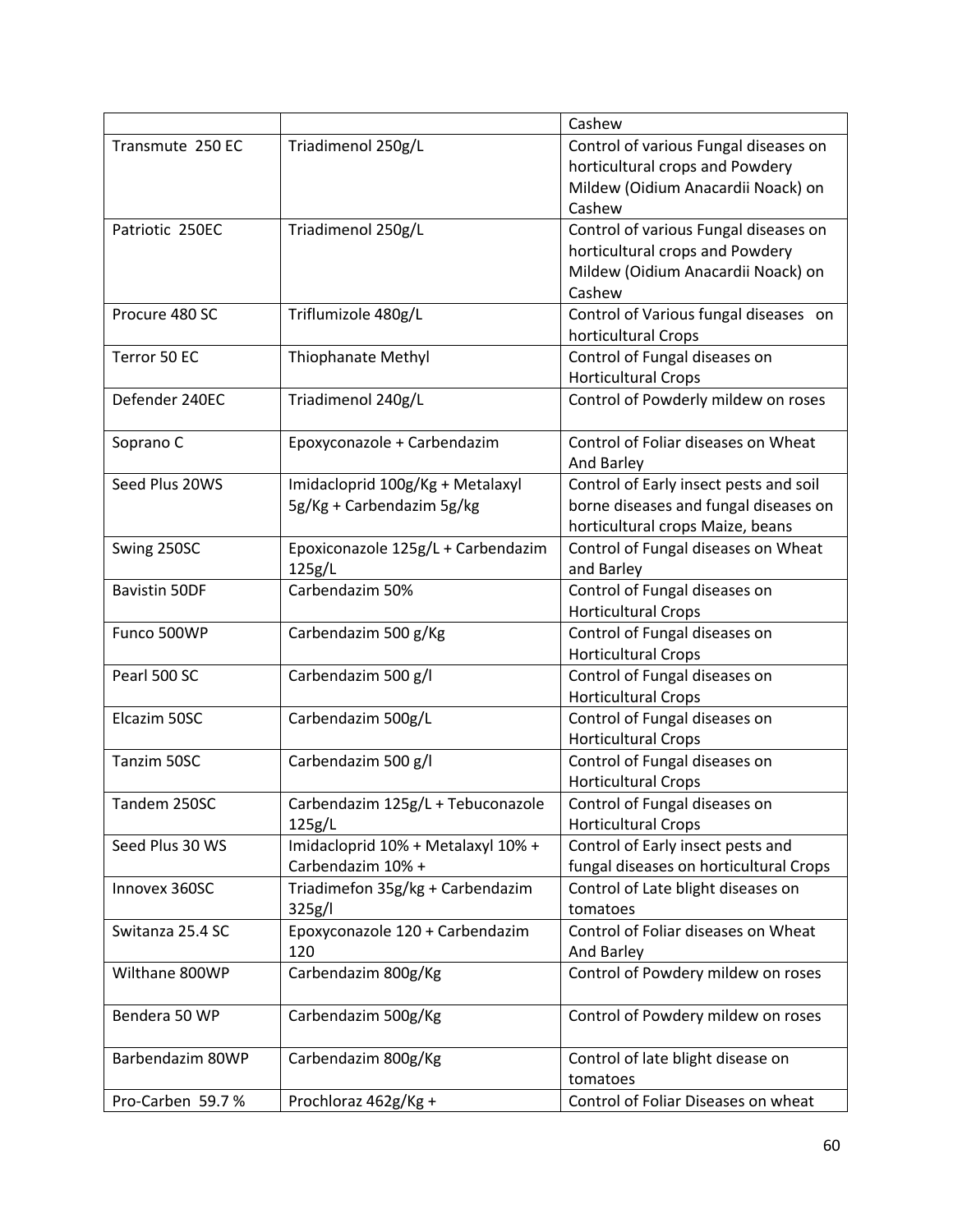| <b>WP</b>             | Carbendazim135g/Kg                 |                                       |
|-----------------------|------------------------------------|---------------------------------------|
| Multi-Triacarb 500 SC | Triadimonol 250 g/l + Carbendazim  | Control of Powdery Mildew on          |
|                       | 250 g/l                            | tomatoes                              |
| Stardom 500SC         | Carbendazim 500g/l                 | Control of late blight disease on     |
|                       |                                    | tomatoes                              |
| Bendazim 500SC        | Carbendazim 500g/l                 | Control of Late blight diseases of    |
|                       |                                    | Tomatoes                              |
| Forsol 500WP          | Carbendazim 50%                    | Control of Late blight diseases of    |
|                       |                                    | Tomatoes                              |
| Seed Watch 20 WS      | Imidachloprid 10% + metalaxyl 5% + | Control of Seedling pests and fungal  |
|                       | carbendazim 5% WS                  | diseases (Seedling pests and fungal   |
|                       |                                    | diseases (Maize leafhoppers, maize    |
|                       |                                    | thrips) on maize                      |
| <b>Banko Plus</b>     | Carbendazim 100g/l Chlorothalonil  | Control of late blight disease        |
|                       | 550g/l                             | (Phytophthora infestans) on tomatoes  |
| Daconil 720 SC        | Chlorothalonil 720g/L              | Control of Coffee Berry Diseases on   |
|                       |                                    | coffee                                |
| Linkonil 500SC        | chlorothalonil 500g/Lt             | Control of late blight disease        |
|                       |                                    | (Phytophthora infestans) on tomatoes  |
| Pilarich 500SC        | Chlorothalonil 500g/L              | Control of Fungal diseases on         |
|                       |                                    | <b>Horticultural Crops</b>            |
| Odeon 82.5 WDG        | Chlorothalonil 82.5g/Kg            | Control of Late blight diseases on    |
|                       |                                    | tomatoes                              |
| Banko 720 SC          | Chlorothalonil 720g/L              | Control of late blight disease        |
|                       |                                    | (Phytophthora infestans) on tomatoes  |
| Verol 720SC           | Chlorothalonil 720g/L              | Control of late blight disease        |
|                       |                                    | (Phytophthora infestans) on tomatoes  |
| Echlonil 720SC        | Chlorothalonil 720g/L              | Control of Foliar diseases on wheat   |
| Odeon 720SC           | Chlorothalonil 720g/L              | Control of late blight disease        |
|                       |                                    | (Phytophthora infestans) on tomatoes  |
| Rav 500SC             | Chlorothalonil 500g/L              | Late blight diseases (phytophthora    |
|                       |                                    | infestants) on tomatoes and leaf, Nut |
|                       |                                    | blight disease and Powderly mildew    |
|                       |                                    | on cashew                             |
| Odeon 500SC           | Chlorothalonil 500g/L              | Control of Various Fungal Diseases on |
|                       |                                    | <b>Horticultural Crops</b>            |
| Glider 720 SC         | Chlorothalonil 720g/L              | Control of Fungal diseases on         |
|                       |                                    | <b>Horticultural Crops</b>            |
| Rav Super 720 SC      | Chlorothalonil 720g/L              | Control of fungal diseases on         |
|                       |                                    | horticultural crops                   |
| Asconil 720SC         | Chlorothalonil 720g/L              | Control of Various Fungal Diseases on |
|                       |                                    | <b>Horticultural Crops</b>            |
| Meronil 720SC         | Chlorothalonil 720g/L              | Control of Fungal diseases on         |
|                       |                                    | <b>Horticultural Crops</b>            |
| Truenil 720 SC        | Chlorothalonil 720g/L              | Control of Fungal diseases on         |
|                       |                                    | <b>Horticultural Crops</b>            |
| Fangonil 50 SC        | Chlorothalonil 500g/L              | Control of Fungal diseases on         |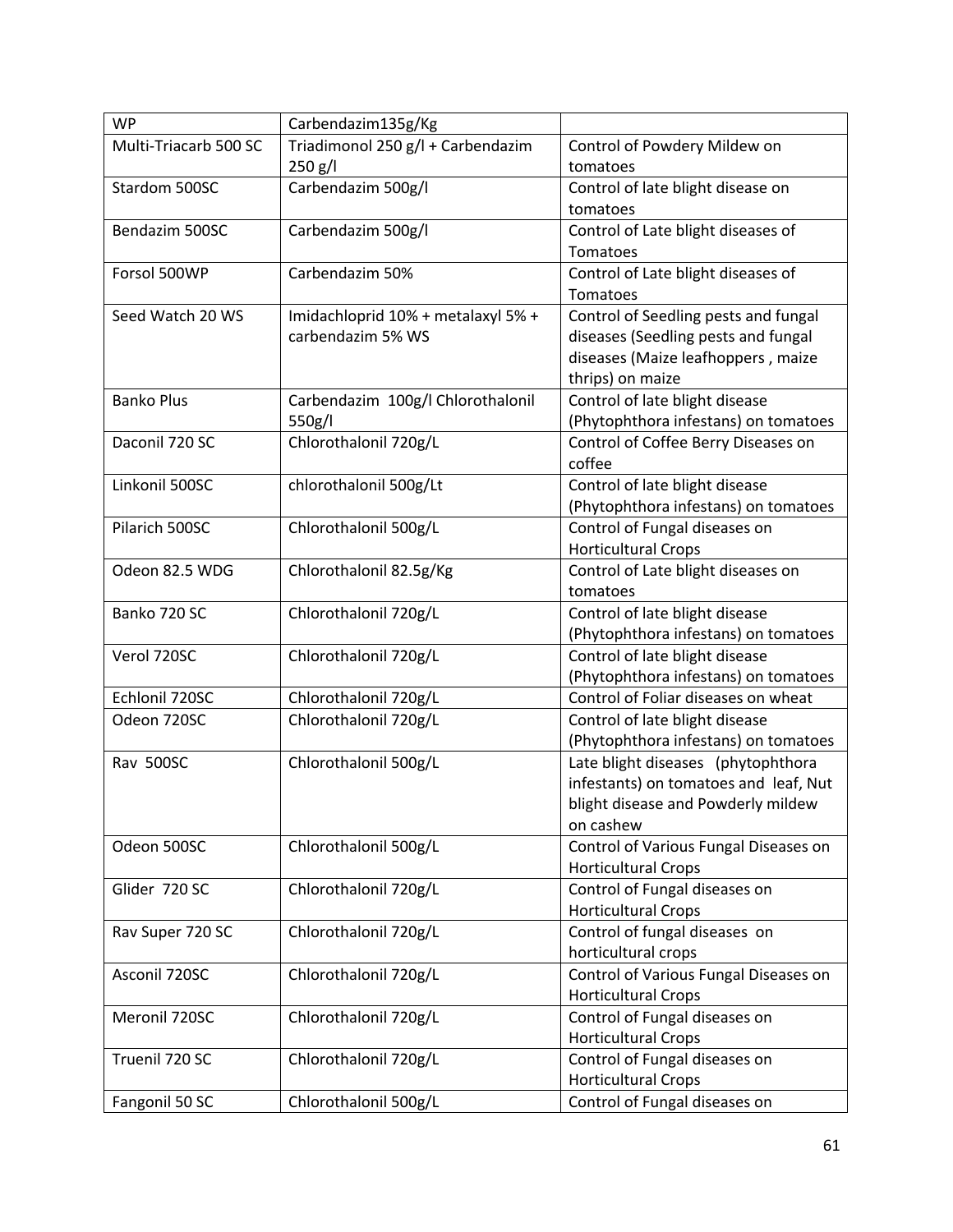|                       |                                   | <b>Horticultural Crops</b>              |
|-----------------------|-----------------------------------|-----------------------------------------|
| Mo-Bankoner 720SC     | Chlorothalonil 720g/L             | Control of Fungal diseases on           |
|                       |                                   | <b>Horticultural Crops</b>              |
| Solytrin 72%SC        | Chlorothalonil 720g/l             | Control of Coffee Berry disease on      |
|                       |                                   | coffee                                  |
| Freed ®720SC          | Chlorothalonil 720g/l             | Control of Fungal diseases on           |
|                       |                                   | <b>Horticultural Crops</b>              |
| Twigathalonil 500SC   | Chlorothalonil 720g/l             | Control of Late Blight Diseases on      |
|                       |                                   | tomatoes                                |
| Rovena 720 EC         | Chlorothalonil 720g/L             | Control of early Blight Diseases on     |
|                       |                                   | tomatoes                                |
| Bachloronil 720SC     | Chlorothalonil 720g/L             | Control of Late Blight Diseases on      |
|                       |                                   | potatoes                                |
| Greenil 720 SC        | Chlorothalonil 720g/L             | Control of late blight disease          |
|                       |                                   | (Phytophthora infestans) on tomatoes    |
| Linkonil 720 SC       | Chlorothalonil 720g/L             | Control of late blight disease          |
|                       |                                   | (Phytophthora infestans) on tomatoes    |
| Ronil 720 SC          | Chlorothalonil 720g/L             | Control of late blight disease          |
|                       |                                   | (Phytophthora infestans) on tomatoes    |
| Bestonil 500SC        | Chlorothalonil 500g/l             | Control of Late Blight Diseases on      |
|                       |                                   | tomatoes                                |
| Chloroplus 720SC      | Chlorothalonil 720g/L             | Control of Late Blight Diseases on      |
|                       |                                   | tomatoes                                |
| Bancofee 720SC        | Chlorothalonil 720g/L             | Control of Late Blight Diseases on      |
|                       |                                   | tomatoes                                |
| Damka 720SC           | Chlorothalonil 720g/L             | Control of late blight disease          |
|                       |                                   | (Phytophthora infestans) on tomatoes    |
| Supanil 90 WDG        | Chlorothalonil 900g/L             | Control of late blight disease          |
|                       |                                   | (Phytophthora infestans) on tomatoes    |
| Agrodank 720 SC       | Chlorothalonil 720 g/l            | Control of late blight disease          |
|                       |                                   | (Phytophthora infestans) on tomatoes    |
| Superwill 720 SL      | Chlorothalonil 640% +             | Control of Late Blight Diseases on      |
|                       | Dimethomorph 80%)                 | tomatoes                                |
| Eminent Star 312.5 SC | Tetraconazole 62.5g/Kg +          | Control of Late blight diseases of      |
|                       | Chlorothalonil 250g/L             | Tomatoes                                |
| Falconil Super 72%SC  | Chlorothalonil 720g/L             | Control of late blight diseases and     |
|                       |                                   | rusts on Tomatoes and Beans             |
| Rova 500              | Chlorothalonil 500g/l             | Control of Coffee Berry disease on      |
|                       |                                   | coffee                                  |
| Clortocaffaro 54 FLW  | Chlorothalonil                    | Control of Coffee Berry disease on      |
|                       |                                   | coffee                                  |
| <b>Banko Plus</b>     | Carbendazim 100g/l Chlorothalonil | Control of late blight disease          |
|                       | 550g/l                            | (Phytophthora infestans) on tomatoes    |
|                       |                                   |                                         |
| Helmonyl 500          | Chlorothalonil 500g/l             | Control of late blight disease          |
|                       |                                   | (Phytophthora infestans) on tomatoes    |
| Poncho FS600          | Clothianidin 600g/L               | <b>Control of Maize Lethal Necrosis</b> |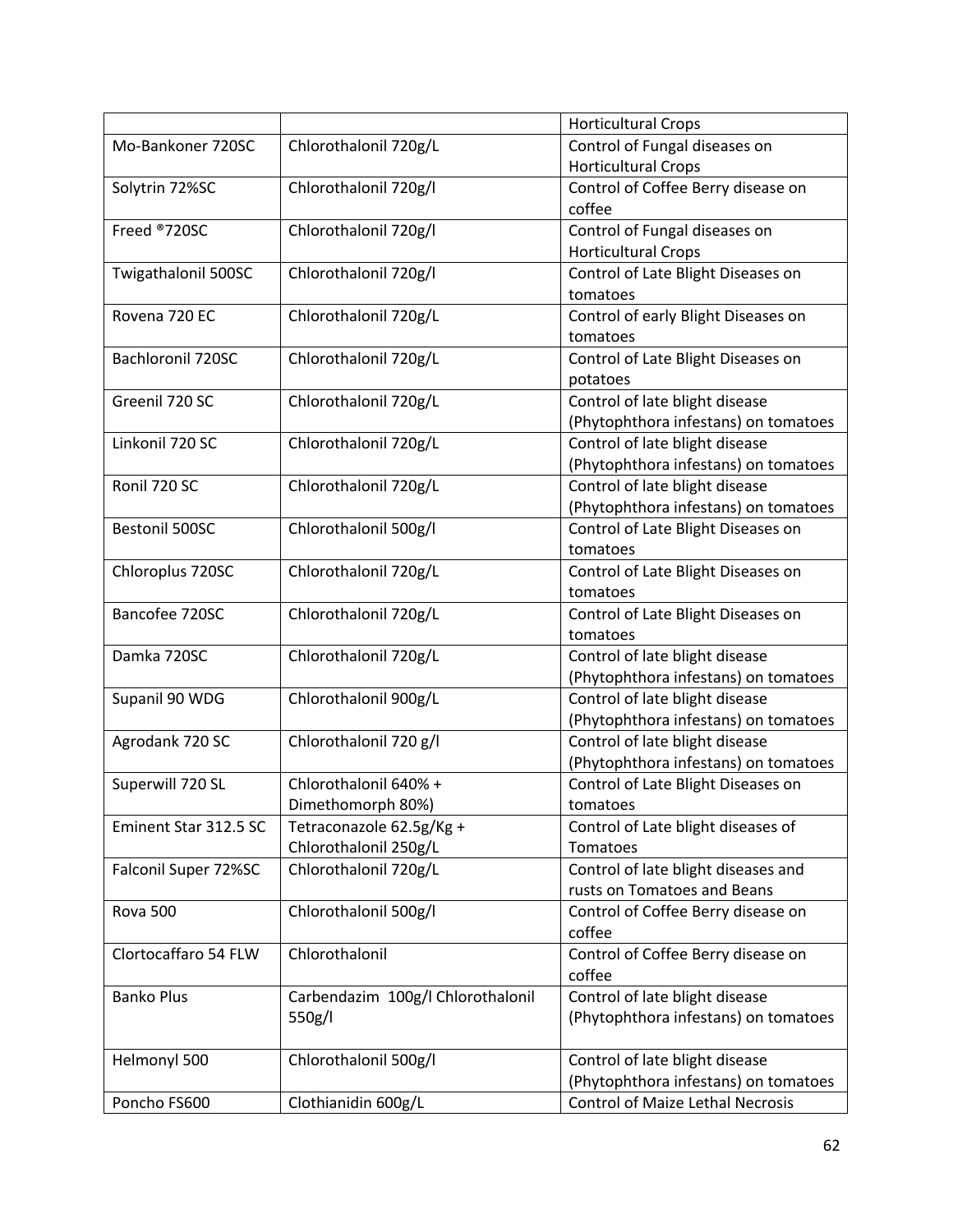|                    |                                     | Disease (MLND) on maize                  |
|--------------------|-------------------------------------|------------------------------------------|
| Kocide 101         | Copper Hydroxide                    | Control of Coffee Berry Diseases and     |
|                    |                                     | various fungal diseases on Coffee,       |
|                    |                                     | Tomatoes, Beans, peanuts                 |
| <b>Blue shield</b> | Copper Hydroxide                    | Control of Coffee Berry disease on       |
|                    |                                     | coffee                                   |
| Kocide DF          | Copper Hydroxide                    | Control of Coffee Berry Diseases on      |
|                    |                                     | coffee                                   |
| Opera 183SE        | Pyraclostrobin 133 g/l +            | Control of Grey Leaf Spot                |
|                    | Epoxiconazole 50 g/l                | (Cercosporazeae- maydis) on maize        |
| Swing Xtra 497SC   | Thiophanate-methyl 310 g/L +        | Control of Leaf Diseases on rice         |
|                    | Epoxiconazole 187 g/L               |                                          |
| Noxtar 40EC        | Flusilazole 40g/l                   | Control of Fungal diseases on            |
|                    |                                     | <b>Horticultural Crops</b>               |
| Folpan 50SC        | Folpet 500g/L                       | Control of Fungal diseases on            |
|                    |                                     | <b>Horticultural Crops</b>               |
| Folpan 50WP        | Folpet 500g/L                       | Control of Late blights, fungal diseases |
|                    |                                     | on horticultural crops on Horticultural  |
|                    |                                     | Crops, Tomatoes                          |
| Fungaflor 100EC    | Imazalil 100g/L                     | Control of Powderly mildew on roses      |
|                    |                                     |                                          |
| Monceren GT FS 390 | Imidacloprid 233g/L + Pencycuron    | Control of Fungal diseases on            |
|                    | 50g/L + Thiram 107g/L               | <b>Horticultural Crops</b>               |
| Seedcare           | Imidacloprid 10% + Metalaxyl 10% +  | on Maize Seeds Treatment                 |
|                    | Thiram 10%                          |                                          |
| Amigo FS275        | Imidacloprid 175g/L + Thiram 100g/L | <b>Control of Maize Lethal Necrosis</b>  |
|                    |                                     | Disease (MLND) on maize                  |
| Seed Care Gold 350 | Imidacloprid 250g/Kg + Thiram       | <b>Maize Seeds Treatment</b>             |
| WS                 | 100g/Kg                             |                                          |
| Monceren GT FS 390 | Imidacloprid 233g/L + Pencycuron    | Control of Fungal diseases on            |
|                    | 50g/L + Thiram 107g/L               | <b>Horticultural Crops</b>               |
| Seedcare           | Imidacloprid 10% + Metalaxyl 10% +  | on Maize Seeds Treatment                 |
|                    | Thiram 10%                          |                                          |
| Amigo FS275        | Imidacloprid 175g/L + Thiram 100g/L | <b>Control of Maize Lethal Necrosis</b>  |
|                    |                                     | Disease (MLND) on maize                  |
| Seed Care Gold 350 | Imidacloprid 250g/Kg + Thiram       | <b>Maize Seeds Treatment</b>             |
| WS                 | 100g/Kg                             |                                          |
| Rovral 250Flo      | Iprodione 250g/L                    | Control of various Fungal diseases on    |
|                    |                                     | <b>Horticultural Crops</b>               |
| Rovral 500Flo      | Iprodione 500g/L                    | Control of various Fungal diseases on    |
|                    |                                     | <b>Horticultural Crops</b>               |
| Eprodane 500 SC    | Iprodione                           | Control of various Fungal diseases on    |
|                    |                                     | <b>Horticultural Crops</b>               |
| Ardent             | Kresoxim Methyl 500g/L              | Control of Powderly mildew on roses      |
|                    |                                     |                                          |
| Collis 30 SC       | Boscalid 200g/L + Kresoxim-methyl   | Control of Various Fungal diseases on    |
|                    | 100g/L                              | <b>Horticultural Crops</b>               |
|                    |                                     |                                          |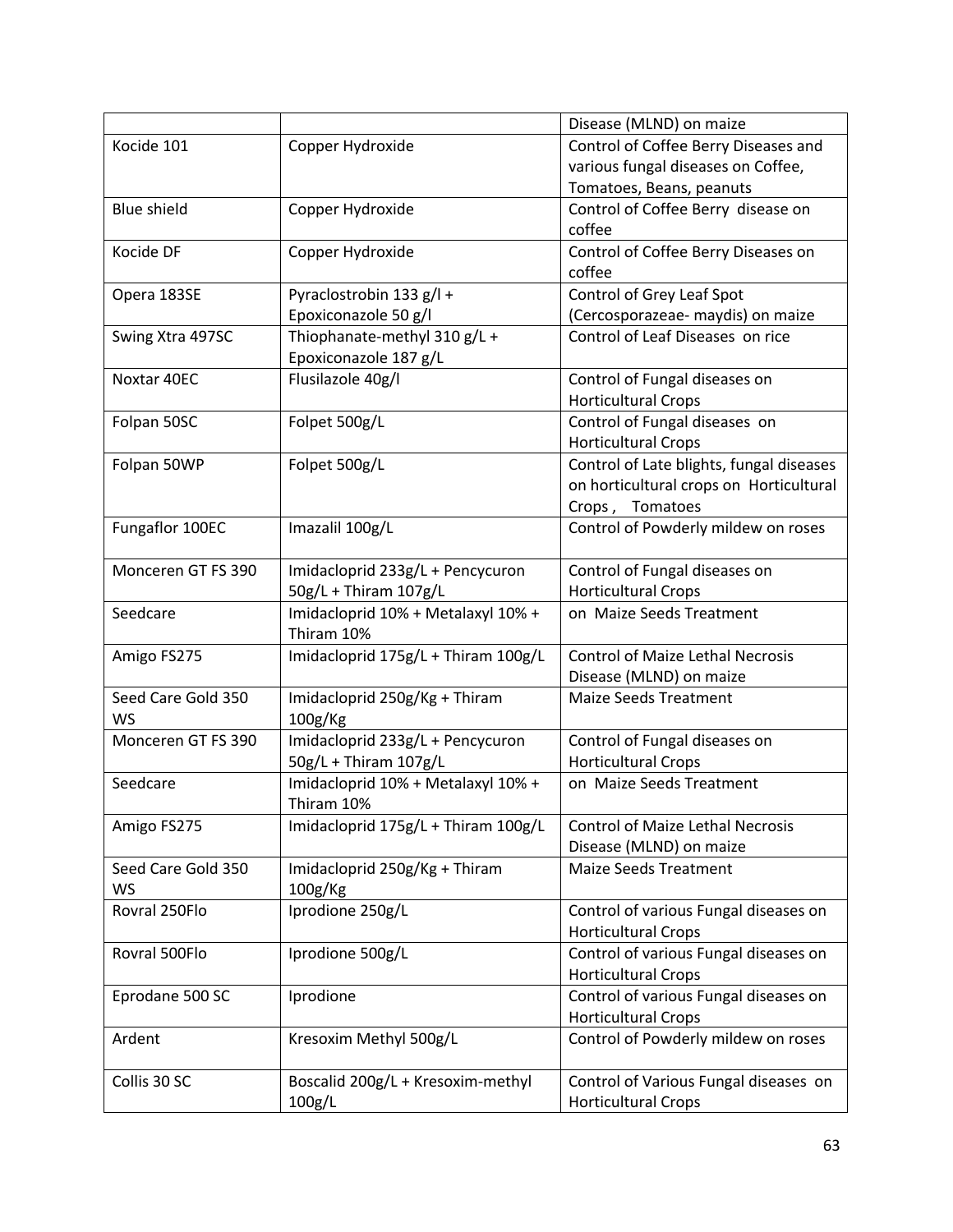| Ergon 50 SC       | Kresoxim Methyl 500g/l            | Control of Powdery Mildew on          |
|-------------------|-----------------------------------|---------------------------------------|
|                   |                                   | tomatoes                              |
| Batro 50 WDG      | Kresoxim-Methyl 500g/Kg           | Control of Powdery Mildew on          |
|                   |                                   | tobacco                               |
| Dithane M-45      | Mancozeb 800g/Kg                  | Control of Anthracnose scab, late     |
|                   |                                   | blight, rust, mildews on Vegetables,  |
|                   |                                   | beans, fruits                         |
| Ridomil Gold 68WG | Metalaxyl-M 40g/Kg + Mancozeb     | Control of Late blight diseases on    |
|                   | 640g/Kg                           | Potatoes                              |
| Sancozeb 800 WP   | Mancozeb 800g/Kg                  | Control of Late blight diseases on    |
|                   |                                   | tomatoes                              |
| Milthane Super    | Mancozeb 800g/Kg                  | Control of Late blight diseases on    |
|                   |                                   | tomatoes                              |
| Helcozeb 80WP     | Mancozeb 800g/Kg                  | Control of Late blight diseases on    |
|                   |                                   | tomatoes                              |
| Ivory 80WP        | Mancozeb 800g/Kg                  | Control of late blight disease        |
|                   |                                   | (Phytophthora infestans) on tomatoes  |
| Ivory M72         | Mancozeb 640g/Kg + Metalaxyl      | Control of Early blight diseases on   |
|                   | 80g/Kg                            | potatoes                              |
| Farmerzeb 800WP   | Mancozeb 800g/kg                  | Control of early blight and downy     |
|                   |                                   | mildew in Potatoes and tomatoes       |
| Pilarzeb 80WP     | Mancozeb 800g/Kg                  | Control of Late blight diseases on    |
|                   |                                   | tomatoes                              |
| Mupazeb M-45      | Mancozeb 800g/Kg                  | Control of Late blight diseases on    |
|                   |                                   | tomatoes                              |
| Victory 72WP      | Mancozeb 640g/Kg +<br>Metalaxyl   | Control of Late blight diseases on    |
|                   | 80g/Kg                            | tomatoes                              |
| Fungozeb 80WP     | Mancozeb 800g/Kg                  | Control of Late blight diseases on    |
|                   |                                   | tomatoes                              |
| Linkmil 72WP      | Mancozeb 640g/Kg + Metalaxyl      | Control Of Late Blight Diseases On    |
|                   | 80g/Kg                            | Tomatoes and powdery mildew on        |
|                   |                                   | Cashew                                |
| Ugonall 580WP     | Mancozeb 48g/Kg + Metalaxy 10g/Kg | Control of Late blight diseases on    |
|                   |                                   | tomatoes                              |
| Sunstar 72WP      | Mancozeb 640g/Kg + Metalaxyl      | Control of Late blight diseases on    |
|                   | 80g/Kg                            | tomatoes                              |
| Superkinga        | Fosetyl aluminium + Mancozeb      | Control of Late blight diseases       |
|                   |                                   | (phytophthora infestants) on          |
|                   |                                   | tomatoes                              |
| Amezeb 80WP       | Mancozeb 800g/Kg                  | Control of late blight disease        |
|                   |                                   | (Phytophthora infestans) on tomatoes  |
| Ebony 80WP        | Mancozeb 800g/Kg                  | Control of late blight disease        |
|                   |                                   | (Phytophthora infestans) on tomatoes  |
| Ebony M72         | Mancozeb 640g/Kg + Metalaxyl      | Control of late blight disease        |
|                   | 80g/Kg                            | (Phytophthora infestans) on tomatoes. |
|                   |                                   |                                       |
| Mistress M72      | Cymoxanil 8% + Mancozeb 64%       | Control of Late blight diseases on    |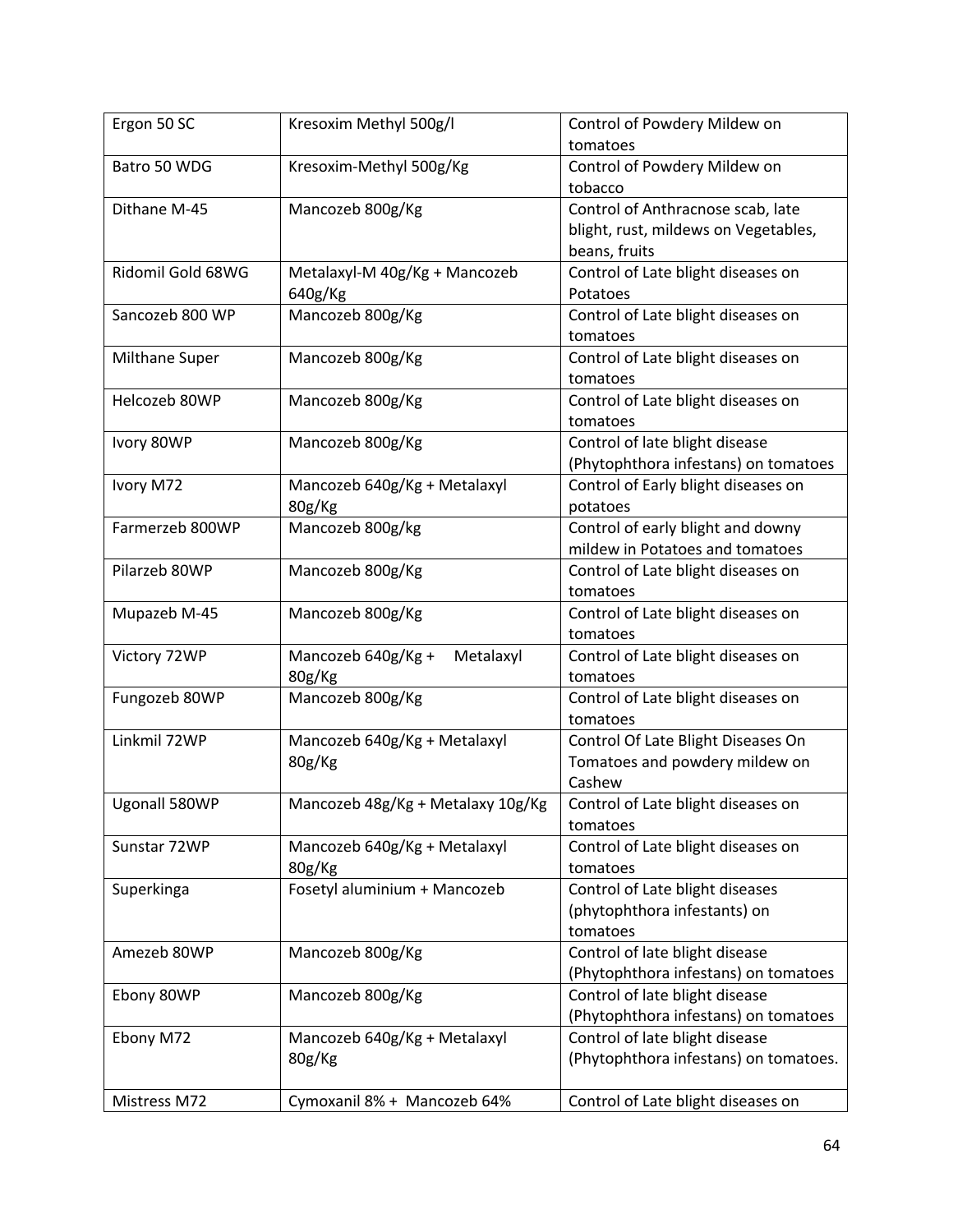|                           |                                   | tomatoes                                       |
|---------------------------|-----------------------------------|------------------------------------------------|
| Oshothane 80WP            | Mancozeb 800g/Kg                  | Control of Late blight diseases on             |
|                           |                                   | tomatoes                                       |
| Master 72WP               | Mancozeb 640g/Kg + Metalaxyl      | Control of Late blight diseases on             |
|                           | 80g/Kg                            | tomatoes                                       |
| Uthane 80WP               | Mancozeb 800g/Kg                  | Control of Late Blight Diseases on             |
|                           |                                   | tomatoes                                       |
| Winner 80WP               | Mancozeb 800g/Kg                  | Control of Late blight diseases on<br>tomatoes |
| Acrobat Mz                | Dimethomorph 90g/Kg + Mancozeb    | Control of Various Fungal Diseases on          |
|                           | 600g/Kg                           | <b>Horticultural Crops</b>                     |
| Milor 72 WP               | Mancozeb 640g/Kg + Metalaxyl      | Control of various Fungal diseases on          |
|                           | 80g/Kg                            | <b>Horticultural Crops</b>                     |
| Globe 76WP                | Mancozeb 700g/kg + Cymoxanil      | Control of Fungal diseases on                  |
|                           | 60g/kg                            | <b>Horticultural Crops</b>                     |
| Volar MZ 690WP            | Dimethomorph 90g/Kg + Mancozeb    | Control of Fungal diseases on                  |
|                           | 600g/Kg                           | <b>Horticultural Crops</b>                     |
| Ascozeb 80WP              | Mancozeb 800g/Kg                  | Control of various Fungal diseases on          |
|                           |                                   | <b>Horticultural Crops</b>                     |
| Farmerzone 80WP           | Mancozeb 800g/Kg                  | Control of Fungal diseases on                  |
|                           |                                   | <b>Horticultural Crops</b>                     |
| Unizeb 80WP               | Mancozeb 800g/Kg                  | Control of Fungal diseases on                  |
|                           |                                   | <b>Horticultural Crops</b>                     |
| Agrozeb 80WP              | Mancozeb 800g/Kg                  | Control of Fungal diseases on                  |
|                           |                                   | <b>Horticultural Crops</b>                     |
| Mancoflo 80WP             | Mancozeb 800g/Kg                  | Control of Fungal diseases on                  |
|                           |                                   | <b>Horticultural Crops</b>                     |
| Unilax 72WP               | Mancozeb 640g/Kg +                | Control of fungal diseases on                  |
|                           | Metalaxyl80g/Kg                   | horticultural crops                            |
| Mancolax 72%WP            | Mancozeb 640g/Kg+ Metalaxyl       | Control of Fungal diseases on                  |
|                           | 80g/Kg                            | <b>Horticultural Crops</b>                     |
| Tocozeb Super 72 WP       | Mancozeb 640g/Kg + Metalaxyl      | Control of Fungal diseases on                  |
|                           | 80g/Kg                            | <b>Horticultural Crops</b>                     |
| Mo-Mancozeb 80WP          | Mancozeb 800g/Kg                  | Control of Fungal diseases on                  |
|                           |                                   | <b>Horticultural Crops</b>                     |
| Ridofarm 72WP             | Mancozeb 640g/Kg + Metalaxyl      | Control of Fungal diseases on                  |
|                           | 80g/Kg                            | <b>Horticultural Crops</b>                     |
| Eureka 72WP               | Mancozeb 640g/Kg + Metalaxyl      | Control of various Fungal diseases on          |
|                           | 80g/Kg                            | <b>Horticultural Crops</b>                     |
| <b>Bagonall Super 580</b> | Mancozeb 48g/Kg + Metalaxy 10g/Kg | Control of late blight disease                 |
| <b>WP</b>                 |                                   | (Phytophthora infestans) on tomatoes           |
|                           |                                   | and control of powdery mildew                  |
|                           |                                   | (oidium anacardii) on cashew                   |
| Suthane 80WP              | Mancozeb 800g/kg                  | Control of Late blight (Phytophthora           |
|                           |                                   | Infestants) on tomatoes                        |
| Agrilax 720 WP            | Mancozeb 640g/Kg+ Metalaxyl       | Control of Various fungal diseases on          |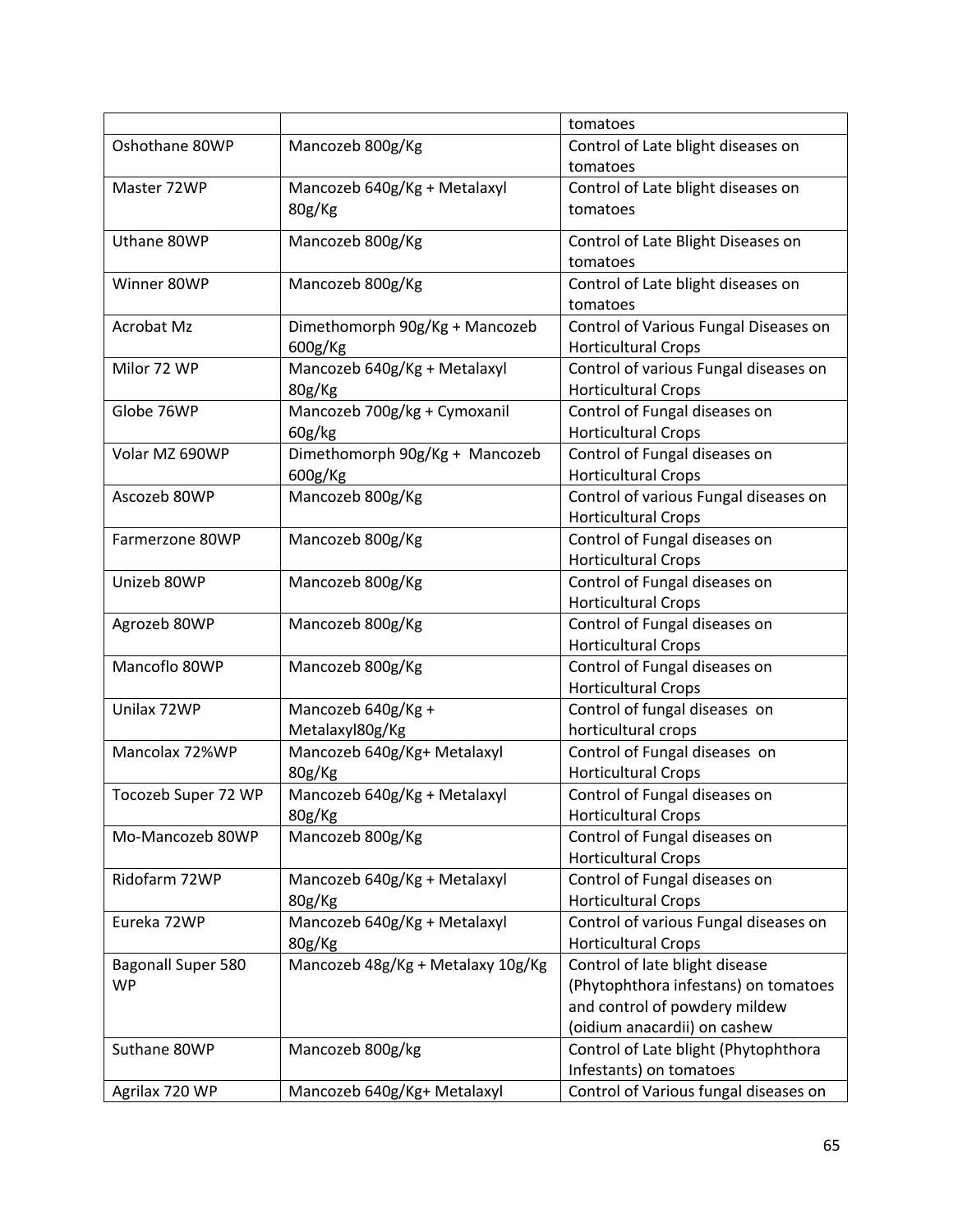|                                | 80g/Kg                                                     | horticultural Crops                                                                                          |
|--------------------------------|------------------------------------------------------------|--------------------------------------------------------------------------------------------------------------|
| Garden Gold 700WP              | Mancozeb 645g/Kg +Iprovalicab                              | Control of Fungal diseases on                                                                                |
|                                | 55g/kg                                                     | <b>Horticultural Crops</b>                                                                                   |
| Movor 68 WP                    | Mancozeb 640g/Kg + Metalaxyl                               | Control of Fungal diseases on                                                                                |
|                                | 40g/Kg                                                     | <b>Horticultural Crops</b>                                                                                   |
| Metazeb 72WP                   | Mancozeb 640 g/kg Metalaxy 80g/kg                          | Control of Fungal diseases in                                                                                |
|                                |                                                            | horticultural                                                                                                |
| Bagonil 80 WP                  | Mancozeb 80%                                               | Control of late blight disease                                                                               |
|                                |                                                            | (Phytophthora infestans) on tomatoes                                                                         |
| Emalaxyl Plus 72WP             | Mancozeb 64% + Cymoxanil 8 WP                              | Control of Late blight (Phytophthora                                                                         |
|                                |                                                            | Infestants) on tomatoes                                                                                      |
| Devameta 720WP                 | Mancozeb 64% + Metalaxyl 8%                                | Control of Fungal infection in                                                                               |
|                                |                                                            | Tomatoes (Lycopersicon esculentum                                                                            |
|                                |                                                            | Miller) on tomatoes                                                                                          |
| Greenzeb 80%WP                 | Mancozeb 800g/Kg                                           | Control of Late Blight Diseases on                                                                           |
|                                |                                                            | tomatoes                                                                                                     |
| Combat 72 WP                   | Mancozeb 640g/kg + Metalaxyl                               | Control of Late Blight Diseases on                                                                           |
|                                | 80g/kg                                                     | tomatoes                                                                                                     |
| Masterkinga 72 WP              | Mancozeb 640g/Kg + cymoxanil                               | Control of Late Blight Diseases on                                                                           |
|                                | 80g/Kg                                                     | tomatoes                                                                                                     |
| Supalaxyl 72 WP                | Mancozeb 640g/kg + Metalaxyl                               | Control of Late Blight Diseases on                                                                           |
|                                | 80g/kg)                                                    | tomatoes                                                                                                     |
| Supazeb 80 WP                  | Mancozeb 800g/Kg                                           | Control of Late Blight Diseases on                                                                           |
|                                |                                                            | tomatoes                                                                                                     |
| Vegezeb 70WP                   | Mancozeb 280g/kg + Sulphur                                 | Control of Early blight diseases on                                                                          |
|                                | 420g/Kg                                                    | tomatoes                                                                                                     |
|                                |                                                            |                                                                                                              |
| Anizeb 80%WP                   | Mancozeb 80WP                                              | Control of Late blight diseases on                                                                           |
|                                |                                                            | Potatoes                                                                                                     |
| Mister 72 WP                   | Mancozeb 640g/Kg + Metalaxyl                               | Control of late blight disease                                                                               |
|                                | 80g/Kg                                                     | (Phytophthora infestans) on tomatoes                                                                         |
|                                |                                                            |                                                                                                              |
| Runner 72 WP                   | Mancozeb 640g/kg + Metalaxyl                               | Control Of Late Blight on Tomato                                                                             |
|                                | 80g/kg                                                     | (Phytopthrora Infestans) and powdery                                                                         |
|                                |                                                            | mildews on Cashew                                                                                            |
| Wilzeb 800WP                   | Mancozeb 800g/Kg                                           | Control of late blight disease                                                                               |
|                                |                                                            | (Phytophthora infestans) on tomatoes                                                                         |
| Ugonal 580 SL                  | Mancozeb 48g/Kg + Metalaxy 10g/Kg                          | Control of Powdery Mildew on cashew                                                                          |
|                                |                                                            |                                                                                                              |
| Mancozide 80 WP                | Mancozeb 800g/Kg                                           | Control of late blight disease                                                                               |
|                                |                                                            | (Phytophthora infestans) on tomatoes                                                                         |
| Formanco 800WP                 | Mancozeb 800g/Kg                                           | Control of Late Blight Diseases on                                                                           |
|                                |                                                            |                                                                                                              |
|                                |                                                            |                                                                                                              |
|                                |                                                            |                                                                                                              |
|                                |                                                            |                                                                                                              |
|                                |                                                            |                                                                                                              |
| Ithane 800WP<br>Supervory 72WP | Mancozeb 800g/Kg<br>Mancozeb 640g/Kg + Metalaxyl<br>80g/Kg | tomatoes<br>Control of Late Blight Diseases on<br>tomatoes<br>Control of Late Blight Diseases on<br>tomatoes |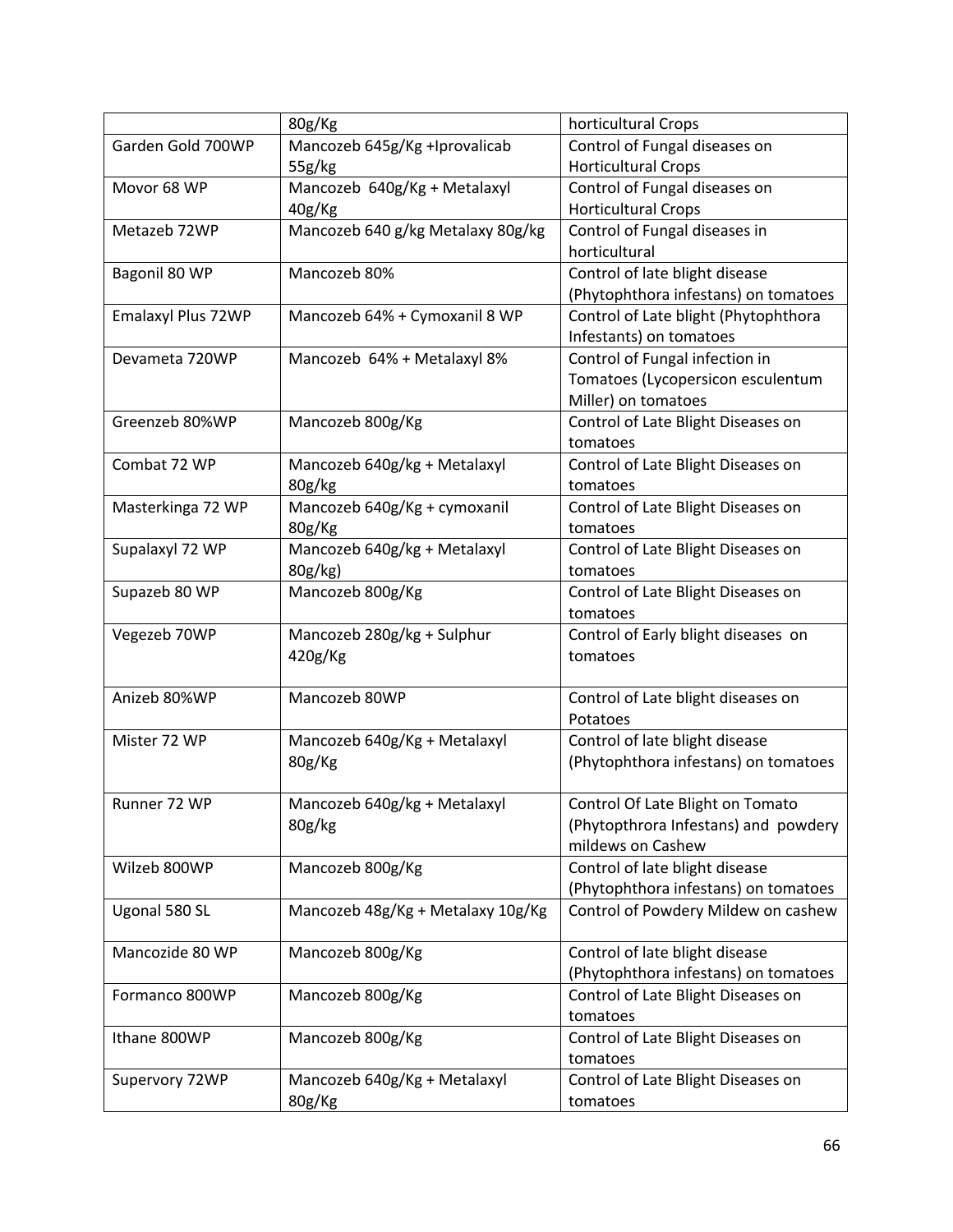| Agrozeb Gold 700WG               | Mancozeb 600g/Kg + Dimethomorph<br>100g/Kg              | Control of Late Blight Diseases on<br>tomatoes                                     |
|----------------------------------|---------------------------------------------------------|------------------------------------------------------------------------------------|
| Snow Success 72WP                | Mancozeb 640g/Kg + Metalaxyl<br>80g/Kg                  | Control of late blight disease<br>(Phytophthora infestans) on tomatoes             |
| Agro Mancozeb<br>800WP           | Mancozeb 800g/Kg                                        | Control of late blight disease<br>(Phytophthora infestans) on tomatoes             |
| Metalman 72WP                    | Mancozeb 640g/Kg + Metalaxyl<br>80g/Kg                  | Control of late blight disease<br>(Phytophthora infestans) on tomatoes             |
| Mancostar Super<br>720WP         | Mancozeb 640g/kg + Metalaxyl<br>80g/Kg                  | Control of late blight disease<br>(Phytophthora infestans) on tomatoes             |
| Cuprofix 42 WDG                  | Copper Sulphate 120 g/l + Mancozeb<br>300g/L            | Control of late blight disease<br>(Phytophthora infestans) on tomatoes             |
| Multi Powder Plus<br><b>78WP</b> | Mancozeb 60 g/l + Cymoxanil 8g/l+<br>Dimethomorph 10g/l | <b>Against Blights on tomatoes</b>                                                 |
| Rhino Gold 72WDG                 | Mancozeb 640g/Kg + Metalaxyl<br>80g/Kg                  | Late blight                                                                        |
| Cropzeb 72%WP                    | Mancozeb 640g/Kg + Metalaxyl<br>80g/Kg                  | Late Blight Diseases                                                               |
| Twigamox 72 WP                   | Mancozeb 64g/Kg + Cymoxanil 8g/Kg)                      | Control of Late blight diseases of<br>Potatoes                                     |
| Sixozeb 720 WP                   | Metalaxyl 80g/Kg + Mancozeb<br>640g/Kg                  | Control of Late blight diseases of<br>Tomatoes                                     |
| Sixozeb 720 WP                   | Metalaxyl 80g/Kg + Mancozeb<br>640g/Kg                  | Control of Late blight diseases of<br>Tomatoes                                     |
| Snowthane M-45                   | Mancozeb 800g/Kg                                        | Control of Late blight diseases of<br>Tomatoes                                     |
| <b>Rip 760 WP</b>                | Cymoxanil 60g/Kg + Mancozeb 700<br>g/Kg                 | Control Of Late Blight diseases in<br>Potatoes                                     |
| Rio Gold 72%WP                   | Mancozeb 640g/Kg + Metalaxyl<br>80g/Kg                  | Control of Late blight diseases of<br>Tomatoes                                     |
| Falcozeb 80 WP                   | Mancozeb 800g/Kg                                        | Control of Late blight diseases of<br>Tomatoes                                     |
| Fungocil 72 WP                   | Mancozeb 640g/kg + Metalaxyl<br>80g/Kg                  | Control of Late blight disease of<br>tomato (Phytophthorainfestans) in<br>Tomatoes |
| Zetanil 76 WP                    | Cymoxanil 60g/Kg + Mancozeb 700<br>g/Kg                 | Control of Late blight diseases of<br>Potatoes                                     |
| Fungoforce 72% WP                | Mancozeb 640g/Kg + Metalaxyl 80<br>g/kg                 | Late blight disease<br>(Phytopthrorainfestants) on Tomatoes                        |
| Z-force 80% WP                   | Mancozeb 80 % g/kg                                      | Late blight disease<br>(Phytopthrorainfestants) on Tomatoes                        |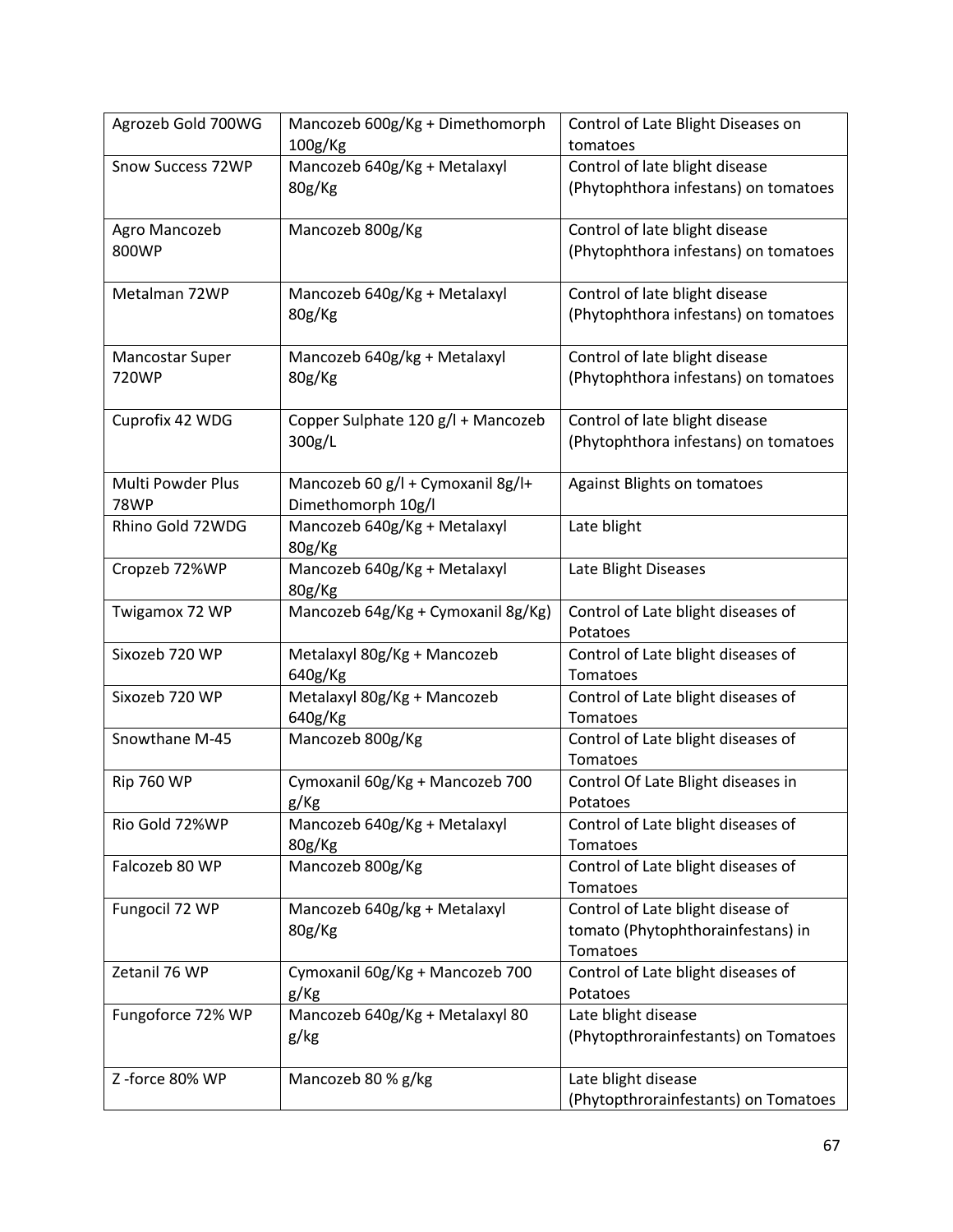| Snow Power 45% WP | Cymoxanil 4% + Mancozeb 12% +     | Control of Late blight diseases of      |
|-------------------|-----------------------------------|-----------------------------------------|
|                   | Copper Oxychloride 29%            | potatoes                                |
| Cyzeb 72 WG       | Mancozeb 640g/Kg and Cymozanil    | Control of early and late blight        |
|                   | 80g/Kg                            | diseases of potatoes                    |
|                   |                                   |                                         |
| Matric 720 WP     | Mancozeb 64g/Kg + Cymoxanil 8g/Kg | Control of Late Blight Diseases in      |
|                   |                                   | Potatoes                                |
| Telepower 72 MZ   | Mancozeb 640g/Kg + Metalaxyl      | Control of Late blight diseases of      |
|                   | 80G/KG                            | Tomatoes                                |
| GALBEN M8-65      | Benalaxyl 80g/Kg + Mancozeb       | Control of late blight disease          |
|                   | 650g/Kg                           | (Phytophthora)                          |
| Rido Super 72 WP  | Mancozeb 640g/Kg + Metalaxyl      | Control of Late blight diseases on      |
|                   | 80g/Kg                            | Potatoes                                |
| Magna 500 SC      | Procymidone 500 SC                | Control of Botrytis on roses            |
| Domark 40         | Tetraconazole 40g/L               | Control of Fungal diseases on various   |
|                   |                                   | crops                                   |
| Apron Star 42 WS  | Thiamethoxam 20g/Kg + Metalaxyl - | Control of Soil pest borne and diseases |
|                   | M 20g/Kg + Difenoconazole2g/Kg    | on Maize, beans, sesame and             |
|                   |                                   | sorghum.                                |
| Topsin-M 70% WP   | Thiophanate- Methyl70% w/w        | Control of Blast leaf spot, powdery     |
|                   |                                   | mildew, scabs, blight on Rice, wheat,   |
|                   |                                   | tobacco, horticultural crops            |
| Terror 50 EC      | Thiophanate methyl 500g/l         | Control of Fungal diseases on           |
|                   |                                   | <b>Horticultural Crops</b>              |
| Megasin 70%WP     | Thiophanate Methyl 700g/Kg        | Control of Fungal diseases on           |
|                   |                                   | <b>Horticultural Crops</b>              |
| Bellet 400 WP     | Thiram 300g + Thiophanate-Methyl  | Control of Seedling pests and fungal    |
|                   | 100% g/Kg                         | diseases (Seedling pests and fungal     |
|                   |                                   | diseases (Maize leafhoppers, maize      |
|                   |                                   | thrips) on maize                        |
| Bayfidan 250 ec   | Triadimenol 250g/L                | Control of leaf rust on coffee and      |
|                   |                                   | powdery mildews, fungal diseases on     |
|                   |                                   | cashew                                  |
| Defender 240EC    | Triadimenol 240g/L                | Control of Powderly mildew on roses     |
|                   |                                   |                                         |
| Mupafidan 250EC   | Triadimenol 250g/L                | Control of Control of Powdery Mildew    |
|                   |                                   | (Oidium acacardii Noack) on Cashew      |
| Agromenol 250 EC  | Triadimenol 250g/L                | Control of various Fungal diseases on   |
|                   |                                   | horticultural crops and Powdery         |
|                   |                                   | Mildew (Oidium Anacardii Noack) on      |
|                   |                                   | Cashew                                  |
| Transmute 250 EC  | Triadimenol 250g/L                | Control of Fungal diseases on           |
|                   |                                   | horticultural crops and Powdery         |
|                   |                                   | Mildew (Oidium Anacardii Noack) on      |
|                   |                                   | Cashew                                  |
| Patriotic 250EC   | Triadimenol 250g/L                | Control of Fungal diseases on           |
|                   |                                   | <b>Horticultural Crops</b>              |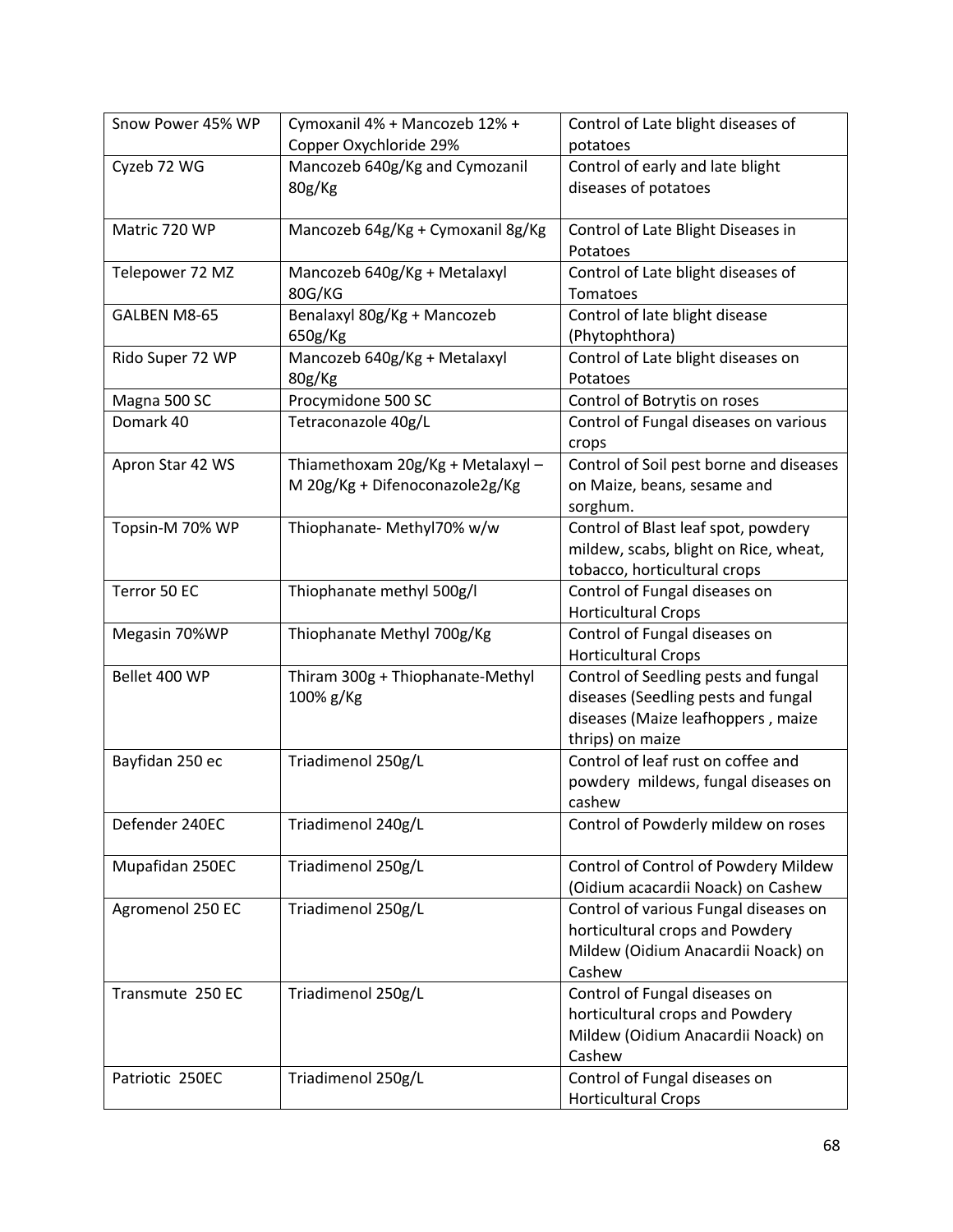| Subatex 300 EW               | Triadimenol                         | Control of fungal diseases on         |  |
|------------------------------|-------------------------------------|---------------------------------------|--|
| Tebuconazole +               |                                     | vegetables and other horticultural    |  |
|                              |                                     | crops and Powdery Mildew (Oidium      |  |
|                              |                                     | Anacardii) on cashew                  |  |
| Rustall 375EC                | tebuconazole + triadimenol          | Control of fungal diseases on wheat   |  |
|                              |                                     | and powdery Mildew Disease on         |  |
|                              |                                     | Cashew                                |  |
| Shardim 250EC                | Triadimenol 250g/l                  | Control of Powdery mildew on cashew   |  |
|                              |                                     |                                       |  |
| Amefidan 250 EC              | Triadimenol 250g/l                  | Control of various Fungal diseases on |  |
|                              |                                     | <b>Horticultural Crops</b>            |  |
| Trifidan 250 EC              | Triadimenol 250g/l                  | Control of Fungal diseases on         |  |
|                              |                                     | <b>Horticultural Crops</b>            |  |
| Moleton 25 WP                | Triadimenol 250g/kg                 | Control of Fungal diseases on         |  |
|                              |                                     | <b>Horticultural Crops</b>            |  |
| Falmenol 250EC               | Triadimenol 250g/l                  | Control of Powdery Mildew on cashew   |  |
|                              |                                     |                                       |  |
|                              |                                     |                                       |  |
| Powershot 250EC              | Triadimenol 250g/l                  | Control of Powdery Mildew on cashew   |  |
|                              |                                     |                                       |  |
| <b>Rust Killer</b>           | Tebuconazole 16.5% plus Triadimenol | Control of Leaf rust on wheat         |  |
|                              | 8%                                  |                                       |  |
| Badimenol 250EC              | Triadimenol 250g/L                  | Control of Powdery Mildew (Oidium     |  |
|                              |                                     | acacardii Noack) on Cashew            |  |
| Bajuton 250 EC               | Triadimenol 250g/L                  | Control of Powdery Mildew (Oidium     |  |
|                              |                                     | acacardii Noack) on Cashew            |  |
| Sevenmenol 25WP              | Triadimenol 250g/L                  | Control of Ascochyta blight, Powdery  |  |
|                              |                                     | mildew in Garden peas                 |  |
| Agromenol Super              | Triadimenol 150g/L + Tebuconazole   | Control of Late Blight Diseases on    |  |
| 300EC                        | 150g/L                              | tomatoes                              |  |
| Twigamenol 250EC             | Triadimenol 250g/L                  | Control of Powdery Mildews on         |  |
|                              |                                     | Sunflower                             |  |
| Fortrinol 250EC              | Triadimenol 25%                     | Control of Late blight diseases of    |  |
|                              |                                     | Tomatoes                              |  |
| Dimenozen 25% EC             | Triadimenol 25%W/V                  | Control of Late blight diseases of    |  |
|                              |                                     | Tomatoes                              |  |
| Triadimag 250 EC             | Triadimenol 250 g/lt                | Control of powdery Mildew Disease on  |  |
|                              |                                     | Cashew                                |  |
| Tokalix 860 Ol               | Tridemorph 860g/L Ol                | Control of Powderly mildew on roses   |  |
|                              |                                     |                                       |  |
| Procure 480 SC               | Triflumizole 480g/L                 | Control of Various fungal diseases on |  |
|                              |                                     | horticultural Crops                   |  |
| Emizole 400 SC               | Triflumizole                        | Control of Various fungal diseases on |  |
|                              |                                     | horticultural Crops                   |  |
| <b>GROWTH REGULATOR (GR)</b> |                                     |                                       |  |
|                              |                                     |                                       |  |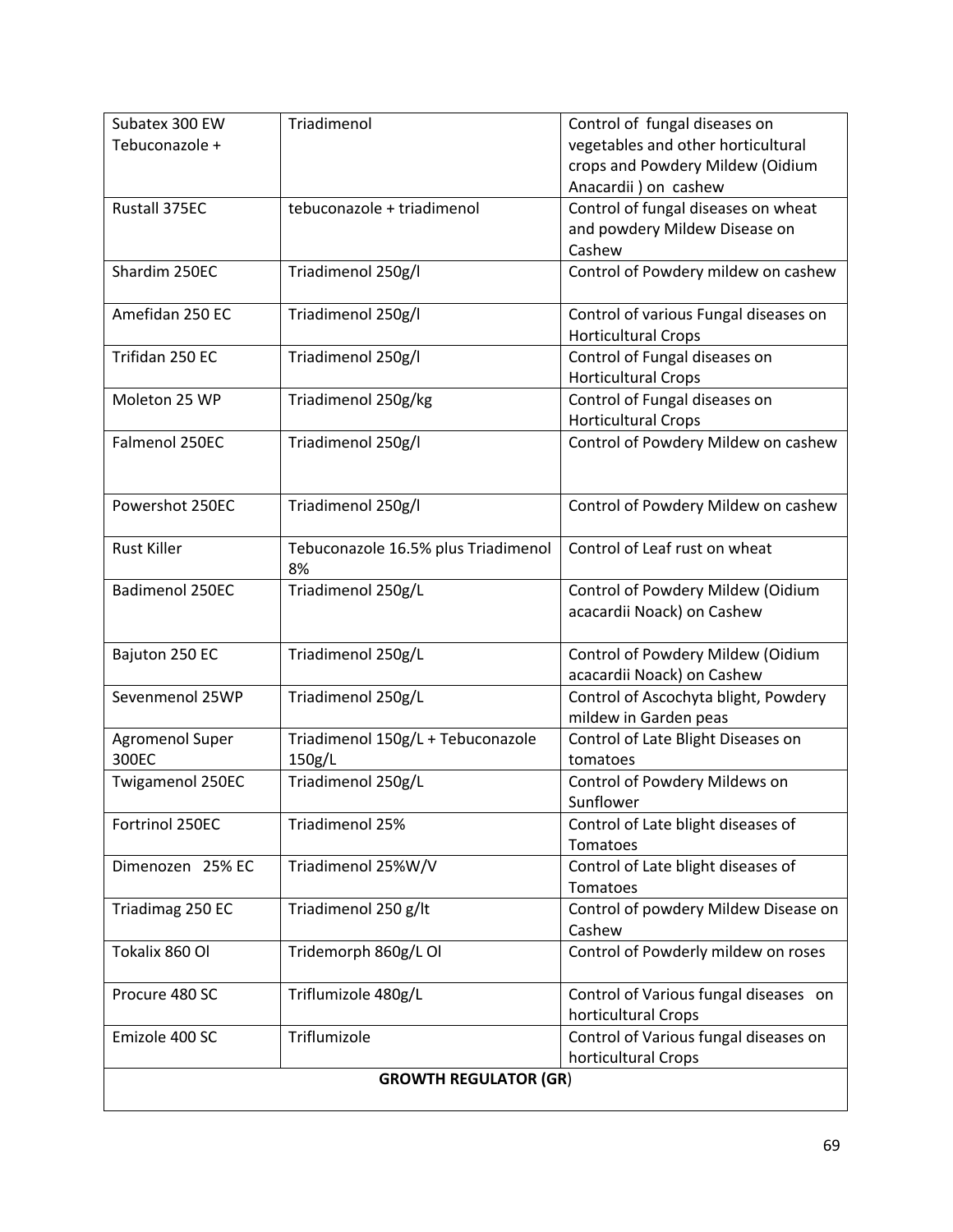| Daminox 85%WSG           | Daminozide 850g/Kg                   | Growth regulator on horticultural     |
|--------------------------|--------------------------------------|---------------------------------------|
|                          |                                      | Crops                                 |
| B-Nine 85 WSG            | Daminozide 85%                       | Growth regulator on horticultural     |
|                          |                                      | Crops                                 |
| Orca 125EC               | Fluazifop-P-Butly 125g/l             | Artificial Riperner on sugarcane      |
| Prime+125                | Flumetralin 125 g/l                  | Control of Suckers on tobacco         |
| Tobralin 305EC           | Butralin 180g/L + Flumetralin 125g/L | Control of tobbaco suckers            |
| Stopper 330 EC           | Pendimethalin 33%                    | Control of Suckers on tobacco         |
|                          | <b>RESTRICTED REGISTRATION</b>       |                                       |
| Quickphos                | Aluminium Phosphide 56%              | Control of larger grain borer         |
|                          |                                      | (Prostephanus trancatus) and weevils  |
|                          |                                      | (Sitophilus zeamais) on maize storage |
| <b>Phostoxin Pellets</b> | Aluminium Phosphide 56%              | Control of larger grain borer         |
|                          |                                      | (Prostephanus trancatus) and weevils  |
|                          |                                      | (Sitophilus zeamais) on maize storage |
| <b>Phostoxin Tablets</b> | Aluminium Phosphide 56%              | Control of larger grain borer         |
|                          |                                      | (Prostephanus trancatus) and weevils  |
|                          |                                      | (Sitophilus zeamais) on maize storage |
| Detia Ex-B               | Aluminium Phosphide 56%              | Control of larger grain borer         |
|                          |                                      | (Prostephanus trancatus) and weevils  |
|                          |                                      | (Sitophilus zeamais) on maize storage |
| Alu Tabs                 | Aluminium Phosphide 56%              | Control of larger grain borer         |
|                          |                                      | (Prostephanus trancatus) and weevils  |
|                          |                                      | (Sitophilus zeamais) on maize storage |
| Fumaphos                 | Aluminium Phosphide 56%              | Control of larger grain borer         |
|                          |                                      | (Prostephanus trancatus) and weevils  |
|                          |                                      | (Sitophilus zeamais) on maize storage |
| Celphos 56%              | Aluminium Phosphide 56%              | Control of larger grain borer         |
|                          |                                      | (Prostephanus trancatus) and weevils  |
|                          |                                      | (Sitophilus zeamais) on maize storage |
| Baluphos 56%             | Aluminium Phosphide 56%              | Control of larger grain borer         |
|                          |                                      | (Prostephanus trancatus) and weevils  |
|                          |                                      | (Sitophilus zeamais) on maize storage |
| <b>Fumitoxin Tablets</b> | Aluminium Phosphide 56%              | Control of larger grain borer         |
|                          |                                      | (Prostephanus trancatus) and weevils  |
|                          |                                      | (Sitophilus zeamais) on maize storage |
| Elumiphos                | Aluminium Phosphide 56%              | Control of larger grain borer         |
|                          |                                      | (Prostephanus trancatus) and weevils  |
|                          |                                      | (Sitophilus zeamais) on maize storage |
| Salphos 56               | Aluminium Phosphide 56%              | Control of larger grain borer         |
|                          |                                      | (Prostephanus trancatus) and weevils  |
|                          |                                      | (Sitophilus zeamais) on maize storage |
| Fastphos 56% TB          | Aluminium Phosphide 56%              | Control of larger grain borer         |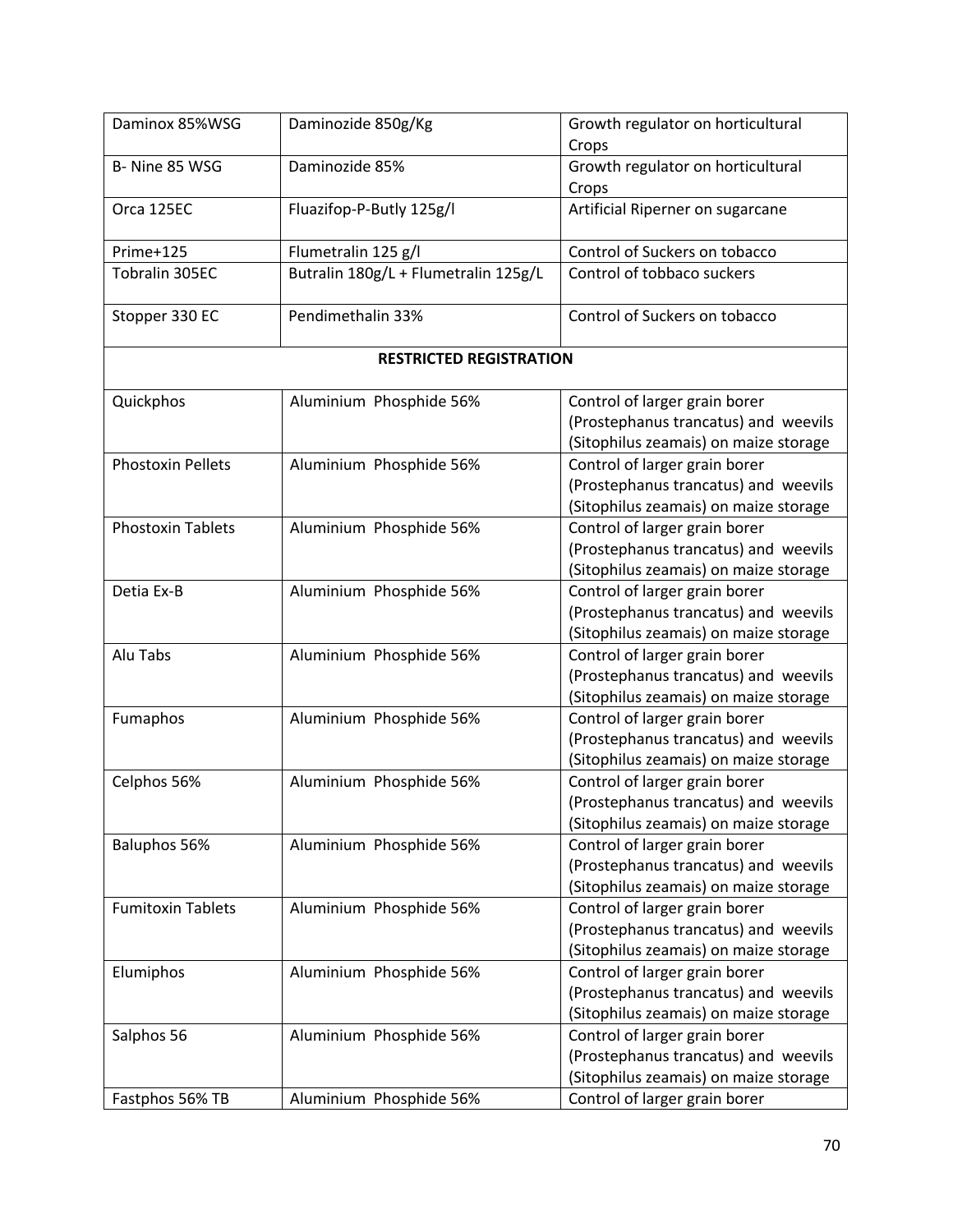| (Sitophilus zeamais) on maize storage<br>Forfume 56%<br>For controlling Prostephanus<br>Aluminium Phosphide 56%<br>truncutus, maize weevils in cereals<br>Permethrin 98Technical<br>For formulation purposes<br>Carbaryl 85%WP;<br>Carbaryl 85g/kg; Permethrin 98g/kg<br>Chlorpyrifos 480g/l<br>Pyrinex 480EC<br>Control of Chewing and Sucking pests<br>on maize<br>Subagrain Dust CPM<br>Chlorpyrifosmethyl<br>for Formulation purposes<br>Technical<br>Coal Tar<br>Coal Tar<br>Against Fungal decay, boring insects<br>and termites in timber<br>Creosote E23<br>Control of Ticks and tse-tse flies on<br>Grenade 5%EC<br>Cyhalothrin<br>cattle<br>Control of Ticks and tse-tse flies on<br>Ectopor 020AS<br>Cypermethrin 20g/l<br>cattle<br>Control of Ticks and tse-tse flies on<br>Ectomin 100EC<br>Cypermethrin 100g/L<br>cattle<br>Ecofleece 10EC<br>Cypermethrin 100g/L<br>Control of Ticks and tse-tse flies on<br>cattle |
|-------------------------------------------------------------------------------------------------------------------------------------------------------------------------------------------------------------------------------------------------------------------------------------------------------------------------------------------------------------------------------------------------------------------------------------------------------------------------------------------------------------------------------------------------------------------------------------------------------------------------------------------------------------------------------------------------------------------------------------------------------------------------------------------------------------------------------------------------------------------------------------------------------------------------------------|
|                                                                                                                                                                                                                                                                                                                                                                                                                                                                                                                                                                                                                                                                                                                                                                                                                                                                                                                                     |
|                                                                                                                                                                                                                                                                                                                                                                                                                                                                                                                                                                                                                                                                                                                                                                                                                                                                                                                                     |
|                                                                                                                                                                                                                                                                                                                                                                                                                                                                                                                                                                                                                                                                                                                                                                                                                                                                                                                                     |
|                                                                                                                                                                                                                                                                                                                                                                                                                                                                                                                                                                                                                                                                                                                                                                                                                                                                                                                                     |
|                                                                                                                                                                                                                                                                                                                                                                                                                                                                                                                                                                                                                                                                                                                                                                                                                                                                                                                                     |
|                                                                                                                                                                                                                                                                                                                                                                                                                                                                                                                                                                                                                                                                                                                                                                                                                                                                                                                                     |
|                                                                                                                                                                                                                                                                                                                                                                                                                                                                                                                                                                                                                                                                                                                                                                                                                                                                                                                                     |
|                                                                                                                                                                                                                                                                                                                                                                                                                                                                                                                                                                                                                                                                                                                                                                                                                                                                                                                                     |
|                                                                                                                                                                                                                                                                                                                                                                                                                                                                                                                                                                                                                                                                                                                                                                                                                                                                                                                                     |
|                                                                                                                                                                                                                                                                                                                                                                                                                                                                                                                                                                                                                                                                                                                                                                                                                                                                                                                                     |
|                                                                                                                                                                                                                                                                                                                                                                                                                                                                                                                                                                                                                                                                                                                                                                                                                                                                                                                                     |
|                                                                                                                                                                                                                                                                                                                                                                                                                                                                                                                                                                                                                                                                                                                                                                                                                                                                                                                                     |
|                                                                                                                                                                                                                                                                                                                                                                                                                                                                                                                                                                                                                                                                                                                                                                                                                                                                                                                                     |
|                                                                                                                                                                                                                                                                                                                                                                                                                                                                                                                                                                                                                                                                                                                                                                                                                                                                                                                                     |
|                                                                                                                                                                                                                                                                                                                                                                                                                                                                                                                                                                                                                                                                                                                                                                                                                                                                                                                                     |
|                                                                                                                                                                                                                                                                                                                                                                                                                                                                                                                                                                                                                                                                                                                                                                                                                                                                                                                                     |
|                                                                                                                                                                                                                                                                                                                                                                                                                                                                                                                                                                                                                                                                                                                                                                                                                                                                                                                                     |
| Control of Ticks and tsetse flies on<br>Deltamethrin 50g/l<br>Decatix 5%                                                                                                                                                                                                                                                                                                                                                                                                                                                                                                                                                                                                                                                                                                                                                                                                                                                            |
| cattle                                                                                                                                                                                                                                                                                                                                                                                                                                                                                                                                                                                                                                                                                                                                                                                                                                                                                                                              |
| Spoton 1%<br>Deltamethrin 10g/l<br>Control of Ticks and tsetse on cattle.                                                                                                                                                                                                                                                                                                                                                                                                                                                                                                                                                                                                                                                                                                                                                                                                                                                           |
|                                                                                                                                                                                                                                                                                                                                                                                                                                                                                                                                                                                                                                                                                                                                                                                                                                                                                                                                     |
| Control of Larger grain Borer, maize<br>Vapona 500EC<br>Dichlorvos 500g/l                                                                                                                                                                                                                                                                                                                                                                                                                                                                                                                                                                                                                                                                                                                                                                                                                                                           |
| weevils and household insects on                                                                                                                                                                                                                                                                                                                                                                                                                                                                                                                                                                                                                                                                                                                                                                                                                                                                                                    |
| Disinfestation of Storage Structures                                                                                                                                                                                                                                                                                                                                                                                                                                                                                                                                                                                                                                                                                                                                                                                                                                                                                                |
| for Maize, Public health                                                                                                                                                                                                                                                                                                                                                                                                                                                                                                                                                                                                                                                                                                                                                                                                                                                                                                            |
| DDV 50EC<br>Dichlorvos 500g/l<br>For Timber treatment in Building sites                                                                                                                                                                                                                                                                                                                                                                                                                                                                                                                                                                                                                                                                                                                                                                                                                                                             |
|                                                                                                                                                                                                                                                                                                                                                                                                                                                                                                                                                                                                                                                                                                                                                                                                                                                                                                                                     |
| Bachlorvos 500EC<br>Dichlorvos 500g/l<br>Control of Prostephanus And Sitotroga                                                                                                                                                                                                                                                                                                                                                                                                                                                                                                                                                                                                                                                                                                                                                                                                                                                      |
| Truncatus Selealella on Disinfestation                                                                                                                                                                                                                                                                                                                                                                                                                                                                                                                                                                                                                                                                                                                                                                                                                                                                                              |
| of Storage Structures for Maize                                                                                                                                                                                                                                                                                                                                                                                                                                                                                                                                                                                                                                                                                                                                                                                                                                                                                                     |
| Roach 500 EC<br>Dichlorvos 500g/L<br><b>Control of Prostephanus Truncatus</b>                                                                                                                                                                                                                                                                                                                                                                                                                                                                                                                                                                                                                                                                                                                                                                                                                                                       |
| And Sitotroga Selealella on                                                                                                                                                                                                                                                                                                                                                                                                                                                                                                                                                                                                                                                                                                                                                                                                                                                                                                         |
| Disinfestation of Storage Structures                                                                                                                                                                                                                                                                                                                                                                                                                                                                                                                                                                                                                                                                                                                                                                                                                                                                                                |
| for Maize                                                                                                                                                                                                                                                                                                                                                                                                                                                                                                                                                                                                                                                                                                                                                                                                                                                                                                                           |
| Nuvan 50 EC<br>Dichlorvos 500g/l<br>Control of Larger grain Borer, maize                                                                                                                                                                                                                                                                                                                                                                                                                                                                                                                                                                                                                                                                                                                                                                                                                                                            |
| weevils and household insects on                                                                                                                                                                                                                                                                                                                                                                                                                                                                                                                                                                                                                                                                                                                                                                                                                                                                                                    |
| Disinfestation of Storage Structures                                                                                                                                                                                                                                                                                                                                                                                                                                                                                                                                                                                                                                                                                                                                                                                                                                                                                                |
| for Maize, Public health                                                                                                                                                                                                                                                                                                                                                                                                                                                                                                                                                                                                                                                                                                                                                                                                                                                                                                            |
| Nuvacel 500 EC<br>Dichlorvos 500g/Lt<br>Disifenstation of storage structures                                                                                                                                                                                                                                                                                                                                                                                                                                                                                                                                                                                                                                                                                                                                                                                                                                                        |
| used for Cereals and Maize                                                                                                                                                                                                                                                                                                                                                                                                                                                                                                                                                                                                                                                                                                                                                                                                                                                                                                          |
| Paraquat 130g/l + Diuron 300g/l<br>Control of Broad leaf and grass weeds<br>Volmuron 430SC                                                                                                                                                                                                                                                                                                                                                                                                                                                                                                                                                                                                                                                                                                                                                                                                                                          |
| on sugarcane                                                                                                                                                                                                                                                                                                                                                                                                                                                                                                                                                                                                                                                                                                                                                                                                                                                                                                                        |
| Control of Broad leaf and grass weeds<br>Bramuron 536SC<br>Paraquat + Diuron                                                                                                                                                                                                                                                                                                                                                                                                                                                                                                                                                                                                                                                                                                                                                                                                                                                        |
| on sugarcane                                                                                                                                                                                                                                                                                                                                                                                                                                                                                                                                                                                                                                                                                                                                                                                                                                                                                                                        |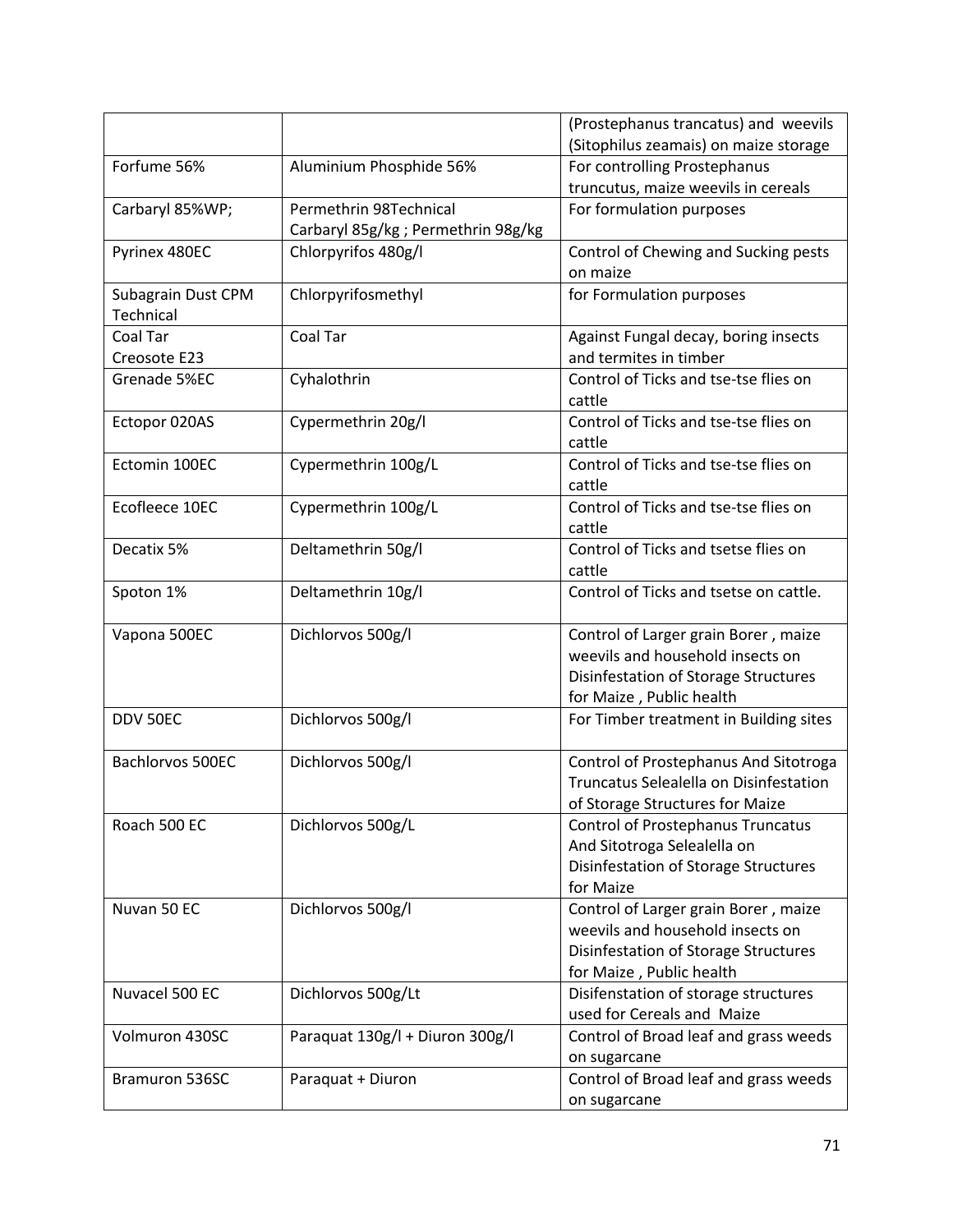| Ethylene Dibromide<br>(tech) | ethylene dibromide                   | for Formulation purposes                                                                                                                                      |
|------------------------------|--------------------------------------|---------------------------------------------------------------------------------------------------------------------------------------------------------------|
| Locufen 96ULV                | Fenitrothion 960g/l                  | Control of red locust on various crops                                                                                                                        |
| Sucker Off 305EC             | Butralin 180g/L + Flumetralin 125g/L | Control of Suckers on tobacco                                                                                                                                 |
| Yavikonyo Super<br>305EC     | Butralin 180g/L + Flumetralin 125g/L | Control of Suckers on tobacco                                                                                                                                 |
| Suckering Super 305<br>EC    | Butralin 180g/L + Flumetralin 125g/L | Control of Suckers on tobacco                                                                                                                                 |
| Yamaotea Super<br>305EC      | Butralin 180g/L + Flumetralin 125g/L | Control of Suckers on tobacco                                                                                                                                 |
| Fubalin 305 EC               | Butralin 180g/L + Flumetralin 125g/L | Control of Suckers on tobacco                                                                                                                                 |
| Sakasi Super 305EC           | Butralin 180g/L + Flumetralin 125g/L | Control of Suckers on tobacco                                                                                                                                 |
| Bamex 305 EC                 | Flumetralin 12.5% + Butralin 18%     | Control of Suckers on tobacco                                                                                                                                 |
| Tobralin 305 EC              | Butralin 180g/L + Flumetralin 125g/L | Suckers                                                                                                                                                       |
| <b>Subaprid Technical</b>    | Imidacloprid 99%                     | For formulation purposes                                                                                                                                      |
| Degesch Plate                | Magnesium Phosphide                  | Control of larger grain borer<br>(Prostephanus trancatus) and weevils<br>(Sitophilus zeamais) on maize                                                        |
| Magnaphos 56%                | Magnesium Phosphide 56%              | For controlling P. Truncatus (Larger<br>Grain Borer), S. Zeamais (Maize<br>Weevil) in cereals                                                                 |
| Farmerzeb(techn)             | techn. Mancozeb                      | For formulation of Farmerzeb                                                                                                                                  |
| Suba Methomyl 99 TC          | Methomyl 99%                         | Formulation of Methomyl                                                                                                                                       |
| Paraforce 200 SL             | Paraquat Dichloride 200g/l           | Weeds control Euphobia hirta,<br>Galinsoga paruiflora, Argeratum<br>conyzoides, Bidens pilosa, Portulaea<br>oleracea, in capscium field                       |
| Sixoquat 200 SL              | Paraquat Dichloride 200 g/lt         | Weeds control (Commelina, Conyza,<br>Ipomoea, Malva, Plantago, Portulaca),<br>Lolium) and weeds with rhizomes,<br>bulbs or tubers (e.g. Cyperus) in<br>banana |
| Muparaxone 276EC             | Paraquat Dichloride 200g/I           | Control of Broad leaf and grass weeds<br>on tomatoes                                                                                                          |
| Goguzot 200SL                | Paraquat Dichloride 200g/l           | Control of Broad leaf and grass weeds<br>on horticultural Crops                                                                                               |
| Tanzaquat 20SL               | Paraquat Dichloride 200g/l           | Control of Broad leaf and grass weeds<br>on tomatoes                                                                                                          |